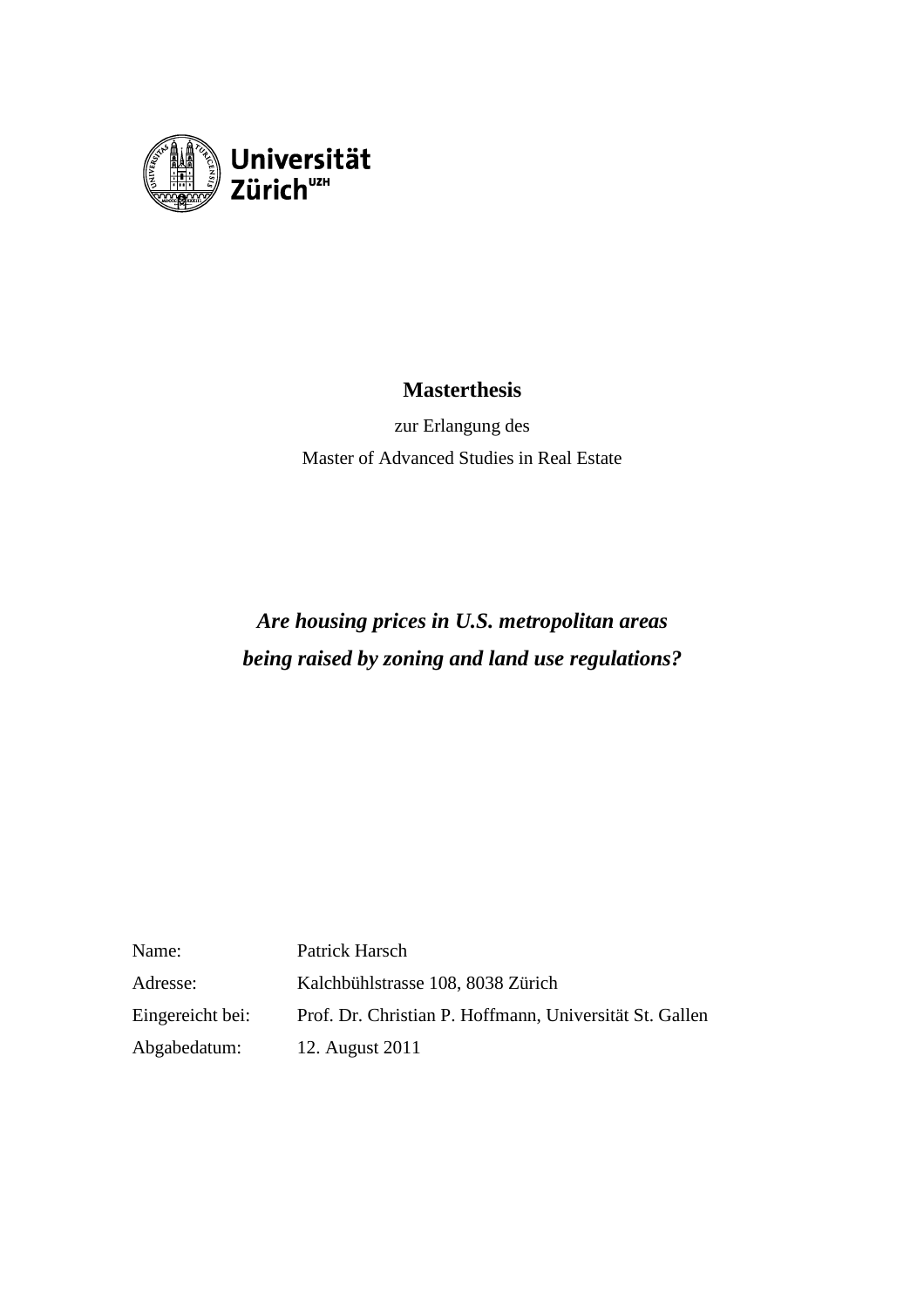| $\mathbf{1}$   |  |
|----------------|--|
| 1.1            |  |
| 1.2            |  |
| 1.3            |  |
| 1.4            |  |
| $\overline{2}$ |  |
| 2.1            |  |
| 2.2            |  |
| 2.3            |  |
| 2.3.1          |  |
| 2.3.2          |  |
| 2.3.3          |  |
| 2.3.4          |  |
| 2.4            |  |
| 2.5            |  |
| 2.5.1          |  |
| 2.5.2          |  |
| 2.5.3          |  |
| 2.6            |  |
| 2.6.1          |  |
| 2.6.2          |  |
| 2.6.3          |  |
| 2.6.4          |  |
| 2.7            |  |
|                |  |
| 3              |  |
| 3.1            |  |
| 3.2            |  |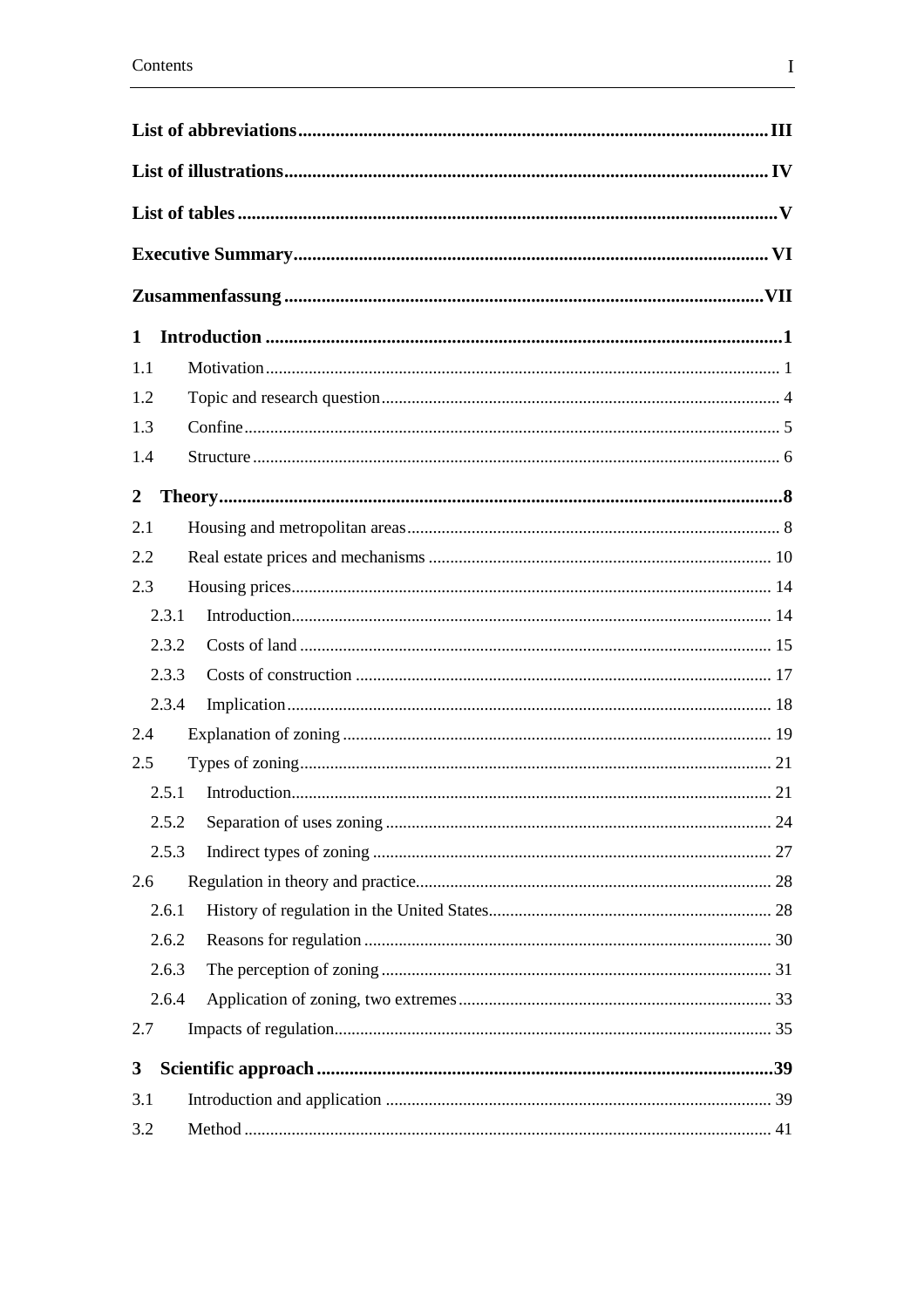| $\overline{\mathbf{4}}$ |       |  |  |  |
|-------------------------|-------|--|--|--|
| 4.1                     |       |  |  |  |
| 4.2                     |       |  |  |  |
| 4.3                     |       |  |  |  |
|                         | 4.3.1 |  |  |  |
|                         | 4.3.2 |  |  |  |
|                         | 4.3.3 |  |  |  |
|                         | 4.3.4 |  |  |  |
| 4.4                     |       |  |  |  |
| 4.5                     |       |  |  |  |
| 5                       |       |  |  |  |
| 5.1                     |       |  |  |  |
| 5.2                     |       |  |  |  |
| 5.3                     |       |  |  |  |
|                         | 5.3.1 |  |  |  |
|                         | 5.3.2 |  |  |  |
|                         | 5.3.3 |  |  |  |
|                         |       |  |  |  |
|                         |       |  |  |  |
|                         |       |  |  |  |
|                         |       |  |  |  |
|                         |       |  |  |  |
|                         |       |  |  |  |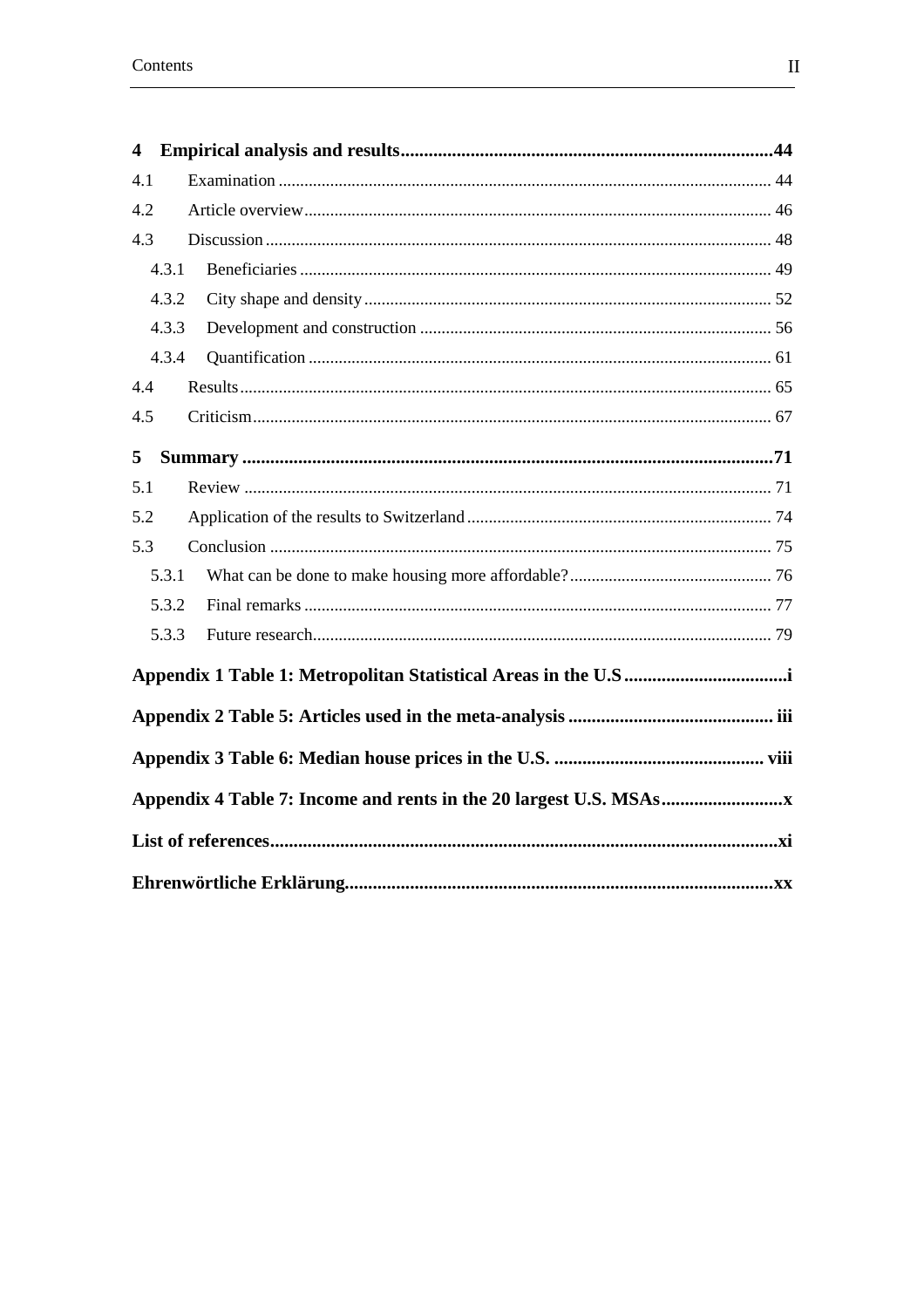# **List of abbreviations**

| <b>AER</b>    | <b>American Economic Review</b>               |
|---------------|-----------------------------------------------|
| <b>AREUEA</b> | Journal of the American Real Estate and Urban |
|               | <b>Economics Association</b>                  |
| CA            | California                                    |
| D.C.          | District of Columbia                          |
| <b>FL</b>     | Florida                                       |
| <b>GA</b>     | Georgia                                       |
| ID            | Idaho                                         |
| IL            | <b>Illinois</b>                               |
| <b>JHE</b>    | Journal of Housing Economics                  |
| <b>JHR</b>    | Journal of Housing Research                   |
| <b>JLE</b>    | Journal of Law and Economics                  |
| <b>JUE</b>    | Journal of Urban Economics                    |
| <b>JUS</b>    | Journal of Urban Studies                      |
| MA            | <b>Massachusetts</b>                          |
| <b>MD</b>     | Maryland                                      |
| <b>MN</b>     | Minnesota                                     |
| <b>MSA</b>    | Metropolitan Statistical Area                 |
| NC            | North Carolina                                |
| <b>NE</b>     | Nebraska                                      |
| NJ            | New Jersey                                    |
| NV            | Nevada                                        |
| <b>NY</b>     | <b>New York State</b>                         |
| <b>OH</b>     | Ohio                                          |
| <b>OR</b>     | Oregon                                        |
| <b>TX</b>     | Texas                                         |
| U.S.          | The United States of America                  |
| <b>RSUE</b>   | Regional Science and Urban Economics          |
| WA            | <b>Washington State</b>                       |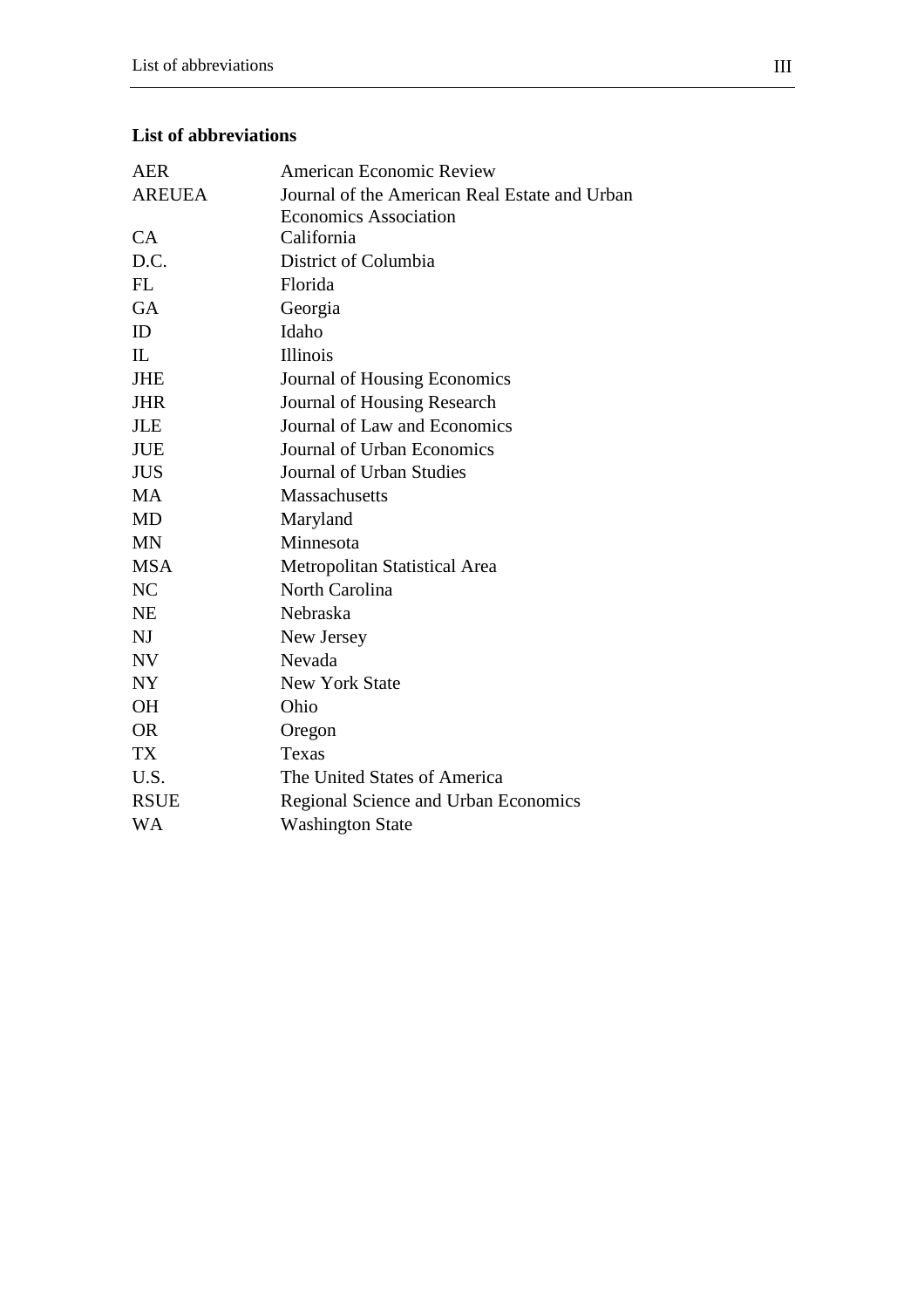# List of illustrations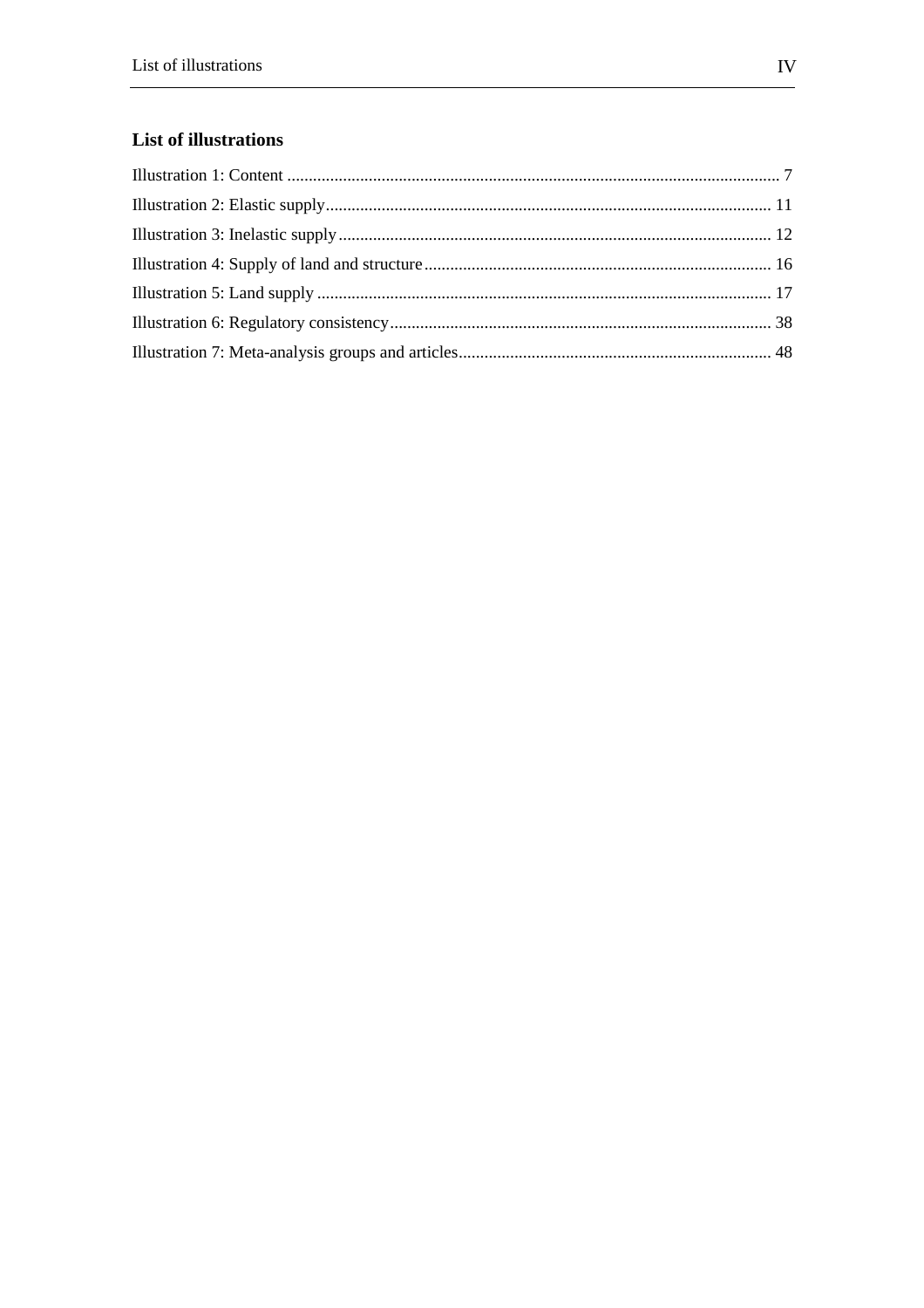# **List of tables**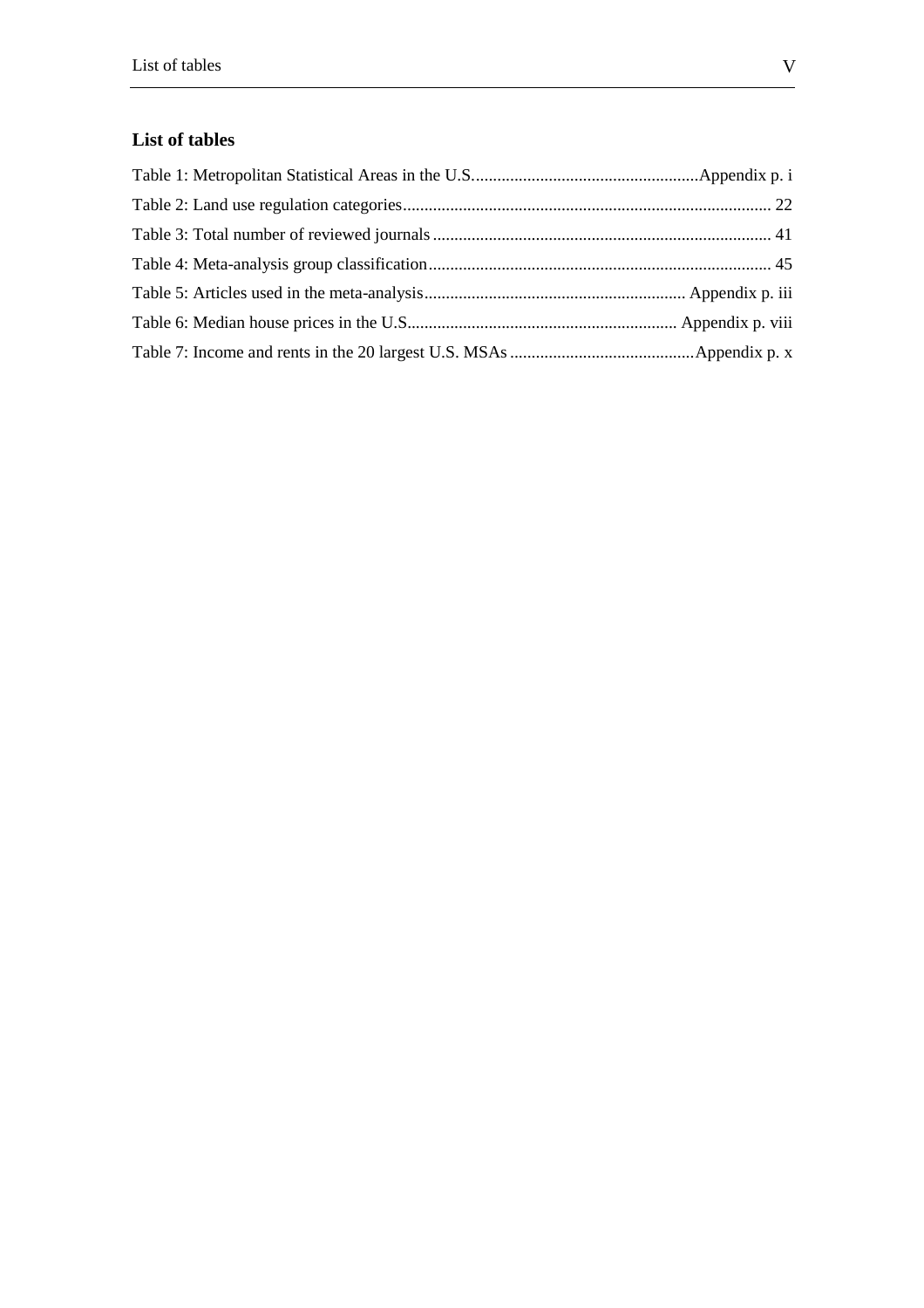### **Executive Summary**

In the United States of America, local governments take action in order to protect their cities from undesired occurrences like high population densities, low income residents, costs of additional infrastructure, urban sprawl, congestion and pollution. In order to mitigate these occurrences, they enact zoning codes and land use regulations that are regarded to protect the city and its residents from the impact of these undesired effects. Regulations separate the land in developable zones and in areas, where no development is possible. In places where development is permitted, zoning codes secure the separation of uses by allotting areas for residential, commercial or industrial use. By means of regulations such as minimum lot size or height restrictions, governments also define the extent to which a plot can be overbuilt. In consequence, land use regulation policies lead to a limitation of building supply, prevent the production of new housing units and cause lower densities.

Analysis attempting to investigate housing prices often pay attention to demand side factors such as population growth or income. The supply side of the housing market is almost ignored by these analyses. Looking at both supply and demand factors of real estate markets it turns out that increasing prices require not only rising demand, but also restrictions in supply. These supply restrictions either derive from natural constraints or artificial rules, both cause scarcity in the supply of developable land.

Economic theory teaches that scarcity contributes to higher prices. If local governments withdraw land from development and thus limit the supply, they constrain the amount of buildable land, hence reducing the production of new housing units. Restrictive zoning policies, limits on density and urban growth boundaries are usually are associated with increased prices for housing. Under the assumption of growing population (i.e. increasing demand) the lack of housing supply is expected to lead to higher prices for housing, as housing supply in short term is inelastic. With this policy local governments, contribute to increasing housing values, making housing for a large number of consumers more expensive or even unaffordable.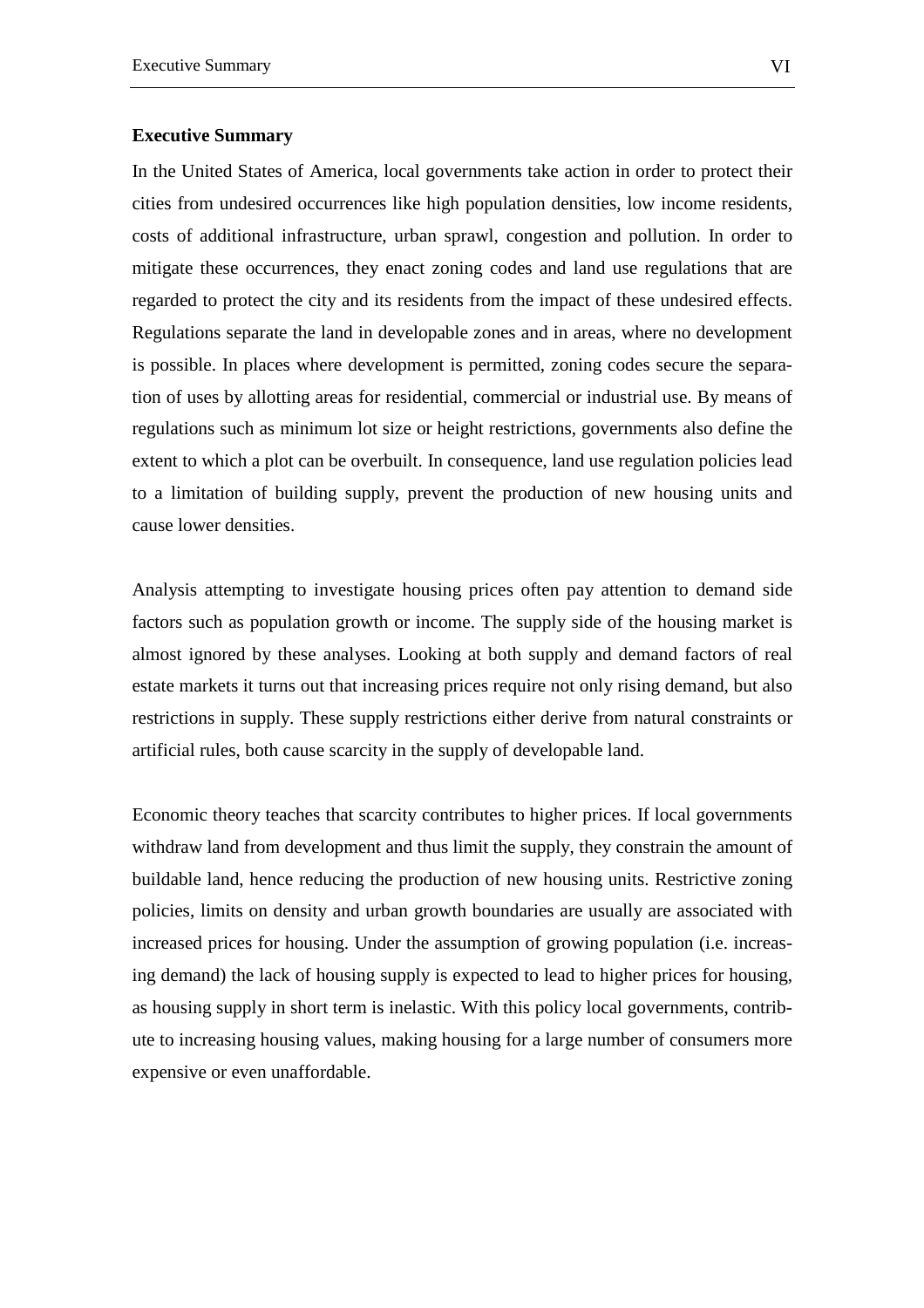#### **Zusammenfassung**

In den Vereinigten Staaten von Amerika versuchen örtliche Behörden ihre Städte vor unerwünschten Erscheinungen wie hohen Bevölkerungsdichten, Bewohnern mit geringem Einkommen, Kosten zusätzlicher Infrastruktur, Zersiedelung, Überfüllung oder Verschmutzung zu bewahren. Um diese zu vermeiden, setzen sie Bauzonenpläne und Landnutzungsbeschränkungen in Kraft, deren Absicht ist, die Stadt und ihre Bewohner vor den Folgen dieser unerwünschten Auswirkungen zu schützen. Regulierungen teilen das Land in entwickelbare Zonen und in Gegenden, in welchen eine Entwicklung nicht möglich ist. In entwickelbaren Orten sorgt die Bauzonenplanung für eine Funktionstrennung, indem sie Gebiete für Wohnen, Handel oder Industrie zuweist. Mithilfe von Vorschriften wie Mindestgrössen für Grundstücke oder Höhenbeschränkungen bestimmen die Behörden das Ausmass in welchem ein Grundstück überbaut werden kann. In Folge führen diese Beschränkungen zu einer Begrenzung des Flächenangebots, verhindern die Erstellung neuen Wohnraum und sorgen für geringere Dichten.

Untersuchungen, welche zum Ziele haben, Wohnpreise zu beobachten, konzentrieren sich oft auf Nachfragefaktoren wie Bevölkerungswachstum oder Einkommen. Die Angebotsseite jedoch wird von diesen Untersuchungen kaum weiter beachtet. Eine Betrachtung der Faktoren Angebot und Nachfrage zeigt, dass steigende Wohnpreise nicht nur wachsende Nachfrage voraussetzen, sondern auch Angebotsbeschränkungen. Diese Angebotsbeschränkungen entwachsen einerseits natürlichen Beschränkungen, andererseits künstlich hervorgerufener Begrenzung, welche beide eine Verknappung des Angebots an bebaubarem Land zur Folge haben.

Die ökonomische Theorie lehrt, dass auf Knappheit höhere Preise folgen. Wenn Behörden Land der Entwicklung entziehen und somit das Angebot beschränken, begrenzen sie auf diese Weise die Menge des entwickelbaren Landes, also auch die Produktion neuen Wohnraumes. Restriktive Bauzonenplanung, Beschränkungen baulicher Dichte und räumliche Wachstumsgrenzen werden üblicherweise mit höheren Wohnimmobilienpreisen verbunden. Unter der Annahme eines Bevölkerungswachstums (d.h. steigender Nachfrage), ist zu erwarten, dass der Mangel an Wohnraum zu höheren Preisen führen wird, da das Wohnraumangebot kurzfristig unelastisch ist. Mit dieser Politik tragen die Behörden zu steigenden Wohnimmobilienpreisen bei und sorgen so dafür, dass Wohnen für eine grosse Zahl an Nachfragern teurer oder gar unerschwinglich wird.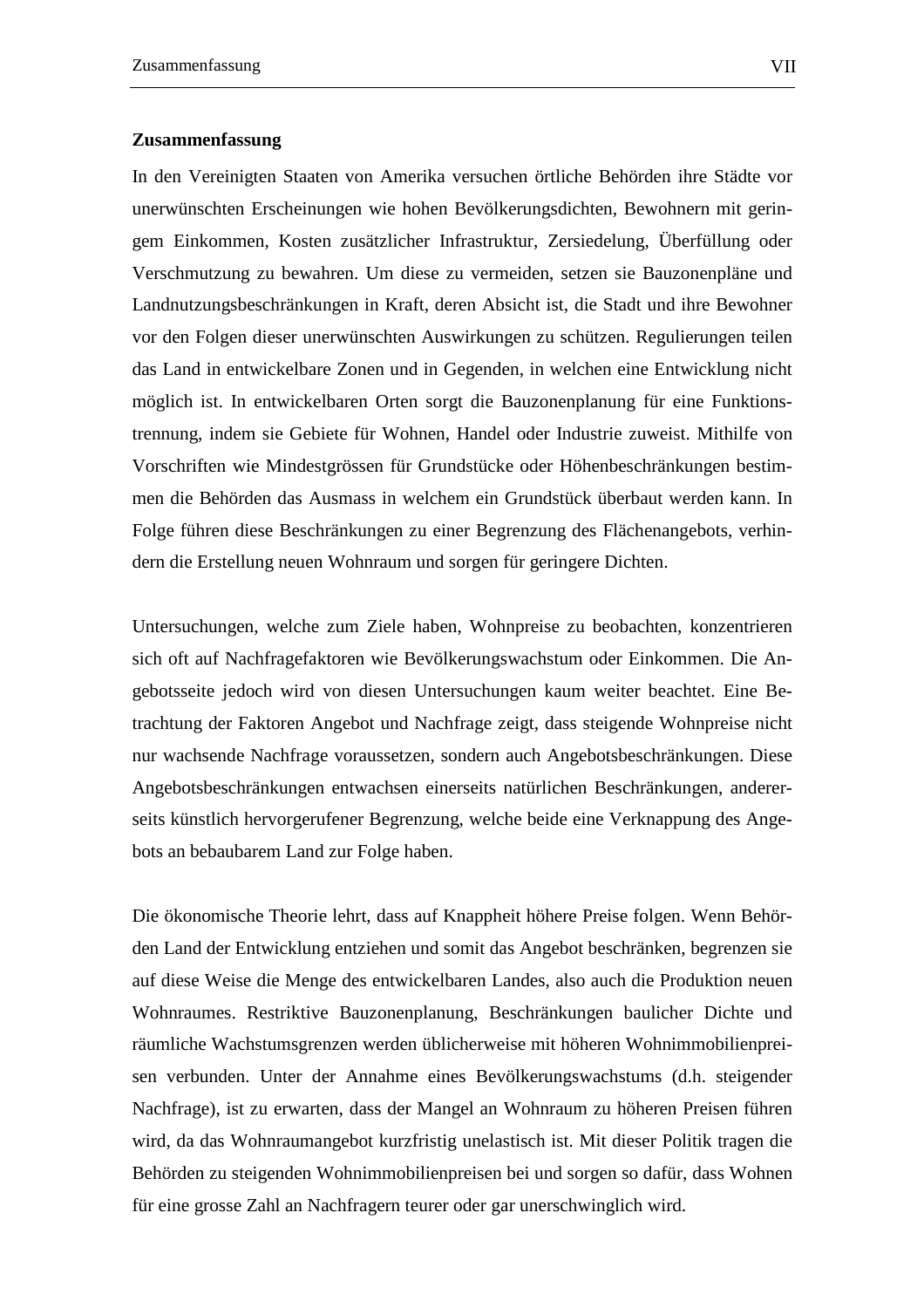# **1 Introduction**

This chapter will inform about the reasons for having chosen the subject of price impacts of zoning on housing prices as the theme for this master thesis.

#### **1.1 Motivation**

Housing and the high costs of real estate are an almost daily component of media articles not only in Switzerland but in many countries around the world. The debate arose due to rents or sale prices for residential units, especially in the metropolitan regions, being regarded as high and therefore making housing in these regions almost unaffordable to a certain number of people.  $12$  Following this matter, ideas have been developed in everyday discussions in order to mitigate the alleged high costs of housing by numerous means. Regrettably, the media hardly investigate the reasons of housing costs but take it for granted.

It is part of this thesis to analyse the costs of housing under the aspect of zoning and land use regulations. The real estate market for housing in the United States of America (U.S.) is subject to this thesis because there is numerous research data about the impacts of zoning and land use regulations available. Furthermore, the U.S. housing market in most regions is still growing<sup>3</sup> and one of the most transparent in the world. Another advantage of the U.S. market is the fact that zoning ordinances and land use regulations in most states are being enacted by municipalities, whereas there is no binding national building code.

This thesis concentrates on metropolitan areas, as the amount of existing appraisals in these regions is quite high and the census shows that the demand for housing in most metropolitan areas is still intact.

The results of this thesis depict the American real estate market and cannot be assigned to the Swiss or other markets in detail. But in general, as economic principles are ex-

<sup>&</sup>lt;sup>1</sup> "Weltwoche" Nr. 37 2010, p. 56-58

 $2^2$ , Finanz und Wirtschaft" Nr. 90 2010, p. 1

<sup>3</sup> U.S. Census Bureau 2010 Census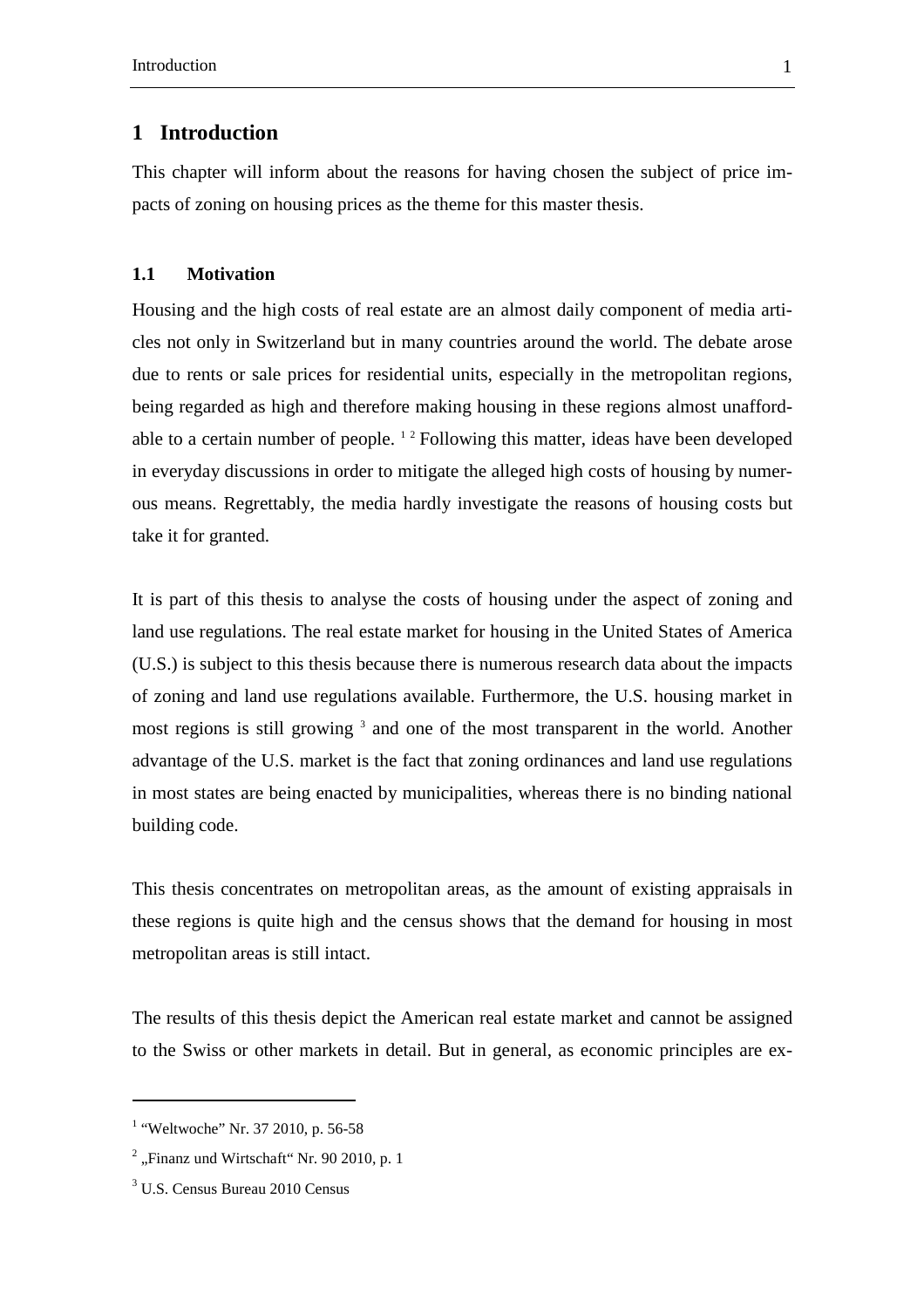$\overline{a}$ 

pected to apply in every economy, the tendencies and conclusions may also be attributed to other economic entities.

As it is almost impossible to investigate all components and factors of influence on real estate markets, this thesis focuses exclusively on the price effects of zoning and land use regulations. These regulatory constraints are assumed to have impacts on housing affordability. The question that has to be answered therefore is about the impacts of zoning and land use regulations on housing prices.

The aforementioned discussion usually focuses on the demand side of housing. However, it would be desirable to answer the question why, if there is a constant and steady demand for housing (due to immigration and/ or population growth) and there are investors on the other side, why are not more housing units being built in order to satisfy this demand?

This question turns the debate to the supply side of housing,. It seems confusing that only a few residential units are realised and so the questions arise as to what detains the construction market from offering more residential units. The answer seems rather simple, it might be the unwillingness of investors or developers to build more housing, or perhaps they are just not able to do so, in that they must be externally constrained and thus are not able to offer more residential space. It is rather improbable that developers relinquish the opportunity to construct more housing units, hence it might be assumed that there must be a certain restriction on development keeping the amount of new housing low. The only restrictions coming into consideration must be constraints on the supply side of land or restrictions on land utilisation. Land can be restricted through natural reasons, such as steep mountains, large water surfaces, or by man-made restrictions. <sup>4</sup> The latter seems to have larger effects; as if a builder is willing he may find a solution to build on even on a steep rock or in the middle of an ocean, whereas he cannot realise a proposed structure where the man-made law hampers him from doing so.

Zoning and land use regulations constrain the amount of available land for construction or impose certain rules on plots that impede builders to utilise their land in the way they regard it to be ideal. Economic literature concedes that restrictions on the supply side

<sup>&</sup>lt;sup>4</sup> "Both, large bodies of water and local governments restrict the supply of urban land.", Rose 1989, p. 325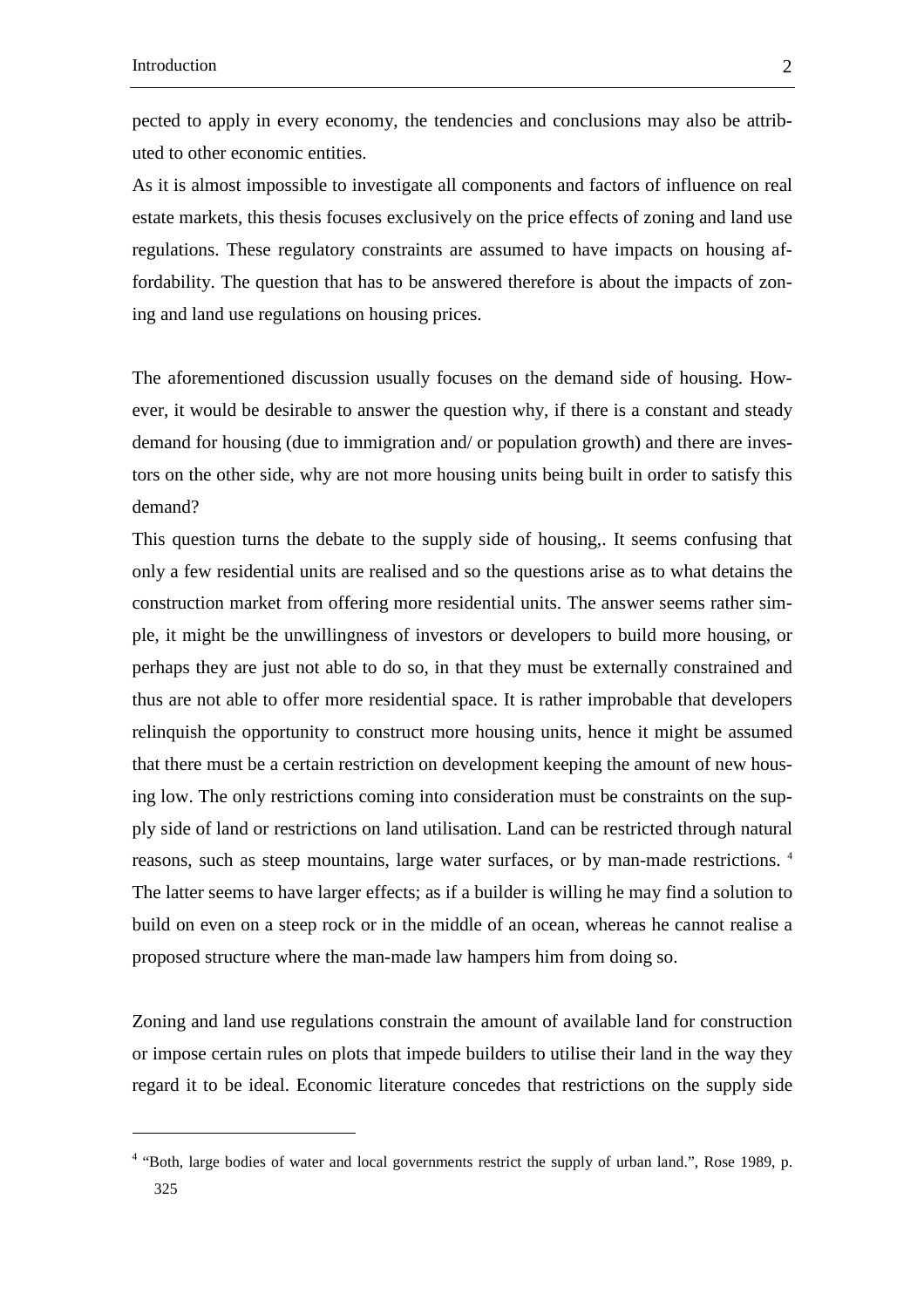lead to higher prices if the demand is intact i.e. higher than the possible amount of supply. Pursuing this assumption it is the purpose of this thesis to point out whether zoning and land use regulations constrain the amount of developable land or restrict the use and utilisation of already developed sites in U.S. metropolitan areas thus raising the price for housing.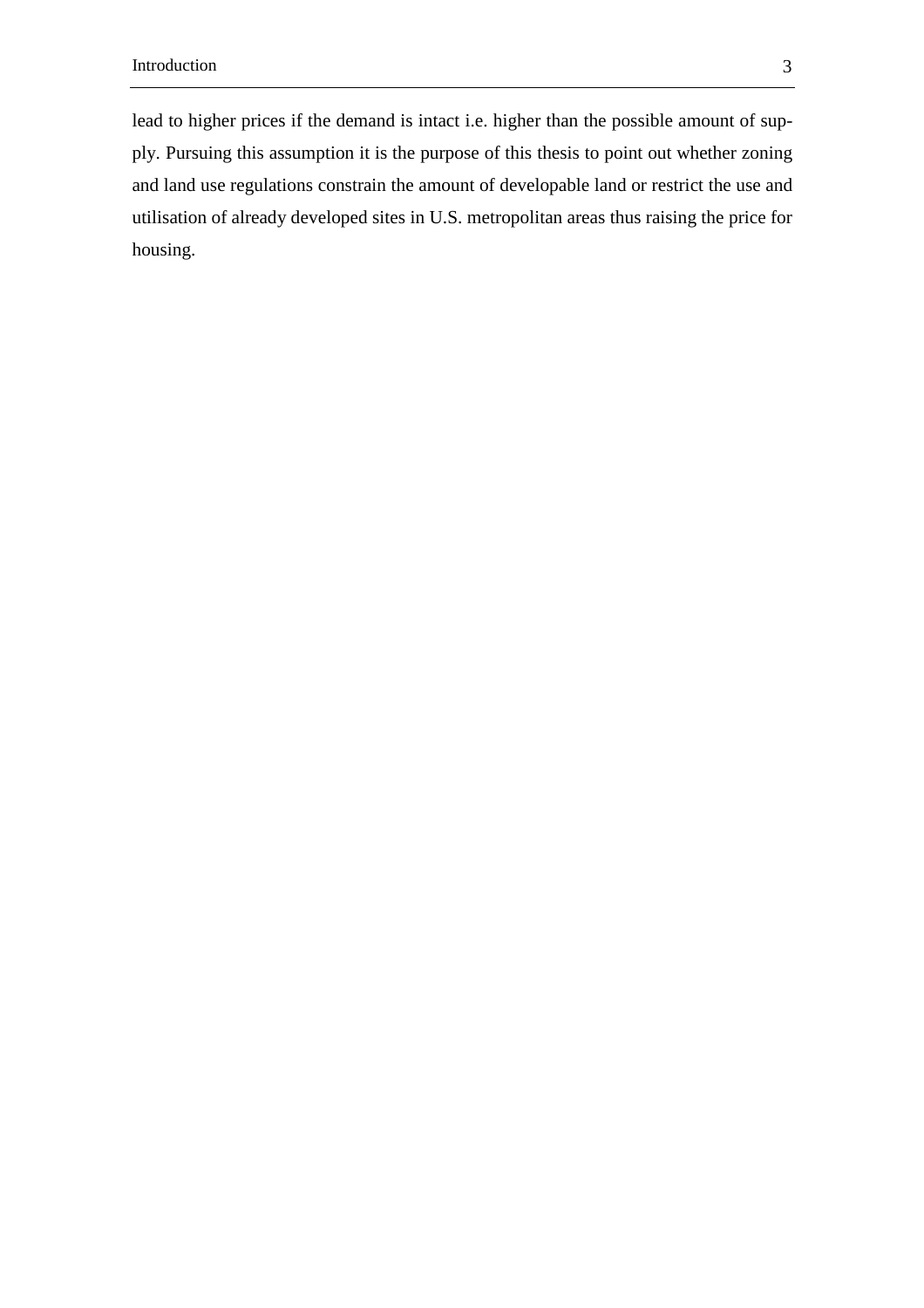#### **1.2 Topic and research question**

Zoning and land use regulations have been subject to numerous studies on the real estate markets, not only for residential housing but for other property types as well. These studies usually concentrate on certain issues of zoning such as exclusionary zoning, society effects or externalities.

This thesis is an approach to answer the question on whether zoning raises the price of housing and is an analysis of existing investigations dealing with the impacts of zoning and land use regulation on housing prices.

The focus of this thesis is primarily the supply of land and to a certain extent, housing construction. It is artificial restrictions on land supply that are supposed to have an impact on housing prices. The demand side for housing is hard to measure, hence the assumption underlies that the demand for residential units in metropolitan areas is intact. In 47 out of 51 Metropolitan Statistical Areas with more than one million inhabitants, the population between 2000 and 2010 grew to around 13% in average, with ranges from 1 to 42% $\frac{5}{1}$ .

It is assumed that limited supply of land is not only the result of geographic or technological constraints, but the consequence of an accelerating regulatory surrounding. Previous research indicates that there is an impact of law imposed land supply shortages on housing prices <sup>6</sup>. It will be subject of this thesis to reveal if the artificial shortage of land supply by means of zoning shows impacts on housing prices and thence to the question of if prices are being raised by these regulations.

The research question will be answered by means of a meta-analysis. This analysis is the systematic examination of nine relevant journals dealing with real estate aspects<sup>7</sup>. The journals have been identified with key words best matching the research theme (see chapter 3.2).

After having completed the meta-analysis and examining the result whether zoning and land use regulations are raising housing prices or not will be unfold.

<sup>5</sup> Table 1: Metropolitan Statistical Areas in the U.S

<sup>6</sup> Katz and Rosen 1987, Malpezzi 1996, Pollakowski and Wachter 2005

<sup>&</sup>lt;sup>7</sup> Table 3: Total number of reviewed journals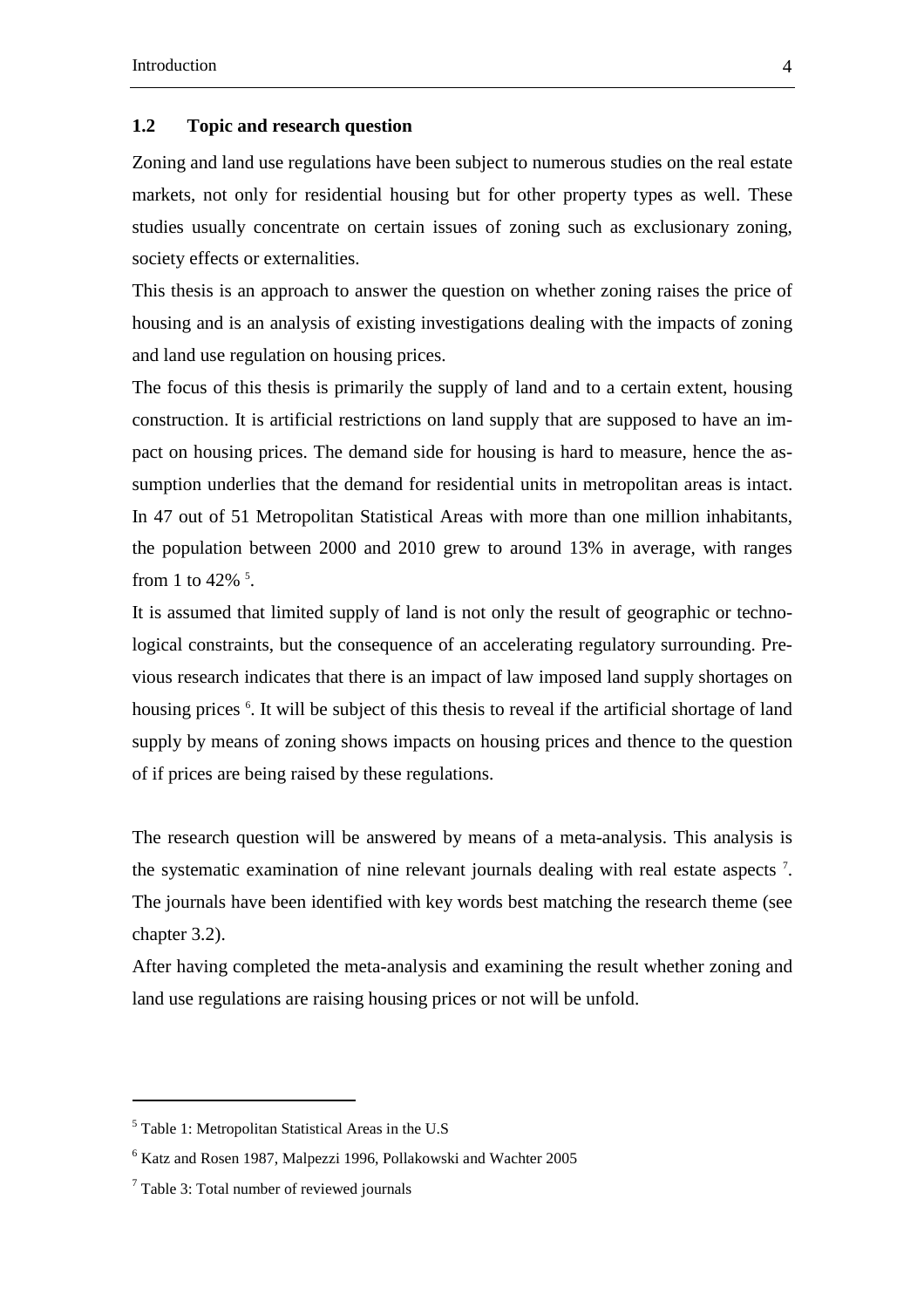### **1.3 Confine**

Subject to this thesis is the question of whether housing prices are being raised by land use regulations and zoning. Hence the research applies only to residential real estate markets. Housing (sales and rental properties) in this sense encompasses all free market housing, i.e. residential units accessible to everybody. This means that special housing products such as residential living, granted or subsidised by governments, cooperatives and private communities are not part of the analysis.

Although there are many other government imposed constraints on the real estate market, this thesis only deals with mandatory zoning and land use regulation and its effects.

This thesis concentrates on the supply side of housing markets under the aspects of zoning regulations. The constraint of land supply by natural circumstances is not the main focus.

The geographic areas to be investigated are growing metropolitan areas (MSAs) the United States of America (U.S.) with more than one million inhabitants. Thus other geographical entities, MSAs with less than one million inhabitants and shrinking MSAs with more than one million inhabitants are excluded. The data used for this thesis solely examines institutional settings within the U.S.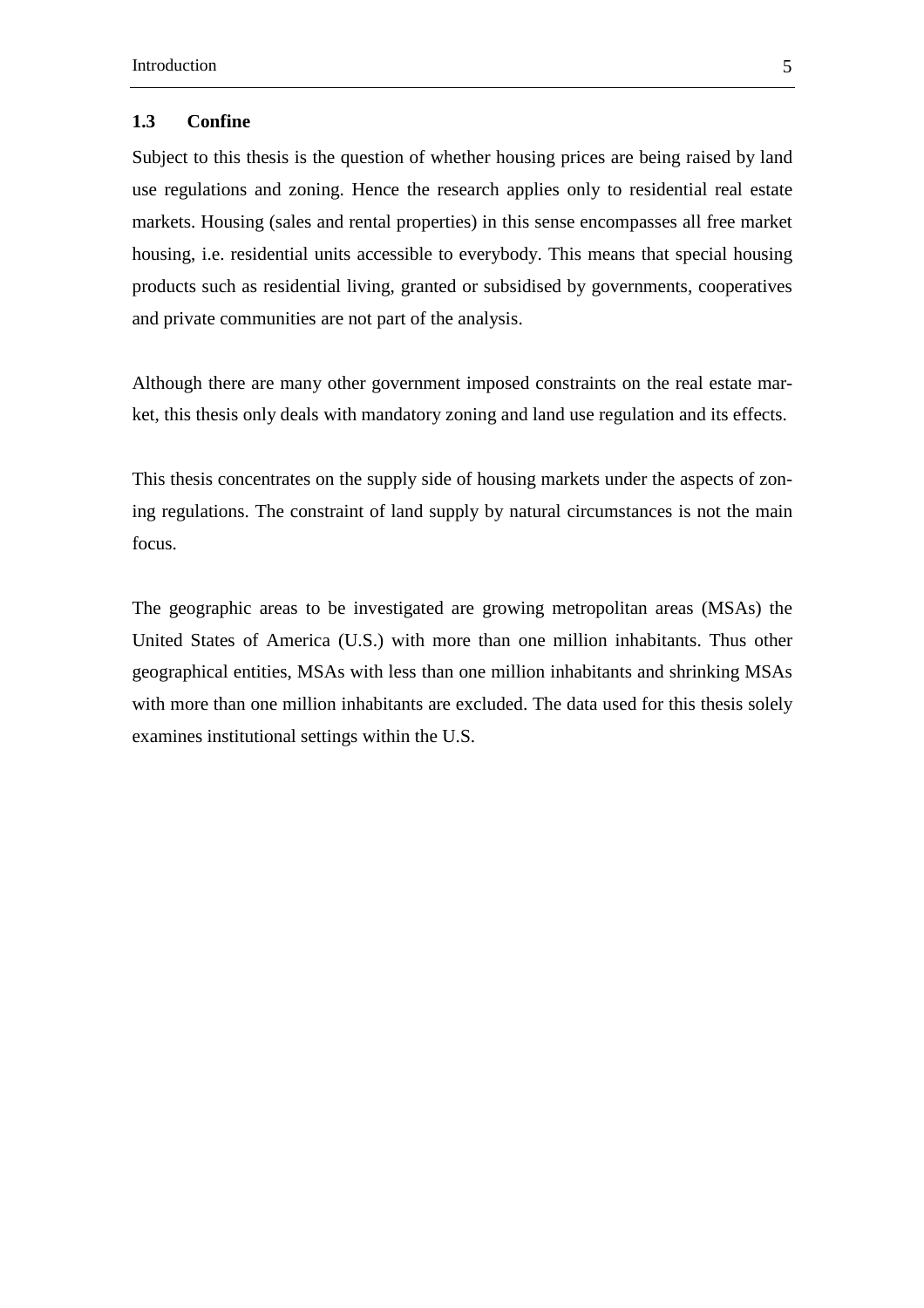#### **1.4 Structure**

The introduction (section 1) disclosed the motivation for this thesis and then explaines the topic and research question.

Section 2 "theory" continues with a statement to metropolitan areas followed by a description of price mechanisms in real estate markets. This section also explains zoning and regulations in theory and in practice, including its history and motivations. The impacts of regulations on housing prices will accomplish the section.

In section 3 the method of analysing the research question will be described. This includes the description of the scientific approach and the following meta-analysis.

The empirical analysis and results are contained in section 4, where the investigated data will be described and discussed. The meta-analysis examines nine scientific journals regarded as relevant with respect to land use regulations in order to learn about the impacts of these regulations. The analysis is expected to reveal a tendency with regards to the research question and to be followed by an unambiguous conclusion.

Section 5 concludes the previous findings. It will encompass the results found out in the thesis and literature after having dealt with the research.

The structure of this master thesis is depicted in illustration 1 (p. 7).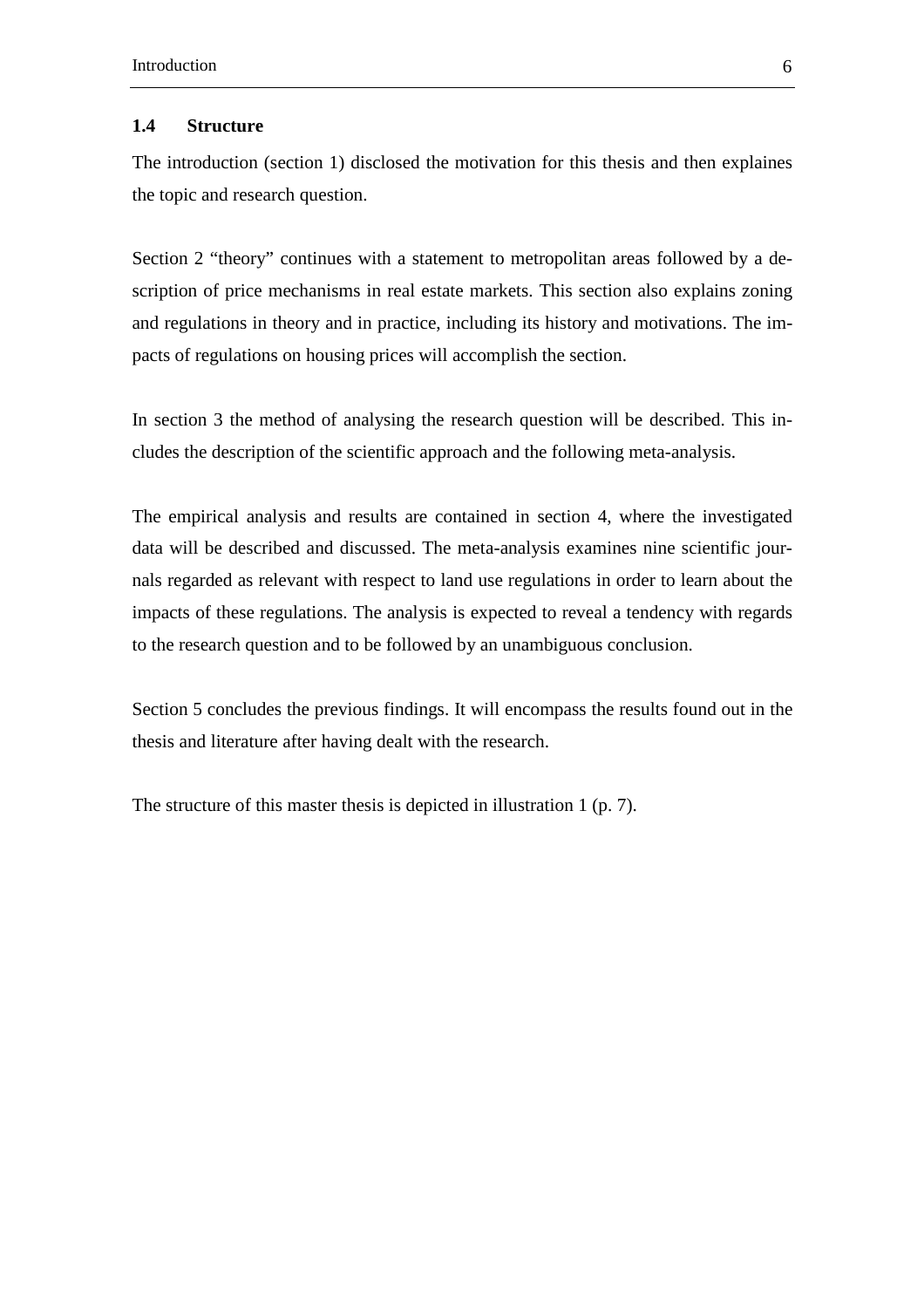| Are housing prices in U.S. metropolitan areas<br>being raised by zoning and land use regulations? |                                                                                                           |                                 |                                                                                                      |                                                                                                           |
|---------------------------------------------------------------------------------------------------|-----------------------------------------------------------------------------------------------------------|---------------------------------|------------------------------------------------------------------------------------------------------|-----------------------------------------------------------------------------------------------------------|
| Introduction                                                                                      | Theory                                                                                                    | Scientific<br>approach          | Empirical<br>analysis and<br>results                                                                 | Summary                                                                                                   |
| Motivation                                                                                        | Housing and<br>metropolitan<br>areas                                                                      | Introduction and<br>application | Examination                                                                                          | Review                                                                                                    |
| Topic and<br>research question                                                                    | Real estate prices<br>and mechanisms                                                                      | Method                          | Article overview                                                                                     | Application of<br>the results to<br>Switzerland                                                           |
| Confine                                                                                           | Housing prices<br>Introduction<br>Costs of land<br>Costs of construction<br>Implication                   |                                 | Discussion<br>Beneficiaries<br>City shape' density<br>Development/<br>construction<br>Quantification | Conclusion<br>What can be done to<br>make housing more<br>affordable?<br>Final remarks<br>Future research |
| Structure                                                                                         | Explanation of<br>zoning                                                                                  |                                 | Results                                                                                              |                                                                                                           |
|                                                                                                   | Types of zoning<br>Introduction<br>Separation of uses<br>Indirect types                                   |                                 | Criticism                                                                                            |                                                                                                           |
|                                                                                                   | Regulation the-<br>ory and practice<br>History in the U.S.<br><b>Reasons</b><br>Perception<br>Application |                                 |                                                                                                      |                                                                                                           |
|                                                                                                   | Impacts of<br>regulation                                                                                  |                                 |                                                                                                      |                                                                                                           |

Illustration 1: Content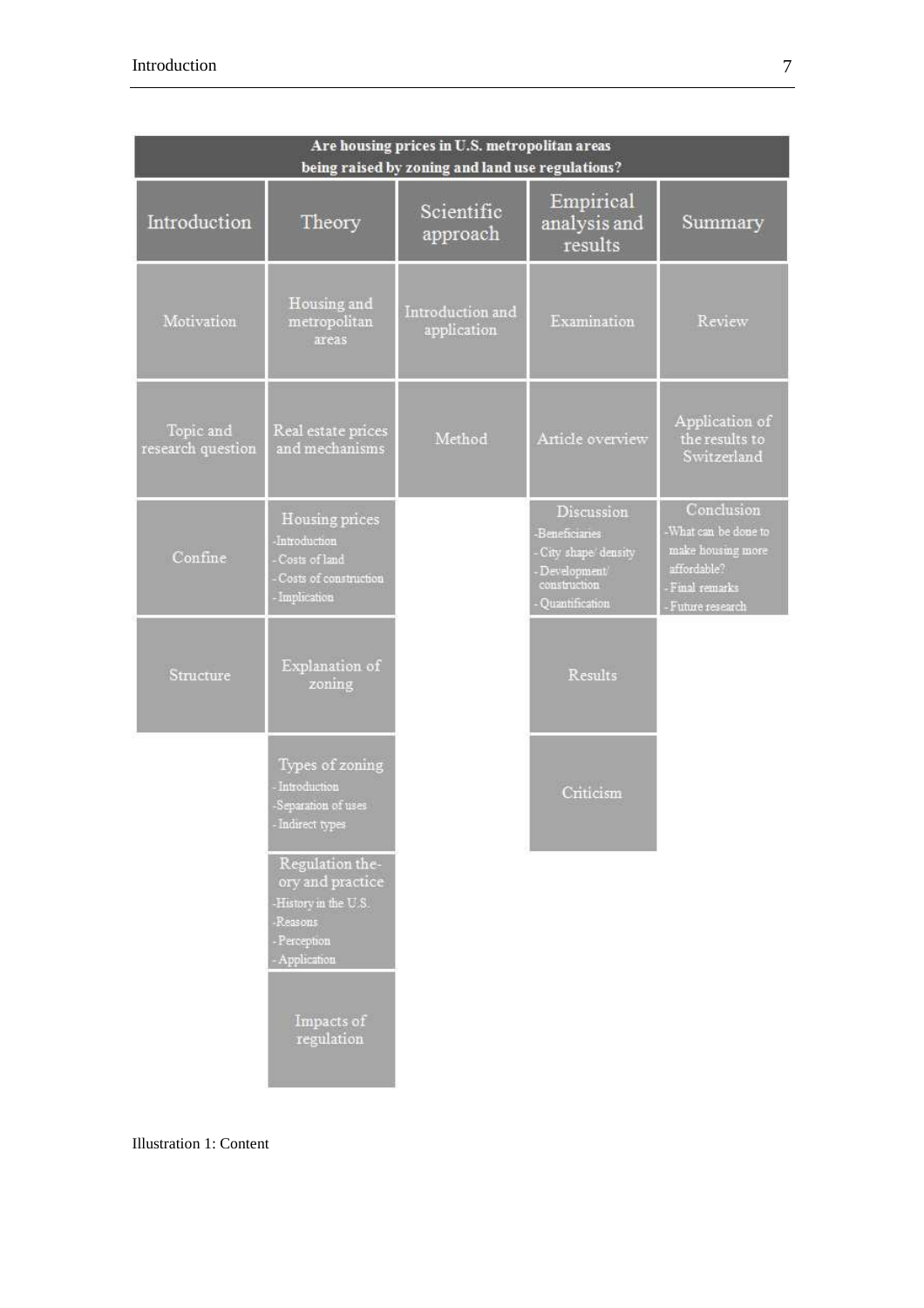## **2 Theory**

The theoretical framework of regulations will be explicated in this chapter. The functions and mechanisms of real estate prices are being introduced. Zoning as an expression will be explained and so will the different types of zoning. The application of zoning in theory and practice is turned out and the section closes with an overview to the impacts of zoning policies.

### **2.1 Housing and metropolitan areas**

This chapter gives a brief overview about the development of U.S. metropolitan areas in the last ten years and shows the importance of research on zoning impacts especially in large agglomerations.

According to the 2010 U.S. census <sup>8</sup>, 54.12% of the nation's population lived in one of the 51 largest Metropolitan Statistical Areas (MSA) exceeding one million inhabitants<sup>9</sup>. More than half of the MSA population again resided in the ten most populated MSAs. The U.S. Office of Management and Budget defines MSA as follows: "Metropolitan Statistical Area—A Core Based Statistical Area associated with at least one urbanized area that has a population of at least 50,000. The Metropolitan Statistical Area comprises the central county or counties containing the core, plus adjacent outlying counties having a high degree of social and economic integration with the central county or counties as measured through commuting." <sup>10</sup> The population in the mentioned 51 MSAs increased to around 13% in average from 2000 to 2010. Only five MSA where shrinking in that period.<sup>11</sup> Unsurprisingly one of the shrinking MSAs was New Orleans (-11.3%) following the 2005 Katrina hurricane disaster. The others are the former heavily industrialised cities of Detroit (-3.51%), Cleveland (-3.30), Pittsburgh (-3.08%) and Buffalo (-2.96%).

Population grew fastest in Las Vegas and Raleigh (both +41.83%), followed by Austin with +37.33% and Charlotte with +31.17%. 24 of the MSA were growing above the average of 13%. This altogether indicates a strong and continuing demand in housing,

<sup>8</sup> U.S. Census Bureau 2010 Census

<sup>&</sup>lt;sup>9</sup> Table 1: Metropolitan Statistical Areas in the U.S

<sup>&</sup>lt;sup>10</sup> Federal Register 2010

 $11$  For a better understanding MSAs in this thesis are named by their largest city.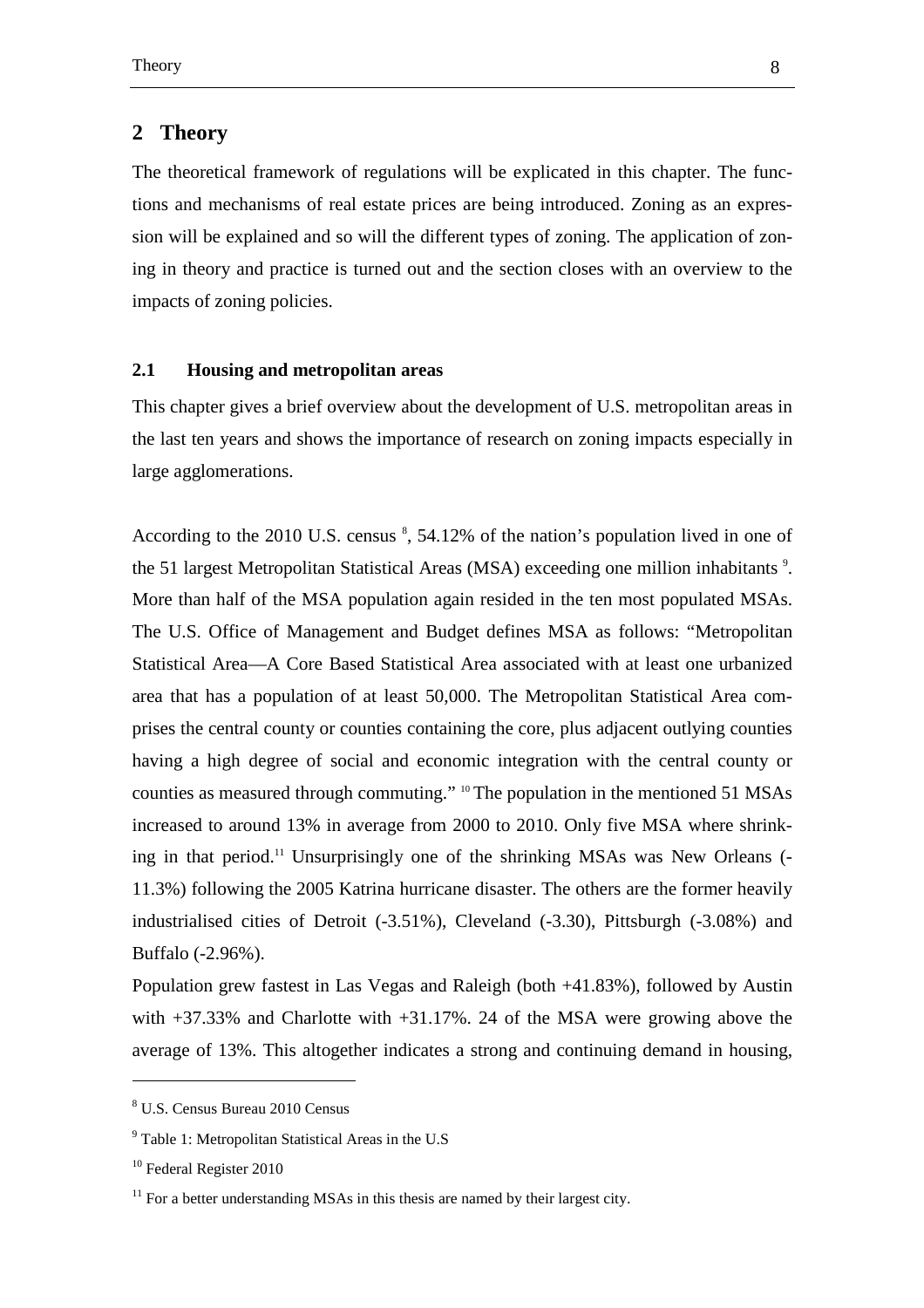especially in the 46 growing MSAs. Glaeser  $(2011)^{-12}$  concludes that robust demand, created by economic vitality and urban pleasures explain why prices in attractive cities have risen so steadily. For that reason (constant population growth is assumed) this thesis focuses on MSAs only.

Previous research about housing prices and the impacts of regulation usually focused on Boston, Dallas, Houston, Los Angeles, Miami and San Francisco and their surroundings. As Houston is the only major city without zoning rules, there have been several investigations undertaken and Houston often serves as an example and benchmark as a city without zoning. <sup>13</sup> On the other hand, heavily regulated places like Boston, New York City and San Francisco used to be analysed in various reports. It is important to note that hitherto no entire MSA has been investigated with respect to housing prices and zoning but only parts of an MSA.

The interrelation between metropolitan areas and zoning is explicated by Pendall, Puentes, Martin (2006): "More than 91 percent of the jurisdictions in the 50 largest metropolitan areas have zoning ordinances of one kind or another [...]. Only 5 percent of the metropolitan population lives in jurisdictions without zoning, but as much as 11 percent of the land area is estimated to be unzoned. Almost as many jurisdictions—85 percent have a comprehensive plan. As a result, 84 percent of the population and 92 percent of the land area is subject to a plan for how the particular jurisdiction intends to grow and develop in the future." <sup>14</sup>

 $12$  Glaeser 2011

 $13$  Although Houston often is described as a city without zoning there are private; hence voluntarily, covenant rules within the city limits. The city itself enacted several rules on building setbacks or minimum parking requirements but there is no municipal zoning ordinance and attempts to impose such ordinances have been rejected by Houston voters three times, last in 1993.

<sup>&</sup>lt;sup>14</sup> Pendall, Puentes and Martin 2006, p. 10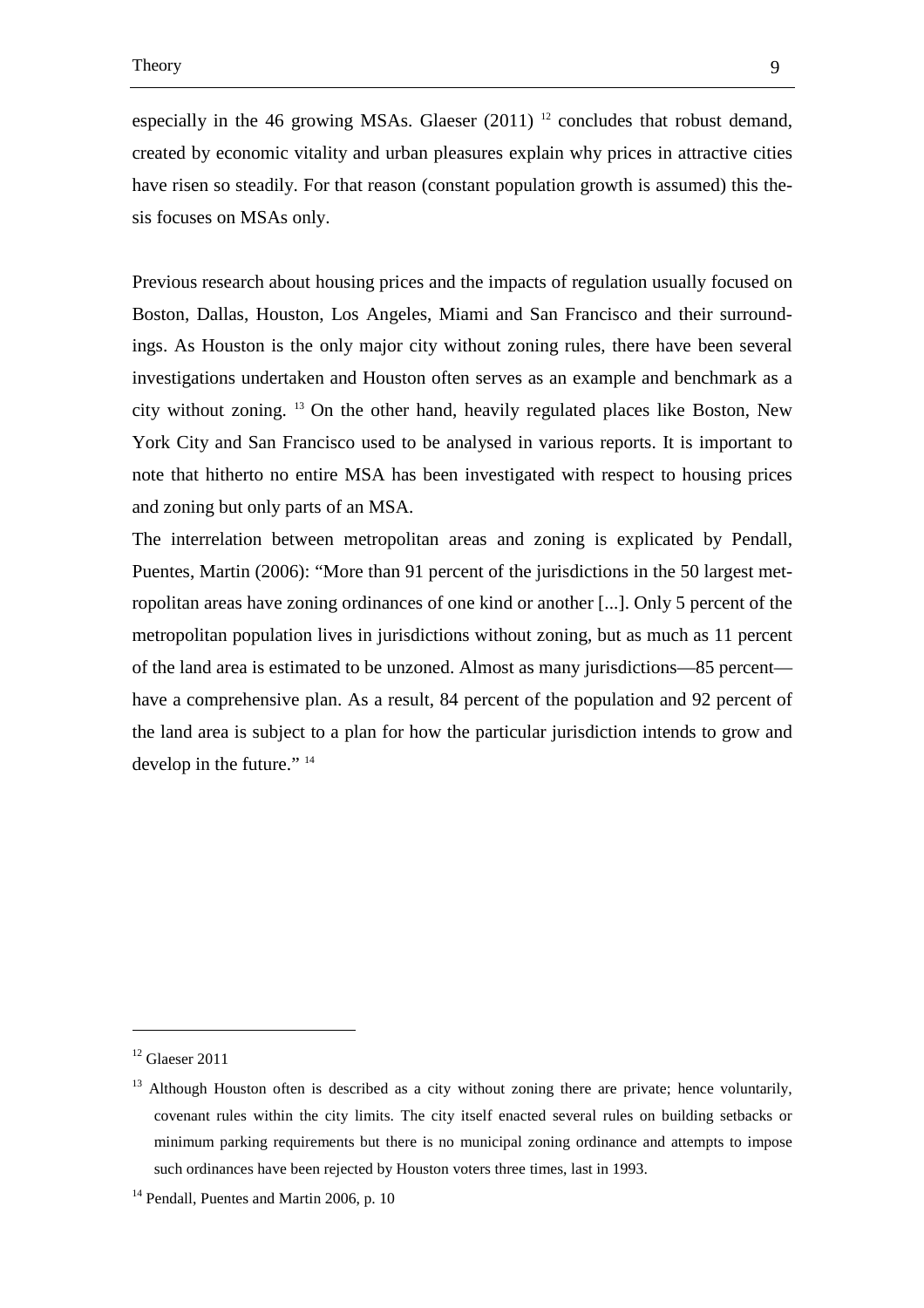#### **2.2 Real estate prices and mechanisms**

For a better understanding of the function of supply and demand in housing consumption and production, this chapter will summarise the state of knowledge on real estate prices and mechanisms hitherto identified.

"Fundamental to any understanding of housing supply is insight into the production of new housing units. Housing is supplied by single-family and multi-family builders." <sup>15</sup> Of course, the housing markets include not only new but also already existing (i.e. used) housing. New housing accommodates population growth and replaces out of time units. The price of used housing is determined by the cost of new housing. If the price of new housing rises, potential sellers of existing homes will react by adjusting their asking prices to that of the range of new housing.

Overall, housing is influenced by factors such as land, materials, labour and construction time  $16$ .

In order to grasp the context of housing prices, it is expedient to look at the supply and demand curves for new housing.

The steepness (elasticity) of those curves describes the sensitivity of prices to changes in demand or supply. "The determinants of the supply elasticity of land may be physical (topography) or man-made (regulations restricting land use)." <sup>17</sup> "(T)he housing supply cannot adjust rapidly because of regulatory constraints, so price effects are greater in more regulated (inelastic) markets." <sup>18</sup> A flat or elastic supply curve  $(s_e)$  implies that large changes in demand will lead to small changes in price (from  $p_e$  to  $p_e$ ). In contrast a steep or inelastic curve  $(s_i)$  implies that small changes in demand (from  $d_i$  to  $d_i$ ) can lead to large changes in price  $(p_i \text{ to } p_i')$ . "In markets with a relatively inelastic supply of land or housing, demand shifts mostly affect house prices" 19

 $15$  Gyourko 2008, p. 4

 $16$  Of course, other factors like rules set by a regulatory framework (such as laws and taxes), demand and supply also influence housing.

 $17$  Hilber and Robert-Nicoud 2009, p. 1

<sup>18</sup> Gyourko 2008, p. 21

<sup>&</sup>lt;sup>19</sup> Hilber and Robert-Nicoud 2009, p. 1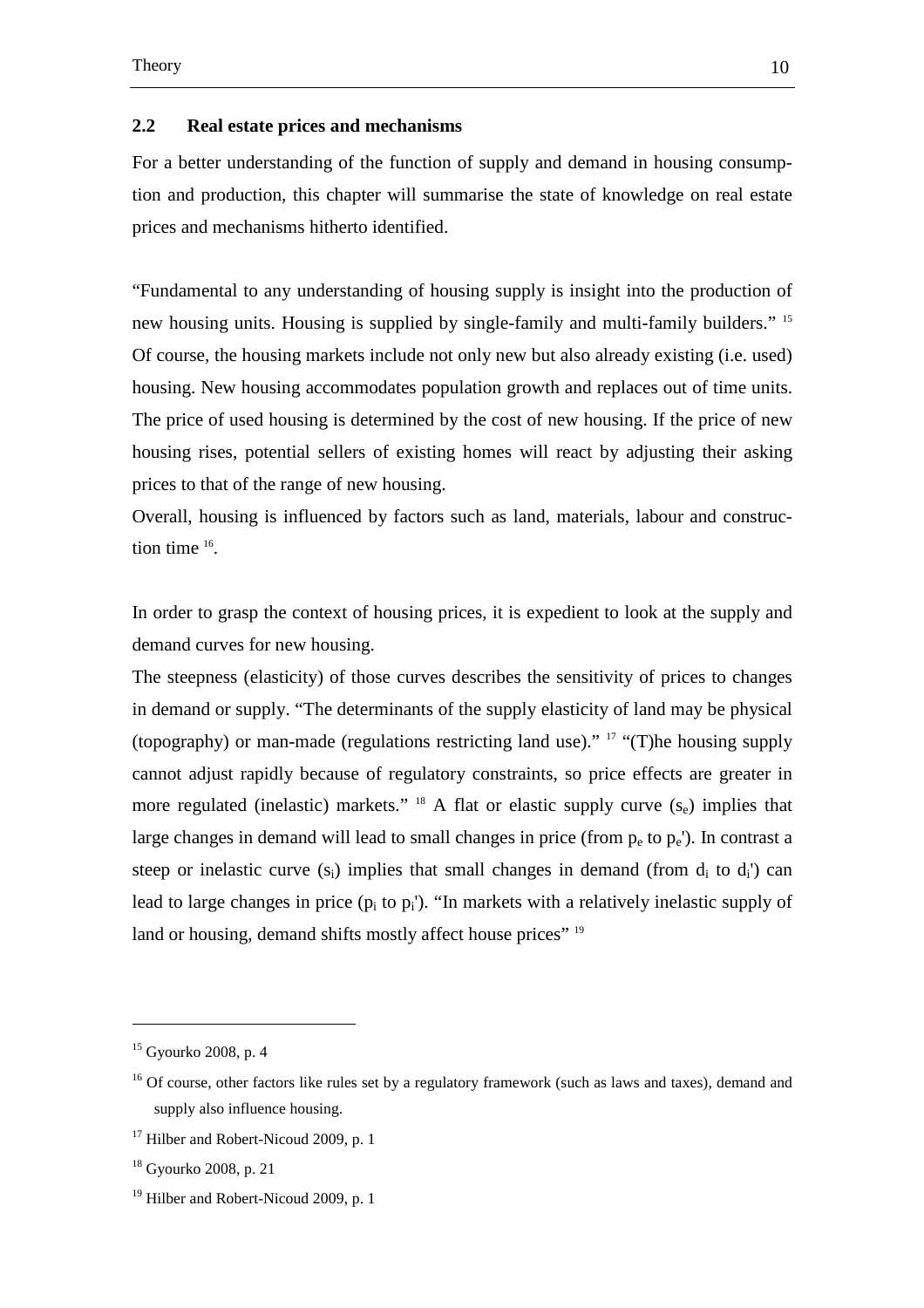

- se Supply
- de Demand
- pe Housing price
- qe Quantity of housing

Illustration 2: Elastic supply

If the supply is elastic, as in illustration 2, additional demand will lead to little changes in price, but the housing stock will grow in order to fulfil demand. As the curve is rather flat the increased demand has only small price impacts. "In many places, the supply of houses seems almost perfectly elastic. [...] the population of Las Vegas almost tripled between 1980 and 2000, but the real median housing price did not change." <sup>20</sup>

<sup>20</sup> Glaeser, Gyourko and Saks 2005b, p. 332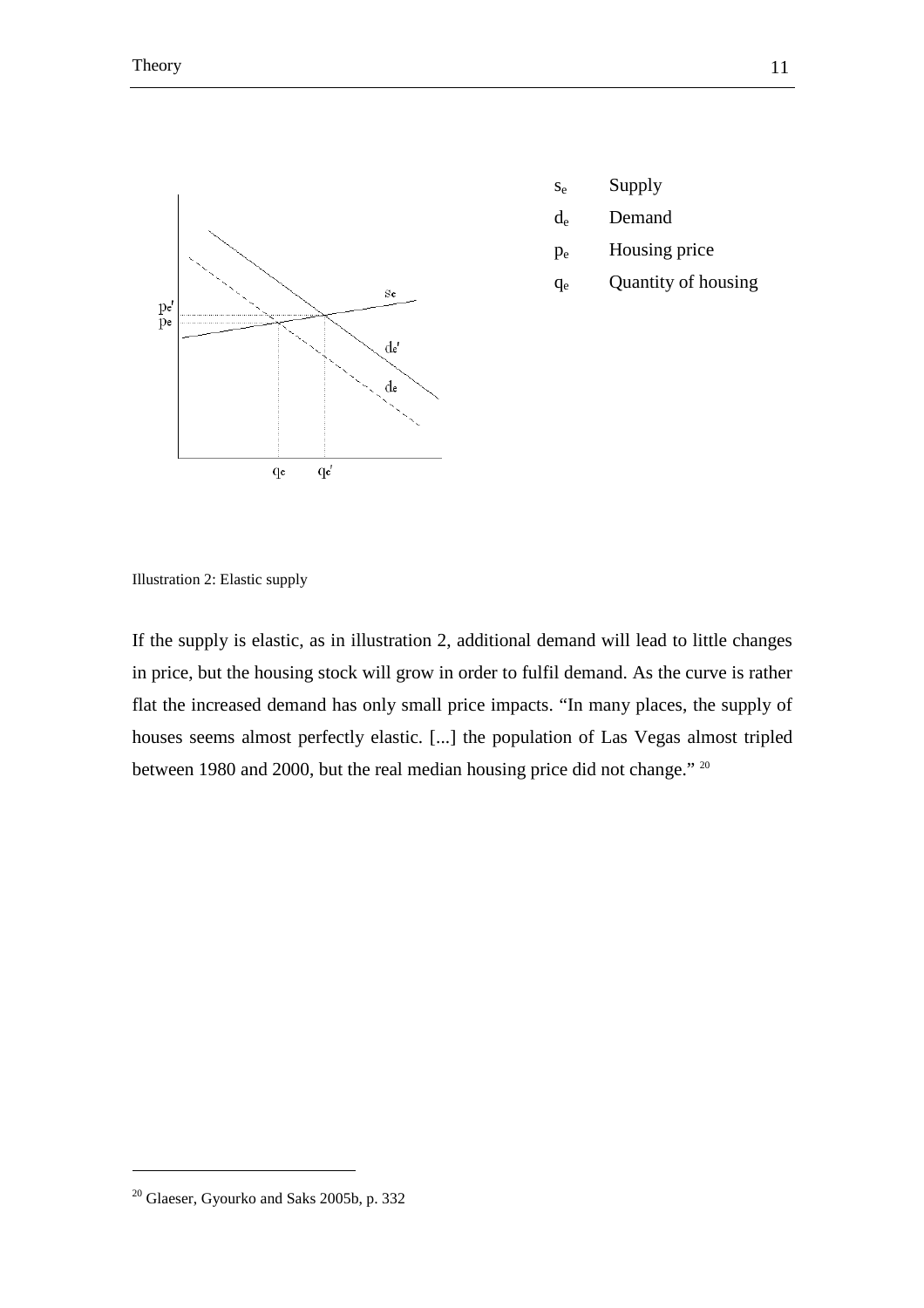

- si Supply
- di Demand
- $p_i$ Housing price
- qi Quantity of housing

Illustration 3: Inelastic supply

The supply shown in illustration 3 is inelastic, hence any additional demand will lead to severe price changes and the housing stock will grow to a very small extent only. Several groups of consumers can no longer afford housing. As the curve is steep the increased demand has considerable price impacts. "We [...] find that greater land use regulation produces lower levels of supply elasticity." <sup>21</sup>

In their 1980 research Hanushek and Quigley  $^{22}$  reveal that the housing demand is inelastic, few people are willing to live without a home. The vast majority of Americans seem to prefer a single-family home. People willing to live in multi-family housing usually regard such housing as temporary until they can afford a single-family home. This suggests that the demand for single-family housing may be even more inelastic than for housing in general.

In a theoretic model, Pogodzinski and Sass (1990) assume that "consumers are immobile and that the effect of the zoning regulation is to force the consumption of a morethan-optimal amount of housing (for example, by requiring a minimum consumption of

 $21$  Green, Malpezzi and Mayo 1995, p. 337

<sup>22</sup> Hanushek and Quigley 1980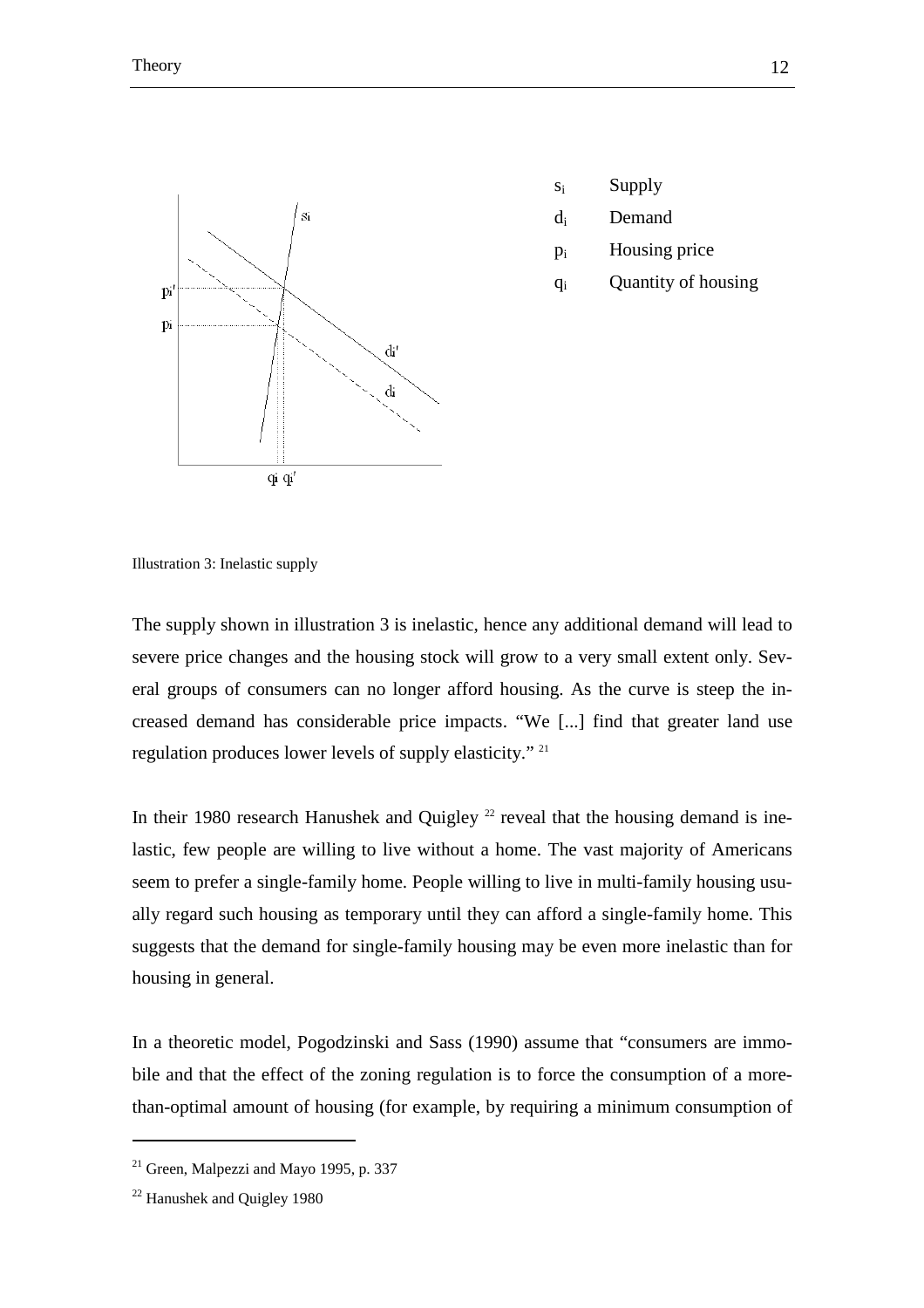housing [...])." <sup>23</sup> Then if regulatory constraints are mandatory, the demand curve becomes vertical, i.e. "perfectly inelastic" <sup>24</sup>.

The impacts of inelastic demand have been pointed out above, thence small changes in the supply of new homes lead to higher prices. Mills and Hamilton (1997) turn out, that housing supply is relatively fixed in the short term , whilst the long run supply for housing prices is perfectly elastic.<sup>25</sup><sup>26</sup>

Elastic supply as shown above leads to moderate alterations in prices and keeps housing prices rather stable. In contrast, inelastic supply leads to large changes in prices. Applied to the real estate market this states that constraints on the supply of land cause scarcity and thus lead to higher housing prices. The influence of land and construction on housing prices is explained in the next chapter.

 $23$  Pogodzinski and Sass 1990, p. 298

<sup>&</sup>lt;sup>24</sup> Pogodzinski and Sass 1990, p. 298

 $25$  Mills and Hamilton 1997, p. 196

<sup>&</sup>lt;sup>26</sup> One reason for the short run inelasticity of housing is the construction time needed to complete a structure.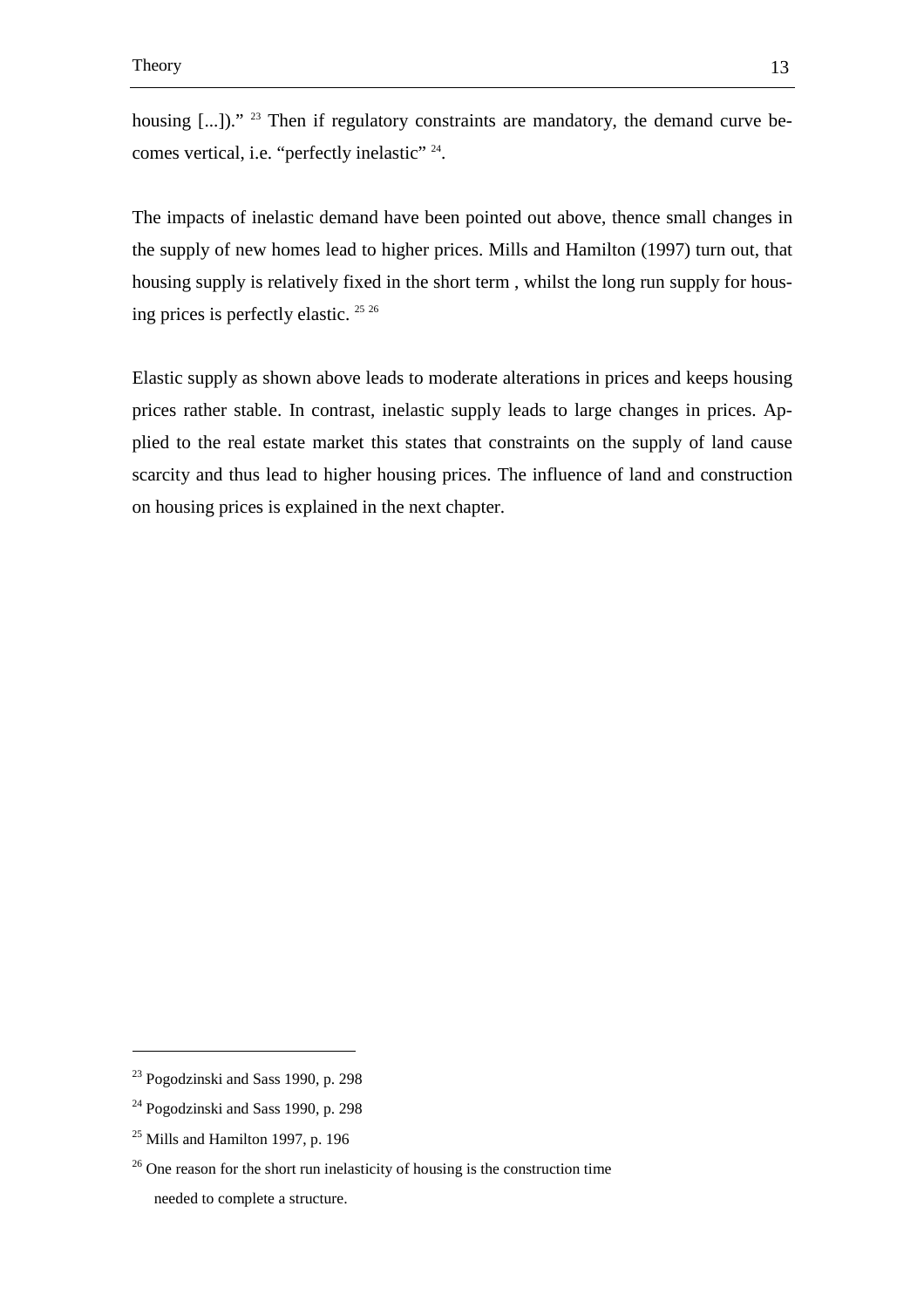#### **2.3 Housing prices**

Housing prices are influenced by many factors. Prevalent on the supply side are the costs for land and the costs for construction. Both components will be closer looked at in this chapter.

#### 2.3.1 Introduction

Housing costs consist of the following major elements: "raw land and improvement costs, construction costs, financing cost, overhead and profit." <sup>27</sup>

Cost of raw land and all improvements being needed to convert raw land into a lot are the first component. Subsequently, costs of building materials and labour to construct the structure are added. Further costs, not subject to this thesis, contain financing and the developer's profit, taxes and fees.

In their 2002 discussion paper Glaeser, Gyourko and Saks discover that "Housing prices are determined by both demand and supply concerns. High housing prices must reflect high consumer demand for a particular area. However, they must also reflect some sort of restriction on supply." <sup>28</sup> They assume that physical houses can be supplied almost perfectly elastically. "As such, the limits on housing supply must come from the land component of housing. The usual urban economics view of housing markets suggests that the restriction on housing supply is the availability of land. Because land is ultimately inelastically supplied, this naturally creates a limit to the supply of new housing at construction costs." <sup>29</sup> With their findings they turn out the importance of land as the main leverage of housing costs.

In 2005 Glaeser, Gyourko and Saks find about the rise in housing prices: "Too often, analysts attempt to understand housing prices only by attending to demand-side factors such as interest rates or per capita income, while ignoring the supply-side of the market. Rising prices require not only rising demand, but also limits on supply. The supply of housing includes three elements: land, a physical structure, and government approval to put the structure on the land. Thus, rising prices must reflect rising physical costs of

<sup>27</sup> Atash 1990, p. 232

 $28$  Glaeser and Gyourko 2002, p. 11

 $29$  Glaeser and Gyourko 2002, p. 11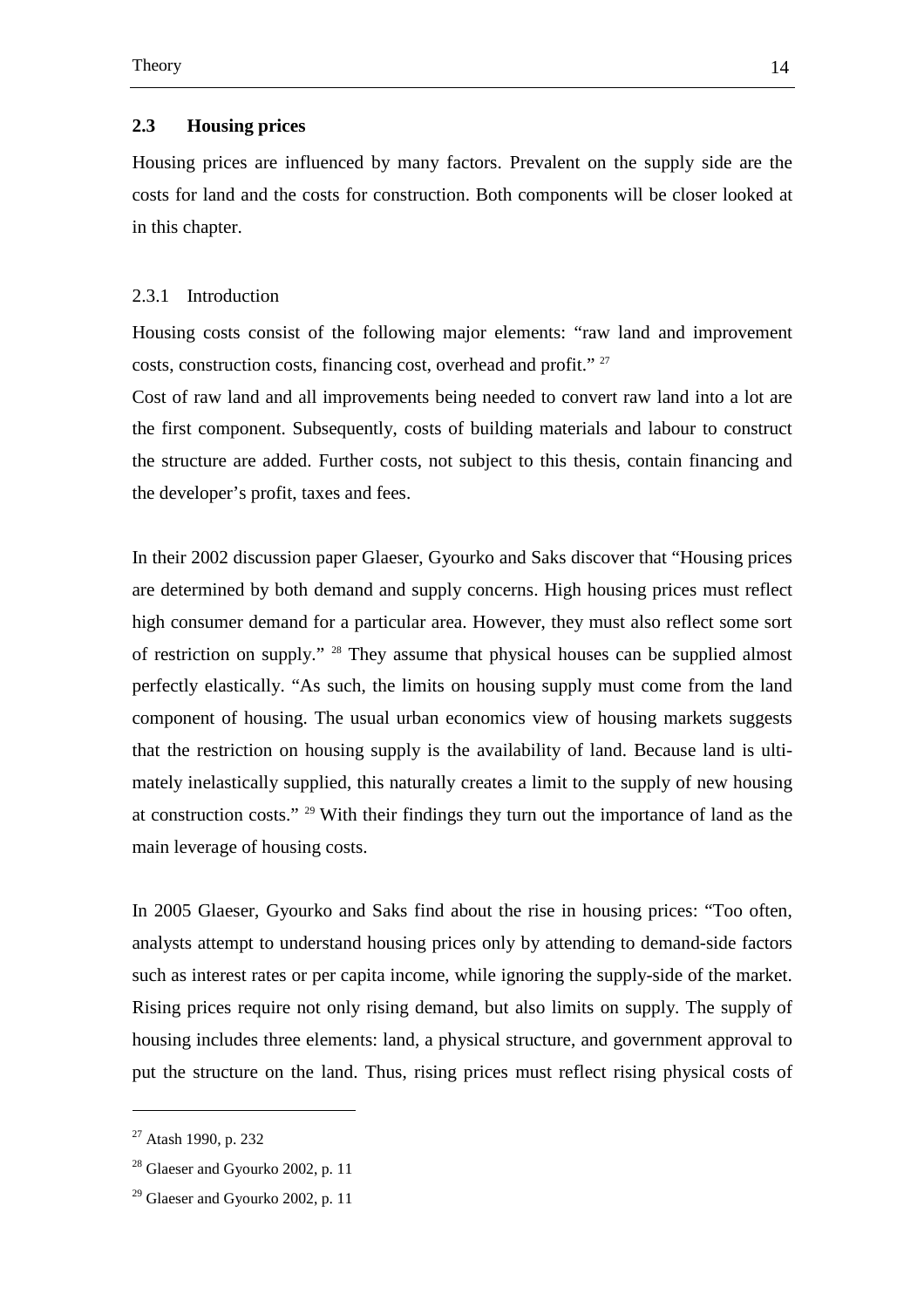construction, increasing land prices or regulatory barriers to new construction." 30 Glaeser and Gyourko indicate that, according to their 2002 figures, supply of physical housing entities is elastic whilst land is supplied in an inelastic way.

#### 2.3.2 Costs of land

"Many factors bear on the price of developed lots in urban areas. [...] On the supply side, we have the costs of raw land, utilities and roads, obtaining local approvals, competition among developers, municipal contributions, and topographical factors that affect the cost of producing developed lots." <sup>31</sup> Costs of land hence do not only contain the price for an area of land, but also costs like building site preparation or sewer coverage. The last two mentioned types of cost belong to the land, but they can be characterised as construction costs and will be referred to below.

Underlying the assumption made by Glaeser, Gyourko and Saks  $32$ , the costs of construction are a rather stable component, the price of housing supply shifts from  $p_c$  to  $p_c'$ only, but the price of the inelastic land supply turns from  $p_1$  to  $p_1$ ' and thus is responsible for the high price of housing. The gaps between  $p_c$  and  $p_c'$  as well as from  $p_l$  and  $p_l'$  will be named as  $\Delta_c$  and  $\Delta_l$  respectively. With the premises that housing contains a component of land <sup>33</sup> and a physical entity, the overall costs will be  $(p_c + \Delta_c) + (p_l + \Delta_l)$ . This demonstrates that the rise of inelastic  $\Delta_l$  (land price) is proportional higher than the rise of elastic  $\Delta_c$  (building) and thus the leverage on housing costs. The land supply curve's steepness will change from location to location, whereas the building supply curve remains rather elastic and therefore hardly steepens (see illustration 4, p. 16).

 $30$  Glaeser, Gyourko and Saks 2005a, p. 2

<sup>31</sup> Peiser 1981, p. 397/398

 $32$  Glaeser, Gyourko and Saks 2005a, p. 2

 $33$  "Both structure and land are required to produce housing" Gyourko 2008, p. 5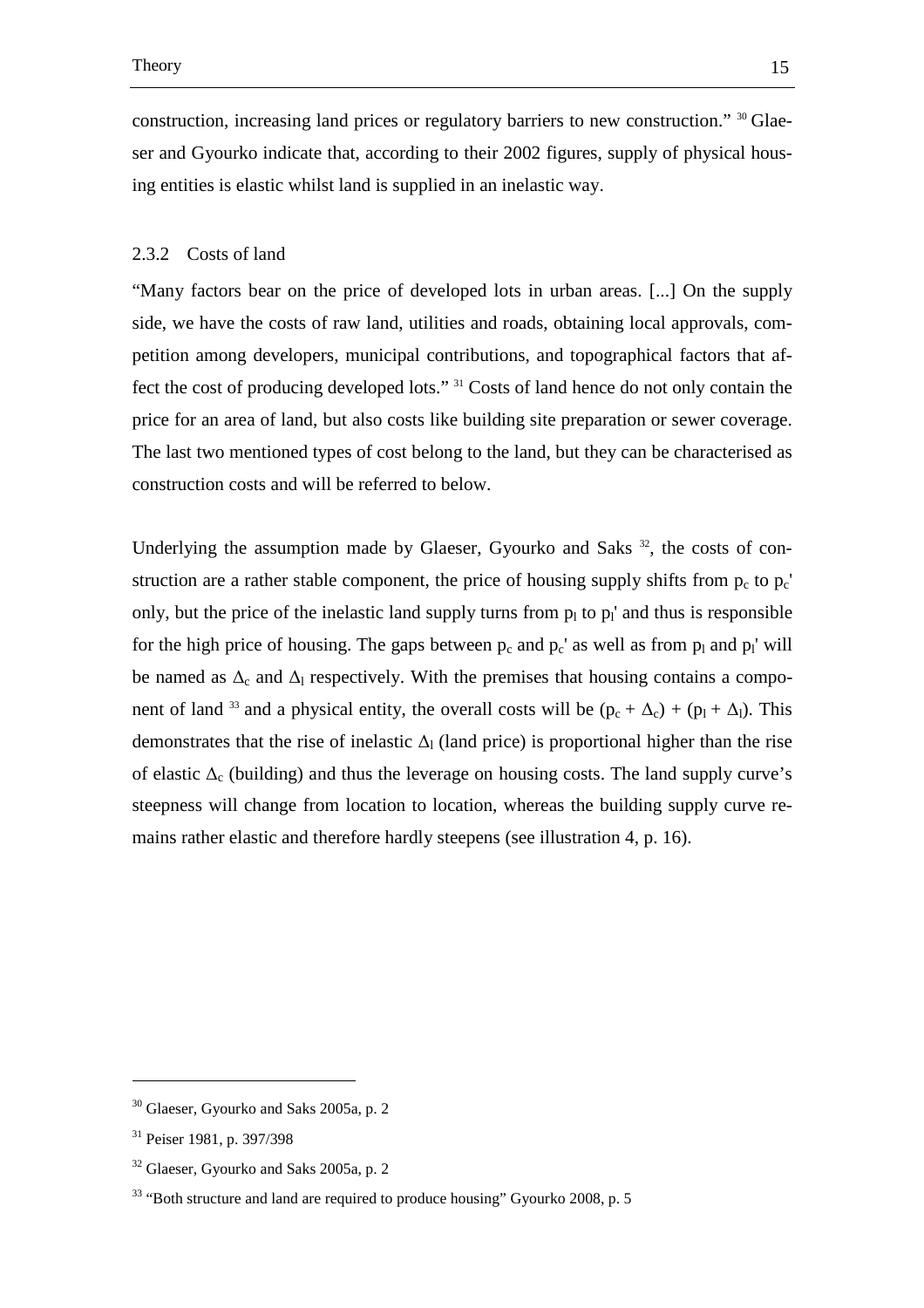

- d Demand s<sub>c</sub> Supply of structure
- sl Supply of land
- pc Price of structure
- $p_1$ Land price

Illustration 4: Supply of land and structure

Illustration 5 (shown on p. 17) depicts a stylised supply of land curve. "In region I, land is abundant and, thus, inexpensive, so the replacement cost of residential structures accounts for just about all of home values in the locality." <sup>34</sup> Between A and B the curve is rather elastic, hence embodying the ease with which new housing can be constructed. Region II shows a scarcer amount of lots, hence more expensive homes. Moving from B to C and to D, land becomes even scarcer and thus more expensive. The monetary land's share on housing will be increased and lowers the elasticity of housing supply.

<sup>34</sup> Davis and Palumbo 2008, p. 353/354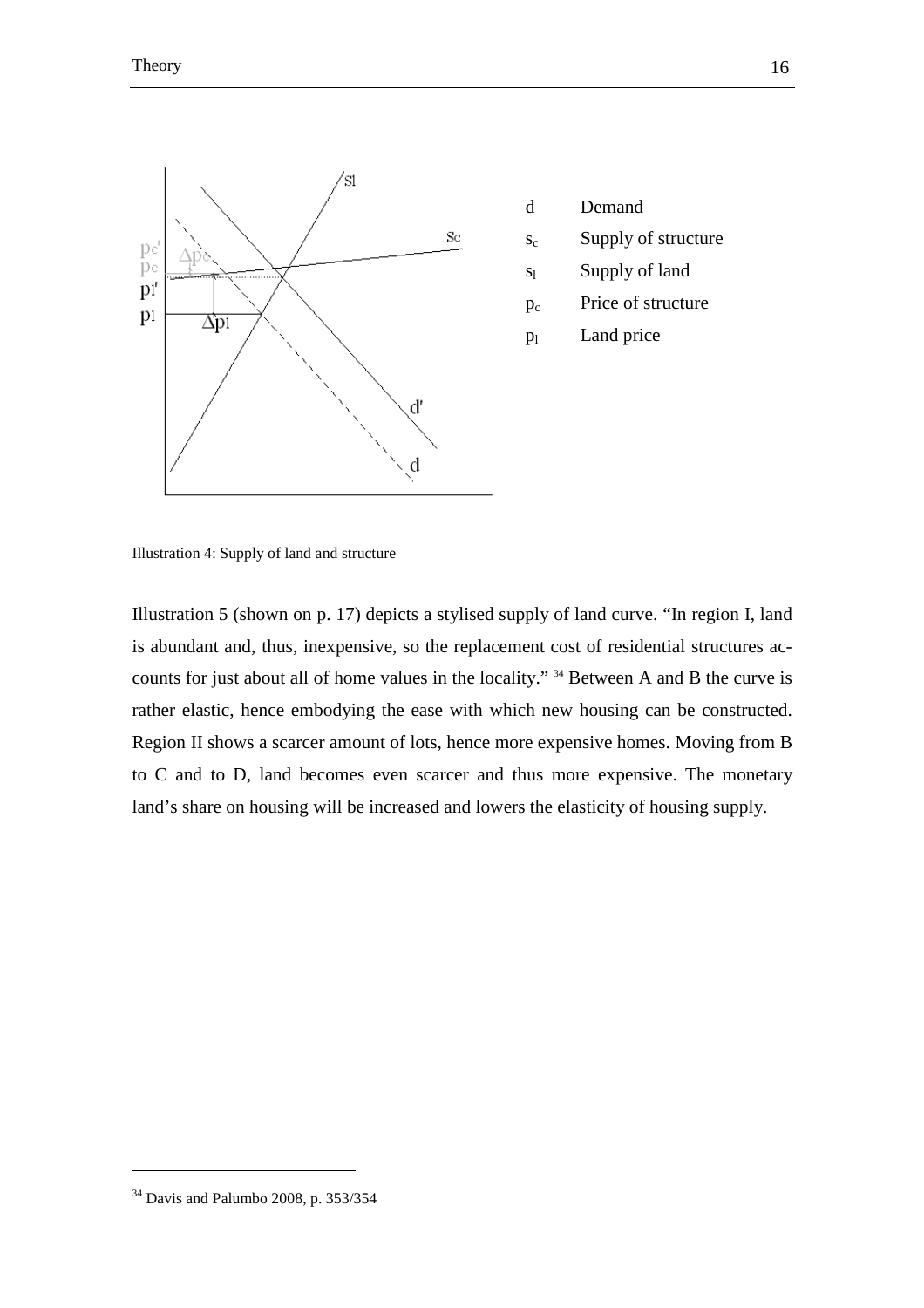



#### 2.3.3 Costs of construction

After having explained the housing prices it is now time to focus on the other influencing factors of housing costs. The construction time depends on the time needed to erect a structure and the time it takes to get a building permit. A pre-assembled home can be constructed within a few weeks. However, it is hard to estimate the time needed for a building permit which may stretch from a few days to several years in the case of large developments. Labour needed as workforce in order to construct housing is an essential factor. Within a developed national economy labour costs should vary to a small extent only (see 2.3.4).

Developers usually attempt to minimise their variable costs of construction (e.g. labour), hence they prefer to build in locations with little regulation. The amount of costs saved due to lower land prices are thence passed on to consumers.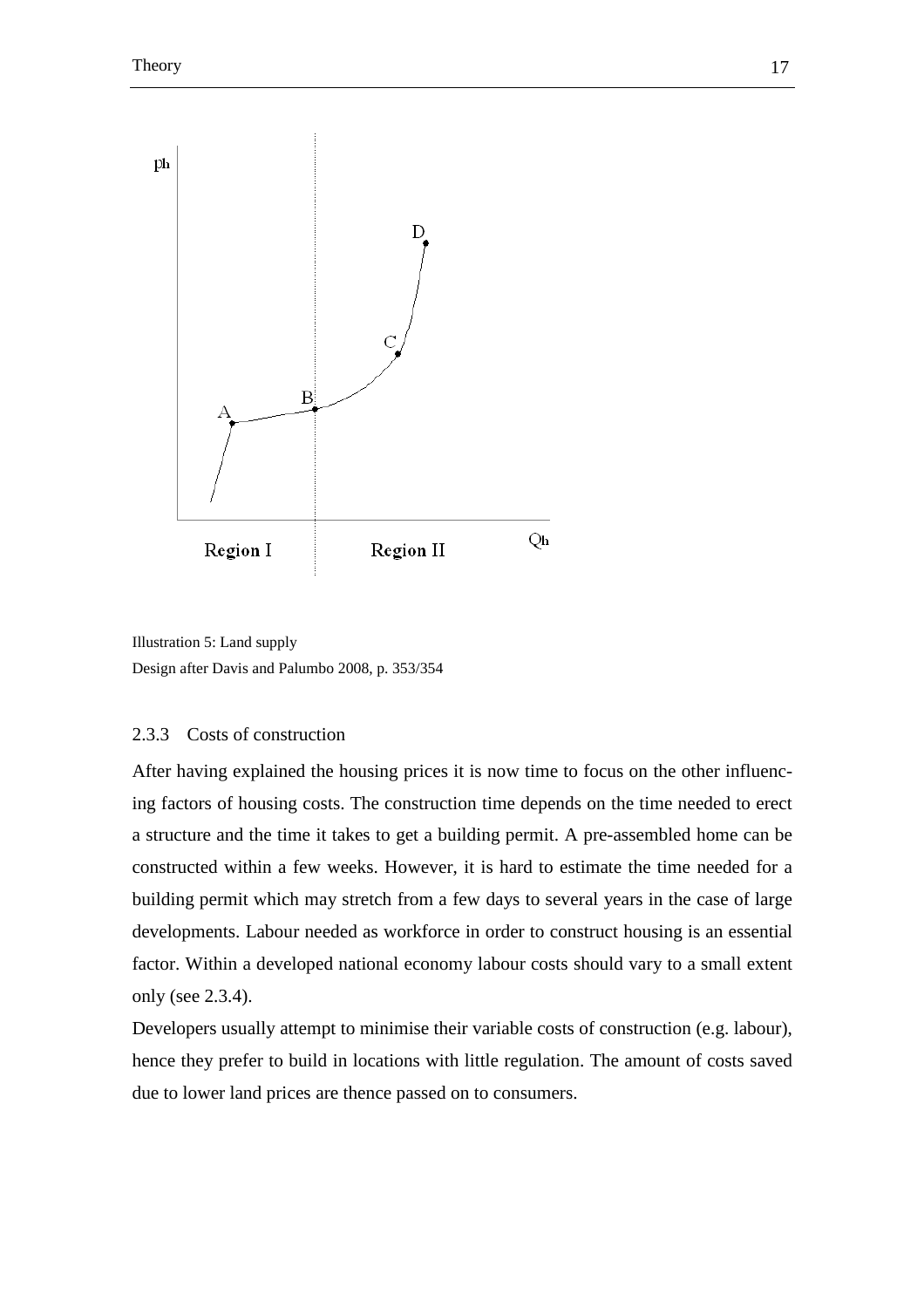#### 2.3.4 Implication

As shown here and in chapter 2.2, the land price is the main contributor of housing costs. Higher land costs will directly lead into higher costs for housing. The supply of land in a regulated situation is limited, thus the supply curve is inelastic and characterised by fast growing prices. In the long run, housing prices are elastic and only short term inelastic, as it takes some time to produce new housing. <sup>35</sup> Assuming that housing supply tends to be elastic, the key to housing cost must be the land price, the factor varying most of the aforementioned.

With regards to construction costs, Glaeser turns out: "In Los Angeles, construction costs are 25 percent higher than in Houston, but housing is over 350 percent more expensive in Los Angeles." <sup>36</sup>

This turns out that construction costs of a comparable structure may change to a certain extent between locations, whereas the land price can vary in a wide range and people seeking to avoid high land costs will move to less regulated (hence more elastic in land supply), communities.

<sup>35</sup> see Mills and Hamilton 1997

<sup>36</sup> Glaeser 2011, p. 191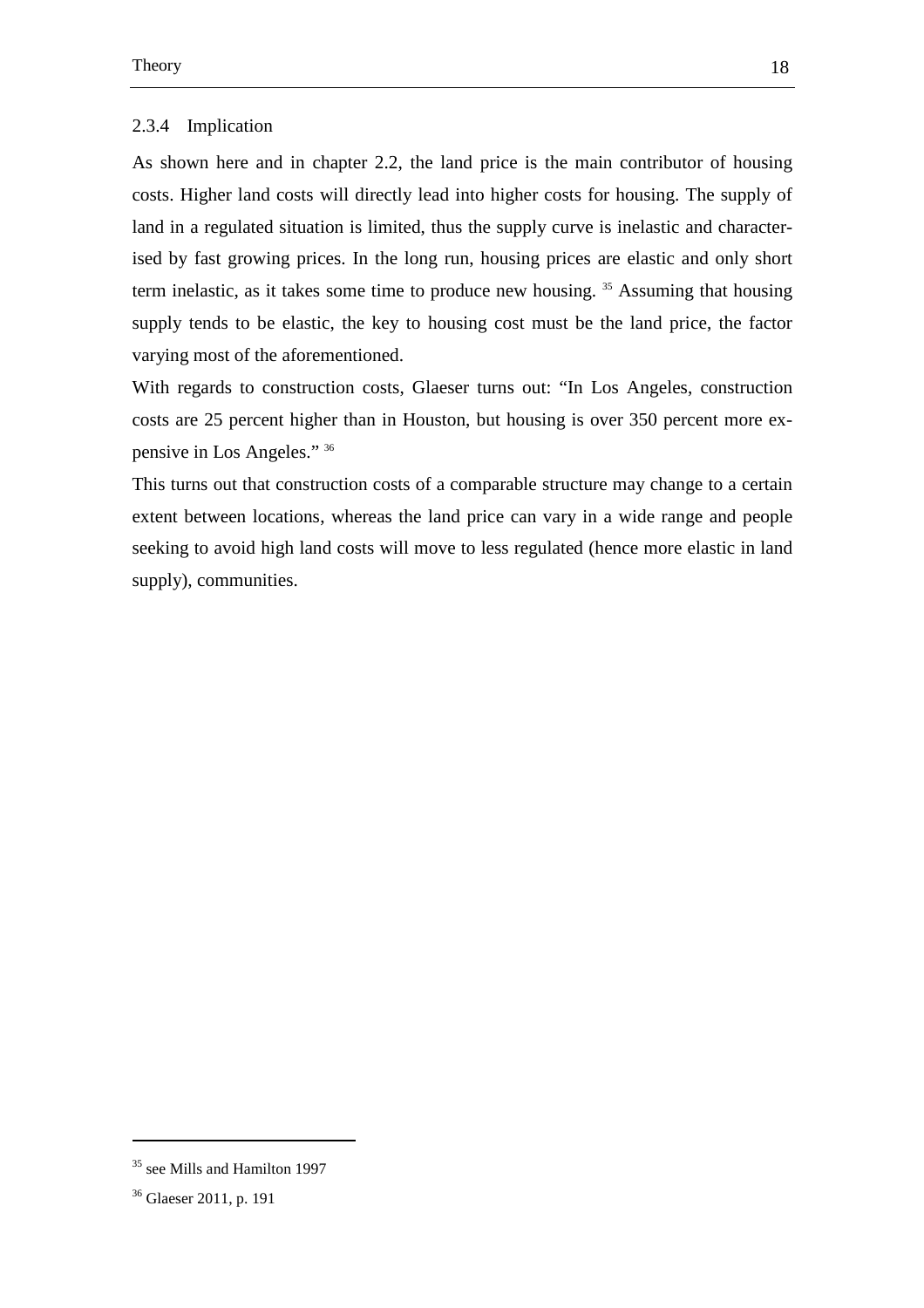#### **2.4 Explanation of zoning**

As zoning and land use regulations are the main body of this thesis, it is essential to clarify these terms. Zoning is defined either by theoretical definition or practical exercise. The different approaches of theoretical and practical zoning definitions will be explained below.

Zoning laws are introduced in order to separate different kinds of real estate use such as commercial, industrial and residential. They also may impose certain rules on utilisation of plots like height limitations or the lot size.

Hilber and Robert-Nicoud explain land use regulations as follows: "Land use regulations impose substantial restrictions on the property rights of landowners, they take many forms (e.g., zoning, growth boundary controls, building height or minimum lot size restrictions), and they serve various purposes […]. Though they differ in purpose, kind and scope, all these regulations have a component in common: they act as quantitative restrictions to land use and, as such, they have a shadow tax equivalent." <sup>37</sup> This explanation indicates an effect of land use regulation on housing prices named "regulatory tax" <sup>38</sup> by the authors.

Following this definition, zoning can be regarded as a version of land use regulation. Furthermore, effects for and intentions of zoning and land use regulation are the same and zoning can be interpreted as a mean to reach land use regulation. Both will be dealt with as one subject here.

Dain (2005) with regards to the Massachusetts Zoning Act alludes: "Zoning is a regulatory system that permits and prohibits various land uses in mapped districts that cover all of the land of a municipality. Zoning bylaws and ordinances [...] commonly include lists of activities that can be permitted in each zoning district, the densities at which structures can be built, height of structures, dimensional requirements [...]." 39

l

<sup>37</sup> Hilber and Robert-Nicoud, 2009 p. 1

<sup>38</sup> Hilber and Robert-Nicoud, 2009 p. 5

<sup>39</sup> Dain 2005 p. 18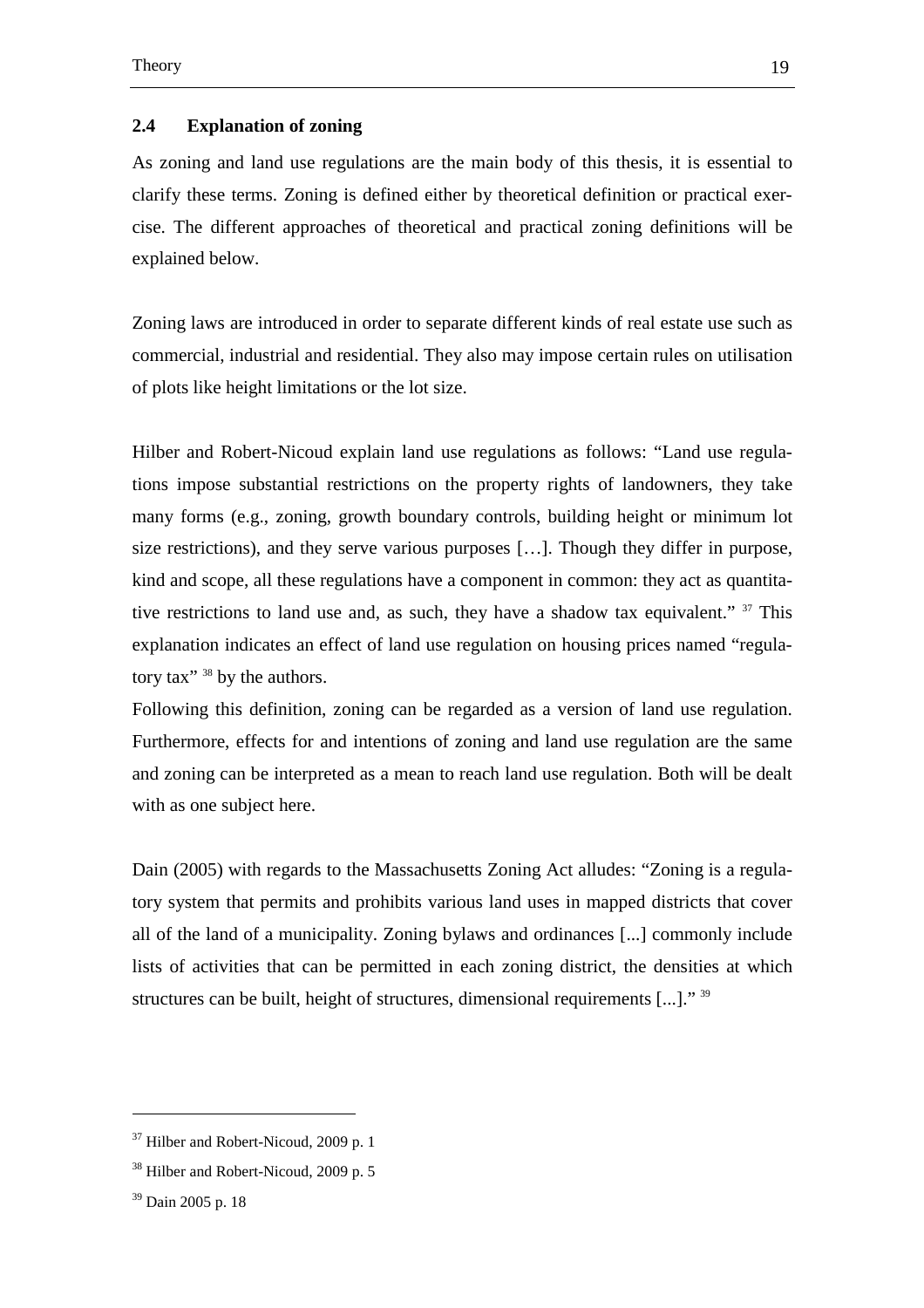Another interesting observation is Ellickson's "Zoning typically involves at least two types of controls. First, the authorities define classes of activities, termed uses that are permitted in each geographic area. [...] In addition, the zoning officials set structural restrictions. The early controls of this type were primarily concerned with building and lot dimensions, but recent ordinances impose broader regulations dealing with matters like minimum parking space and the use of signs. Both types of restrictions are mandatory [...]." <sup>40</sup> He divides zoning regulations into a land use and a building appearance component and points out the alteration of zoning policies over time.

Concluding the previous definitions, zoning can be regarded as a government imposed restriction on landowner's property rights by regulating what type of use and to what extent is permitted on their plot.

Zoning appears in many forms, the most common forms will be explained in the following chapter 2.5.

<sup>40</sup> Ellickson 1973, p. 692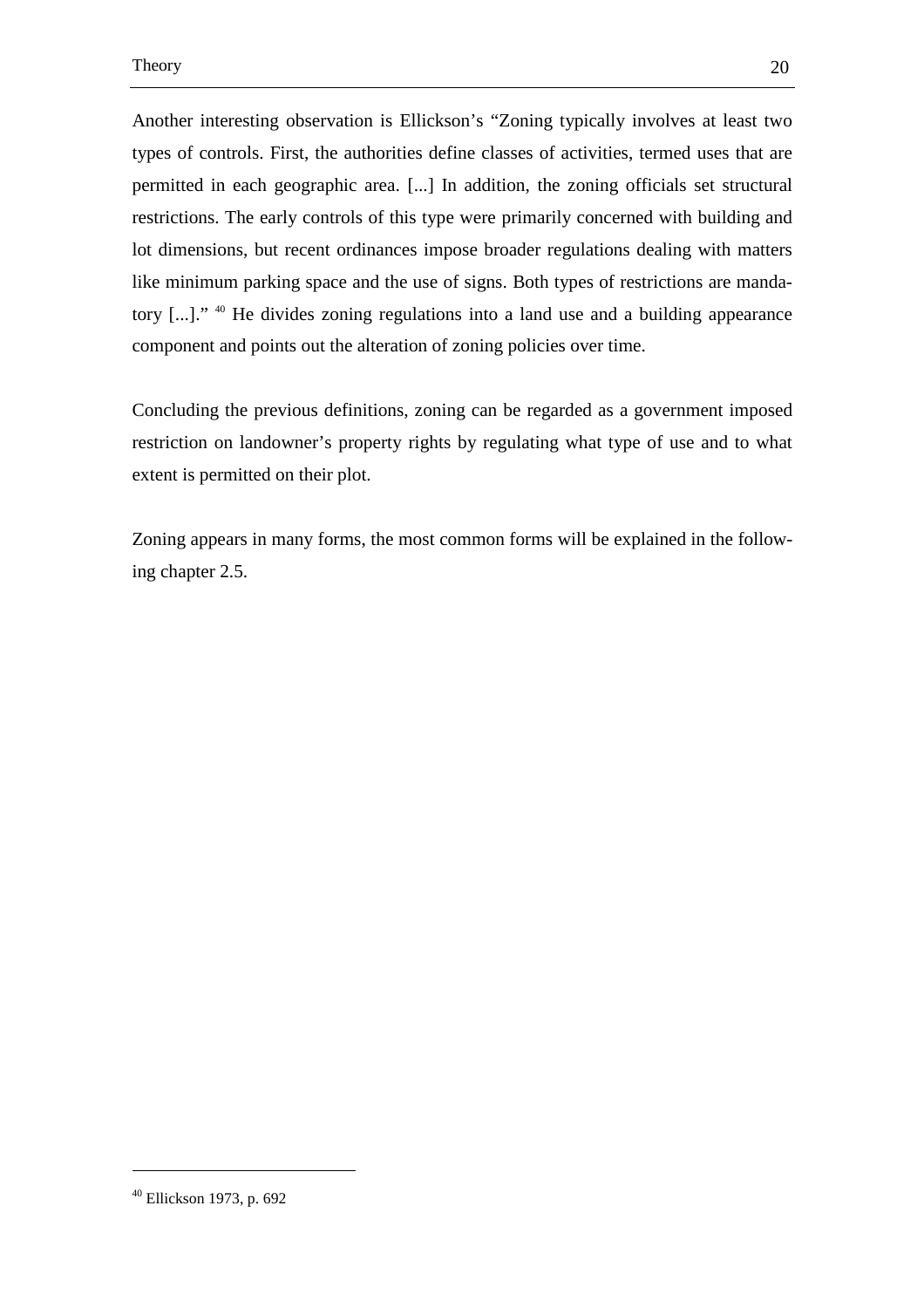#### **2.5 Types of zoning**

Numerous types of regulations on housing have been enacted. They vary between legislations and no two zoning practices are the same. The most commonly used types will be introduced here.

#### 2.5.1 Introduction

It is not easy to provide a complete overview over all different kinds of zoning. "The ways in which housing is allowed, regulated and restricted are as numerous as the jurisdictions themselves" <sup>41</sup> Ellickson notes: "There is no consistent practice as to what will be included in a zoning ordinance; further, many local governmental prohibitions, mandatory standards, and directives affecting land use may be contained in regulations falling under other labels-subdivision regulations, building codes, housing codes, fire codes, health codes, and the like. From an economic standpoint, however, local zoning regulations are the most significant land use controls [...]." <sup>42</sup> The example of Massachusetts demonstrates <sup>43</sup> that every municipality has its own local zoning ordinance and no two zoning ordinances are identical. The same picture is drawn with regards to California "A Study of 443 communities in California identified 907 different types of zoning regulations [...]." <sup>44</sup> Hence there are a vast number of different zoning practices from community to community and between each State.

Quigley and Rosenthal (2005) categorise land use regulations based on a 1992 survey of municipal development authorities in California. The excerpt, shown in table 2 of their 2005 article, delivers a first overview on the variety of zoning.

 $41$  Schuetz 2007, p. 6

 $42$  Ellickson 1973, p. 691

<sup>43</sup> Dain 2005

<sup>44</sup> Harney 2009, p.486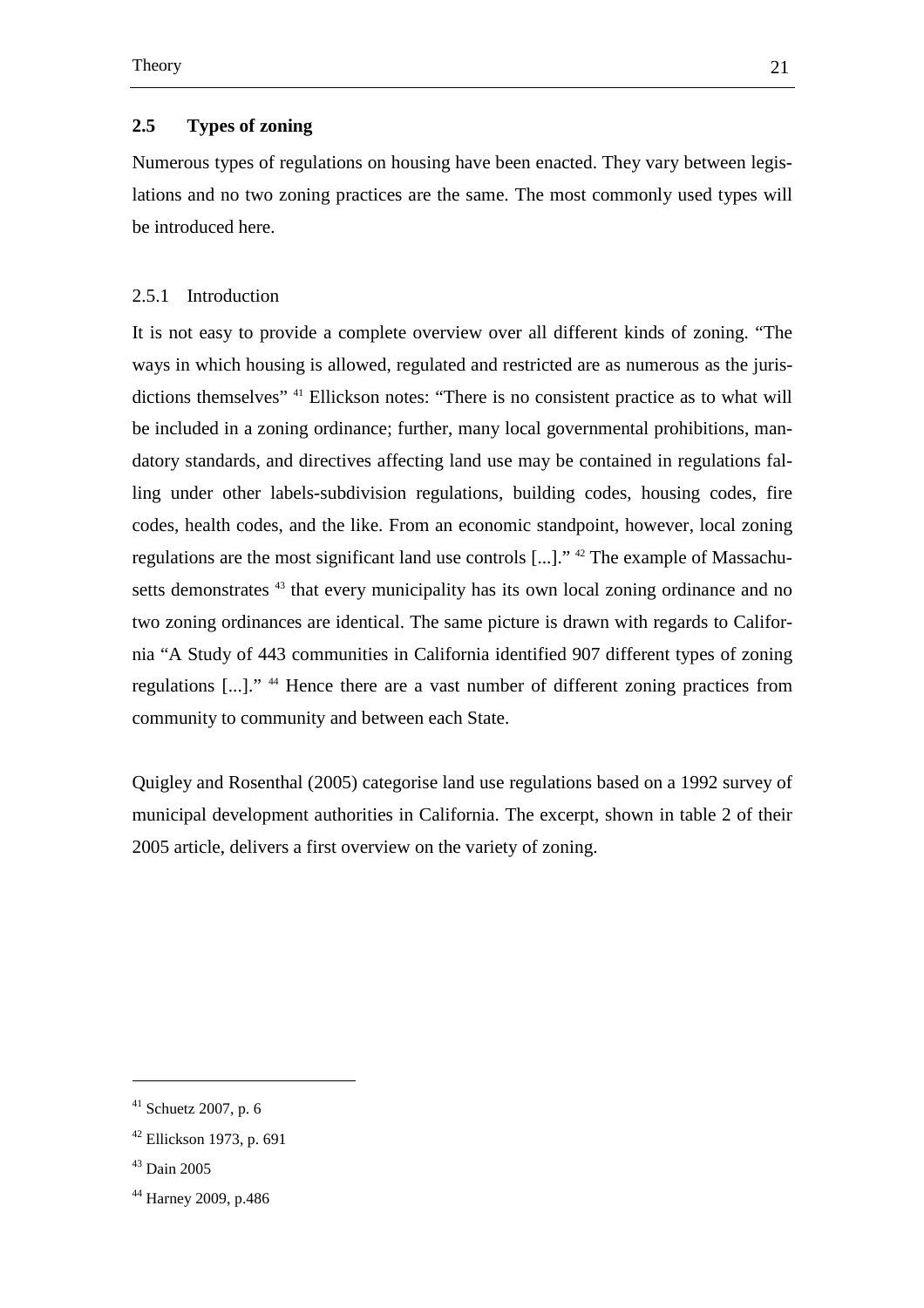| Land use regulatory categories    |                                           |  |
|-----------------------------------|-------------------------------------------|--|
| <b>Residential development</b>    | Building permit cap                       |  |
|                                   | Population cap                            |  |
|                                   | Floor area ratio limit                    |  |
|                                   | Downzoning to open space/agricultural use |  |
|                                   | Referendum for density increase           |  |
| <b>Commercial/industrial</b>      | Square footage cap                        |  |
| development                       | Rezoning to lower intensity               |  |
|                                   | Height reduction                          |  |
| <b>Land planning</b>              | Growth management element                 |  |
|                                   | Moratoria                                 |  |
|                                   | Urban growth boundary                     |  |
|                                   | Tiered development                        |  |
|                                   | Subdivision cap                           |  |
|                                   | Other growth control                      |  |
| <b>Adequate public facilities</b> | Roads and Highways                        |  |
| requirements                      | Mass transit                              |  |
|                                   | Parking                                   |  |
|                                   | Water supply, distribution, purification  |  |
|                                   | Sewer collection and treatment            |  |
|                                   | Flood control                             |  |
|                                   | Other adequate public facility measures   |  |

Table 2: Land use regulatory categories

Source: Quigley and Rosenthal 2005, p. 74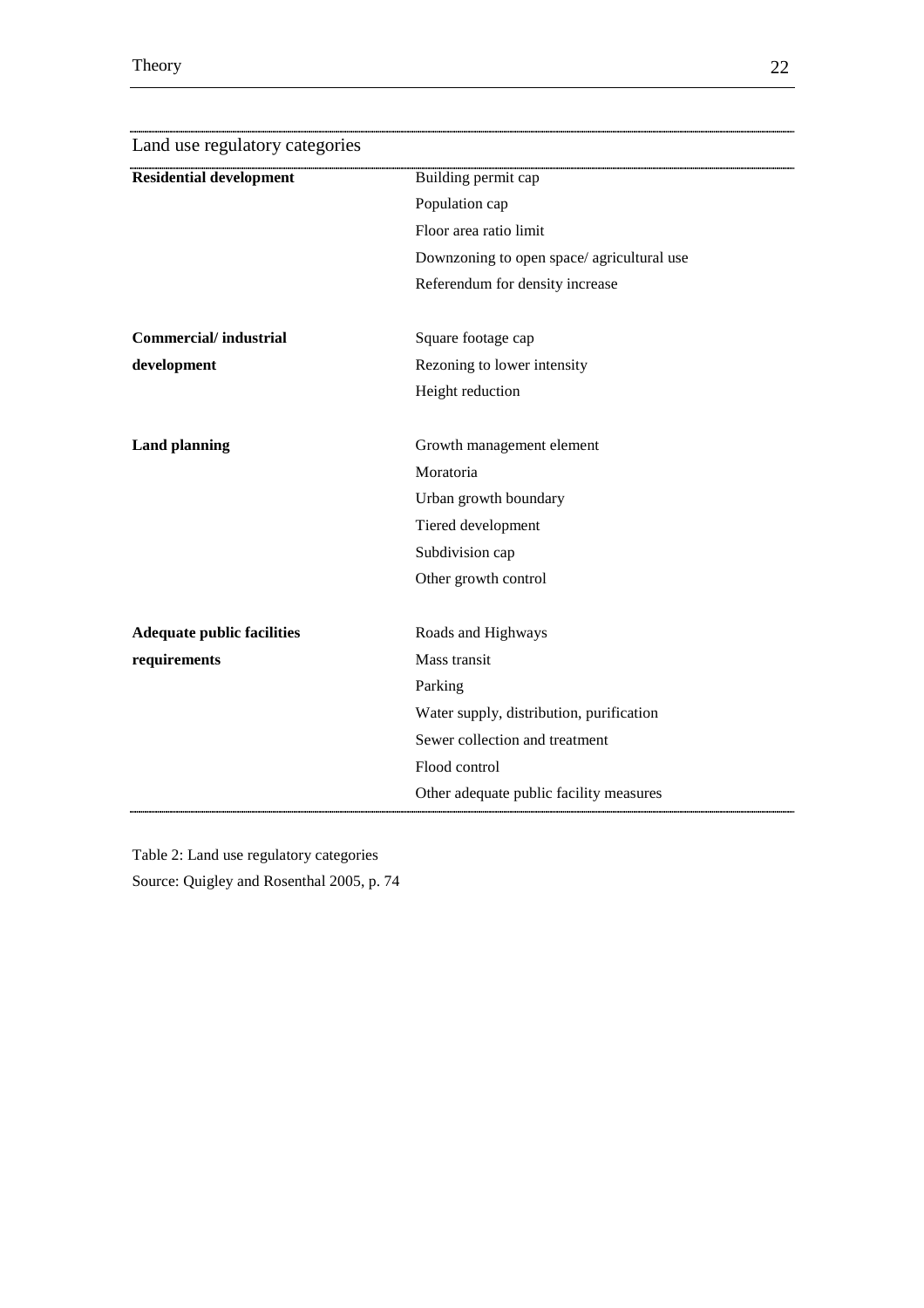The California Planning and Zoning Law legitimate counties or cities to adopt zoning rules as follows:

"(a) Regulate the use of buildings, structures, and land as between industry, business, residences, open space, including agriculture, recreation, enjoyment of scenic beauty, use of natural resources, and other purposes.

(b) Regulate signs and billboards.

(c) Regulate all of the following:

(1) The location, height, bulk, number of stories, and size of buildings and structures.

(2) The size and use of lots, yards, courts, and other open spaces.

(3) The percentage of a lot which may be occupied by a building or structure.

(4) The intensity of land use.

(d) Establish requirements for offstreet parking and loading.

(e) Establish and maintain building setback lines.

(f) Create civic districts around civic centers, public parks, public buildings, or public grounds and establish regulations for those civic districts." <sup>45</sup>

In general, two types of zoning can be distinguished. First the separation of uses (also known as "Euclidean zoning"), divides a city into zones where only certain use is permitted. "Zoning takes three general forms: constraints on density, lot size and allowable use." <sup>46</sup> Secondly, there are indirect types of zoning such as exclusionary zoning that intend to exclude certain uses altogether.

With the separation of uses planners achieve that only uses matching the planning zone will be built in a certain area whilst other uses are excluded and thus cannot be constructed. They reach that industrial uses do not occur in residential areas but they also prevent residential areas from being equipped with grocery stores.

Indirect zoning, like exclusionary zoning, is more subtle. The aim of exclusionary zoning is not only the exclusion of certain uses, but of certain users. These users cannot be excluded by law hence the planning tool fulfils the function in order to reach the desired effect. The zoning ordinance is just a mean in order to exclude undesired consumers by dictating, for instance, minimum lot sizes.

<sup>&</sup>lt;sup>45</sup> The State of California, The Planning and zoning law (California Government Code), Title 7: Planning and land use, Division 1, Planning and zoning, Chapter 4, Zoning Regulations, Section 65850 Regulation by ordinance, Article 2

<sup>46</sup> Grieson and White 1981, p. 271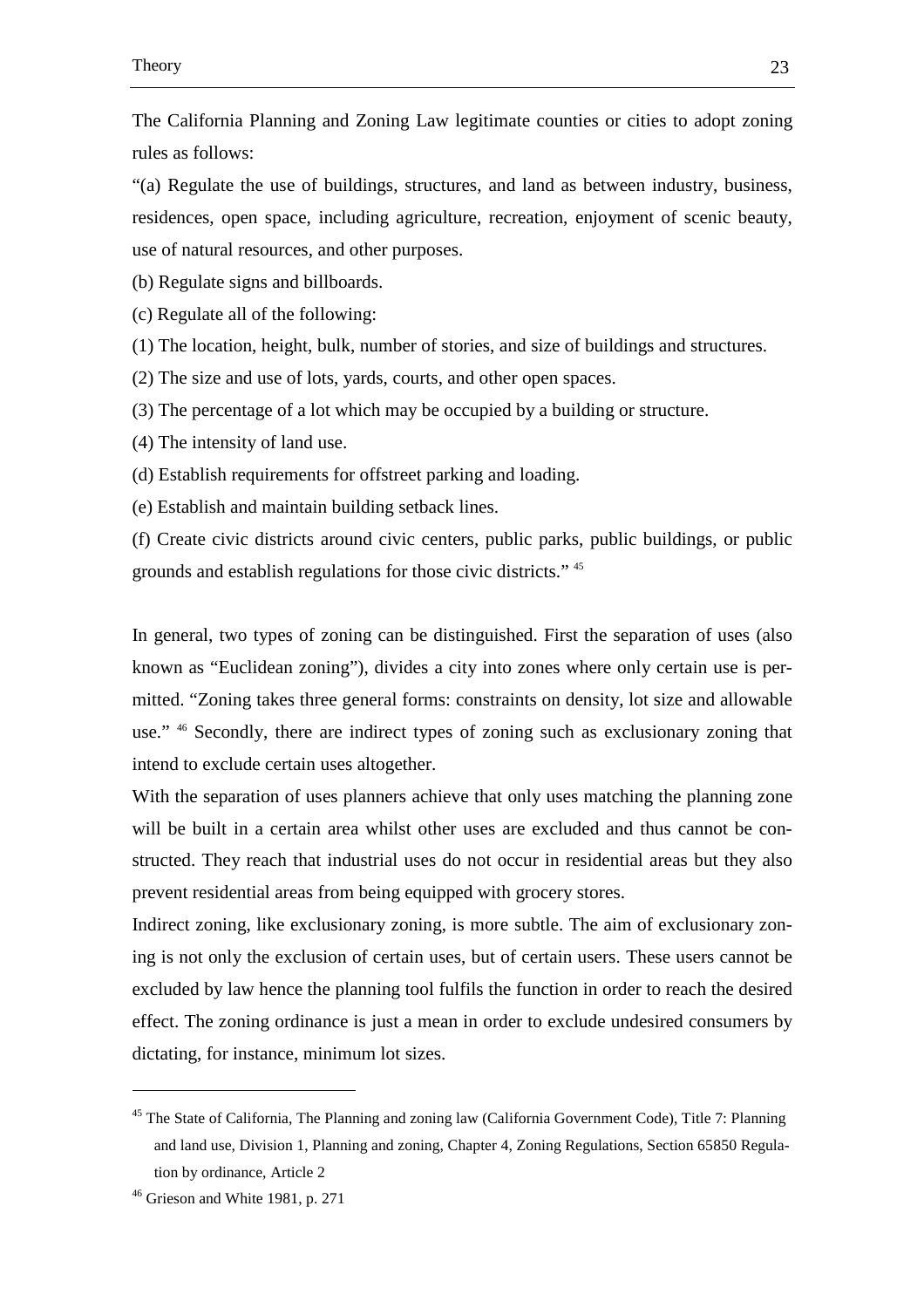The counterpart to exclusionary zoning is inclusionary zoning, where multi-family housing developers are urged to offer affordable housing (usually 10 to 25% of all units).

#### 2.5.2 Separation of uses zoning

In accordance with academic literature the main regulations are building codes, environmental regulations, land use regulations and zoning. Building codes like floor-area rations and height restrictions are rules imposed on buildings (usually before they are constructed) that have to be fulfilled. Environmental regulations seek to protect the environment therefore they contain regulations like the conservation of green belts. Land use regulation and zoning have already been explained in chapter 2.4.

In his 2006 article, Brueckner categorizes three types of land use interventions: urban growth boundaries, floor-area ratio restrictions and various cost increasing regulations.

With regards to urban growth boundaries, Brueckner writes "the government effectively draws a ring around a city and outlaws urban development outside this ring." <sup>47</sup>

Floor-area ratios regulate development densities. This aim can be reached in several ways. One approach is a minimum lot size restriction, limiting densities in single-family housing areas by requiring that buildings are surrounded by a certain area of land. Another regulation of density is the imposition of building-height limits. They are imposed via a restriction on a structure's floor-area ratio equalling the total floor area in the building divided by the lot size. A floor-area ratio limit prevents a developer from constructing a larger building.

Other regulations, presumed to increase the cost, are broader based. They include a variety of interventions like the requirement of excessive road widths in newly developed areas, excessive street set-backs for structures and requirements for community facilities in new developments.

Dain (2005) provides an overview on zoning, based on a study of 187 Communities in Massachusetts. With regards to multi-family housing, Dain writes: "Multi-family housing comes in a wide variety of forms and sizes. The ways municipalities define and categorize multi-family housing also varies widely, as do the use regulations that govern multi-family housing development." <sup>48</sup>

 $47$  Brueckner 2006, p. 3

<sup>48</sup> Dain 2005, p. 31/32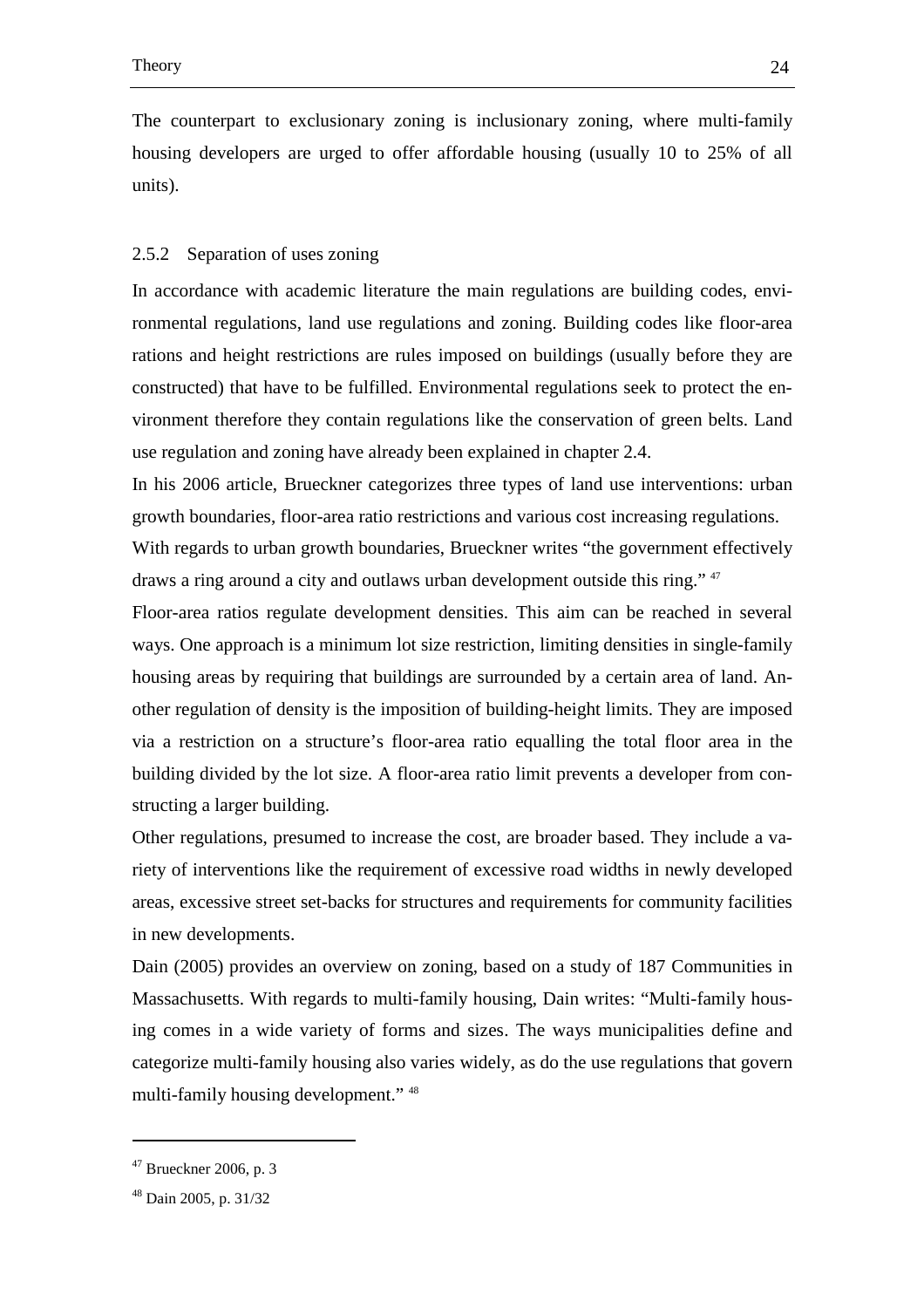The most commonly used types of direct regulation will be explained as follows:

#### Minimum lot sizes:

Minimum lot sizes set a minimal space requirement on plots which means that a potential builder needs to own a plot fulfilling the demanded lot size. Minimum lot size regulations usually appear in single-family home areas. A common minimum requirement for cluster development is ten or five acres.

"It is widely acknowledged that enforced minimum lot size [...] achieves two purposes. First, it provides adjacent property owners [...] with 'greener', more open landscape [...]. Second, it makes it more likely that new development will be expensive enough to yield sufficient [...] tax revenue." <sup>49</sup> The latter is known as exclusionary zoning which will be described below.

#### Floor-area ratios:

The floor-area ratio sets an upper limit of production on the square footage of housing. This can either be height limits or the possible space of a building in dependency of the lot size. A floor-area ratio of 2.0 on a 40'000 sq. ft. lot means that floor space of 80'000 sq. ft. can be built, whilst a floor-area ratio of 0.5 allows floor space of 20'000 sq. ft. Floor-area ratios hence can prevent the construction of large structures.

#### Building Codes:

"Building codes set forth the minimum standards that developers are required to meet when they construct housing." <sup>50</sup> These codes may contain regulations like the colour of houses, the steepness of roofs or setbacks.

<sup>49</sup> Wheaton 1993, p. 102

<sup>50</sup> Schill 2004, p. 6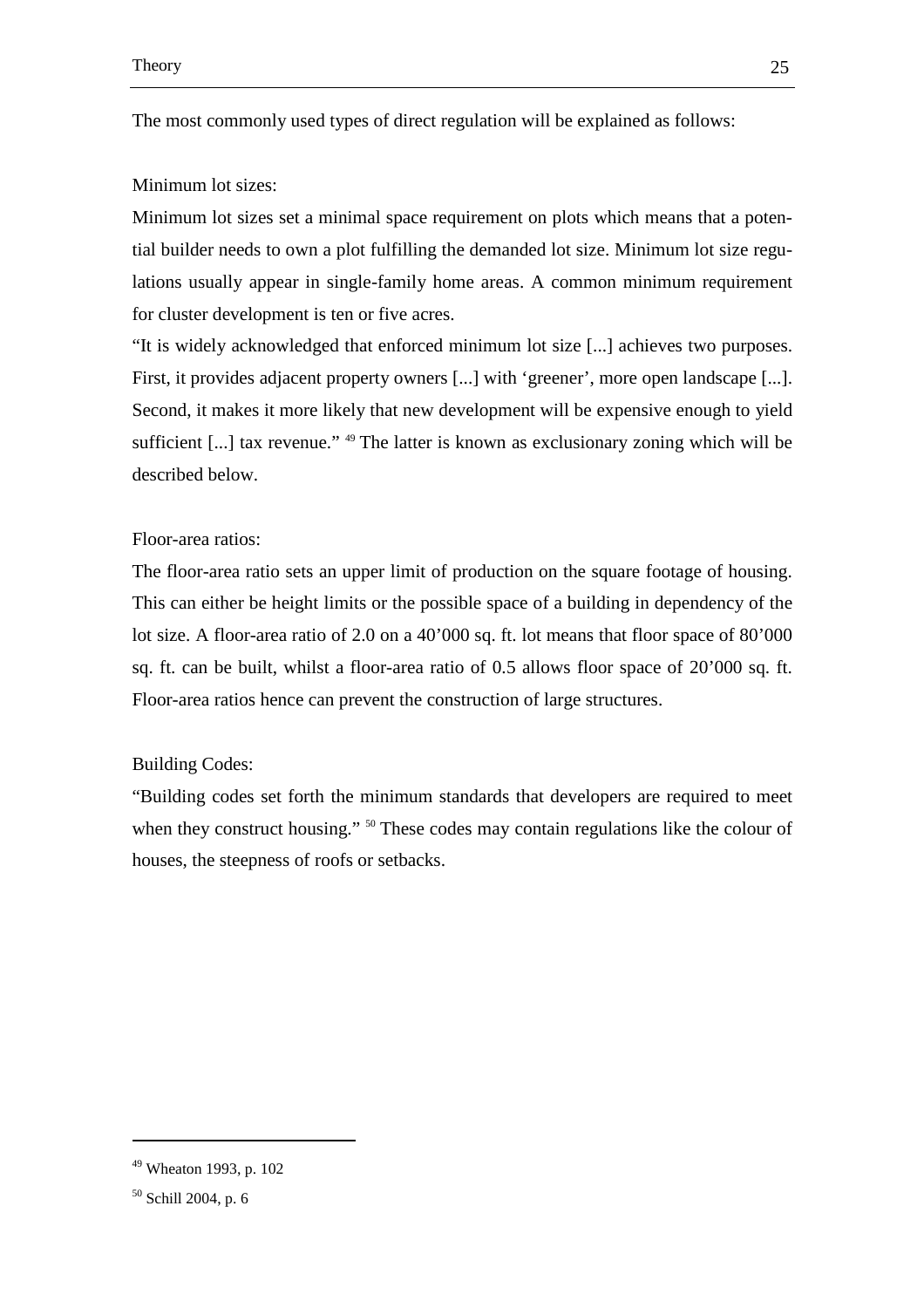#### Height measurement:

Many communities dictate the maximum number of storeys; a few specify the total amount of storeys but not height. Height requirements within a community usually vary by zoning district.

#### Shape:

A lot's shape can be regulated in many ways. Size, frontage, width and setback requirements influence the shape of lots when land is subdivided. "A couple of bylaws do not include specific shape rules, but generally prohibit oddly shaped lots. [...] Other bylaws and ordinances that contain specific dimensional requirements for lot shape regularity also preface the shape regulation with general statements prohibiting irregular lots." $51$ 

#### Mixed-Use Developments:

Communities are zoning for mixed uses with residential units and commercial space in the same building through either conventional use regulations, special regulations such as planned unit developments or mixed-use overlays.

#### Urban Growth boundaries:

Urban growth boundaries are enacted to protect the landscape from being built on. They limit urban expansion by setting a ring around a community and thus prevent further expansion of the city. "In response to rapid population growth, communities [...] have imposed growth controls in an attempt to divert unwanted additional residents to other cities." 52

#### Urban Growth Management:

In contrast to the other types of regulation, urban growth management does not specify what can be built. Urban growth management systems "add a third consideration – that of timing, or when one can build." <sup>53</sup> Urban growth management sets a fixed number of units to be built within a certain period of time. If this number is reached then further construction is no longer possible.

l

<sup>51</sup> Dain 2005, p. 26

 $52$  Brueckner and Lai 1996, p. 126

<sup>53</sup> Gleeson 1979, p. 350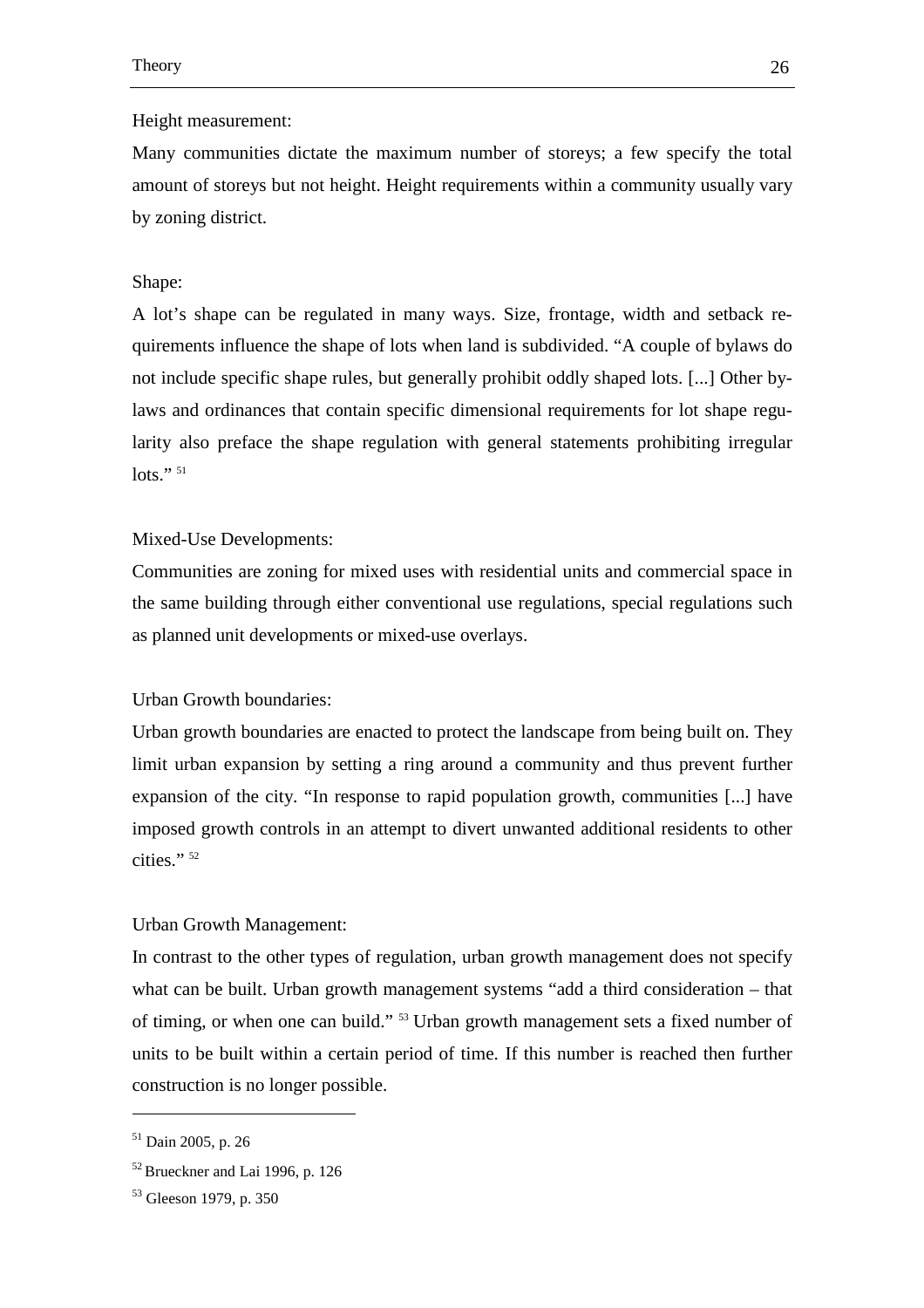#### 2.5.3 Indirect types of zoning

#### Exclusionary zoning:

The main reason for communities to adopt exclusionary zoning is the fear that low income housing will lower tax paying homeowners' property values. As long as property values (i.e. prices) are high enough, lower income classes cannot afford such homes and hence prescind from moving to an affluent community. This makes the municipality better off, as it profits from high income taxes and risen real estate values whilst it does not need to grant social measures to low income classes. In fact, cities enact exclusionary zoning as they want to reap the benefits but seek to avoid bearing the costs. Exclusionary zoning cannot be reached directly, hence it requires another kind of zoning like minimum lot size or a single-family housing zone.

"Communities attempt to build 'invisible walls' which exclude particular categories of land users whose entrance would disrupt the homogeneity of exclusive residential districts."<sup>54</sup>

### Inclusionary Zoning:

Inclusionary zoning is used to encourage multi-family housing developers to include affordable units within their new developments. Most inclusionary provisions are based on a 10% set-aside of affordable units.

#### Fiscal zoning:

Another indirect mean of zoning is fiscal zoning. Affluent communities need to establish low service needs whilst benefitting from high property taxes to fund community projects. This policy encourages local officials to look out for land uses that deploy high tax payers, usually industrial and commercial uses.

<sup>54</sup> Rolleston 1987, p.2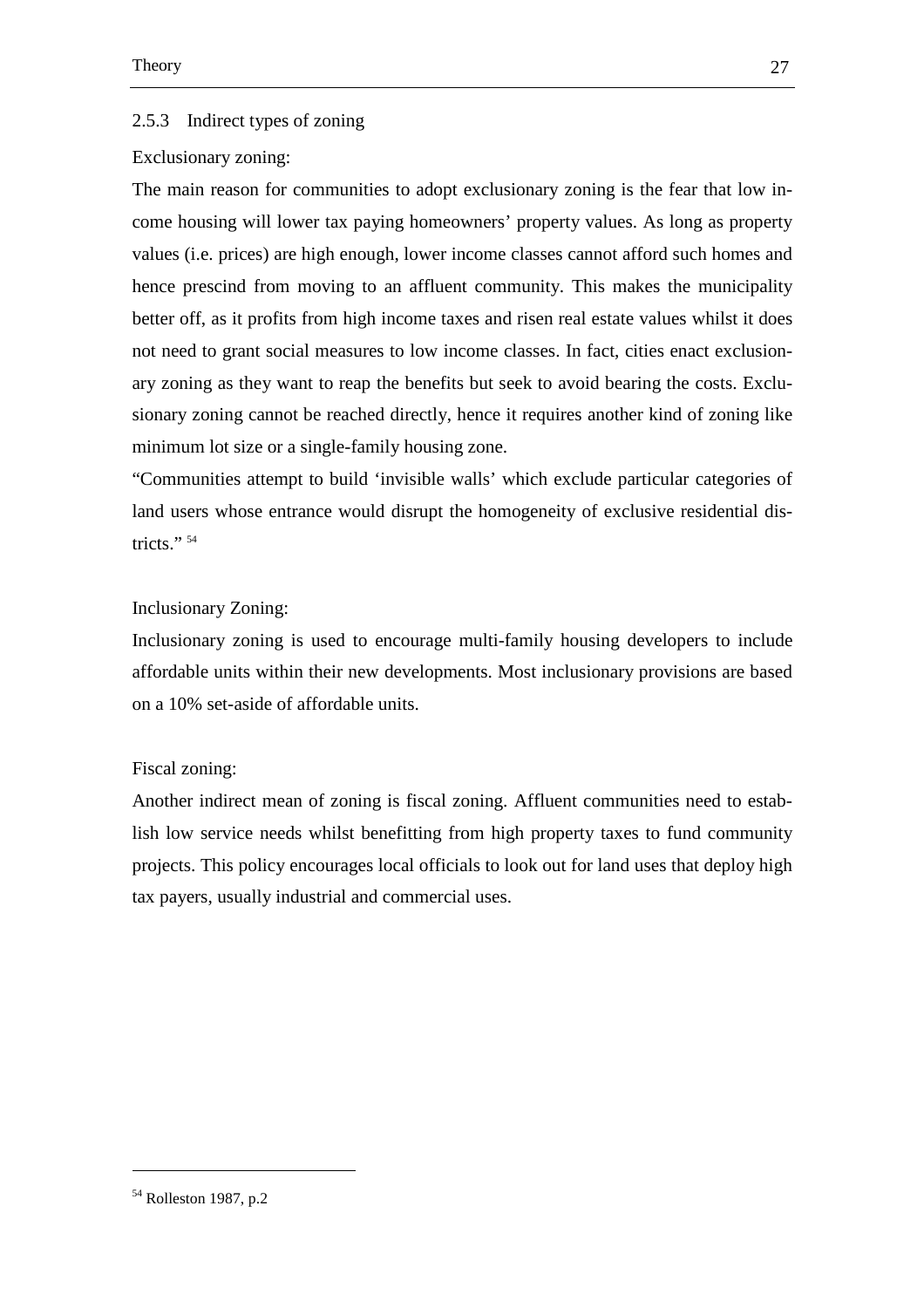#### **2.6 Regulation in theory and practice**

For a better understanding of land use regulations it is helpful to know about the history of zoning and for what reasons it has been applied. In this chapter a brief overview about the history of zoning is being given, followed by an explication as to why there is zoning at all. The chapter will close with examples of zoning application.

#### 2.6.1 History of regulation in the United States

According to Liebmann (1996) the idea of zoning in the U.S. has a German origin. He points out differences between the German and American approaches: "German zoning had its roots in the desire [...] of an increasingly crowded country to conserve unspoiled land and to protect residencies against noxious industrial and commercial uses." <sup>55</sup> That time the U.S. was a low dense country, the motivation for zoning in the U.S. relied mainly on the separation of uses not the preservation of undeveloped land. He further describes, that German practice, unlike the American, allowed duplex housing in most restricted residential zones whilst duplex uses have almost disappeared from most American ordinances, hence being less flexible than the German ones. The results of these policies can still be observed today, multiple-use zones and duplex buildings in Germany are far more common than in U.S.

### The Equitable Building case, New York City

Land use controls first occurred in the U.S. in the 1916 New York City zoning ordinance. It was adopted to regulate the land use as well as the size and height of buildings. The ordinance was enacted in succession of the 1915 completion of the 42-storey Equitable Building. The building covers the entire plot and blocks adjacent building's windows. Furthermore the structure rises without setbacks and due to its height, shadows neighbouring buildings. This intensive use of available space has been criticised by neighbours and city officials and led to the zoning ordinance with its mandatory setbacks and interspace rules.

The 1916 ordinance contained three use districts: residential, commercial and unrestricted, furthermore five classes of height. Today, New York's zoning ordinance contains more than 70 zoning districts.

<sup>55</sup> Liebmann 1996, p. 72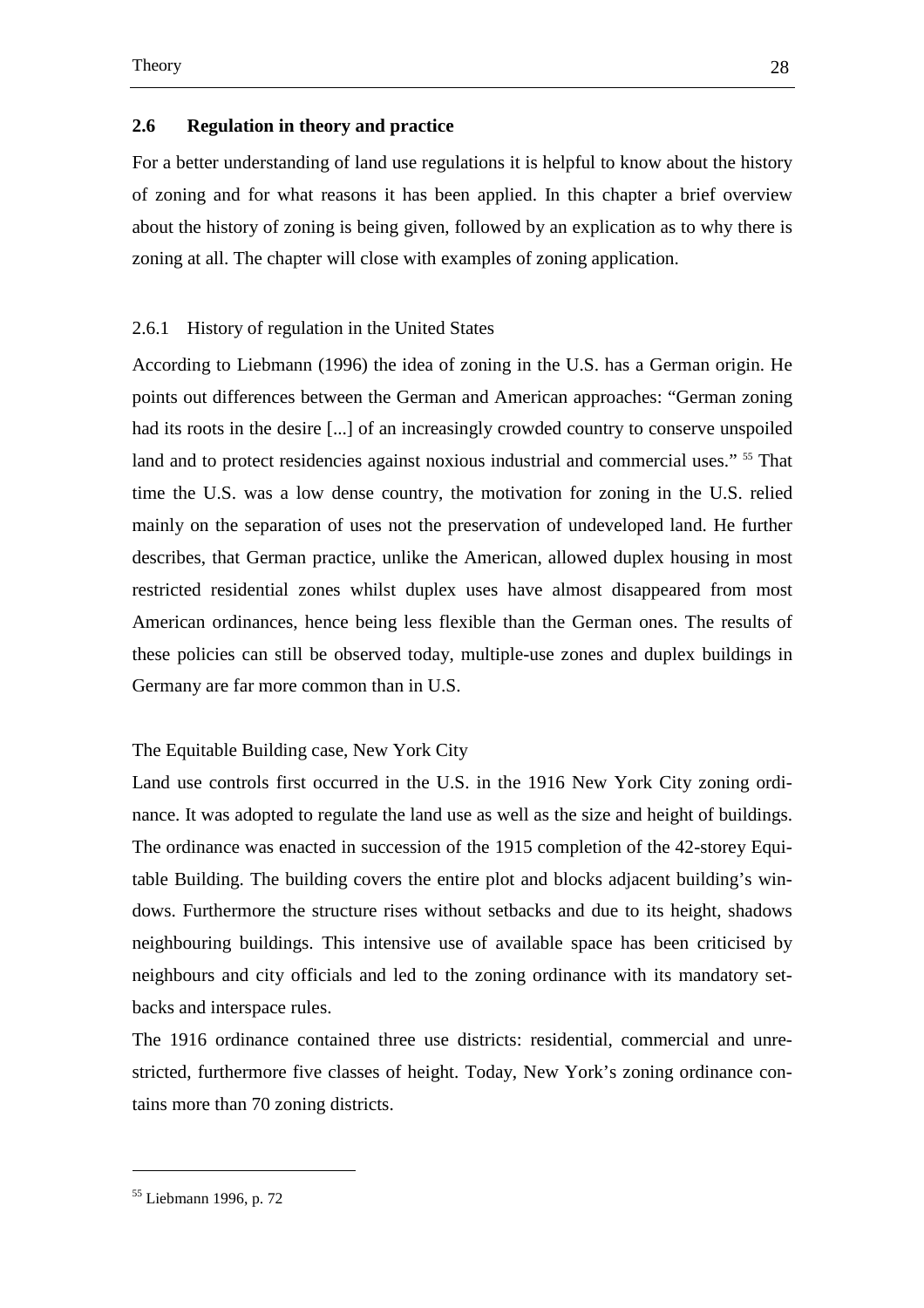The typical structure of zoning laws in North America is based on the first New York City zoning law and the Standard State Zoning Enabling Act issued in 1922.

# The case of Euclid, OH

In 1926 Euclid v. Ambler was the first case for the Supreme Court to regard the new policy of zoning and had a major contribution on enacting zoning regulations in the U.S. Euclid is a suburb of Cleveland, where Ambler Realty owned a plot of 68 acres. As the City of Cleveland had a growing industrial sector, the village of Euclid sought to prevent their cityscape from industrial use and developed a zoning ordinance that divided Ambler's plot into three categories of use. In consequence, Ambler was no longer able to develop the site for industrial use (as intended) and sued the village, arguing that the zoning ordinance lowered the value of its property by limiting the possible use.

The U.S. Supreme court <sup>56</sup> held that the zoning ordinance was not unconstitutional, although the lower court regarded the ordinance as unconstitutional. In fact, the Court stated Euclid's zoning ordinance to have a rational basis and thus legitimated the zoning practice.

Ellickson (1973) provides a good overview to zoning history after the Village of Euclid, Ohio v. Ambler Realty Co. in 1926 sentence. "[...] (I)n 1926 the United States Supreme Court upheld zoning against constitutional challenge, and by 1930 the number exceeded 1,000. By 1967, over 9,000 governments exercised zoning powers [...]. Today, zoning is virtually universal in the metropolitan areas of the United States, where more than 97 percent of cities having a population over 5,000 employ it. Of cities with over 250,000 inhabitants only Houston, Texas, has not enacted a zoning ordinance." <sup>57</sup> Following the Euclid vs. Ambler sentence, Wisconsin authorised rural zoning by counties in 1923 and the first state-wide law was enacted in Hawaii in 1960.

<sup>&</sup>lt;sup>56</sup> The United States Supreme Court 1929: Village of Euclid v. Ambler Realty Co., 272 U.S. 365 (1926)

<sup>57</sup> Ellickson 1973, pp. 691-692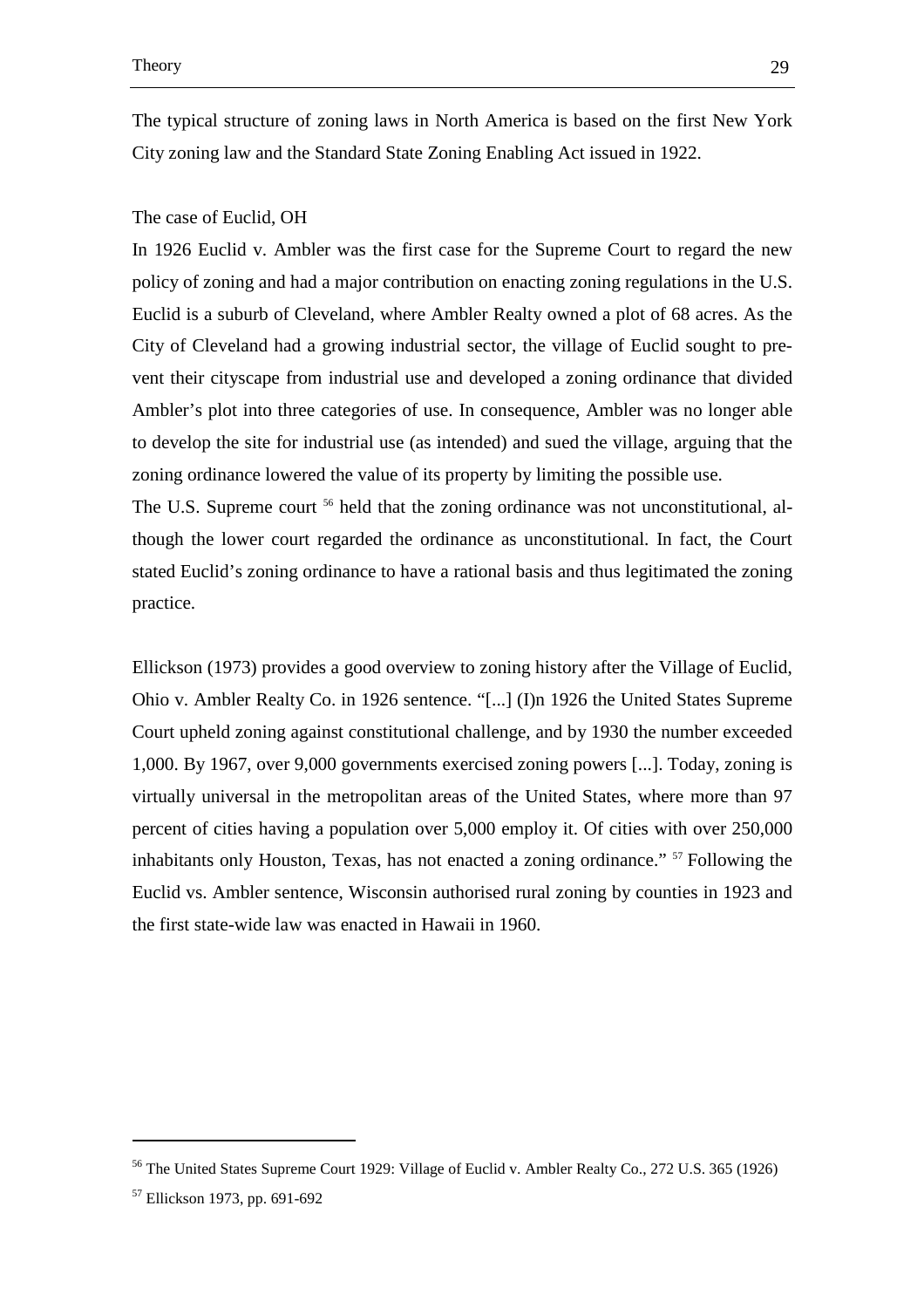### 2.6.2 Reasons for regulation

"Throughout the world, land use decisions are affected by various forms of government intervention in real estate markets. Such interventions include U.S.-style zoning regulations, which are meant to minimize externalities by separating different types of land uses, as well as greenbelt laws and urban growth boundaries, which limit the spatial expansion of cities." <sup>58</sup>

As mentioned in chapter 2.4 the Massachusetts Zoning Act, Chapter 40A defines zoning as: "Zoning ordinances and by-laws, adopted by cities and towns [...] to protect the health, safety and general welfare of their presence and future inhabitants." <sup>59</sup> and therefore offers a major incentive for governments to enact land use regulations.

The most obvious intention for zoning is the separation of different land uses such as commercial, industrial and residential with the goal of limiting negative externalities. In the eyes of urban planners, a mixture of these uses has to be avoided.

Traditionally, zoning sought to separate uses regarded as incompatible to each other by governments. It was the attempt to avoid industrial uses in residential areas. Schill (2004) writes "Over time, ordinances made finer distinctions within each type of use (e.g., single-family v. multi-family) and imposed an array of requirements on the permitted size and bulk of the buildings allowed (e.g., height restrictions and minimum floor area requirements) [...] (T)he variety of land use regulations has mushroomed." <sup>60</sup>

Another reason for zoning is city beautification. City planning paid much attention to this issue in the early decades of the  $20<sup>th</sup>$  century. In order to carry out plans for these beautifications, control over buildings on private land was necessary. <sup>61</sup> Beautification should be reached by developing civic centres and public areas as well as readjustment of traffic facilities.

<sup>58</sup> Bertaud and Brueckner 2005, p. 109

<sup>&</sup>lt;sup>59</sup> The Commonwealth of Massachusetts, General Law Title VII: Cities, towns and districts; Chapter 40A Zoning

 $60$  Schill 2004, p. 8

<sup>61</sup> See Fisher1942, p. 332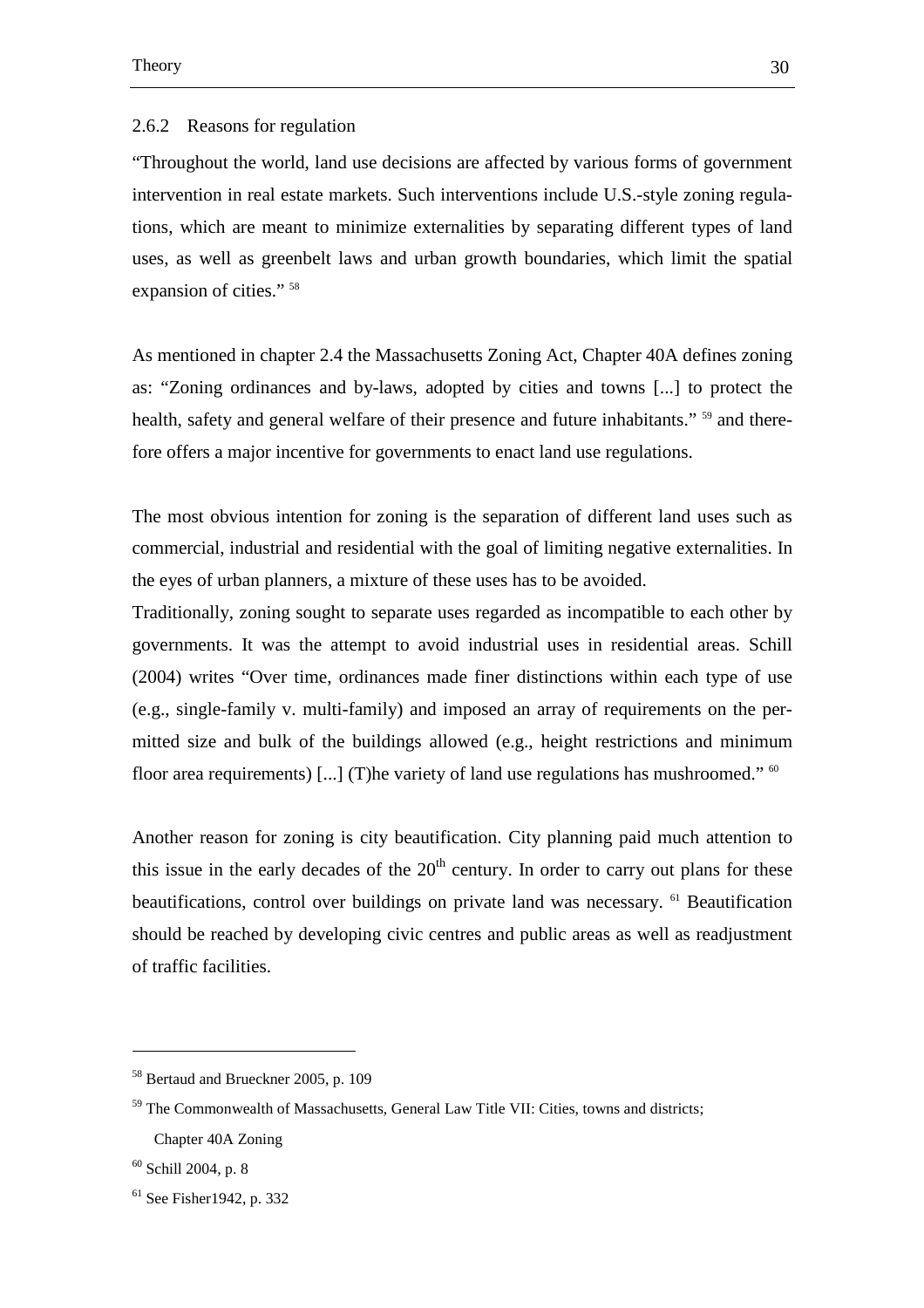Washington D.C. enacted zoning in order to protect the cityscape: "Governments [...] exert explicit control over the density of development. While minimum lot size rules and other regulations are designed to limit suburban development densities [...], a related regulatory tool is the building height restriction, which governs land use in [...] many cities worldwide. The most obvious (example is) Washington, DC, where no building can be taller than the U.S. Capitol."  $62$ .

It is also an important purpose of land use regulations to mitigate external, undesired, effects. "The purpose of zoning is usually described as regulating external effects among land uses [...]." <sup>63</sup> Planning authorities seek to mitigate certain external effects like road congestion, urban sprawl or additional costs for infrastructure. Cheshire and Sheppard (2002) add that regulation of land use can also be a way of providing valued public goods (neighbourhood quality) and amenities (open space). <sup>64</sup>

A more concealed motivation for zoning is that growth management seeks to reduce public service costs through a combination of concentrating physical development in a certain area and controlling the number or type of new service demanders. <sup>65</sup> In this case, the community just undertakes an attempt to concentrate certain public goods in order to keep expenditures low.

### 2.6.3 The perception of zoning

Although governments use no unique definition of zoning, they influence the theoretical framework on zoning research by taking action with zoning ordinances.

The New York City Department of City Planning describes zoning as follows: "Zoning shapes the city. Zoning determines the size and use of buildings, where they are located and, in large measure, the density of the city's diverse neighbourhoods. Along with […] the power to budget, tax, and condemn property, zoning is a key tool for carrying out planning policy. New York City has been a pioneer in the field of zoning policy since it enacted the nation's first comprehensive Zoning Resolution in 1916." <sup>66</sup> In the Massa-

 $62$  Bertaud and Brueckner 2005, p. 110

<sup>63</sup> Fischel 1978, p. 64

<sup>&</sup>lt;sup>64</sup> Cheshire and Sheppard 2002, p. 243

<sup>65</sup> See Gleeson 1979, p. 363

<sup>66</sup> The City of New York, Department of City Planning; About Zoning, New York City (2011)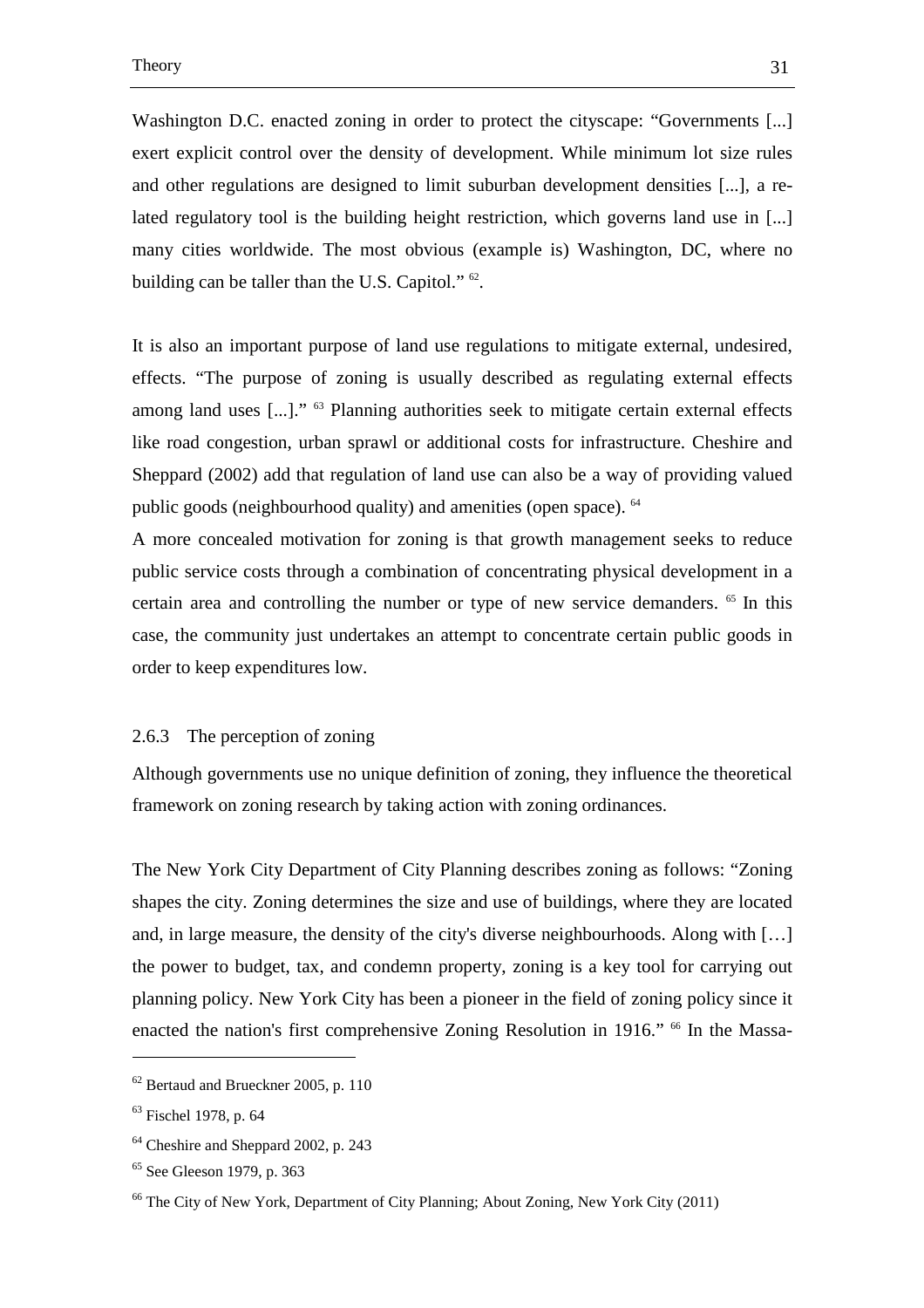chusetts Zoning Act, Chapter 40A, zoning is set as: "Zoning ordinances and by-laws, adopted by cities and towns to regulate the use of land, buildings and structures [...] to protect the health, safety and general welfare of their presence and future inhabitants." <sup>67</sup> Both the New York City and the Commonwealth of Massachusetts' definitions indicate the function of zoning properly by pointing out the use of land and buildings as the main incentive for municipalities to enact zoning and land use regulation jurisdiction. Although Hilber and Robert-Nicoud define land use regulation whilst the government authorities of New York City and Massachusetts describe zoning, it is worth outlining their different points of view.

Hilber and Robert-Nicoud (2009) focus on the effects of regulation in the definition itself. Furthermore they describe regulations as an imposition on property rights. Hilber and Robert-Nicoud consequentially identify regulations as an intrusion into property rights that are restricting land use and thus cause additional costs which they describe as a "shadow tax equivalent" <sup>68</sup>

On the other hand New York City and Massachusetts of course define zoning in a different way. New York City sees zoning as determinant for size and density of buildings and as a key tool for planning. Massachusetts names zoning as regulation of land use in order to achieve higher aims like the general welfare of inhabitants. It should be mentioned that New York City as a single city might have different incentives to enact regulations than a state entity like Massachusetts. This becomes obvious when New York City defines size of buildings, whereas Massachusetts focuses on society, hence it can be assumed that most cities define special building codes whilst States seek to make society better off.

In contrast to the New York City approach, the introduction of the Boston Zoning Code explicates "The purposes of this code are hereby declared to be: to promote the health, safety, convenience, morals and welfare of the inhabitants of the City; to encourage the most appropriate use of land throughout the City; to prevent overcrowding of land; to conserve the value of land and buildings; to lessen congestion in the streets; to avoid undue concentration of population; to provide adequate light and air; to secure safety from fire, panic and other dangers; to facilitate adequate provision for transportation, water, sewerage, schools, parks and other public requirements; and to preserve and in-

 $67$  The Commonwealth of Massachusetts, General Law Title VII: Cities,

towns and districts; Chapter 40A Zoning

<sup>68</sup> Hilbert and Robert-Nicoud 2009, p. 1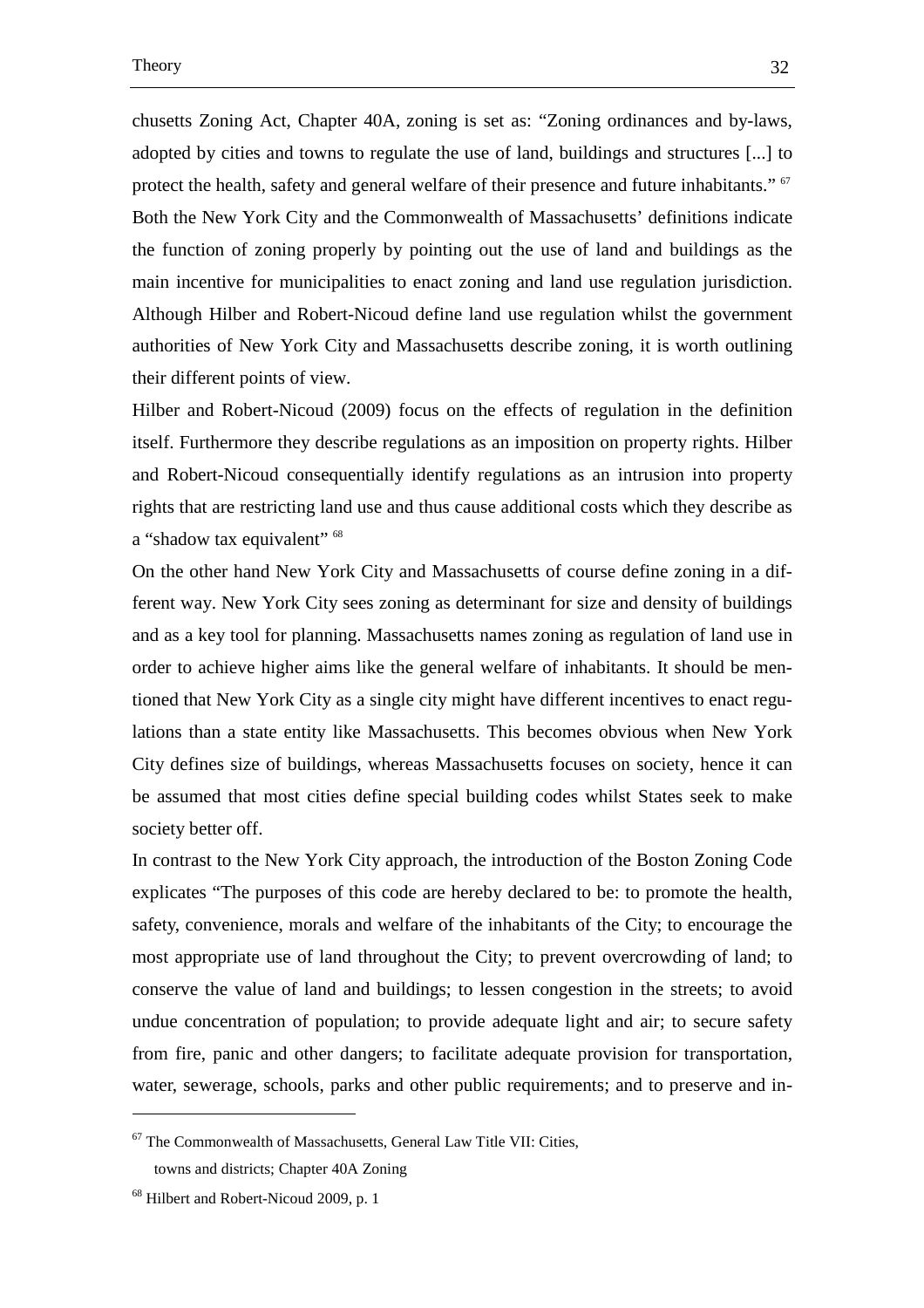crease the amenities of the City." <sup>69</sup> This introduction is to be interpreted as regulation of the cityscape, whilst the shape of single buildings is regulated in the following ordinance. The Boston Zoning Code is more substantial than the New York City and Massachusetts definitions, it might be assumed that Boston is more regulated than New York City and the planners in Boston have a more precise notion how their city should look. Comparing the statements of Hilber and Robert-Nicoud (2009) with New York City and Massachusetts, they seem intransigent to each other. Governments like New York City and Massachusetts seek to reach protection from undesired occurrences whereas scientists like Hilber and Robert-Nicoud identify zoning as an intrusion into property rights. The incoherency of these two approaches might not only result from the different perception of zoning but also from a different approach. Government regards regulations from a perspective of urban or spatial planning as well as architectural solutions. Hilber and Robert-Nicoud in contrast see regulations as an issue of economy and law. Unsurprisingly it is impossible to align both views.

The different perception of zoning, on the one hand in terms of planning and society, on the other hand in terms of law and economy is crucial to further understanding. Urban planners usually do not care about issues of economy and law, vice versa economists and jurists do not concern with aspects of urban planning. Both remain in their faculties and do hardly go beyond their own horizon. It is evident that in consequence land use regulations meant to be helpful by governments contribute to plenty of unintended and undesired impacts in the view of law and economy.

### 2.6.4 Application of zoning, two extremes

#### The case of Houston

 $\overline{a}$ 

Amongst the major U.S. cities, Houston is the only one without a zoning ordinance. Thanks to the "lack of zoning";  $\frac{70}{10}$  developers in Greater Houston hardly face regulation when building on vacant lots. Nevertheless, Houston has got land use controls, but these are primarily economic. Siegan (1972) explains that land use is controlled in three different ways: first, by the normal economic market forces; second, through legal agreements, principally covenants and third, through a relatively limited number of land use

<sup>&</sup>lt;sup>69</sup> The City of Boston, Boston Zoning Code and Enabling Act, Boston Redevelopment Authority, Article 1, Section 1-2

<sup>&</sup>lt;sup>70</sup> Pendall, Puentes and Martin 2006, p. 16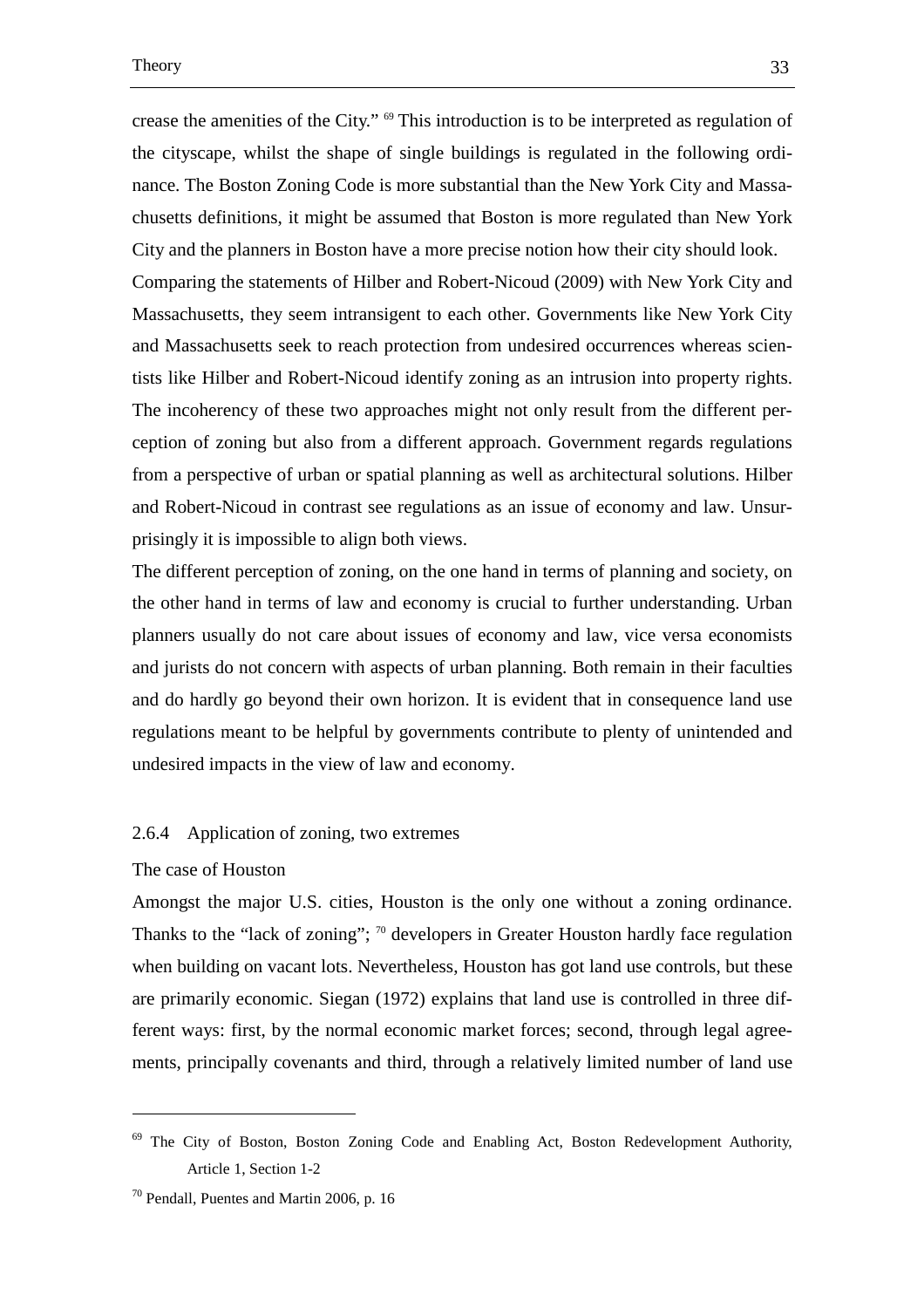ordinances. <sup>71</sup> The case of Houston turns out that zoning and land use regulation are not essential to the cityscape as real estate markets do not operate chaotically. Even in an unregulated situation, different uses tend to separate. It can be objected that commercial developments such as supermarkets, petrol stations or fast-food restaurants will locate on thoroughfares, as these are more frequented than streets in residential zones.

The lack of zoning in Houston shows impacts on housing prices as a 2008 Federal Reserve study turns out: "Houston's large supply of land means that demand growth primarily results in more construction, not higher prices. [...] Houston's policies are relatively permissive, making the metro friendly toward development." <sup>72</sup> According to the National Association of Realtors the median sales price for a single family home in the Houston MSA in 2011 is at \$148,500 (the national average is at \$158,700).<sup>73</sup>

# The case of Los Altos Hills

Located in the San Jose MSA, the town of Los Altos Hills is a community with strictly residential zoning, of course there are other zones for public buildings like schools or open space use as well. Thanks to zoning, the city has got only one bookstore, located on a college campus but no post office. The town's regulations codes are amongst the strictest in California and require a minimum lot size "No parcel shall have a net area less than  $\left[ ., \right]$  (43,560) square feet" <sup>74</sup> Other regulations define the maximum height of buildings (35 ft.) or setback limits. Furthermore, "The following primary uses shall be permitted in the Residential-Agricultural District: (a) Primary dwellings" <sup>75</sup> this means that landowners are not permitted to build more than one primary dwelling per lot, which effectively bans multifamily housing. Los Altos Hills is one of the most affluent communities throughout the U.S. and with regards to real estate, one of the most expensive. The median home price was at \$2,435,000<sup>76</sup>, whilst the 2011 median sales price in the San Jose MSA is at \$545,000, the second highest throughout the nation.  $77$ 

<sup>71</sup> Siegan 1972

<sup>72</sup> Federal Reserve Bank of Dallas 2008, p. 3

<sup>73</sup> Table 6: Median house prices in the United States

<sup>74</sup> Los Altos Hills Municipal Code 10.1.501

<sup>75</sup> Los Altos Hills Municipal Code 10.1.701

<sup>76</sup> 2009 Multiple Listing Survey

 $77$  Table 6: Median house prices in the United States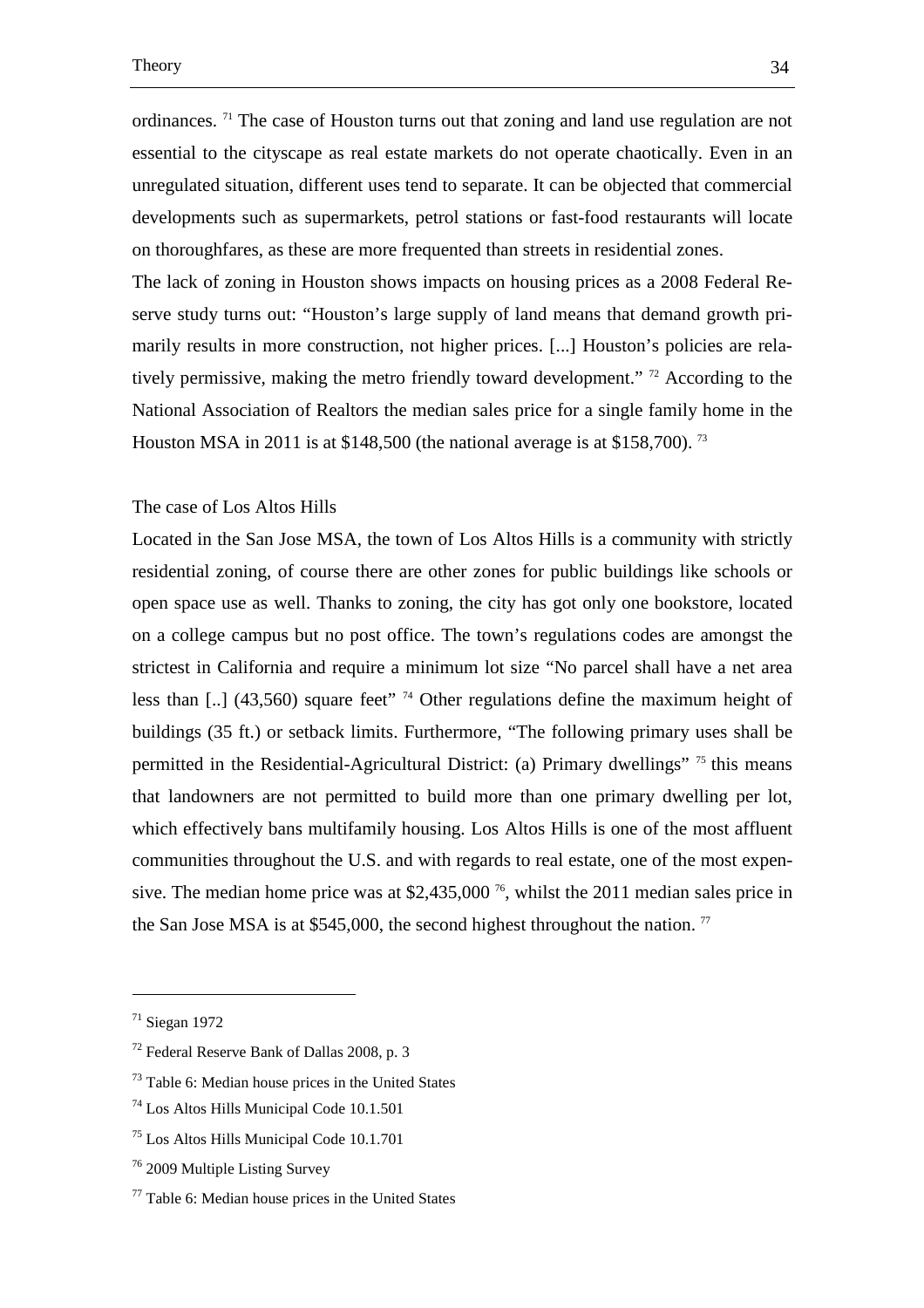### **2.7 Impacts of regulation**

Regulations affect housing prices. Several studies reveal that zoning and land use regulation limit the supply of land for construction. The impacts of artificial supply shortages are subject to this chapter.

Economics teach that scarcity raises prices, not only in real estate but in every marketable good. This principle is true regardless whether the scarcity is intrinsic or the result of government imposed provisions such as zoning. When communities withdraw land from supply, the land factor and the product housing can become pricier. Limits on development or densities are usually associated with increasing housing prices. Numerous communities in metropolitan areas have adopted zoning and land use restrictions (henceforth "regulations") which have been explained in chapter 2.5. These regulations allow construction or development under strict conditions only, zoning rules therefore can artificially constrain the supply of developable land. Minimum lot size regulations, as one type of constraints, are widespread in the U.S., they reduce the amount of lots available for potential housing construction. This policy of regulations is usually called "growth management". It causes artificial scarcity of land and hence, as economic theory claims, raises the price of housing.

In a 2005 OECD study on housing, the following results have been found: "House prices can also be affected by other features […]. Of note are restrictions on the availability of land for residential housing development that can constrain the responsiveness of supply. These would include tough zoning rules, cumbersome building regulations, [...] all which would restrict the amount of developable land. [...] In the United Kingdom, complex and inefficient local zoning regulations […] are among the reasons for the rigidity of housing supply, underlying […] the trend rise of housing prices. […] In Korea, government limitations on urban land supply […] have been important causes of the rapid rise in housing prices. Heavy land use regulations in some U.S. metropolitan areas have been associated with considerably lower levels of new housing construction which have restricted housing supply and thus increased house prices  $[\dots]$ ."<sup>78</sup>

Turning back to the U.S. housing markets, several studies of regional housing markets discovered that the low supply elasticity of residential space is an important factor be-

<sup>78</sup> OECD Economic Outlook 2005, p. 136-137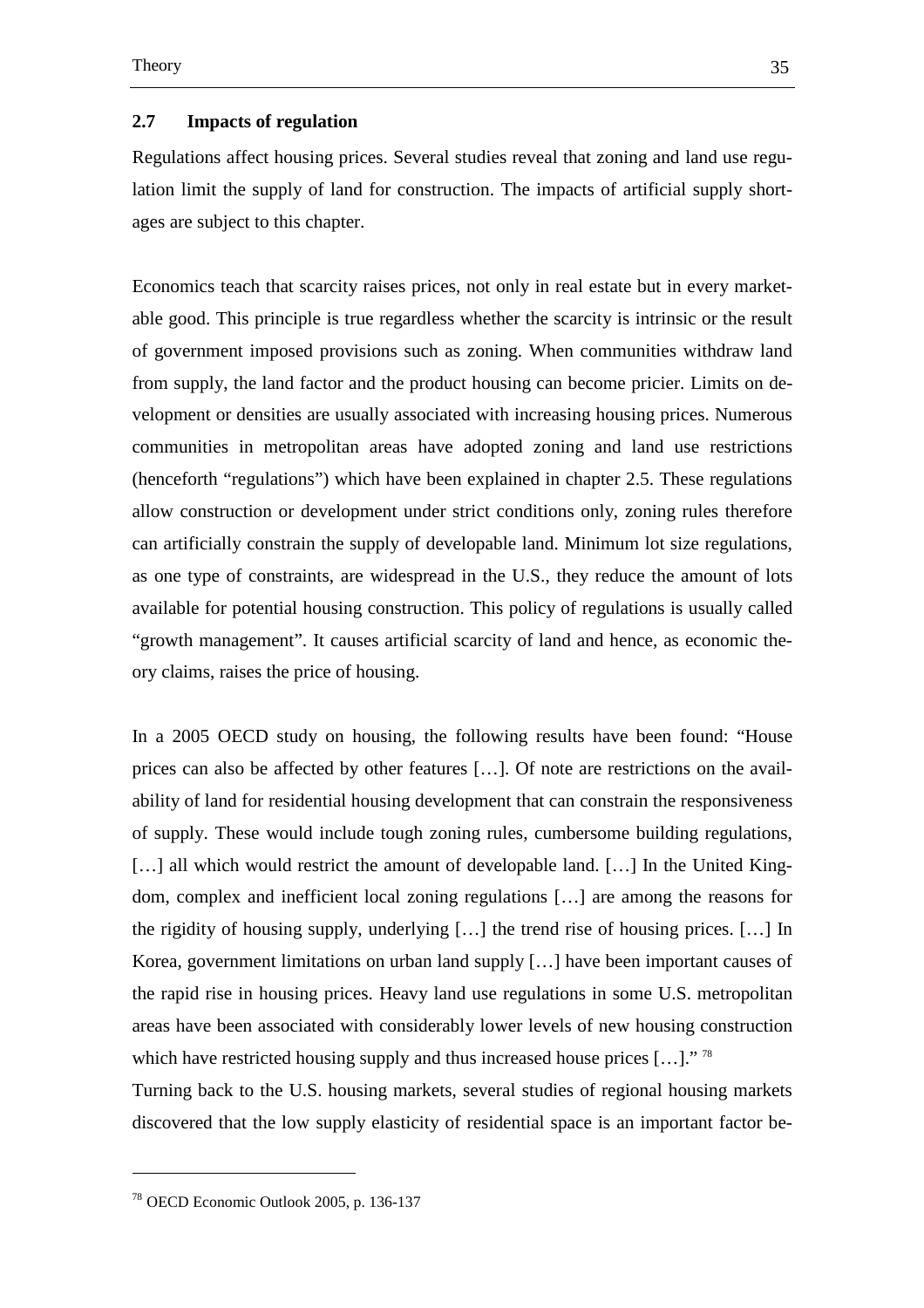hind price increases in certain areas.<sup>79</sup> The Report of the President's Commission on Housing (1982) revealed that "excessive restrictions on housing production had driven up the price of housing generally"  $\frac{80}{3}$ .

It is shown that housing prices remarkably exceed construction costs throughout the North-East and the West Coast. The mentioned studies reveal that raising prices for housing do not just reflect income growth or demographic effects, but other factors as well. Amongst them are regulations on housing development. Regulations have driven up housing affordability as the supply curve steepens  $\delta$ <sup>1</sup> and make prices more volatile especially in Boston, New York and San Francisco. <sup>82</sup> In their 2002 study Glaeser and Gyourko <sup>83</sup> point out that zoning and building restrictions reduce the supply of developable land, as the amount of available land is limited. In consequence, prices need to rise, as supply is scarce. The investigation undertaken by Glaeser and Gyourko is based on fundamental economic principles and it says that prices rise when supply is short. This observation is not only true in the U.S. but in every other economy. The only demur towards their study is that they only analysed the sales market, hence their results cannot in principle be applied to the rental market.

Quigley and Raphael (1995) conclude that new construction is more likely in less regulated communities: "Our analysis documents the proposition that land use regulation increases housing costs in California cities. [...] We also find evidence that new housing construction is lower in more regulated cities relative to less regulated cities. [...] we find that changes in the housing stock arising from new construction are smaller in more regulated cities." <sup>84</sup>

In their studies Glaeser and Gyourko as well as Cheshire and Hilber  $85$  both name the gap between overall housing costs and the final price of the building as "tax". This zoning tax is meant to include all impacts of government regulation on the costs of con-

<sup>79</sup> Glaeser, Gyourko and Saks 2005a; Mayer and Somerville 2000; Malpezzi 1996

<sup>80</sup> The Report on the President's Commission on Housing 1982, p.199

<sup>81</sup> See Chapter 2.5

 $82$  Hilber and Robert-Nicoud 2006, p.1; Glaeser, Gyourko and Saks 2005a, p.3

<sup>83</sup> Glaeser, Gyourko 2002

<sup>&</sup>lt;sup>84</sup> Ouigley and Raphael 2005, p. 327

<sup>85</sup> Glaeser and Gyourko 2002; Cheshire and Hilber 2008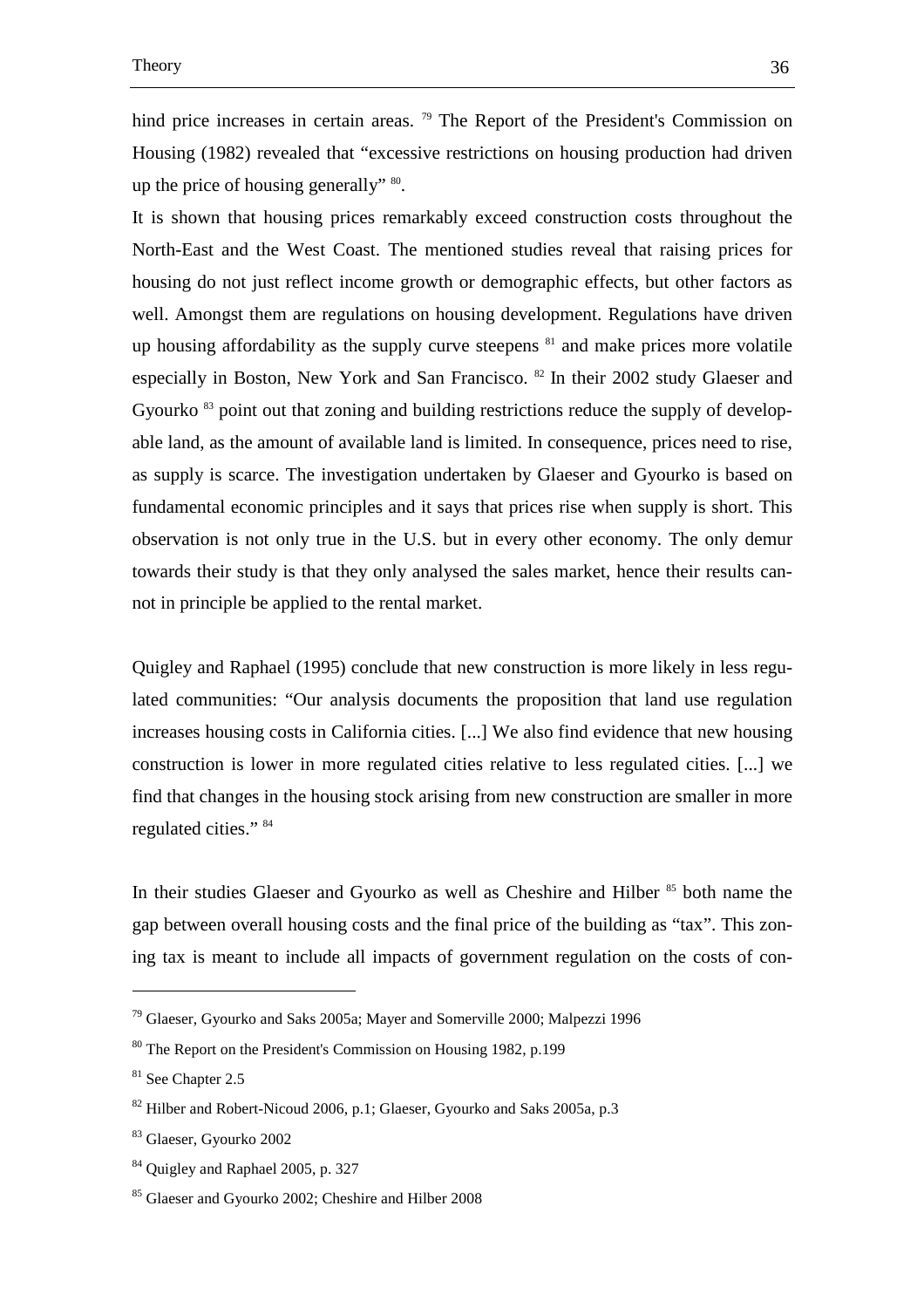struction. The marginal construction costs rise with the building height. In absence of height limits the construction is expected to rise to the point where the marginal costs of an additional floor equal the market price. Cheshire and Hilber write: "Any gap between the observed market price and the marginal construction cost can be interpreted, therefore, as a 'regulatory tax' – the additional cost of space resulting – in aggregate – from the system of regulation in that particular market. [...] The difference between the price of floor space and its costs of construction must be due to some form of regulation." <sup>86</sup>

Carruther's (2002) figure (illustration 6, p.38) demonstrates the influence of regulation (here embodied by local and state-wide settings) on outcome factors. A various combination of regulations are enacted by institutional settings such as local governments. Growth management is characterised as a combination of policies that are implemented within an existing institutional setting.  $87$  The consistency of regulation policies, executed by local governments and state planning programmes, show impacts on regional land markets where supply constraints imposed by the two institutional settings meet consumers demand. "(T)he two boxes act as separate inputs [...] because the same combination of policies is likely to produce different results [...]." <sup>88</sup> The consequences are various, often unintended impacts on determinants like density or property values.

<sup>86</sup> Cheshire and Hilber 2008, p. 189

 $87$  see Charruthers 2002, p. 1965

<sup>88</sup> Charruthers 2002, p. 1965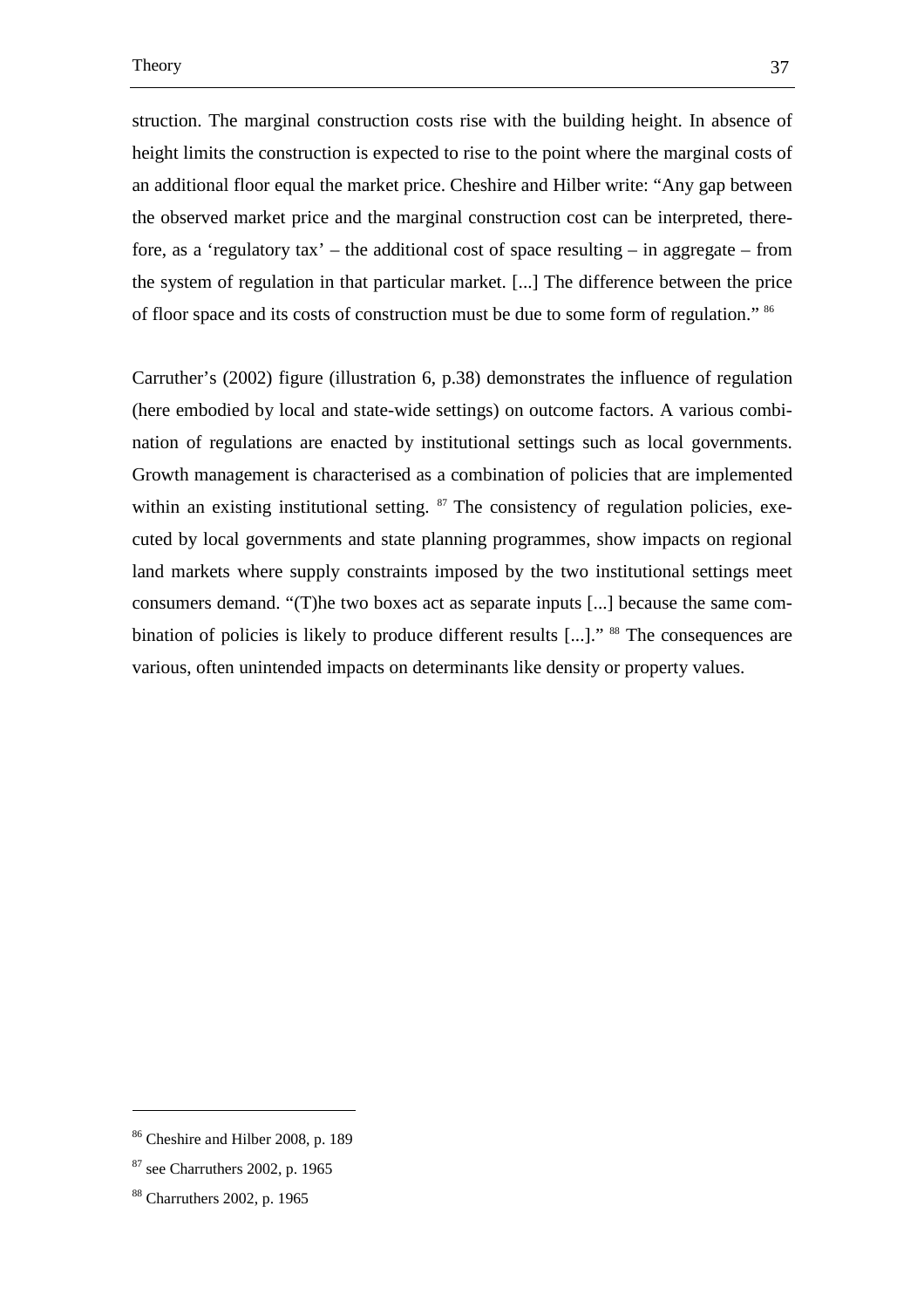

Illustration 6: Regulatory consistency After Carruthers (2002) p. 1964

The observations made in chapter 2.2 and 2.3 indicate that land use regulations contribute to higher costs of housing. As there are only some sources investigated in this section, the analysis should go deeper and investigate more data. A general view focussing the impacts of regulation on the costs of housing is subject to the following section. The results of this analysis should clarify the impacts of land use regulations on housing prices. Thus it is expected to become obvious to what extent the findings of chapter 2.3 as a whole or partially can be attributed to regulation.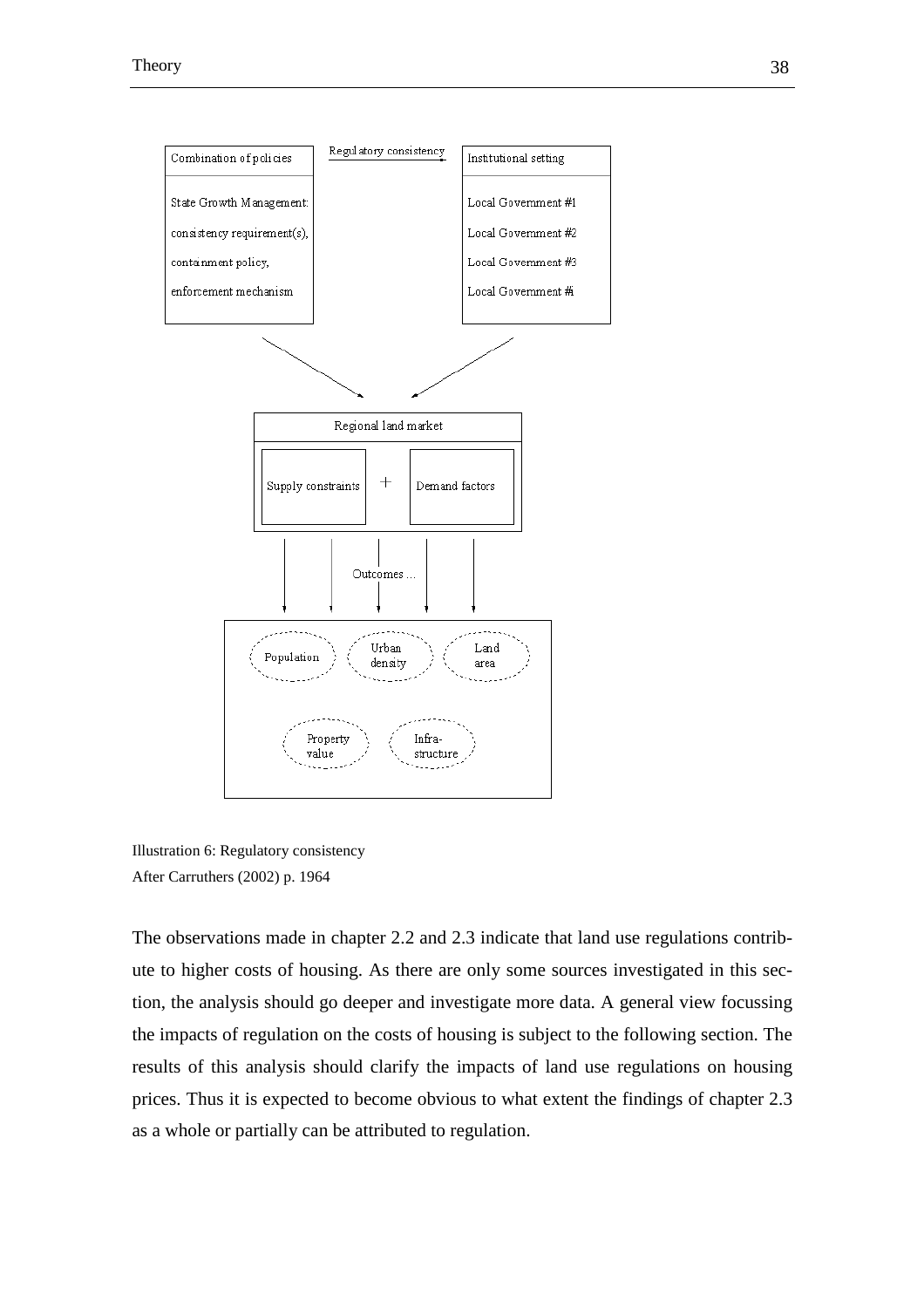# **3 Scientific approach**

The principal item of this thesis is the meta-analysis that examines journal articles with regards to the impacts of zoning and land use regulations on housing prices. The course of action for the meta-analysis will be introduced in this chapter.

## **3.1 Introduction and application**

Economic literature examined in section 2 indicates that scarcity causes higher prices. With the help of the meta-analysis, existing observations can be investigated and reviewed. It is the function of the meta-analysis to review literature on land use regulations and its effects on housing prices.

Application of a meta-analysis in this thesis

In order to examine the content of the selected journal articles, this thesis is based on a meta-analysis. Meta-analysis is the quantitative analysis of an amount of studies (here journal articles) thus offering a more comprehensive framework for the literature review process by providing empirical means of evidence by investigating the impact of one variable (here regulations) on another (here housing prices). Although meta-analysis derives from psychological research, it has become a widely used tool in examining economical issues. In their 1989 article Stanley and Jarell point out the advantages of meta-analysis by saying that meta-analysis is a means to objectify a literature review process. "Meta-analysis forces the reviewer to include all studies [...] on a given topic, or [...] to take a random sample of these studies. Rules of inclusion and exclusion are made explicit and represent an essential part of a meta-analysis." 89

They regard meta-analysis as a framework in which to organise and interpret replications and to review more objectively literature already in the public domain. Stanley and Jarell conclude that meta-analysis "provides a mechanism through which one can more objectively ask questions about economic research." <sup>90</sup>

### Analysed literature

 $\overline{a}$ 

The literature used for the meta-analysis exclusively relies on published journals engaging in real estate or urban context issues. Journals deliver a highly scientific approach

<sup>89</sup> Stanley and Jarell 1989, p.168

<sup>&</sup>lt;sup>90</sup> Stanley and Jarell 1989, p.169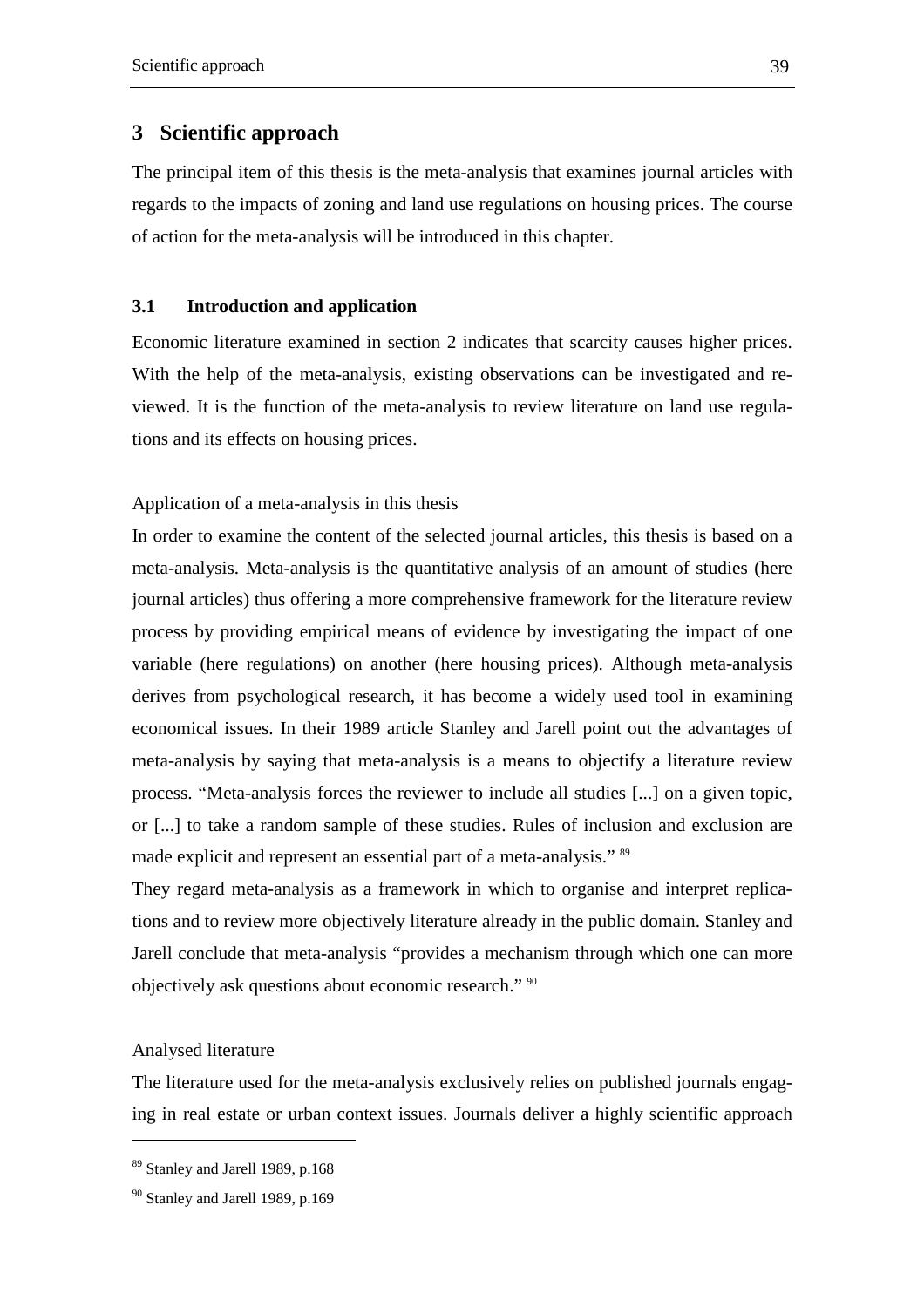and they are usually researched using the same method thus their approach can be compared to each other in a reliable way. The method of collecting and evaluating journals will be described below in chapter 3.2.

# Definition of the examined effect

The target of the analysis is to reveal the impacts of zoning and land use regulation on housing prices. The effect observed is the price of housing and its dependency on land supply impacts set by a regulatory framework.

# Boundaries of the analysis

Subjects are regulations and housing prices in the 46 largest U.S. metropolitan areas with population growth from 2000 to 2010. Other factors such as general law, regular taxes, profit, subsides, rent regulation, traffic, location choices, demographic issues, externalities and the economic framework are not the focus of this investigation.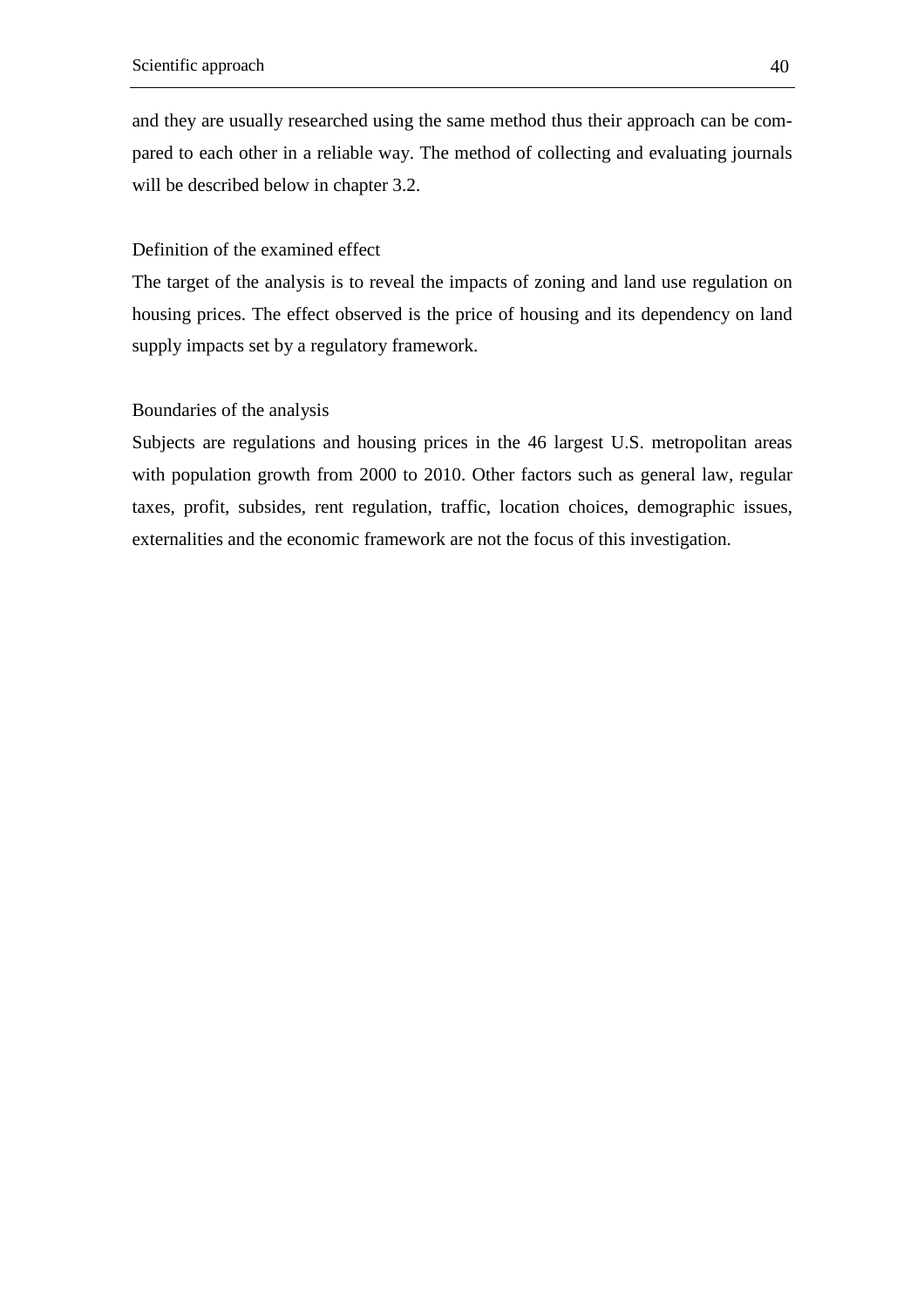#### **3.2 Method**

### Data collection

The data collected for this thesis derives from scientific journals with an economic or urban planning background. In a second stage out of the theme related journals, those containing articles that deal with questions of regulatory impacts on housing prices, have been selected for the meta-analysis. Table 3 shows the total number of reviewed articles and the amount of articles used for the analysis.

| Journal.                                                                      |             | Abbreviation Total Number | "Meta" relevant |
|-------------------------------------------------------------------------------|-------------|---------------------------|-----------------|
| American Economic Review                                                      | AER         | h                         |                 |
| Journal of Housing Economics                                                  | JHE         |                           |                 |
| Journal of Housing Research                                                   | JHR.        |                           |                 |
| Journal of Law and Economics                                                  | ЛE          |                           |                 |
| Journal of the American Real Estate and<br><b>Urban Economics Association</b> | AREUEA      |                           |                 |
| Journal of Urban Economics                                                    | JUE.        | 29                        |                 |
| Journal of Urban Studies                                                      | ΠIS         |                           |                 |
| Land Economics                                                                | LE          |                           |                 |
| Regional Science and Urban Economics                                          | <b>RSUE</b> |                           |                 |
| Total                                                                         |             | 92                        | 35              |

Table 3: Total number of reviewed journals

### Selection of articles – inclusion and exclusion

The first criterion, as described above, was economic journals engaging either in real estate or urban planning. Journal articles have been identified through the key word search procedure. Nine journals have been chosen for further research as the number of articles in these journals dealing with one of the keywords, "search procedure" (see below), was higher than three. 92 articles contained one of the focussed key words from the nine relevant journals. Consequently, only articles dealing with the U.S. housing market have been chosen. A further target was to identify articles investigating the price effects of regulation. Articles about commercial urban issues have been sorted out. Out of these articles, the ones not researching in MSAs with more than one million inhabitants and population growth have also been removed. Articles published before 1970 and containing data prior to 1970 have also been excluded from meta-analysis research. The articles have undergone a further selection process which aimed to exclude articles matching the keywords but which are not relevant for the analysis. Examples are articles on zoning but with exclusive attention to externalities to be avoided by the means of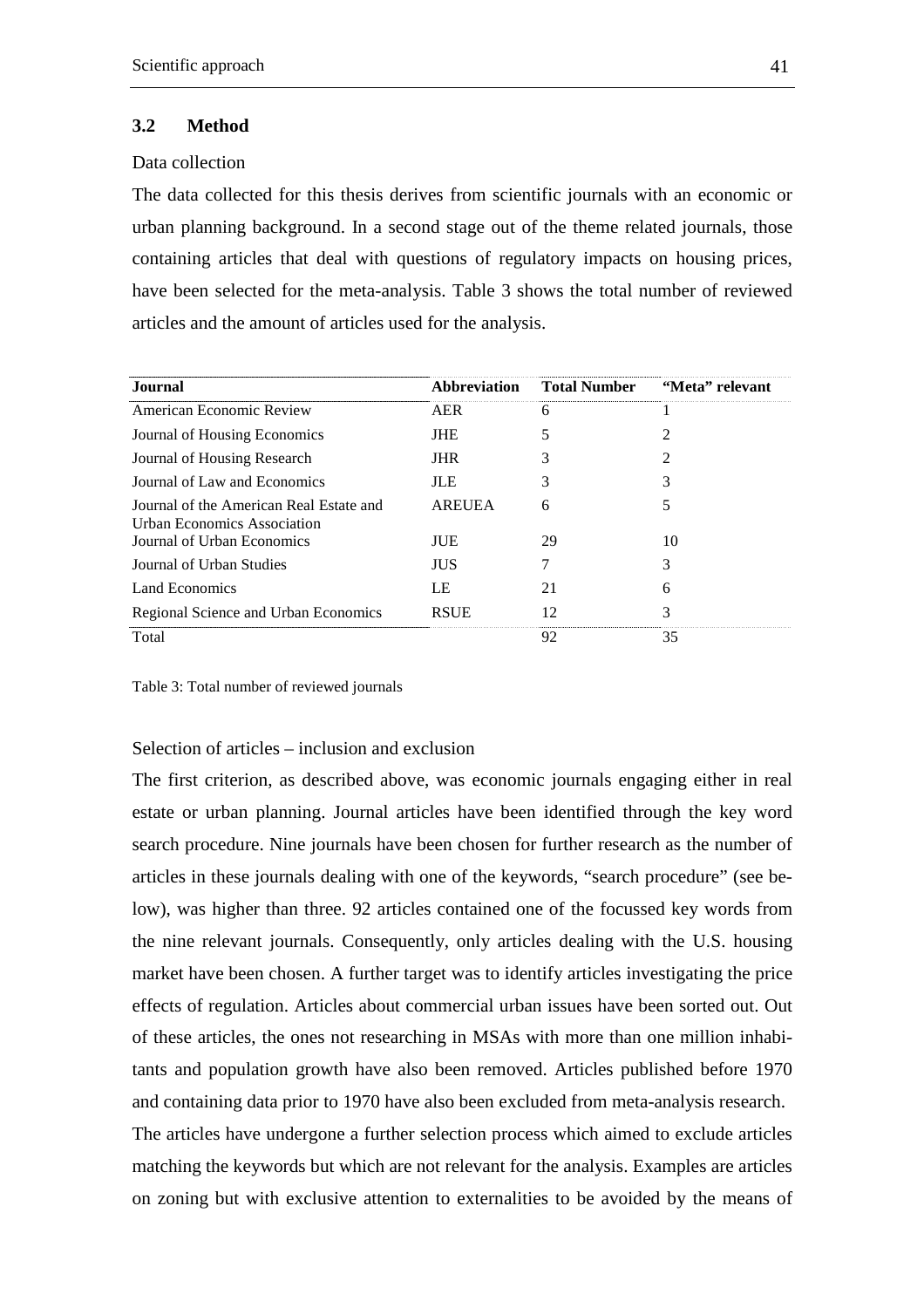zoning, articles on land use regulations without research on housing prices but on demographic issues, articles on growth controls dealing with birth controls instead of construction limitations, articles focussing on tax or traffic issues or judicial articles pointing out the question for what reason zoning can be justified. Hence, articles not investigating the effects of land use regulations or zoning on housing prices or land values are not part of the analysis.

Following the search procedure, out of 92 articles, 41 remained to be relevant for the meta-analysis. These articles engage with the effects of land use regulation and zoning on housing prices in 46 of the 51 largest U.S. metropolitan areas with population growth.

### Search procedure

The search for journals used to be carried out with the help of the citation linker  $91$  accessed via the Zurich University Library webpage  $92$ . With this tool, journals can be found easily by entering the name of the journal and then continuing the search on the following web page. <sup>93</sup> Once on this page, search terms and keywords can be entered. The terms used for this thesis were (in alphabetical order) "building codes", "construction costs", "development constraints", "growth boundaries", "growth controls", "growth management", "home prices", "home values", "housing costs", "housing prices", "land constraints", "land supply", "land values", "land use constraints", "land use controls", "land use planning", "land use regulations" and "zoning".

The data base offered numerous results; these went through a selection process as described below.

It is important to note that articles not used for the meta-analysis can still be subject to the thesis itself.

 $91$  http://sfx.metabib.ch:9003/sfx\_uzh/cgi/core/citation-linker.cgi

<sup>92</sup> http://www.hbz.uzh.ch

 $93$  e.g. Elsevier, Sciencedirect, or the University of Wisconsin Press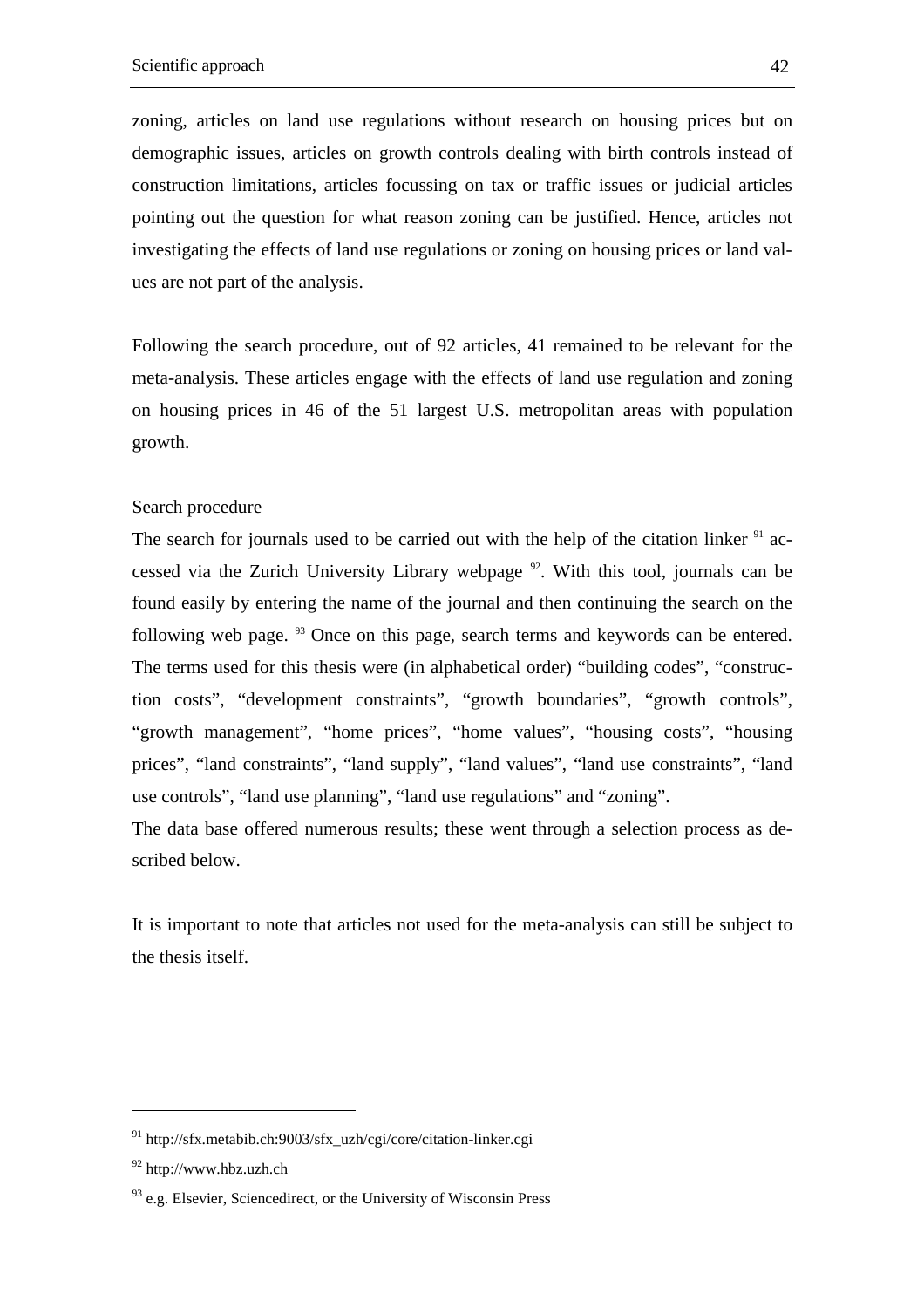### Classification of articles

Regarding the results, all 41 articles were chosen to be separated into groups. It came out to shape four separate groups: beneficiaries, city shape and density, development and construction, and quantification. The groups are being explicated in chapter 4.1. Depending on the research result, each article was classified to the group it predominantly dealt with. Out of 41 articles, 35 were explicitly addressable to one group. In order to keep the number of groups clear, the minimum number of articles per group was set to five. Hence, six articles have been sorted out, as they were not matching with any group and were unsuitable to shape a group of their own. The purpose of this classification is to structure the total number of articles into smaller units that can be compared to each other with respect to their results. Articles dealing with more than one topic, hence matching others groups as well, used to be sorted to the group regarded as best with concern to the results so that no article appears twice.

The following chapter will describe the groups and give an overview about the trends found out.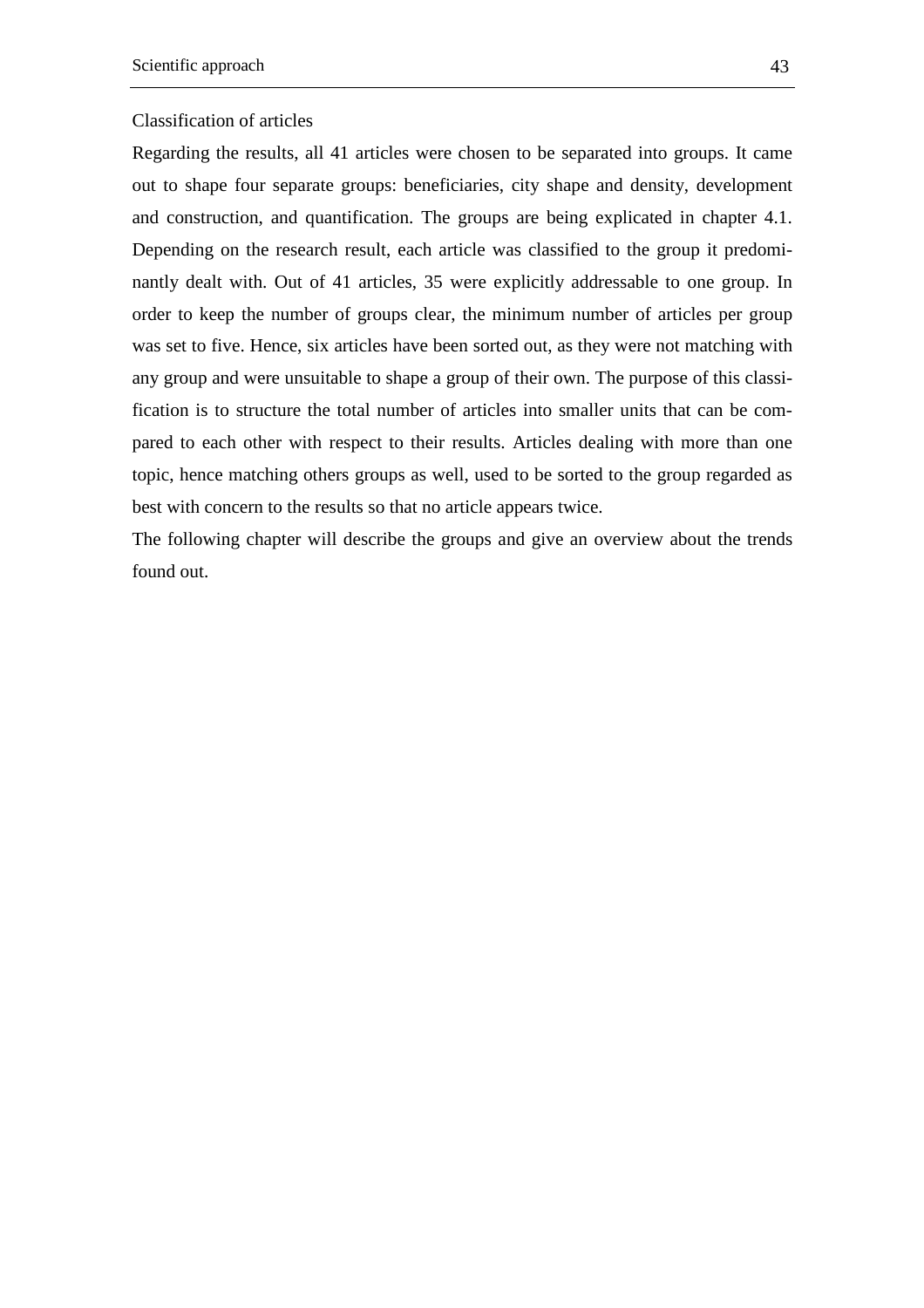# **4 Empirical analysis and results**

This section examines the total number of 35 articles that were clustered into four groups, identified through their results of research. All articles are expected to provide empirical evidence about zoning or land use regulations and their effects on housing prices with regards to their classification.

# **4.1 Examination**

Although the focus of the meta-analysis is to identify the impacts of regulations on housing prices, the groups have been aligned in a different way, focussing more on the impacts of regulations as a direct result of price changes due to zoning policies. Changing housing prices do affect the city itself, they effect development and the make several groups of people better off. Other impacts of price changes due to zoning like issues of demography have not been further investigated.

As this thesis concentrates on the impacts of zoning, the articles where classified after their results of research. Other ways of classification e.g. by geographic region or the way of measure would shift the focus away from the impacts and focus on the inputs. The idea is to compare the impacts to each other and then explain possible differences in the findings that might occur through different approaches of measure.

The four groups are:

• Beneficiaries

Identify the parties that are profiting (or not) through regulation policies as prices increase or decrease.

### • City shape and density

Engage with the impacts of regulations on a city's shape, structure or density. Larger lots are more expensive (as more land is needed), but a city is less dense if the ratio of possible construction on a lot is constrained by minimum lot size or height restrictions.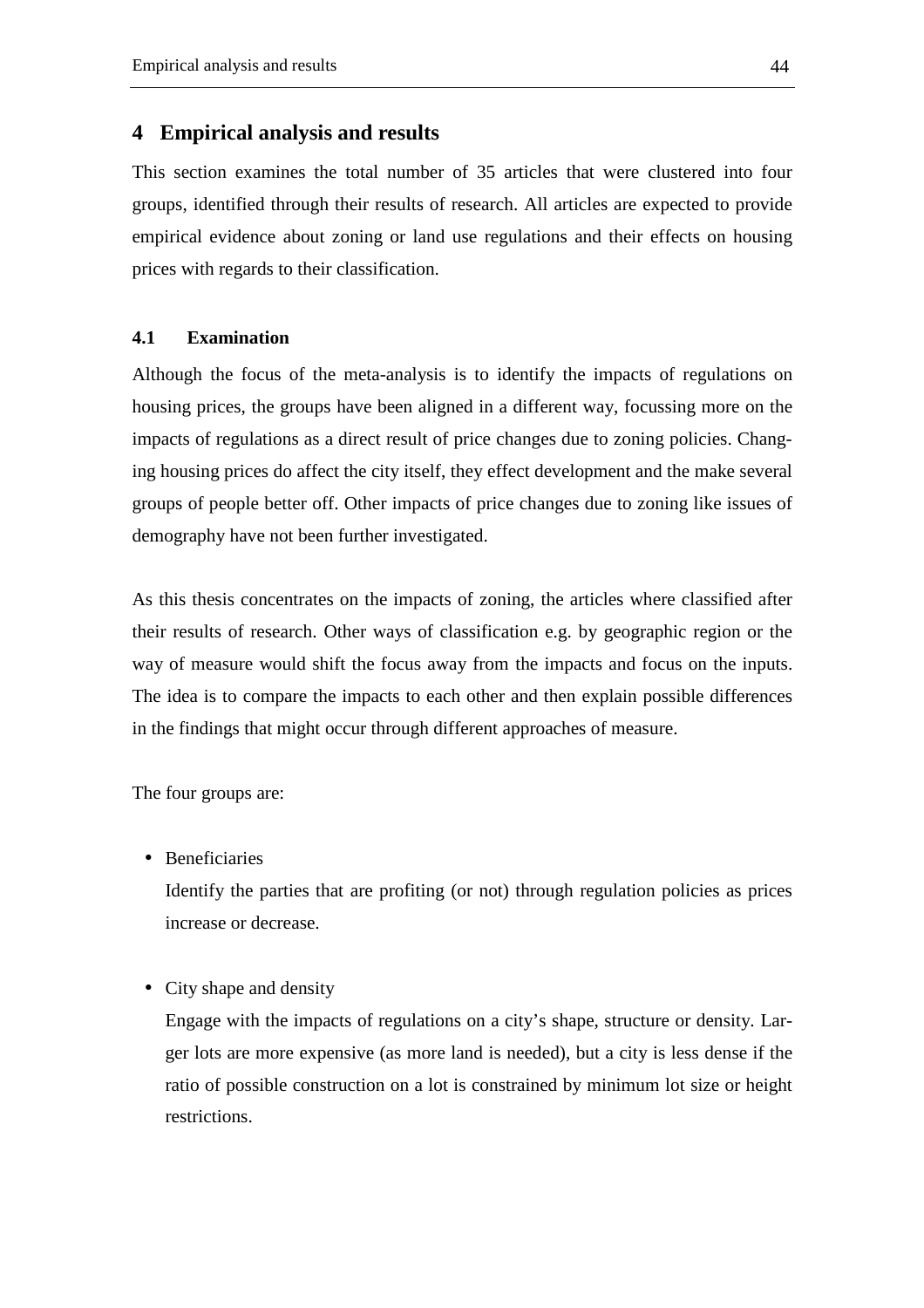• Development and construction

Reveal the effects of zoning on the number of new housing; hence changes in the housing stock, or on possible new construction. Reduced housing production is expected to cause scarcity thus raising prices.

• Quantification

Cost effects of a regulatory surrounding are quantified in measurable units.

| Group                        | Subject                                           | Number |
|------------------------------|---------------------------------------------------|--------|
| <b>Beneficiaries</b>         | Who are the "winners" and "losers" of regulation? |        |
| City shape and density       | How does a regulated city look?                   |        |
| Development and construction | Is the construction of housing being influenced?  |        |
| Ouantification               | Can the costs of regulations be quantified?       |        |
|                              |                                                   |        |

Table 4 shows the four groups and the criteria of assignment.

Table 4: Meta-analysis group classification

Each group has been divided into subgroups (illustration 7, p. 48). These subgroups embody common research approaches within each major group and demonstrate the influence of zoning policies on housing prices and its consequences. Shaping additional subgroups makes articles within the major groups more comparable and turns out the focus of different author's investigations with regards to the results.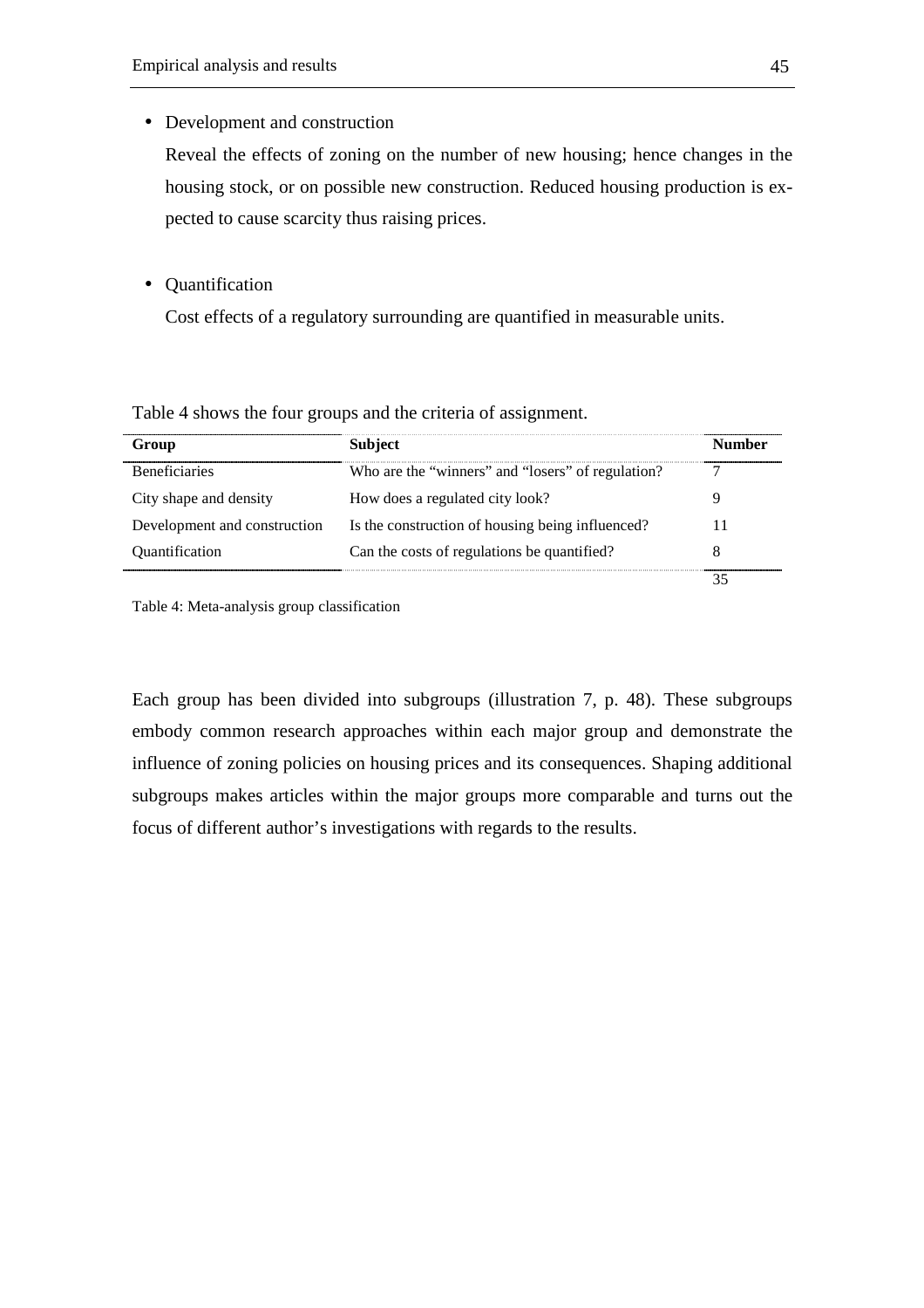#### **4.2 Article overview**

After a first examination of the 35 articles, there is strong evidence that zoning and land use regulations have a price driving influence on housing affairs.

Most authors find clear indication that zoning and land use regulation policies impact housing prices directly or in an indirect way. Some authors assume a price effect. No author totally excludes a contribution of regulations on housing prices. These findings seem to sustain the assumption already made in chapter 2.3.

#### Different types of approach

The approach of research and the way of measure differ within the 35 articles.

A common method to investigate the effects of regulations is the regression analysis (e.g. Dowall and Landis 1982). Some authors, such as Malpezzi (1996) even develop an index of regulatory restrictiveness whilst others rely on empirical models without existing transaction data (Noam 1983). The methods differ from article to article, some authors take measures already used in precedent analysis and apply them to their model. Data for the regression analysis can derive from hedonic observations or surveys; this means that some data contain transaction prices whilst others are based on tax surveys or estimations.

Most authors are investigating price effects of regulations on single or multi-family housing but the ways to get to these results are numerous. The majority of authors turn to single-family homes, thus ownership units are better investigated than the rental market. Glaeser et al. (2005) measure a regulatory tax also used by Cheung et al. (2009). Authors like Peiser (1981) compare communities with certain restrictions to communities without these restrictions. Cooley and La Civita (1982) consider the motives of homeowners to support zoning legislation and Gleeson (1979) points out why a Minneapolis suburb successfully enacted zoning laws.

Other authors investigate vacant land inside and outside of growth boundaries (Beaton 1991) even under the aspects of future development or investigate the effects of nearby commercial zoning on property values in residential zones. Sheppard (1988) turns out how zoning affects the city shape.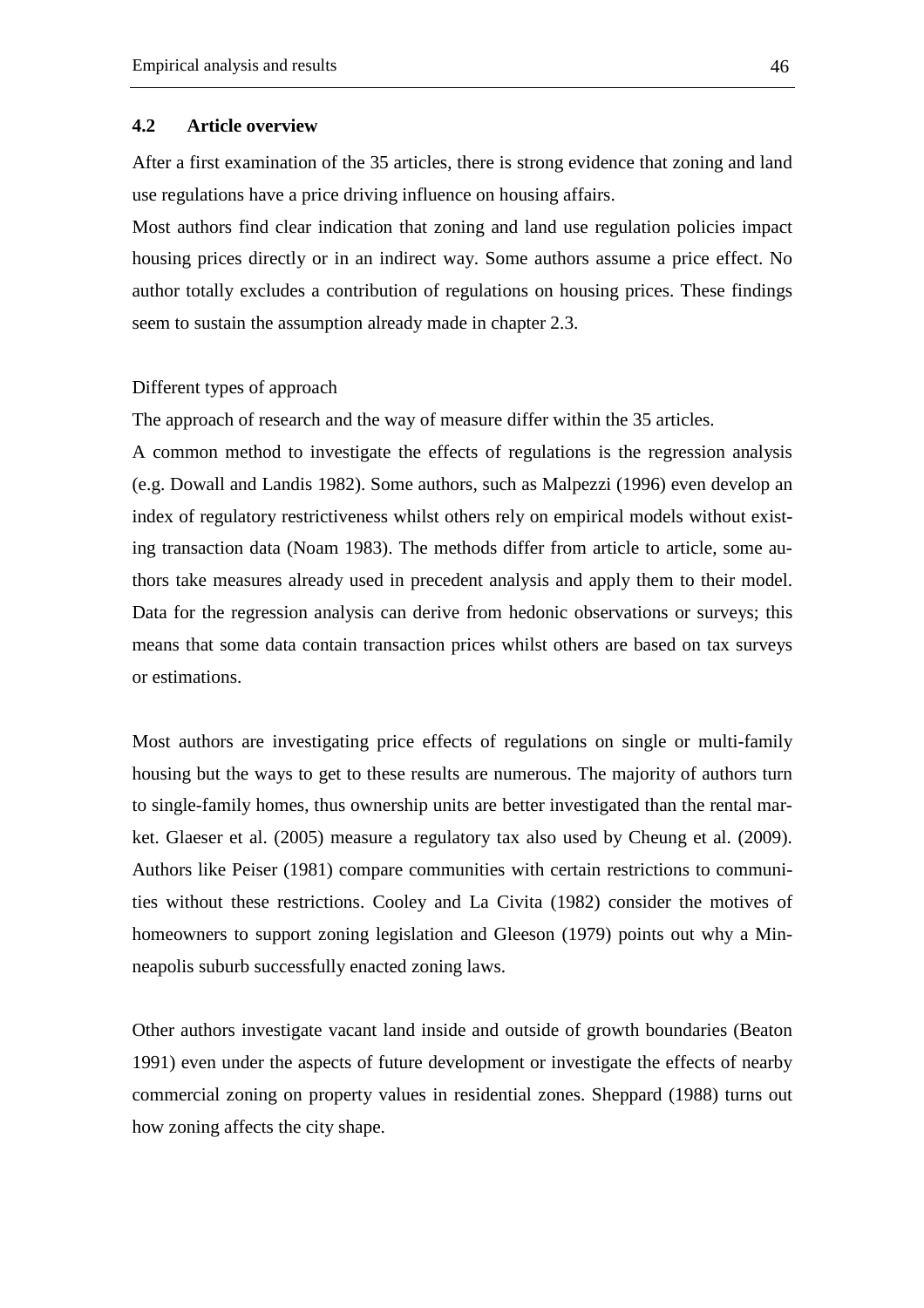Authors like Jud (1980) include not only housing factors but externalities as well, thereof some authors account housing standards and quality, demographic issues, transit and roads, proximity to the seaside and parks or the city centre, but no authors include all of them, whilst others (Moss 1977) exclude all external effects.

In the meta-analysis, only articles engaging with at least one of the growing MSAs with more than one million inhabitants in table 1 have been examined  $94$ . Unsurprisingly, most studies investigate the east or west coast. Especially the San Francisco Bay Area, which seems to be a well investigated agglomeration; six articles more or less exclusively focus on either the San Francisco or San Jose MSA. Some, such as Rose (1989), compare a total of 45 MSAs, whilst others (White 1988) focus on one region only, Engle et al. (1992) develop a model city without real background.

Dealing with an entire MSA as one field of research might be difficult, as the zoning practices (shown in chapter 2.6) differ from community to community. Furthermore MSAs differ in size, infrastructure, demography and geographic conditions.

Groves and Helland (2002) focus on Harris County in Texas by comparing jurisdictions with zoning to jurisdictions without zoning; geographic proximity can be assumed to make comparisons more reliable to each other. Hamilton (1978) investigates the correlation between an area's number of jurisdictions and the extent of zoning practice.

Although the approaches of what is measured where and in what kind of measure differ, a trend that regulations impact real estate prices can be stated. This suggests that despite the numerous measures there seems to be a unique tendency in the results.

In order to provide an overview of the results revealed by the 35 authors it is useful to classify them. As shown above, the ways of approach may differ to a certain extent, hence a summary should shed some light on the meta-analysis findings.

The following chapter provides a clustered overview of all articles and their results. The results will be reviewed and compared to each other.

 $94$  The approach and criteria for the meta analysis are described in chapter 3.2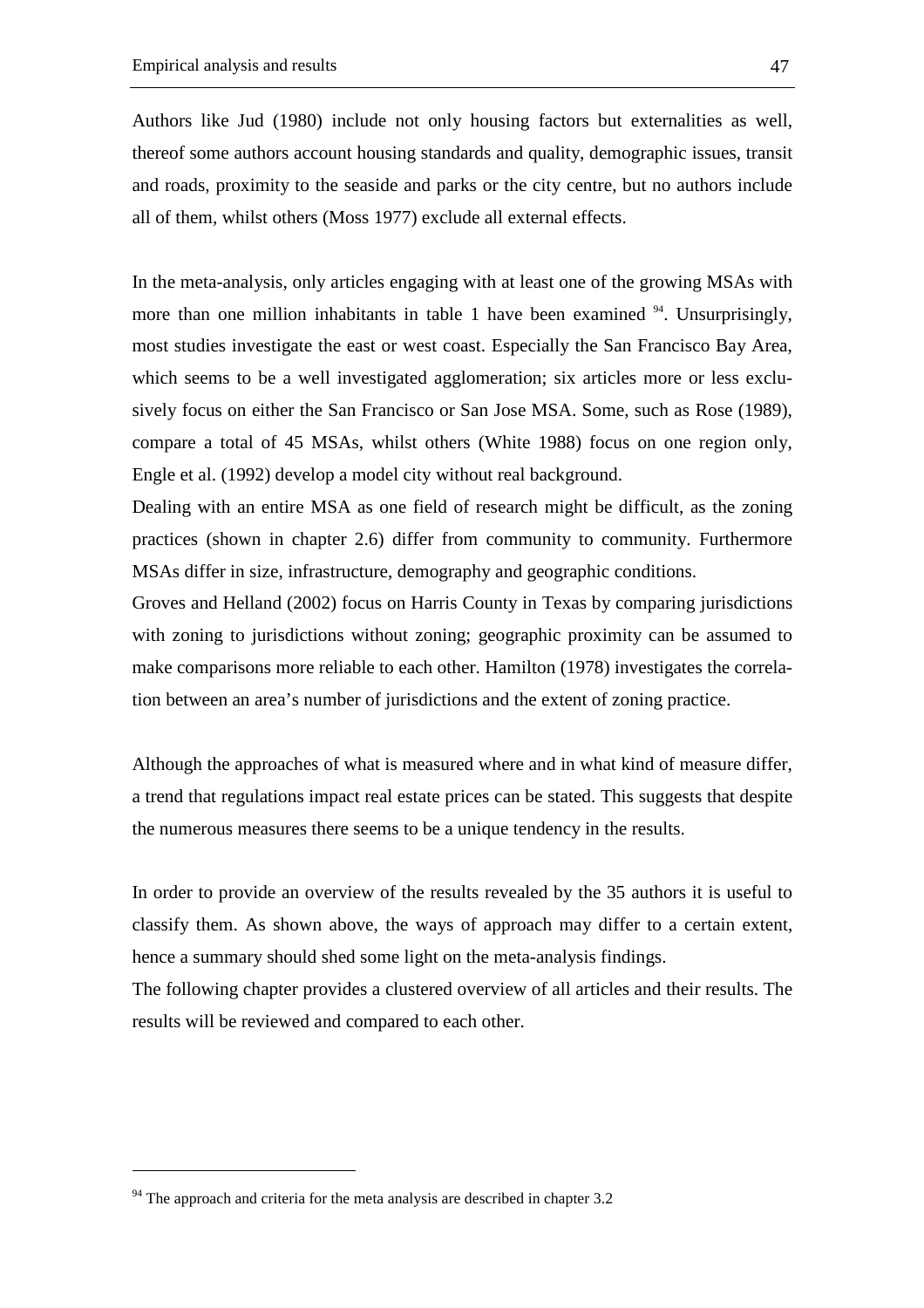# **4.3 Discussion**

The results of the meta-analysis will be introduced in this chapter. By means of the four groups and the particular subgroups, the meta-analysis articles will be discussed and their results will be pointed out.

The first observation going through all of the articles indicates a trend that regulations impact housing prices. Now each group will be examined and it is expected that this tendency will be sustained.

| Meta analysis                                                                            |                                                                                 |                                                                                                                                              |                                                                                                                                                    |  |  |
|------------------------------------------------------------------------------------------|---------------------------------------------------------------------------------|----------------------------------------------------------------------------------------------------------------------------------------------|----------------------------------------------------------------------------------------------------------------------------------------------------|--|--|
| <b>Beneficiaries</b>                                                                     | City shape<br>and<br>density                                                    | Development<br>and<br>construction                                                                                                           | Quantification                                                                                                                                     |  |  |
| Tax redistribution<br>White 1975<br>- Pogodzinski/Sass 1994                              | Uniformity premium<br>Jud 1980<br>Dowall/Landis 1982<br>Kahn/Vauhgn/Zasloff2010 | Reduction of land<br>Paisar 1981<br>Rosen/Katz 1981<br>Клаар 1985<br>Levine 1999<br>Ihlanfeldt 2007<br>Wu Cho 2007                           | Land values<br>Glasson 1979<br>Rose 1989                                                                                                           |  |  |
| Owners of vacant land<br>- Hamilton 1978<br>- Engla/Navarro/Carson 1992                  | Rental prices<br>Siegan 1970<br>Sheppard 1988<br>Chakroboty Knaap et al. 2010   | Housing starts<br>Malpezzi 1996<br>Mayer/Somerville 2000<br>Quigley/Raphael 2005<br>Xing/Hartrell/Godschalk 2010<br>Schuetz/Meltzer/Been2011 | Home prices<br>Elliot 1981<br>Neam 1983<br>Frech/Lafferty 1984<br>Katz/Rosen 1987<br>Glasser, Gyourko et al. 2005<br>Cheung Thlanfeldt et al. 2009 |  |  |
| Enhanced utility<br>- Cooley/La Civita 1982<br>- Bruecknar 1990<br>- Groves/Helland 2002 | Land conversion<br>Moss 1977<br>White 1988<br>Pollakowski/Wachter 1990          |                                                                                                                                              |                                                                                                                                                    |  |  |

Illustration 7: Meta-analysis groups and articles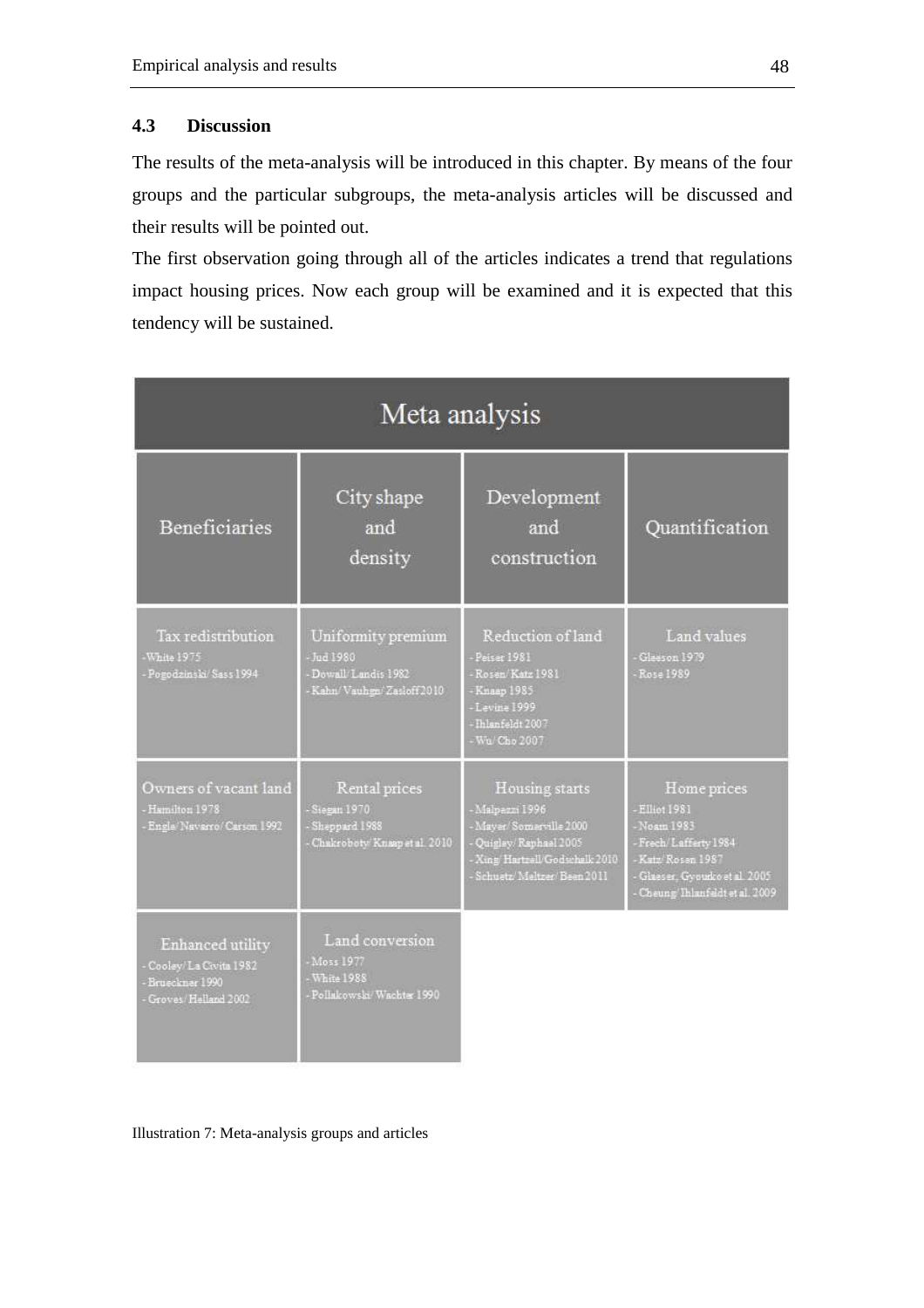#### 4.3.1 Beneficiaries

If zoning rules are being enacted, this suggests that there are parties profiting from these rules, whilst others do not do. The beneficiaries of zoning are named by the following authors; they also state why zoning is supported by these beneficiaries.

#### Tax redistribution

Two articles find out that raised housing prices have impacts on tax payers. Existing homeowners profit from higher property taxes (due to higher prices for residential units) that newcomers have to pay, thus subsidising the provision of public services for old residents:

White (1975) develops a two-sector urban model of a centre city and suburbs in which the effect of suburban large lot zoning on metropolitan area size can be determined. She intends to compare the utilities of centre residents to those in the suburbs. In her model, zoning is only enacted in the suburbs with effects on the central residents. White says that certain older suburban residents gain from zoning at the expense of newcomers. Thus, all newcomers must buy large houses on large lots and pay higher property taxes than the older residents. They therefore subsidise the local public services consumption of the older residents by paying more for the same services. In addition, the large lot requirements make small lots scarce, since their supply is fixed. This allows the older residents to make capital gain when they sell. Thus, zoning benefits a few suburban residents who at one time had monopoly power in determining zoning requirements.

Pogodzinski and Sass (1994) develop a model where jurisdictions compete through their choice of tax-expenditure packages and zoning regulations. In the model, governments are expected to maximise political support. Thus, voter preferences ultimately determine the tax-expenditure package and zoning regulations. Their model is based on a hedonic sample of single-family homes in the San Jose MSA. Taxes, demography and geological data are parts of the model. The result suggests that zoning is consistent with fiscal, externality and exclusionary motives. They find evidence that voters make a trade-off between the tax base and the tax rate when choosing zoning and tax rates. Furthermore they find that zoning tends to follow the market, allocating more land to single-family use when that would tend to be its most valuable use, and that zoning has a significant influence on housing values.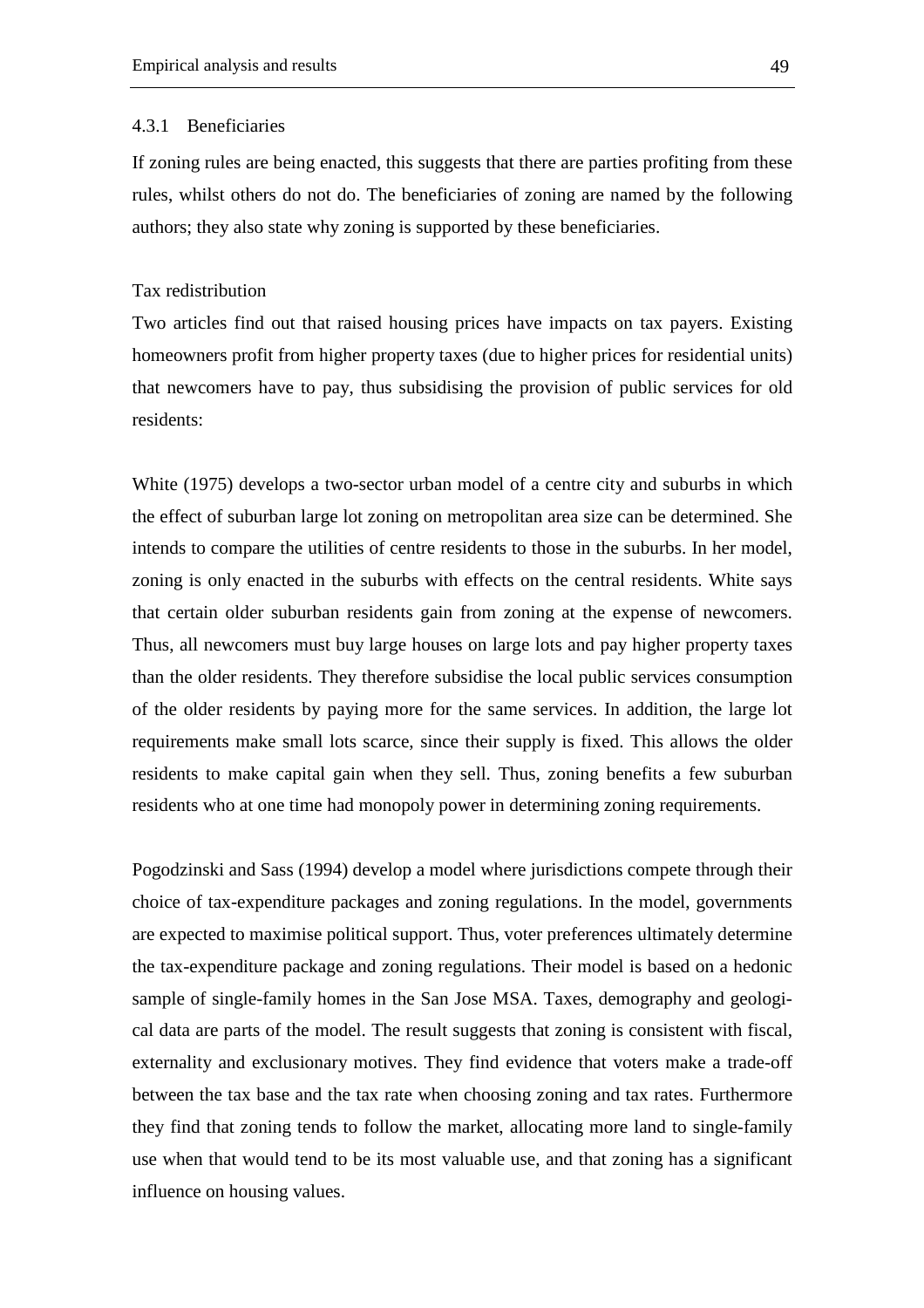### Owners of vacant land

Land use regulations separate the space into two zones. The owners of vacant land are being disadvantaged by land use regulations as they cannot develop their lots. Their land is almost worthless, thus lowering their utility:

Hamilton (1978) focuses on the exercise of monopoly power in thirteen MSAs in the North East and turns out that the extent of zoning differs with the amount of jurisdictions by saying that the lower the number of jurisdictions, the greater the extent of zoning restrictiveness. He argues that homeowners seek to maximise their property value, thus persuading governments to exercise their monopoly power by zoning more restrictively and in consequence creating scarcity. By extension of zoning, owners of vacant land suffer a loss as they cannot react to increased demand. They are denied the opportunity of using their property in its most profitable way. When the zoning authority is concentrated, all home owners favour restricted supply and renters are indifferent. As shown above, the only class of people opposed to stricter zoning are those who own vacant land.

Engle, Navarro and Carson (1992) create an amenity model underlying the assumption that all households are identical and rent exactly one housing unit. They show that growth controls, in the presence of external factors, are welfare improving as prices of land and housing increase due to scarcity effects. Their model implies that the primary beneficiaries of growth controls are owners of developed land, while the primary losers are owners of undeveloped land.

### Enhanced utility

Three authors expect land use regulations to redistribute wealth from new to old residents. The utilities of newcomers are lower, making them worse off. The newcomers need to pay more for their homes as growth controls raise the values of existing homes:

Cooley and La Civita (1982) construct a microeconomic model of decision making that illustrates a possible motivation for growth controls. Their model contains congestion effects and analyses how these influence the optimal population size. Furthermore, the model takes into account effects of what they call "tax subsidy" to owner-occupied housing. Analysing the optimal population they find out that individuals in a certain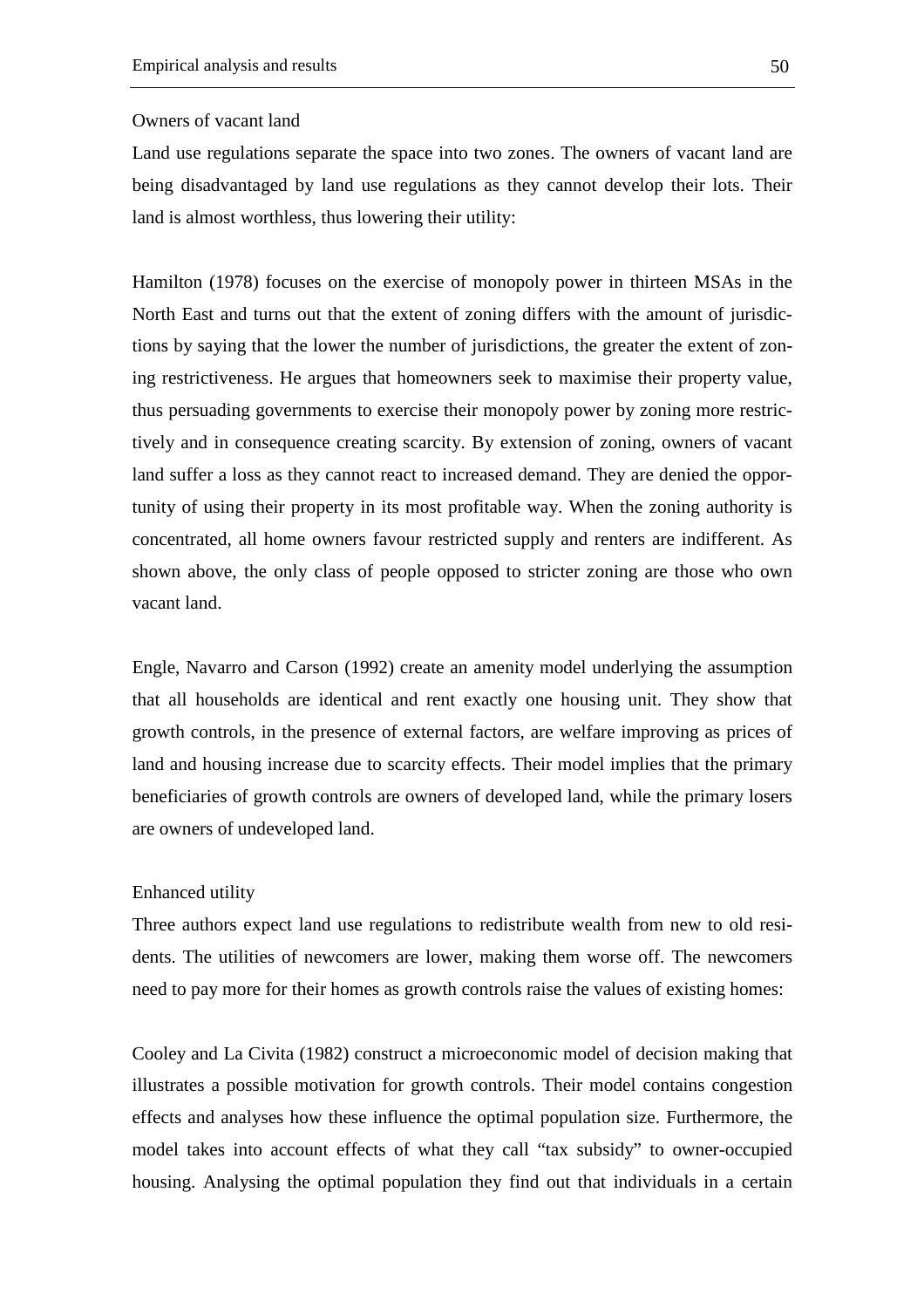place seek to maximise their utility by imposing growth controls as these raise the value of existing housing. They conclude by saying that growth controls transfer wealth from new residents to original homeowners. A new resident's utility is lower, as he first needs to buy a house in a place underlying growth controls, whilst existing homeowners already profit from increased land values thus having a higher utility.

Brueckner (1990) analysis growth controls in the context of a standard open/ closed city model. The model contains variables such as distance or commuting costs. In the closed city model he identifies gainers and losers as owner of developed and undeveloped land and introduces a new group of losers, consumers. After the imposition of growth control their utility is lowered as a consequence of the increase of urban land rents following from spatial constriction of the city.

Groves and Helland (2002) estimate the transfer of wealth between owners of existing homes that results from zoning, by means of a regression analysis including externalities. They focus on Harris County in Texas by comparing a zoned jurisdiction to adjacent municipalities hitherto unzoned. They find out that homes with more desirable commercial locations experience a decline in their sale prices after the enactment of a zoning ordinance. In contrast, homes with very desirable commercial locations experience value increases due to the protection against externality producing development such as commercial ones. They conclude that zoning redistributes wealth between existing homeowners as alterations in the zoning ordinance change property values due to the surroundings. Furthermore, they identify that zoning changes the option value of a property by removing the option of future commercial development. In saying that, those properties best suited to residential use will be better off compared to properties better suited to commercial use. The beneficiaries are owners of properties best suited to be residential, as zoning protects them from nearby future commercial development.

Summarising the articles, it turns out that beneficiaries of zoning are home owners and owners of developable land. They seek to maximise their property value by voting for stricter zoning rules that reduce land supply thus causing scarcity or supporting a distinct separation of use zoning, preventing them from developments seen as not desirable. On the other hand, owners of land excluded from (best matching) development, have low or almost no utility from zoning. Their unzoned land lacks any future devel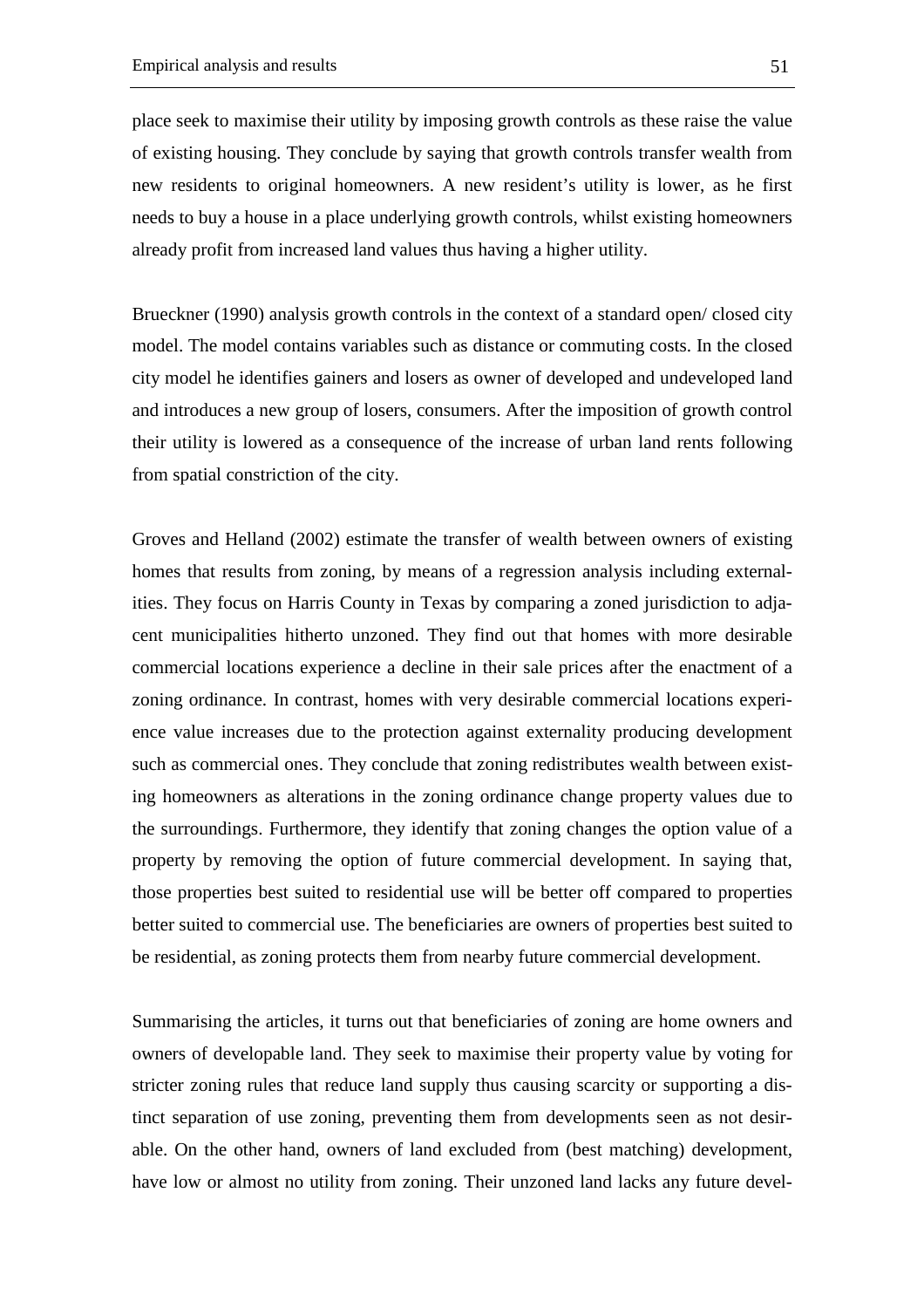opment option thus making the land almost worthless. Immigrants, even if they are from adjacent regions, are disadvantaged as they need to pay higher prices for their desired home thus not benefitting from high real estate values. Furthermore zoning has a distributive effect, as existing homeowners benefit from the higher property tax levels of immigrants financing public services.

### 4.3.2 City shape and density

Zoning authorities intend to influence the way a geographic entity is supposed to look . They enact zoning in order to mitigate high densities or for motives of city beautification (chapter 2.6.2). The following articles deal with the appearance of cities under the influence of zoning policies.

#### Uniformity premium

Zoning policies cause homogeneous neighbourhoods with similar residents. This uniformity is regarded as an amenity by many consumers, hence they are willing to pay a premium in order to live in such areas:

Jud (1980) employs a hedonic price model to explore the effects of zoning on singlefamily homes. His model differs from others by defining the dependent variable as the market price per square foot of structure, rather than the total market price. His date derives from the tax supervisor and focuses on the city of Charlotte. The sample includes new and used housing. Jud classifies two zoning dummy variables, depending on the lot size. His land use variables present the percentage of non-residential land use in neighbourhood land. His regression indicates an increased square foot value (11%) caused by residential zoning and concludes that consumers of residential housing are willing to pay a considerable premium in order to live in a homogeneous neighbourhood.

Dowall and Landis (1982) analyse the effect of land use controls on housing markets in the San Francisco Bay Area. In their analysis they employ housing sales records for single-family houses. They distinguish between stable and growing cities based on the population growth rate between 1976 and 1980. Their results indicate that new home prices in stable communities are higher than in growing cities. They explain this difference by higher land prices in the stable communities as well as the fact that consumers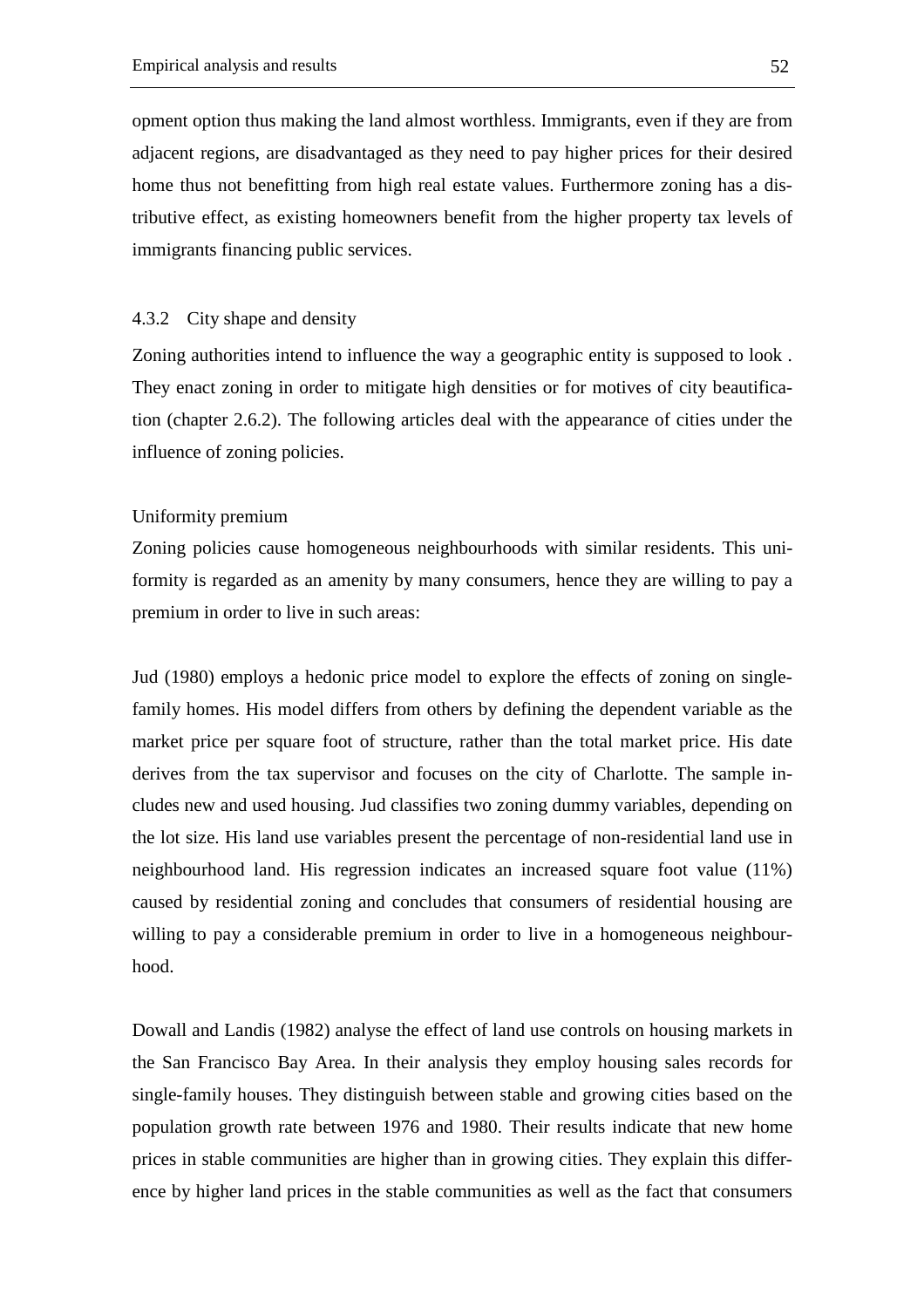place a premium on living in more established areas. Furthermore they favour the explanation that the general level of new home construction is lower in stable communities and the level of price competition is comparably lower. Accordingly, developers who do gain access to developable lots within a stable community are in a position to set higher prices.

Kahn, Vaughn and Zasloff (2010) investigate the effects of the California coastal boundary zone created in 1976. They assume that if coastal land is scarce whilst amenities are superb, prices will be high. Kahn et al. compare the housing market in the coastal zones of the counties of Los Angeles and San Diego. They use two different data sets, four census tracts for demographic issues and transaction data for properties sold in 2008, and a regression discontinuity strategy to test the consequences of the California coastal boundary enactment. They compare sales transaction data for homes inside and outside the California coastal boundary. As a first result they turn out that population density is much higher outside the boundary than inside. Continuing, they find out that homes within the California coastal boundary zone sell for over a 20% price premium as buyers within the California coastal boundary zone gain access to a unique environmental amenity resulting from lower densities and proximity to wealthy neighbours. They also need not be concerned about potential developers seeking to build unwanted structures near their homes. They conclude that population density has declined within the California coastal boundary zone area.

#### Rental prices

The prices of rental units are being affected by zoning policies. Three authors reveal that rents would be lower if zoning regulations were absent:

Siegan (1970) sets forth pertinent facts about Houston and describes the land and property use controls in this city and compares them with those found in zoned communities. He points out that Houston has never adopted a zoning ordinance, but it does have subdivision controls and a building code. In his concluding remarks, Siegan states that Houston, although unzoned, does not differ from what it would be if it were zoned. He then identifies three characteristics that distinguish the non-zoned city from the zoned one as follows: 1. The relative absence of restrictions on apartment development has allowed the market to satisfy the demand for apartments to a much greater degree than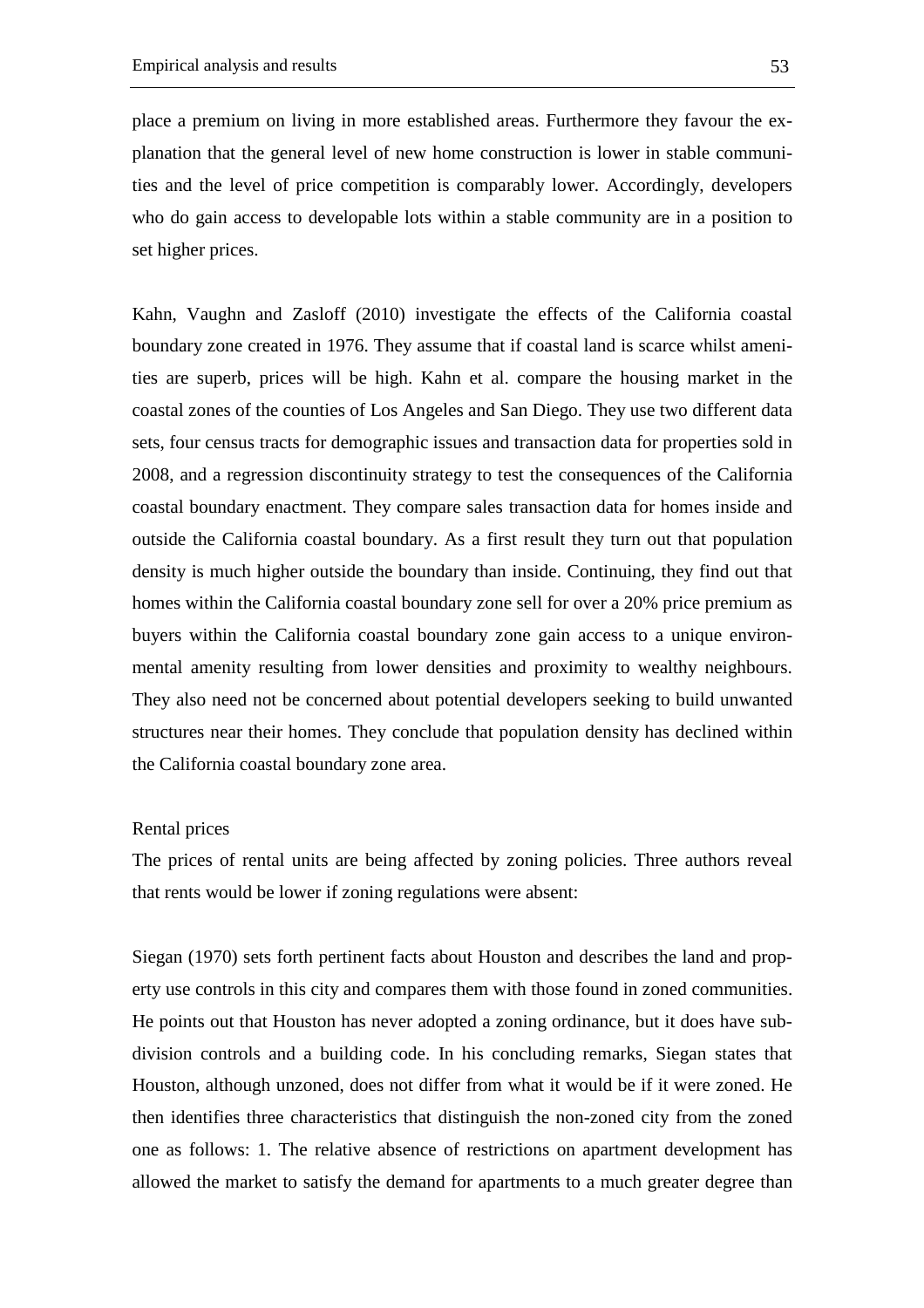could occur under zoning controls. Rents are probably less for most tenants. 2. More areas adjoining major thoroughfares are being used for all varieties of commercial and multiple-family purposes than would be the case under zoning. 3. There are probably more non-home uses in "interior" single-family areas than would be present if these areas had been zoned for single-family.

Sheppard (1988) investigates space supply restrictions and containment policies in the context of a monocentric urban model. In his partial equilibrium model the only endogenously determined prices are rents, whilst all other prices are assumed to be fixed. His conclusions are that in the absence of binding containment policies, an increase in space available results in lower rents, increased suburbanisation and increased utility. Sheppard goes on by turning out that inward expansion leads to lower rents outwards but higher rents in centres.

Chakraborty, Knaap, Nquyen and Shin (2010) present an empirical analysis of the effects of high-density zoning on multifamily housing construction from 1990 to 2000 in the suburbs of six metropolitan areas. Zoning constraints are measured as the total number of high-density units allowed in residential or mixed use zones, by each jurisdiction. Their data derives from regional government officials based on GIS data or comprehensive plan designations. To identify the effects of high-density zoning on multifamily housing they collected US Census data from 1960, 1990 and 2000 and obtained a variety of demographic variables, including population and income, as well as data on multifamily housing stocks. The dependent variable is the change in the number of multifamily housing units over the period from 1999 to 2000. To address the potential endogeneity of zoning they use two-stage least squares in addition to ordinary least squares estimation. In their conclusion they find that zoning in part reflects market considerations. This means that the number of units zoned for high-density development declines with distance from the central business district. They find that zoning also restricts the supply of the most affordable type of housing and thus affecting low-income residents. On-going, they conclude that zoning contributes to urban sprawl as it lowers overall development densities and causes metropolitan areas to expand beyond marketdetermined levels.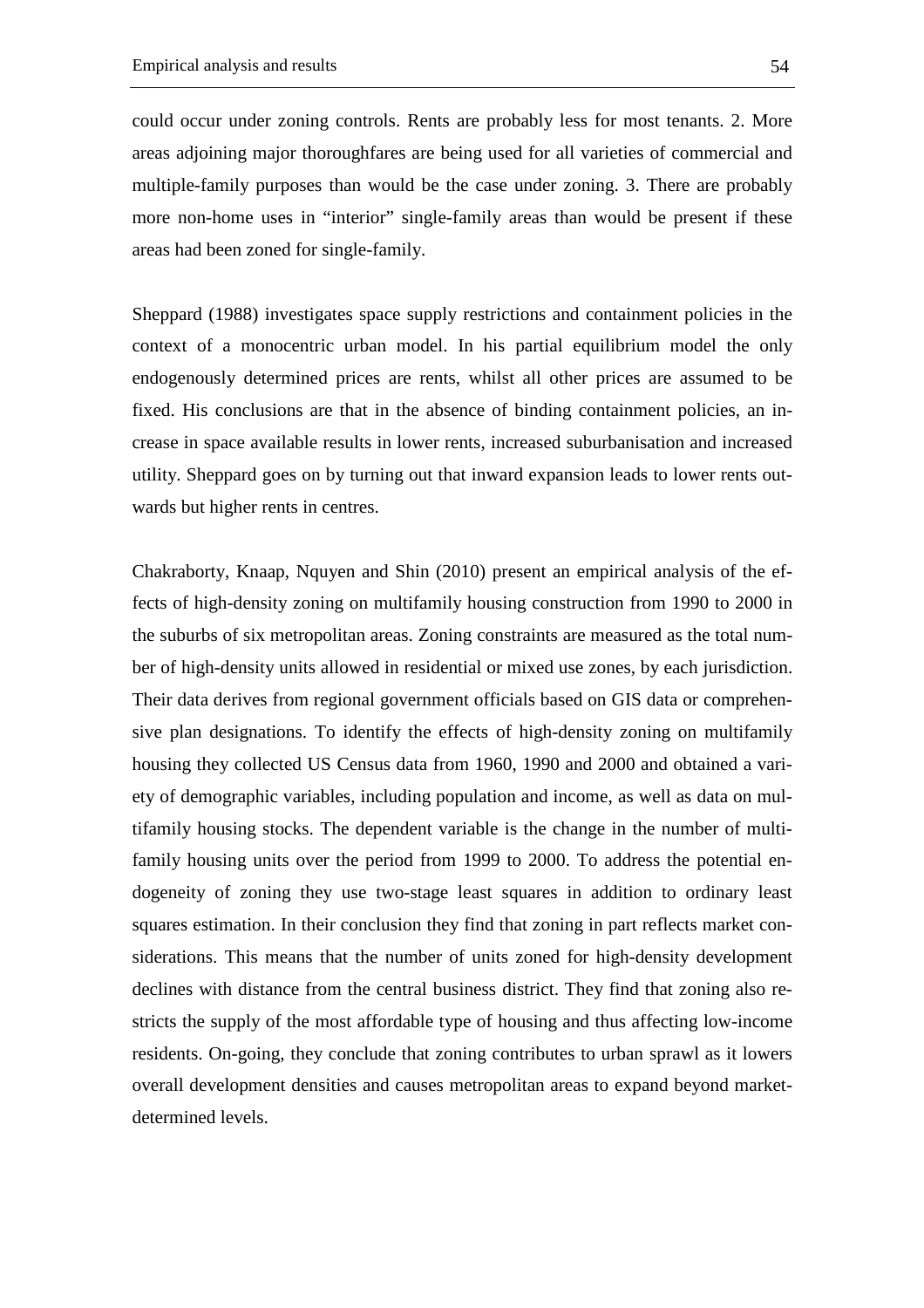### Land conversion

A city's appearance is being influenced by regulatory demands. If minimum lot size or other density rules are set, the conversion of land will be more expensive or at least less efficient:

Moss (1977) uses two and three sector models to determine the effects of land use controls such as minimum lot size, maximum density and maximum bulk requirements on urban land and housing markets. The employed exogenous variables are the price of capital, supply of land, production functions, restrictions and property taxes, whilst endogenous variables are output levels, output prices and land prices. His results are that minimum lot size requirements may increase land prices and housing costs. If minimum lot size requirements are increased this accentuates rural urban land conversion because of its effects that are analogous to decreasing the supply of land and the decreased density that results from the increased land input to urban housing.

White (1988) addresses the two questions of how subdivision costs are related to lot size and whether or not suburban large lot zoning is a binding constraint on the residential land market. He then creates a hedonic price model for vacant land based on sales prices of single family homes. His conclusion is that zoning either causes an inefficient factor combination in housing production or that land is inefficiently allocated between uses.

Pollakowski and Wachter (1990) estimate the direct and spill over effects of zoning controls along with other growth restrictions on housing prices. They focus on owneroccupied single-family housing in a Maryland Washington D.C. suburb. They construct a housing price index, employing housing transaction data based on transaction prices. The results of their study confirm that land use regulations raise developed land prices within a locality. They also demonstrate that spill over effects exist across localities and land use restrictions in adjacent areas contribute to higher prices. They turn out that restriction and concentration of development has contributed to higher population growth rates of more peripheral rural counties.

Zoning determines the shape and density of a city. It leads to lower densities and more uniform neighbourhoods, not only in the way of construction but also in the groups of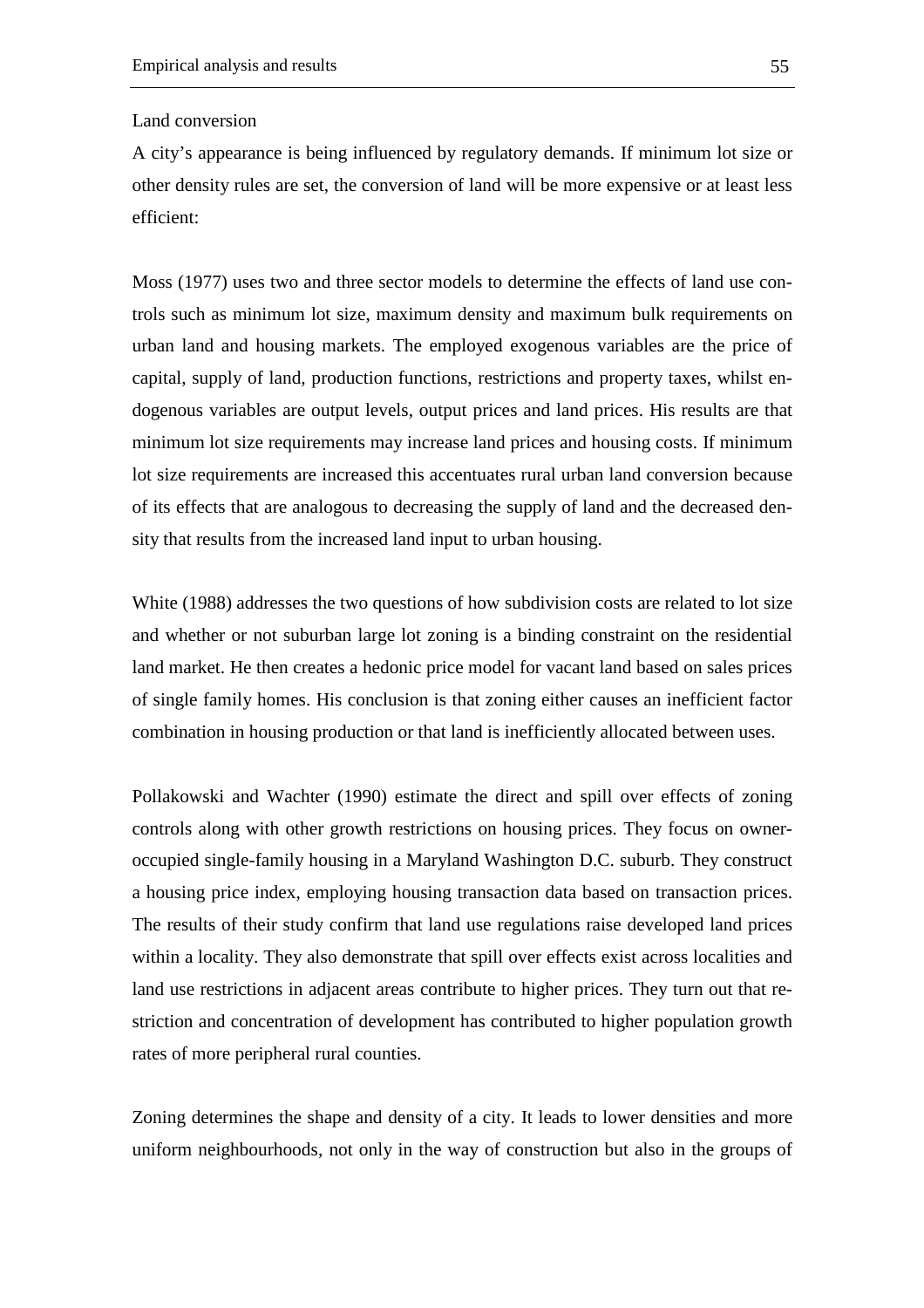residents. If lower densities and homogeneous surroundings are interpreted as amenities, several consumers are willing to pay higher prices to live in such areas.

Minimum lot size requirements raise the value of developable or already developed land as the number of structures to be built on a certain area of space is lower. By lowering densities, zoning also contributes to urban sprawl.

Furthermore, zoning contributes to misallocation of uses and therefore causes economic losses (Siegan 1970).

#### 4.3.3 Development and construction

Jurisdictions enact regulations in order to control new development hence the amount of construction within a geographical setting. Many studies focus on the changing of the housing stock in order to measure growth management effects. Development of new housing depends on the regulatory surrounding, thus it is influenced by authorities decisions on land use.

### Reduction of land

If land is withdrawn from development due to artificial regulations, this causes scarcity and hence should lead to higher land prices. Comparisons between jurisdictions (Peiser 1981, Rosen/ Katz 1981) show that prices in less regulated communities are lower. These price differences can lead to spill over effects (Levine 1999) as consumers shift to less regulated communities. Six articles investigated the consequences of land supply reduction:

Peiser (1981) measures the impacts of regulation on lot prices in the two cities of Dallas and Houston. Each of those two cities has evolved a different approach towards development control and regulation. Dallas relies on zoning to control land use and development density, whilst Houston has no such zoning policies. Peiser then illustrates a case of the full costs of development for two comparable subdivisions in Dallas and Houston. He reports that several homebuilders have operations in both places and are even planning the same floor layouts. The combined private and public sector costs were compared in order to determine the magnitude of the difference in regulatory costs between Dallas and Houston based on the full cost to the homebuyer. The comparison reveals that development regulation in Dallas is more costly than in Houston through a reduction in the supply of developable land. The most significant differences relate to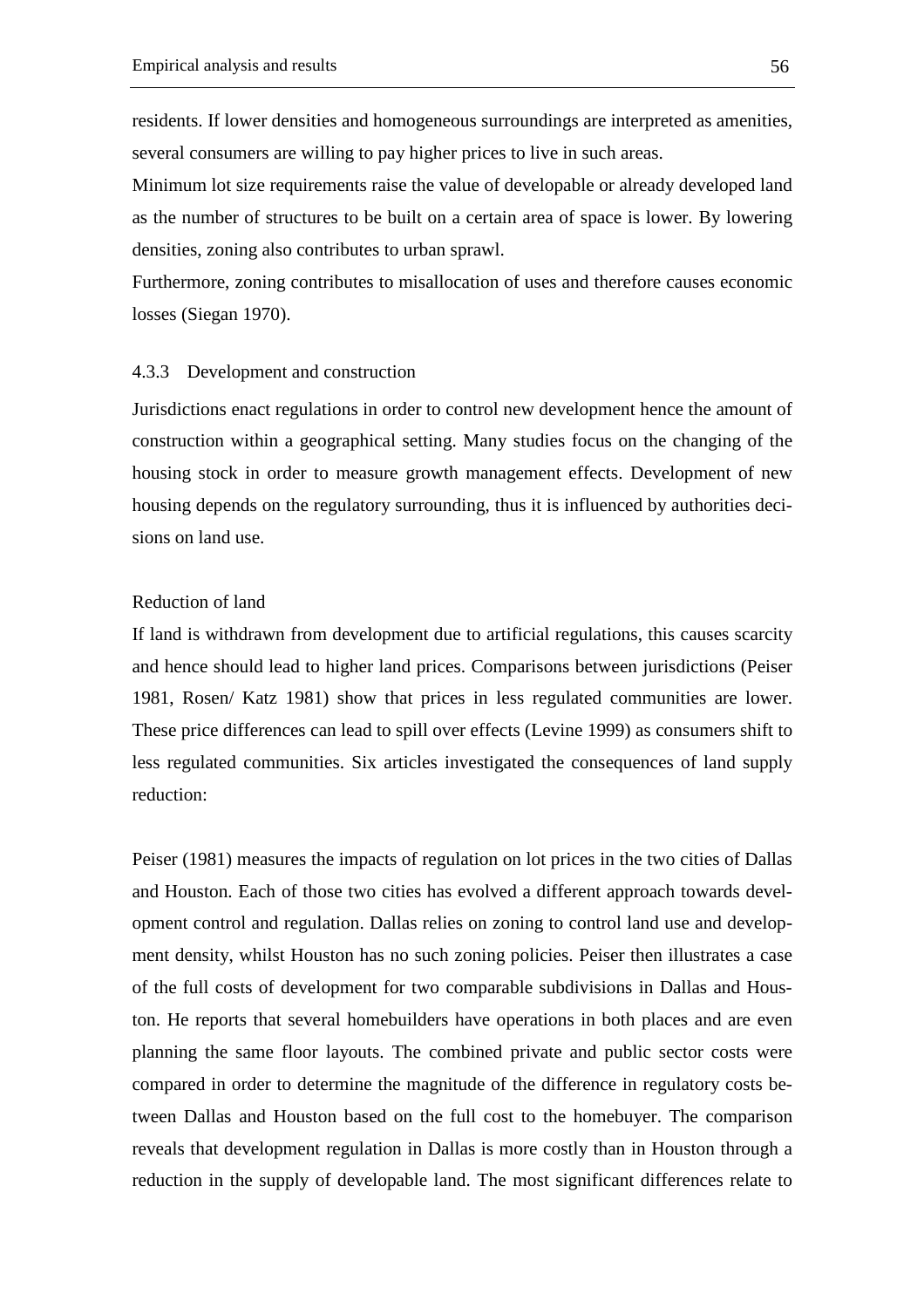the provision of utilities and to land use control. The regulatory schemes place more initiative for development in the hands of the developer in Houston, whereas the density of development and its interconnection with existing utilities is more controlled in Dallas.

Rosen and Katz (1981) develop a case study in an outlying part of the San Francisco Bay Area after the application of a strong new growth policy. In their case, a developer faces several zoning demands he needs to fulfil in order to obtain a building permit. The result of the time consuming process, including negotiations with authorities and several layout changes, shows that homebuyers face higher prices and less selection in the end. The regulations have significantly diminished the availability of development opportunities and forced builders to make major changes in the way they do business and costly alterations in their development projects. They conclude by saying that building moratoria, growth management systems and restrictive zoning practices have helped lead to significantly increased house prices in those communities in which they are present.

Knaap (1985) uses cross section data to measure the effects of an urban growth boundary in the two counties of Clackamas and Washington in the Portland MSA. By means of hedonic price estimation, Knaap develops a partial equilibrium model analysing urban and non-urban residential land. The single family home transaction data were recorded in 1979/ 1980, four years after the urban growth boundary was originally drawn. A dummy variable captures the location of a parcel, either inside or outside the urban growth boundary; the coefficient is interpreted as the decrease in price per acre of a parcel outside the urban growth boundary compared to a parcel inside. He adds one additional variable called the intermediate growth boundary. This intermediate variable identifies parcels in areas designated as future urban zones as if they were a growth boundary with expiration. The measure concludes by stating that the urban growth boundary was found to have a significant influence on land values. In Washington County with more stringent rules, urban land values were higher than non-urban land values. In Clackamas County, where the instruments of urban growth boundary were flexible, only the land use restrictions on future urban development were found to affect land values. The intermediate position provided evidence regarding the effects of growth boundaries on urban land value. In Washington County, the effects were generally strong and not divergent, in the flexible county of Clackamas, urban land values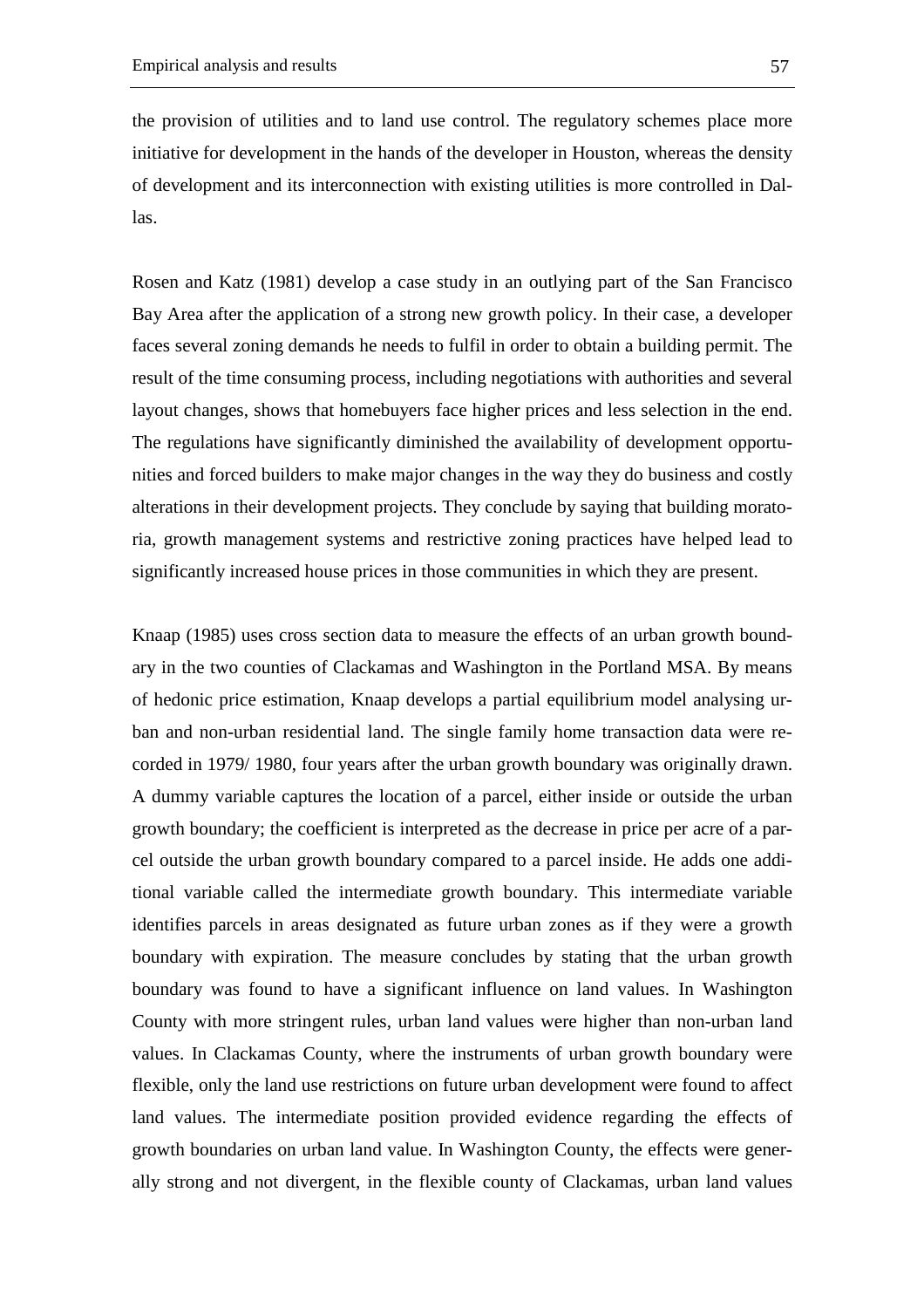were shown to be divergent in the urban growth boundary but not in the intermediate position.

Levine (1999) examines the effects of local growth-control enactment between 1979 and 1988 in California on net housing construction between 1980 and 1990. The study is based on two surveys of local jurisdictions. The survey results have been added to a data-set and were matched with demographic and housing data. He then designs eighteen different measures in three categories (residential, commercial and others with vacant land). In his model Levine investigates whether local land use regulation displaces the demand for housing to adjacent jurisdictions. The investigation first states that local growth-controls that are removing land from development or require less intense development have effects in reducing rental and ownership housing. The reduction is interpreted as a shift towards less controlled jurisdictions rather than an absolute decrease in housing units. Secondly, the effects of displacing the growth of new housing, have impacted consumers who depend more on rental housing (low income households and minorities). He finds out that during the 1980's, there was a rapid movement of minorities away from the metropolitan areas motivated by the search for affordable housing. As a third result Levine mentions that growth-encouragement policies are significantly related to net housing change. The restrictions appear to be more powerful mechanisms in affecting housing production than policies supporting affordable housing.

Ihlanfeldt (2007) investigates the effects of land use regulation restrictiveness on house and vacant land prices in Florida. He treats the index of restrictiveness as an endogenous variable. Cross-sectional price equations are using individual sales transactions of single-family homes and vacant residential land from 2000 to 2002. The test variables come from a chief planner questionnaire. Ihlanfeldt includes demographic issues as well as public service expenditures. His conclusions are that land use regulation has important effects on the prices of housing and vacant land. He finds evidence that newly constructed homes are larger where regulation restrictiveness is higher. Restrictive land use regulations are also identified to reduce the affordability of single-family homes (depending on the number of competing jurisdictions). Where the choice of homebuyers is limited, as in Florida, they will bear the main share of restrictiveness increased development costs. He does not directly investigate the price effects of restrictiveness but his findings suggest that an increase in land use regulation restrictiveness strongly affects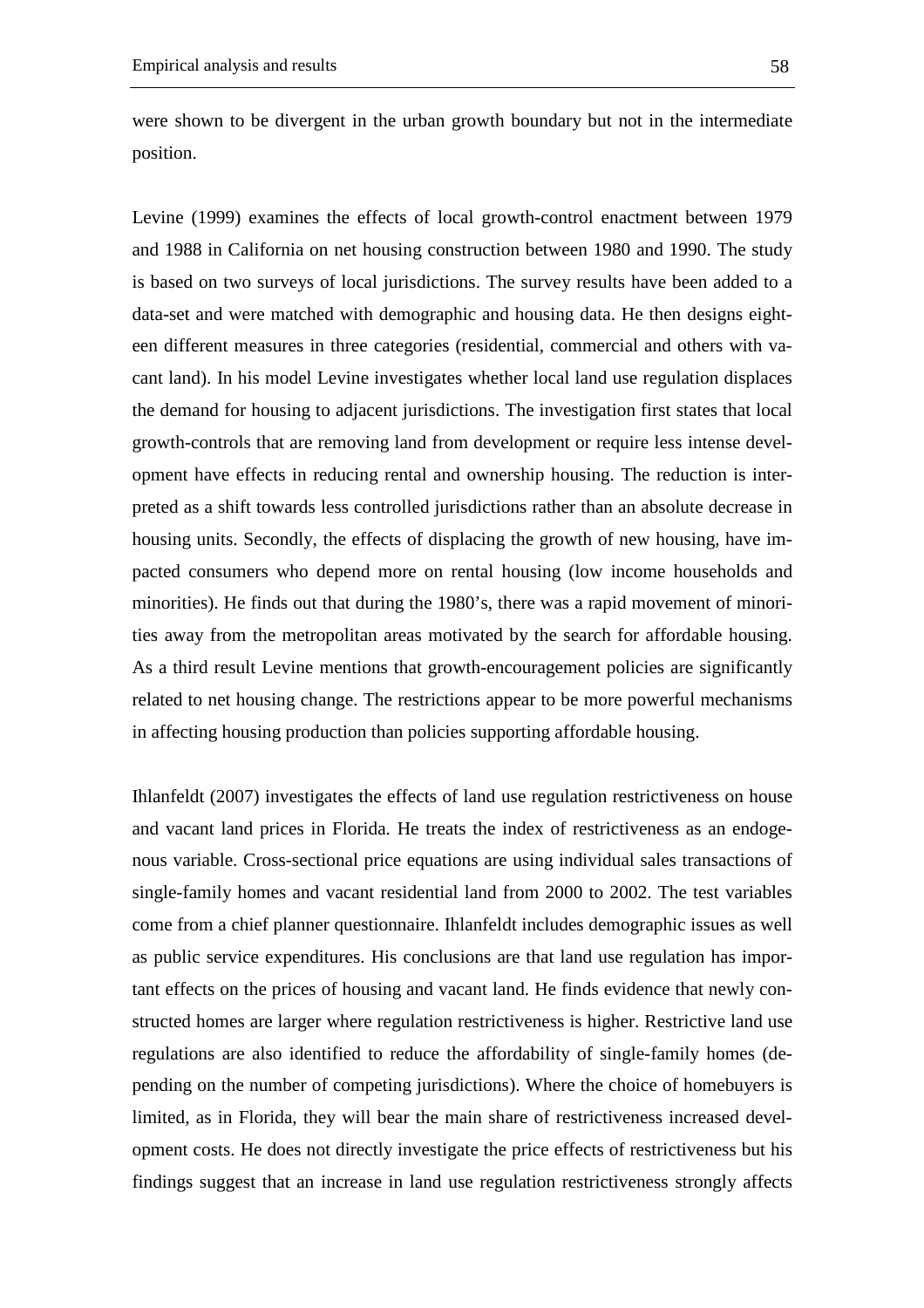developer's costs. This is explained as regulations tend to increase costs by more than the increase in housing price.

Wu and Cho (2007) estimate the effect of local land use regulations on land development. The data on land use was taken from a local government survey on county land use in five western states. Their empirical models are used to determine the amount of acres removed from development due to local land restrictions and find that local land use regulations had a significant effect on land development. Local land use regulations reduced the total supply of new developed land by 10% in the observed states.

#### Housing starts

Limited land supply heavily impacts the number of new housing starts. High prices for land may lower the number of new starts. Mayer and Somerville (2000) turn out, that more restrictive regulated cities have up to 45% lower starts:

Malpezzi (1996) analyses the determinants of housing prices with a particular focus on the effects of regulations on land and housing markets. He constructs an index that reflects regulatory regimes in different markets. His data relies on previous research about regulatory practices. He then applies a method of principal components and constructs a series of dummy variables (on the state level) on the presence or absence of factors like coastal zone managements or comprehensive land use planning. He also includes income, congestion and demographic variables as well as the distance to a coastline (seen as geophysical constraint). His results suggest that regulation raises housing rents and values and lowers homeownership rates. This is being sorted out as regulations raise rents and values, but values are raised more than rents, thus the negative homeownership effect of regulation through an increase in value is greater than rents increased by regulation. Increased housing prices effect construction and development as the number of housing starts, due to high prices, is reduced.

Mayer and Somerville (2000) describe the relationship between land use regulation and residential construction in 44 U.S. MSAs from 1985 to 1996. They develop a model depicting the changing in housing stock and measure house price movements of new construction as well as land use regulation (based on local planner surveys). They find that land use regulations lower the level of new construction and estimate that building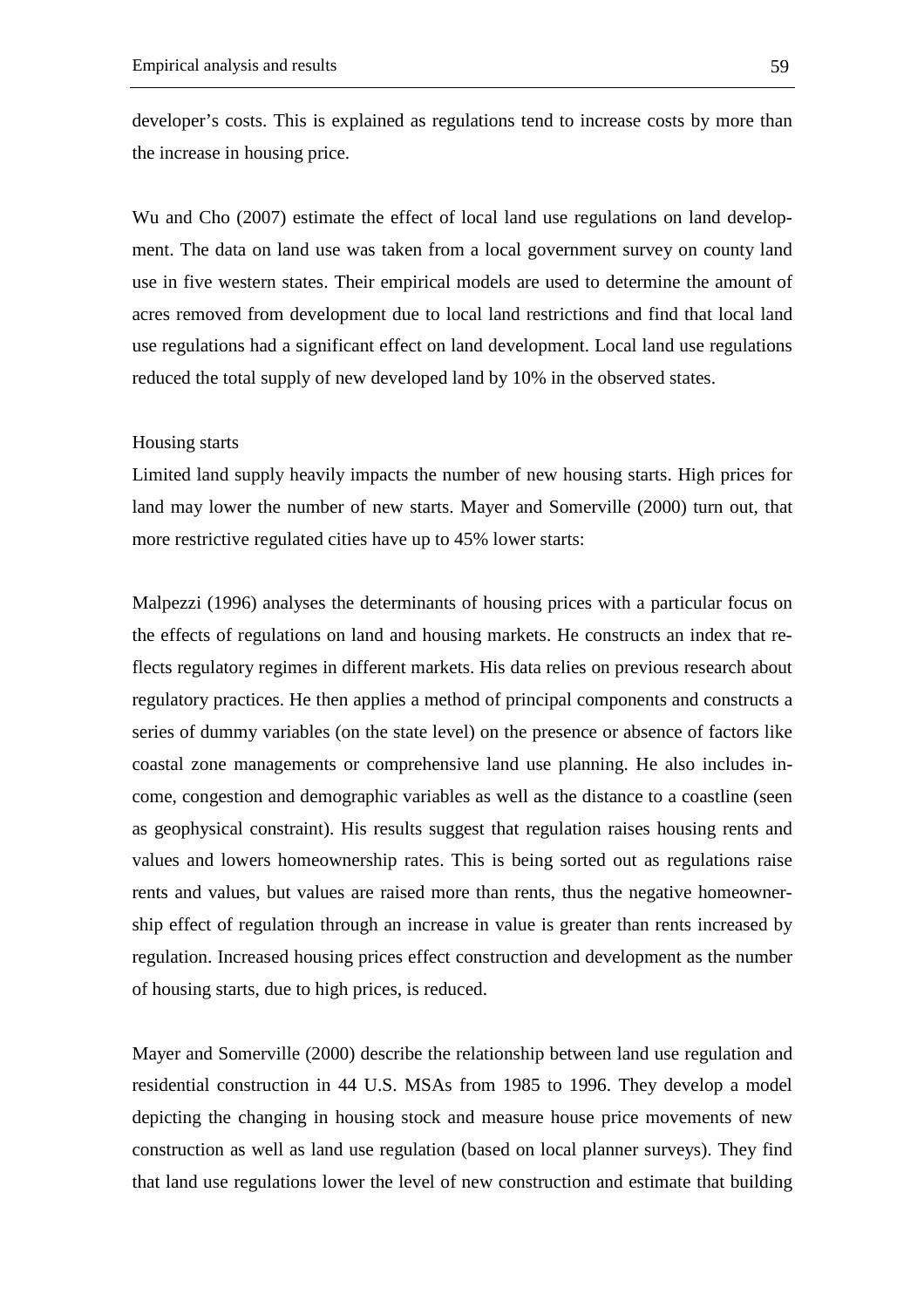starts in cities with more extensive regulations can be up to 45% lower. In addition, more regulated areas have price elasticities that are more than 20% lower than in areas with less regulation.

Quigley and Raphael (2005) explore the linkages between land use regulations, growth in housing stock and housing prices in California cities. They develop a city-level index of regulatory stringency based local house prices in 1990 and 2000. Their regression analysis documents that land use regulations increases housing costs in the observed cities. They find evidence that new housing construction is lower in more regulated cities relative to less regulated cities. Holding constant the change in the price indices over the observed decade, they discover that changes in housing stock, arising from new constructions, are smaller in more regulated cities.

Xing, Hartzell and Godschalk (2010) examine the impacts of land use regulations on cross-metropolitan variations in housing prices, rents and housing starts. Based on a 2002 national survey of local jurisdictions' land use regulations, two indices of regulatory stringency are created. The first measures the use of growth management tools, the second measures the impacts of development process administrative practices. With regards to housing prices they conclude that development tools appear to have a significant and positive impact on housing prices. They find that the impacts are not strong but still positive for housing rents. Turning to housing starts they reveal that housing starts (single and multi-family) are being reduced due to regulation when the long-term population growth of an MSA is faster than average.

Schuetz, Meltzer and Been (2011) analyse how the policy of inclusionary zoning affects the prices and production of market-rate housing in Boston and San Francisco. Their data derive from previous surveys in the case of San Francisco and from an institutional data base in the case of Boston. Results of regression analysis for Boston suggests that inclusionary zoning has increased prices and lowered production. When the regional housing market is soft, inclusionary zoning has no effects. The analysis of San Francisco shows no effect of inclusionary zoning on production levels. They explain their weak evidence of inclusionary zoning effects by the already existing highly restrictive regulatory environments for development in both places.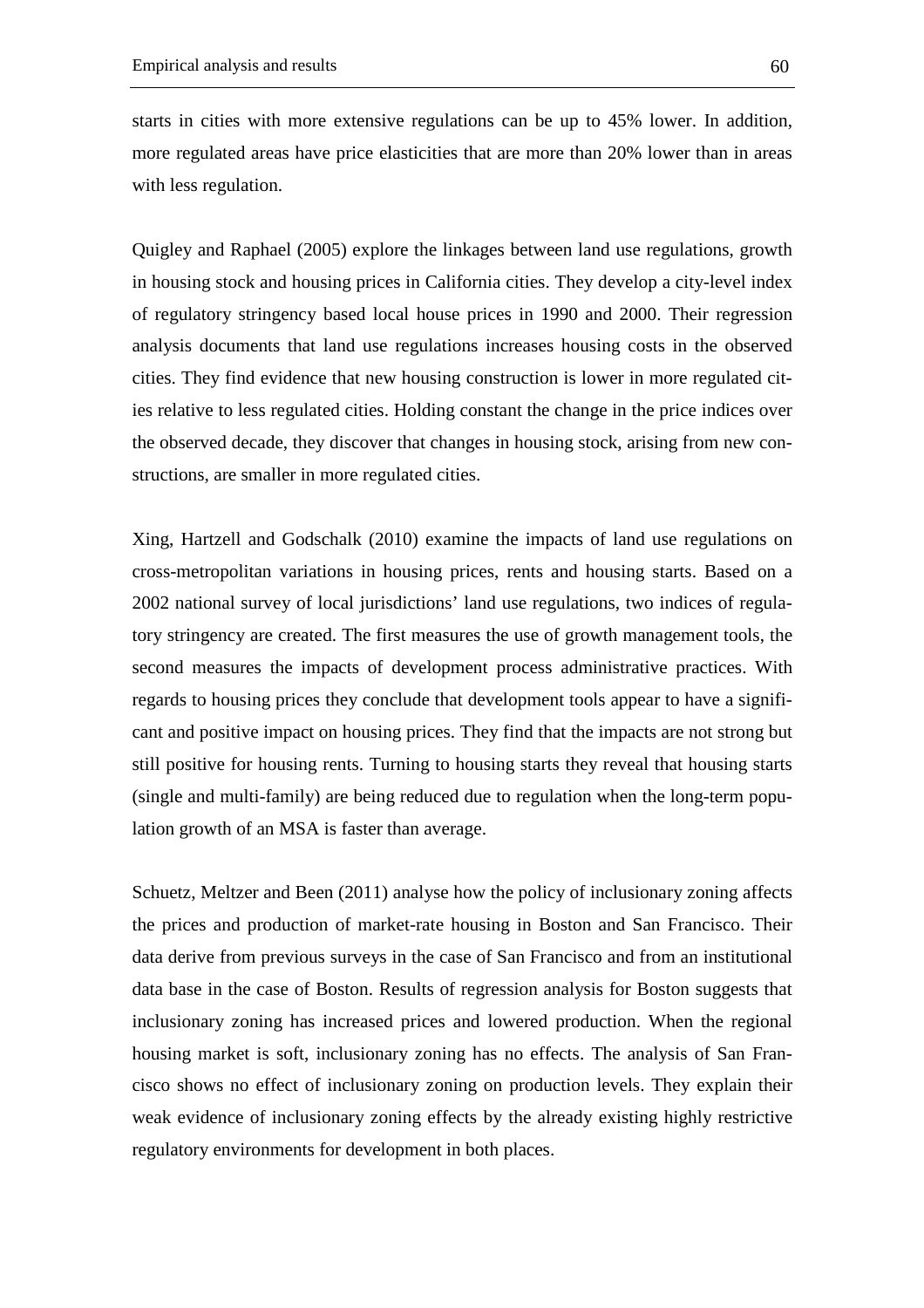If development of new housing is restricted, this leads not only to higher prices of housing, it also effects new construction and in consequence the distribution of population. The production of rental units is diminished as the number of housing starts is constrained, thus the number of new housing comes along with the restrictiveness of the planning authority. If housing in one place is regarded as too costly, consumers settle in communities with lower prices. Moreover, developers seek to minimise their costs, hence avoiding highly restricted communities by also shifting to more flexible jurisdictions or turning over higher costs of development onto their customers. Furthermore, restrictions on new development also impact the homeownership rate which is lower, if restriction is abundant.

#### 4.3.4 Quantification

When zoning and land use regulations are imposed, it should be possible to measure the extent of these policies on housing prices compared to jurisdictions where there are no or lesser rules. The following authors took efforts to quantify the changes in price or developable land resulting from regulatory policies.

### Land values

Vacant, developable land is assumed to rise in value when regulations are enacted. Two articles investigate value changes of developable land:

Gleeson (1979) tests the effects of growth management systems on land values by using an actual growth management system in a Minneapolis suburb. His method consists of a sample of unimproved and un-subdivided parcels of land. The market values of the parcels were estimated by local city assessment records. A major determinant of land value is the accessibility of a site, thus Gleeson measured the time of travel from each investigated parcel to a central location in the town. His examinations turn out that the segmenting of a land market into developable and undevelopable portions has had sizeable effect on land values. In 1972, the mean per-acre value in the developable portion was 200% greater than in the undevelopable one. More than two-thirds of the difference (135%) in mean value between the developable and undevelopable parcels can be attributed to the growth management system. His findings only hold for larger parcels, subject to growth controls, whereas smaller parcels not underlying the growth control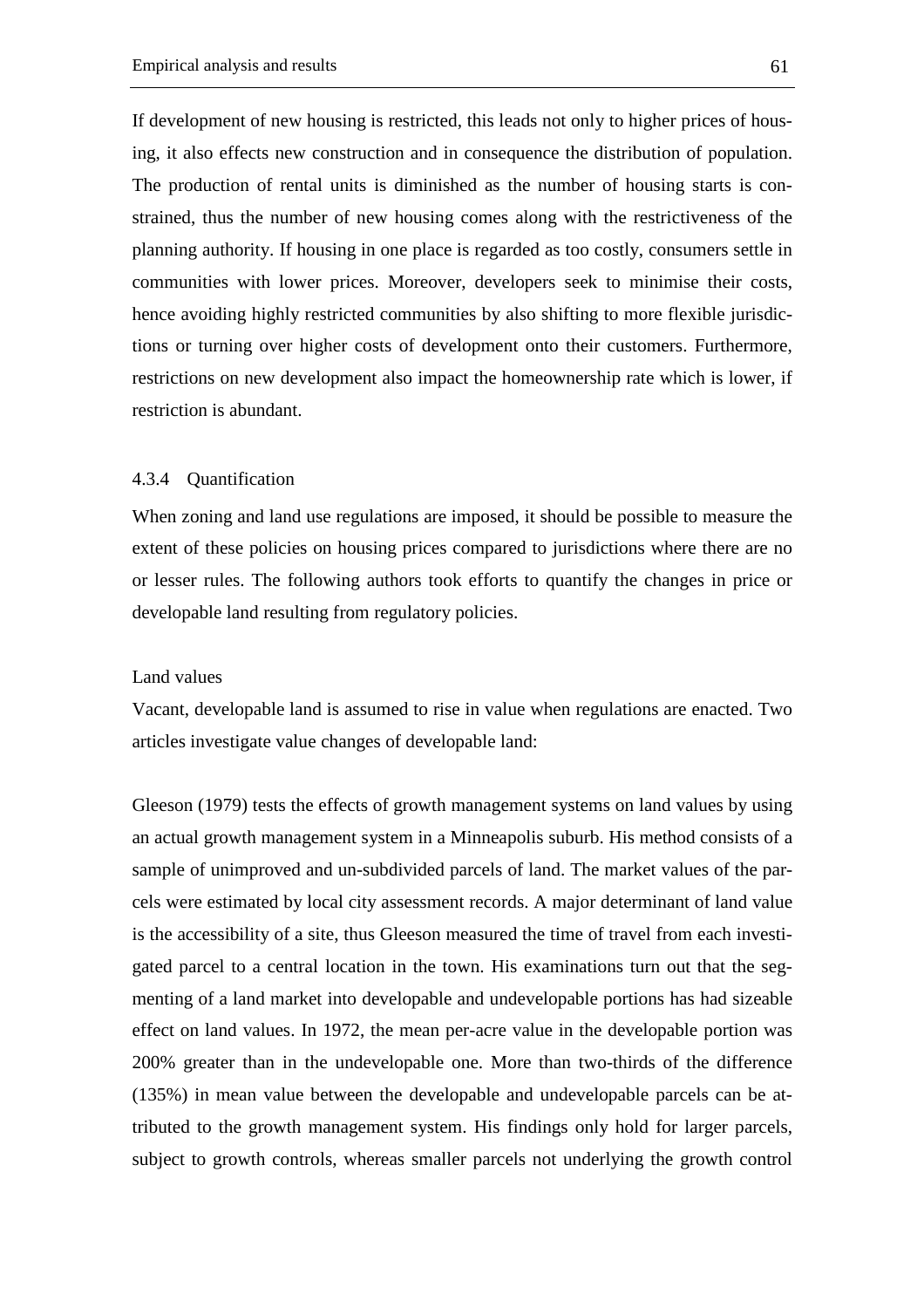show no difference in mean values between the two portions of the city after other factors are taken into account.

Rose (1989) turns to the supply side of urban land markets by indentifying and measuring monopoly power zoning restrictions on land supply as well as natural constraints due to large bodies of water. He then tests their ability to explain interurban land price variation. Urban land is measured by weighted land units around the urban centre, based on rental prices to reflect its relative contribution to the supply. He suggests that a body of water close to the centre decreases the urban land supply and increases the price more than does more distant water. The study goes on by testing the monopoly power of zoning by measuring the land price. The results of the observations made show that land supply coefficients are significant whereas the monopoly power zoning coefficients are less significant. However, both coefficients explain price differentials of 40% of the mean. Around three quarters of this explanation is commonly due to natural restriction and one quarter to contrived (man-made) restriction.

### Home prices

The remaining articles focus on the change of housing prices. Following Noam (1983) housing values are positively related to regulatory stringency. Elliot (1981) finds out that prices in restrictive regulated markets are up to 35% higher. Glaeser et al. (2005) introduce a "regulatory tax" in order to quantify price changes followed by regulation policies:

Elloit (1981) examines the impact of growth controls on the price of new single-family homes. He uses a regression analysis based on sales prices of communities in California and examines the diversity of controlling and non-controlling cities and counties in order to determine the impact of the scale of growth regulations on housing price increases. Elliot reveals that in regions where housing is not extensively regulated, growth controls have little price effect. In extensively regulated markets, like the San Francisco Bay Area, the housing price increase within seven years (1969-1976) was 35% higher.

Noam (1983) analyses the effect of restrictive building codes on the price of housing. His data derives from a survey including details on building codes and on the agencies enforcing them. He defines an index of restrictiveness, an aggregate of the number of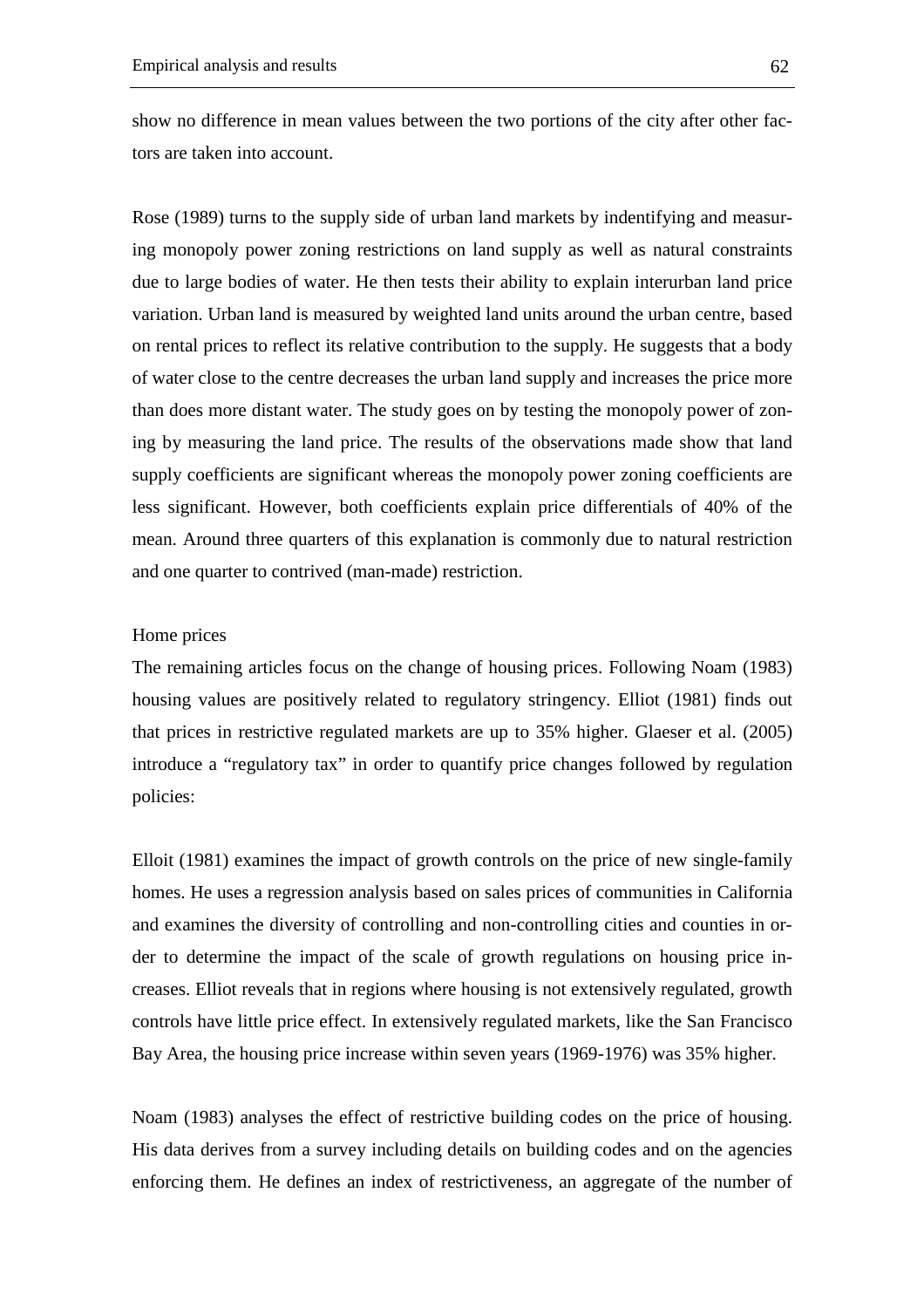restrictions, weighted by the relative costliness to builders. His results can be expressed in terms of dollars as he defines a strict code and compares it with the mean strictness of codes prevailing nationwide. This comparison turns out that housing values increase to 4.9% over the national mean. He concludes by saying that housing values are positively associated with regulatory strictness or in other words, high housing value localities are observed to have stricter building codes than lower-housing value places.

Frech and Lafferty (1984) test the effect of the California Coastal Commission on the price of single family housing in parts of the Los Angeles MSA. In order to estimate effects they use hedonic price regression analysis of housing prices to isolate the price change attributable to the Coastal Commission. Their data derives from sales of individual homes in the area from 1966 to 1975, based on multiple listing services of local realtors. Their results show that the restrictions raised the amenities of some homes close to the coast and near to undeveloped land, whilst these effects were absent farther inland and price changes are interpreted as a scarcity, rather than an amenity effect. The Commission's actions are estimated to raise the prices of homes in the area at least \$990 and for some homes the price rise is estimated to be \$5,043 (in 1975 dollars). Much of the price rise occurred as far as thirteen miles inland . Most of the price rise is attributable to the reduction of area-wide residential land, rather than improved amenities.

Katz and Rosen (1987) investigate the effects of local land use regulations on house prices in the San Francisco Bay Area. They focus on interjurisdictional effects of land use and growth controls which are analysed within the context of a cross-sectional hedonic house price model consisting of single-family house sales in 1979.Their analysis shows that land use regulations appear to have had substantial effect on house prices. Their regression analysis indicates that housing prices are between seventeen and thirtyeight percent higher in those communities in which growth moratoria and/ or growth control plans are present.

Glaeser, Gyourko and Saks (2005) measure the difference between real estate prices and the costs of producing the marginal apartment and to use that differential to measure distortions in the housing market. They use the term "regulatory tax" to reflect the increase in costs imposed by regulatory restrictions. Data base are condominium sales records in New York, Manhattan, represented by deeds records and transaction prices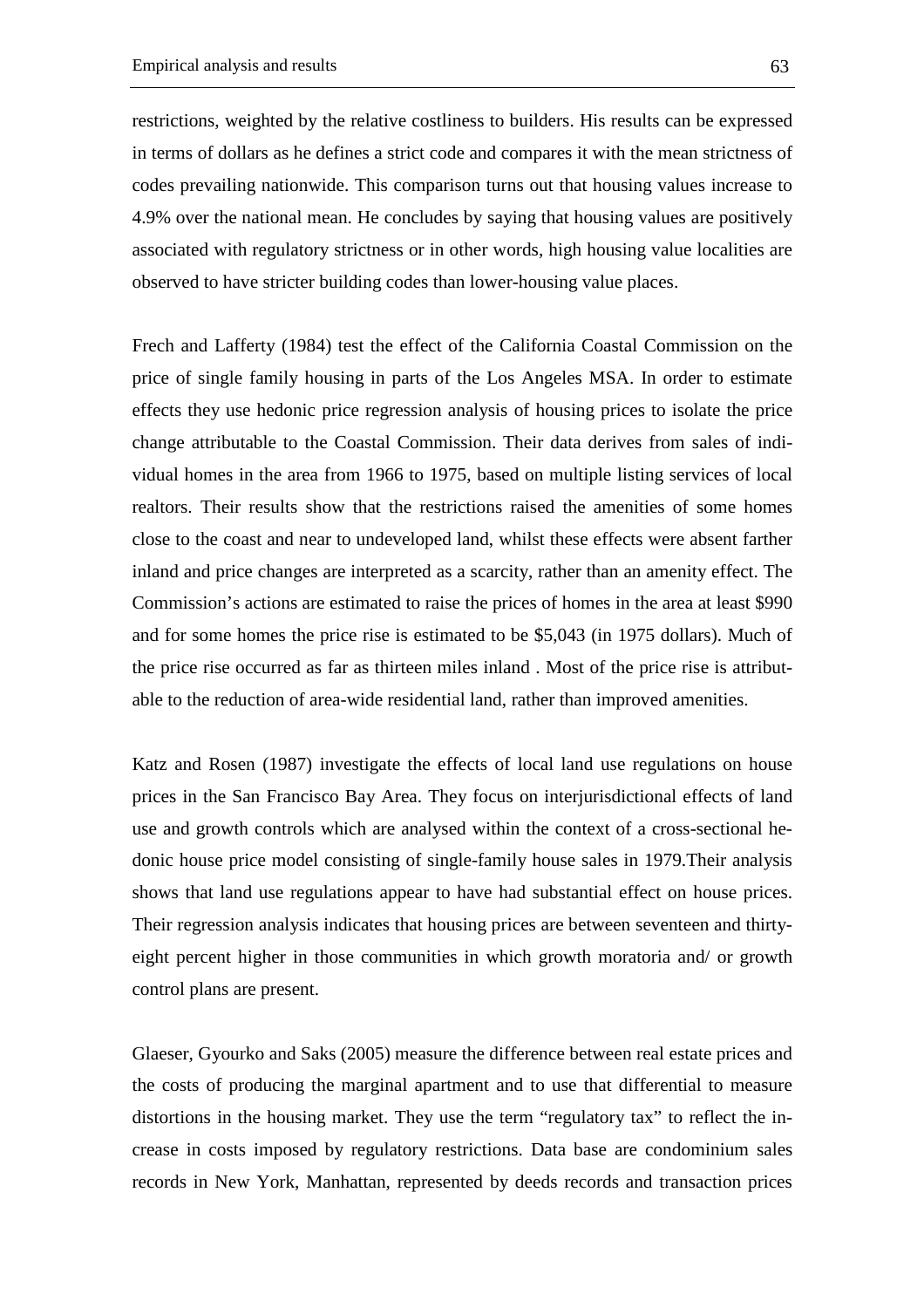from 1984-2002. Glaeser et al. find a positive relationship between housing prices and regulation. In unregulated markets, building heights increase to the point where the marginal costs of adding another floor will equal average costs (the market price). With regulations, prices and average costs will exceed marginal costs. By limiting the number of storeys in new buildings, these regulations have helped constrain the supply of new housing units in Manhattan. Condominium prices in Manhattan are two times the amount of conceivable value of construction costs regarded as maximum. They assume that at least one-half of the value of a condominium can be thought of as arising from some type of regulatory constraint preventing the construction of new housing.

Cheung, Ihlanfeldt and Mayock (2009) apply the concept of the regulatory tax (Glaeser et al. 2005) to house-level data from Florida. Their regulatory tax is calculated by estimation of the intensive value of land and relies on sale prices of single-family homes between 1995 and 2005. They find that home values increased substantially over the decade analysed. The regulatory tax is regarded to be an important component of the home prices in Florida. They explain increases in house prices ranging from 5% to 50% with the stringency of the regulatory surrounding. The impact of some regulations (e.g. urban growth boundaries) grows over time, as the constraint imposed by regulations becomes more binding. Hence, even without more regulations, with growing demand, more of the increases in housing prices can be attributed to extant regulation.

The previous studies show that under certain circumstances, costs of a regulatory building policy can be measured and quantified in price differences. Due to local restriction of developable land or limiting the number of storeys, housing prices increase in communities with land use regulation policies compared to communities with lesser rules. Glaeser et al. (2005) take a different approach by estimating a regulatory tax. However the effects shown indicate that a regulatory surrounding constrains the supply of housing units thus driving up prices for condominiums.

The results of the meta-analysis will be summarised in the following chapter. Methodological obstacles and pitfalls, especially those occurring when authors attempt to quantify the extent of zoning policies on housing affordability, will be looked at in more detail in chapter 4.5.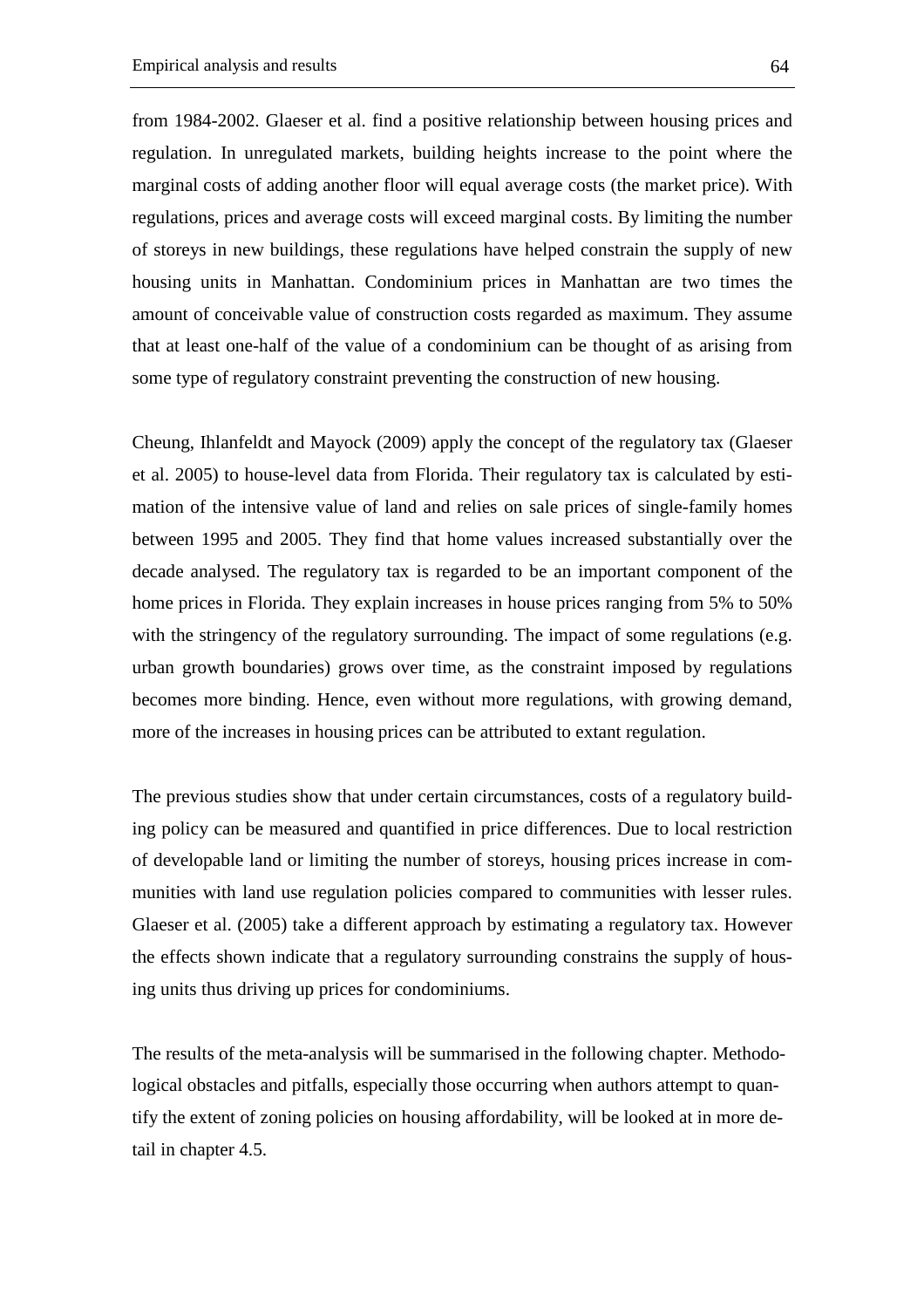#### **4.4 Results**

The discussion within and between the groups shows that all articles tend to the result that zoning and land use regulations have a positive, thus price increasing, effect on residential real estate.

Analyses are able to determine the "winners" and "losers" of regulations. Owner of existing homes are better off through zoning, as their housing values increase. Another effect of increased home prices is the exclusion of undesired uses and users. Hence they have a strong incentive to vote for stricter zoning ordinances. Consumers willing to move to an area with restrictive zoning are disadvantaged; they need to pay higher prices for housing and in consequence, higher property taxes thus subsidising older residents. However, existing homeowners hardly profit from their increased home values, as they need to live somewhere. Thus they only gain, if they sell their property and move to a cheaper one or abroad. As long as they do not sell their home, their increased benefit just exists on paper. Albeit they still profit from the exclusionary effects mentioned above.

The influence of zoning on a city's appearance is clearly demonstrated. Heavily zoned cities tend to be less dense, as single-family housing is the preferred type of housing not only by consumers but by authorities as well. Separation of uses strictly divides the city into zones where only one purpose of development is permitted. This separation creates uniform neighbourhoods and leads to higher traffic, as residents still need to go to work, school or retail stores which thanks to zoning are farther afield. Thus zoning remarkably enforces urban sprawl characterised by long distances and large lots.

It is also shown that there is a link between regulatory stringency and the production of new housing. The more stringent a community zones, the smaller is the outcome of additional residential units. Stricter zoning regulations turn developers and subsequent consumers to move to less regulated locations.

Various authors find evidence that zoning changes the values of housing whereas others undertook efforts in order to quantify the amount of price changes. Due to artificial scarcity of land supply, existing homes become more valuable. Comparisons between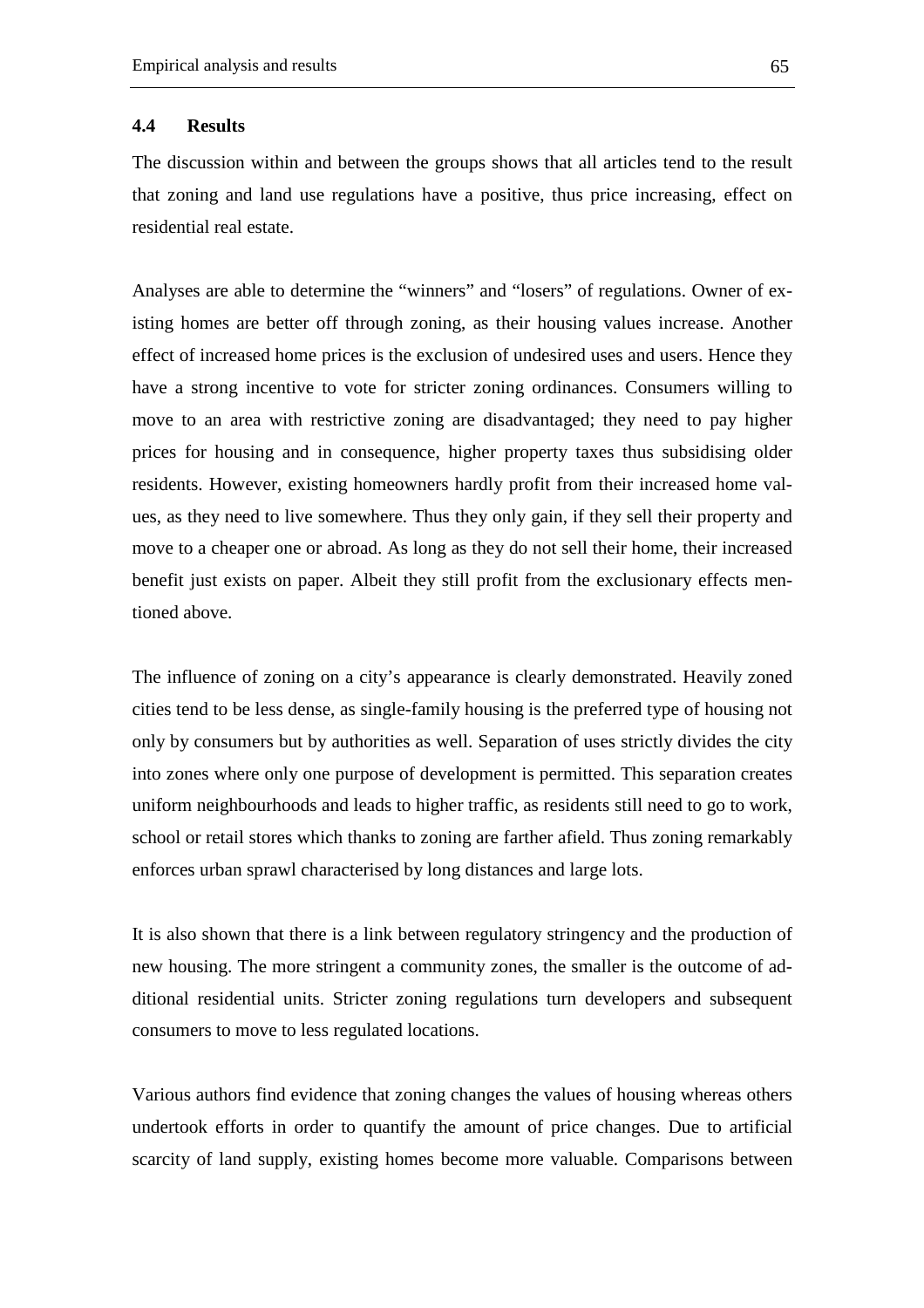restrictive zoned and lesser or even unzoned communities reveal, that prices in heavily zoned communities can be up to 50% higher.

The examined articles find evidence that the imposition of land use regulations and/ or zoning rules contributes to higher housing prices. As economic theory suggests, regulations cause scarcity in the supply of land and in consequence limit or frustrate the production of new housing units. The lack of additional residential space thus raises the price for residential living to a level beyond that which it would have been without such rules. If the market would have been allowed to regulate supply and demand of housing without government interference, as demonstrated in Houston, the demand could have been entirely fulfilled at lower housing prices.

Although the approaches and ways of investigation differ from study to study, the results come to the same conclusion, with different magnitudes of course. The next chapter will look closer at the approaches and subjects of investigation in order to reveal possible differences in the diversity of studies.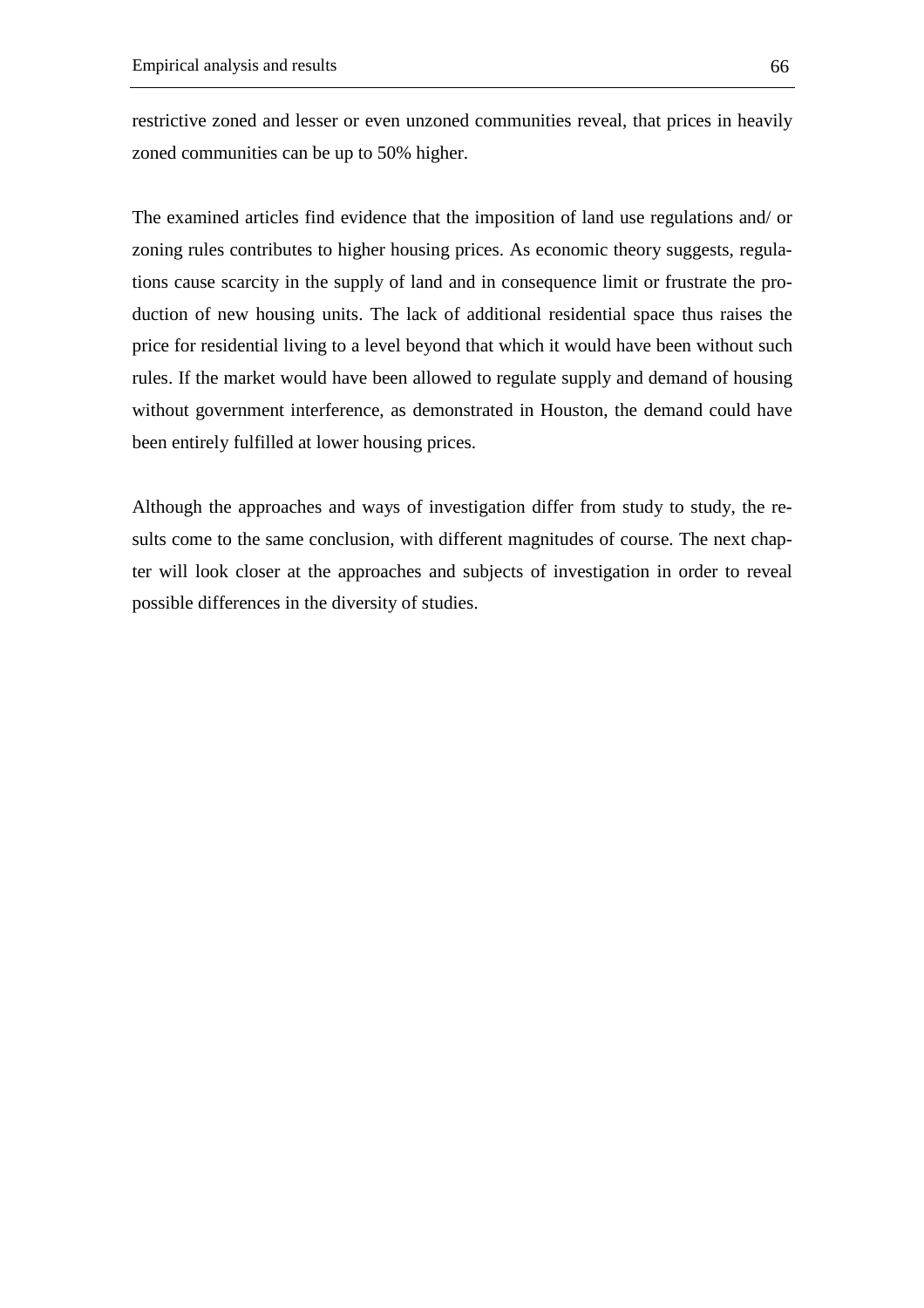#### **4.5 Criticism**

The previous discussion of meta-analysis articles revealed that land use regulations prevent the market from constructing more homes. Out of the investigated articles, all come to the conclusion that, as economic theory suggests, housing prices increase when supply of new housing is restricted.

Hitherto the articles have been summarised, but not critically reviewed. It would lead too far to analyse every single article in order to find possible fallacies or putative wrong approaches. As a total number of 35 articles come to the same conclusion they either all contain fallacies or they seem to confirm the theory that scarcity leads to increased housing prices. It is part of this chapter to deliver a critical over all view on the examined articles and their bodies of investigation.

Investigations of the effects of zoning and land use regulations on housing prices require the isolation of these effects. This is a first pitfall as the measurement of such effects is complicated. Other existing factors like housing quality (size, architecture, facilities), amenities (open space, sea view) and public services (schools, roads) affect housing prices as well. In order to make an unbiased estimation of regulatory effects, it is essential to control these additional factors.

Schwartz, Zorn and Hansen (1986)  $95$  find that studies in order to measure the impacts of regulations are based on three comparison strategies:

- 1. A one-time comparison of housing between communities with and without regulations policies after these are enacted (post-test only comparison with the nonzoning community serving as control group).
- 2. A before-after comparison in the regulated community only (pre-test post-test comparison without control group).
- 3. A before-after comparison between the regulated community and a nonregulated community (pre-test post-test comparison with control group).

These three strategies of comparison determine the type of data needed. Type 1 requires cross-section data, type 2 requires time series and type 3 requires both of them.

They continue by analysing the tests, stating that the post-test only cannot control for the differences between communities and any differences existing before the regulation

<sup>&</sup>lt;sup>95</sup> Schwartz, Zorn and Hansen 1986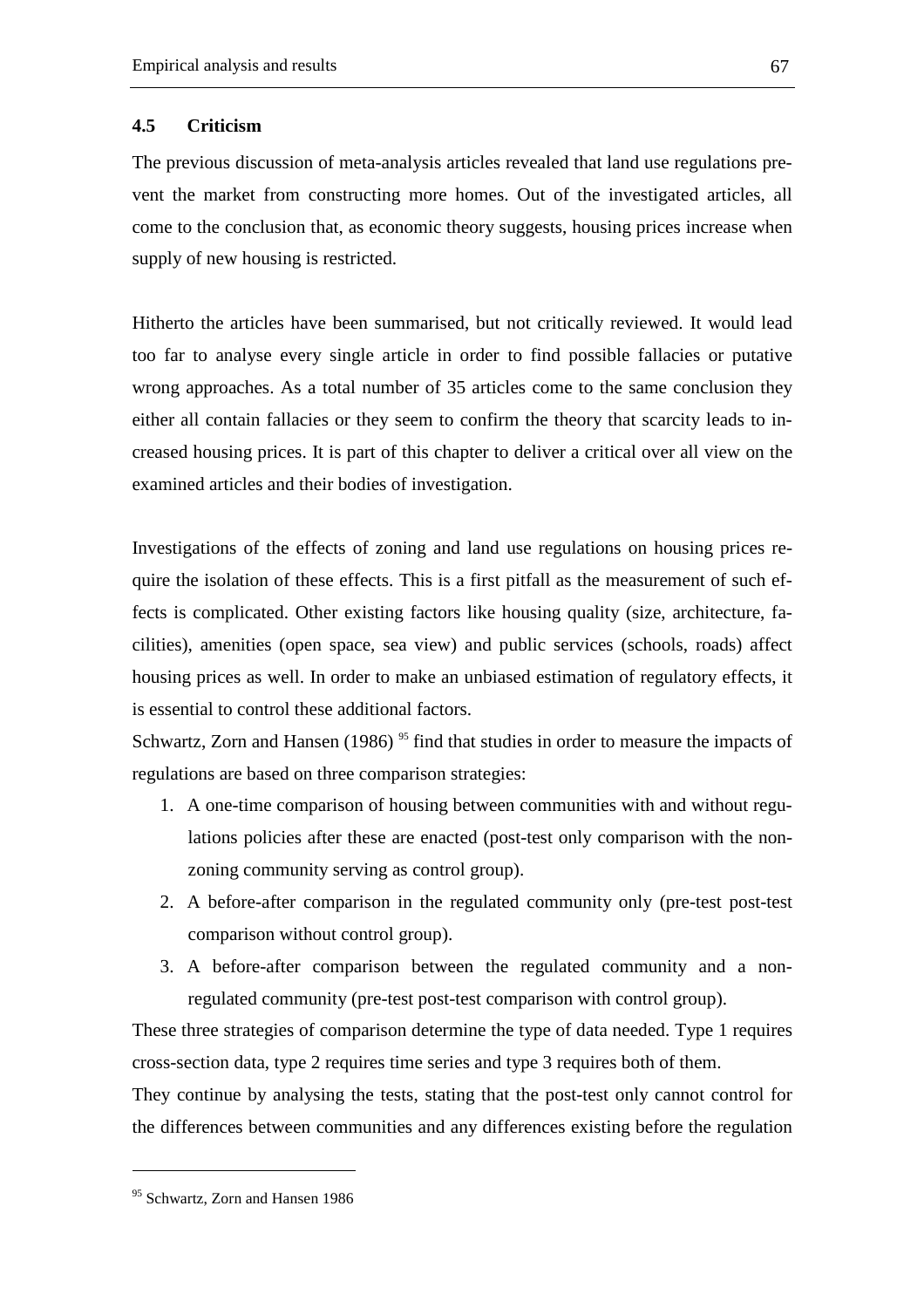program will be incorrectly attributed to the regulatory policy. With regard to the pretest post-test comparison in the zoned community they note that it cannot control for changes in price over time that are not due to regulations (e.g. interest rate changes or financing terms). The mentioned falsity of both the comparisons in part effect the pretest post-test comparison as it measures the effect between regulated and unregulated communities minus the pre-test difference. Even though the pre-test post-test comparison is the strongest method of the quasi experiment, it too has potential sources of bias, for instance, if the level of service changes in the regulated and the non-regulated community. Schwartz et al. conclude by saying that "researchers are frequently unaware of the methodological issues associated with these alternative designs. As a result, the majority of studies utilize a design that introduces biases into their estimate of the growth control effect." 96

Another difficulty is the fact that it is almost impossible to measure the share of regulatory effects. "A problem in analysing the impacts of land use regulation is the identification of what share of costs may be attributed to regulations."  $\frac{97}{7}$  Although it is not disputed that zoning heavily contributes to raising prices, it is hard to say what extent of higher prices is caused by zoning and what share can be assigned to other factors. As shown, zoning policies lead to lower densities, larger lots, uniform neighbourhoods and other occurrences that residents in single-family zoned areas might regard as amenities and so are probably willing to pay a premium for (Jud 1980, Dowall and Landis 1982). Thus these amenities may also embody a certain part of higher prices.

It is not only the mentioned amenities contributing to higher prices. Other amenity issues like infrastructure, schools, safety, and landscape also have to be observed as they should be expected to have price impacts as well.

The example of almost unregulated Houston (Siegan 1970) demonstrates that an unzoned city very much looks like a zoned one. Thus amenities are a price element, as they occur in both regulated and unregulated cities; otherwise all houses comparable in size and facilities in an unzoned community should have nearly the same price.

<sup>96</sup> Schwartz, Zorn and Hansen, p. 232

<sup>&</sup>lt;sup>97</sup> Cheshire and Hilber 2008, p.187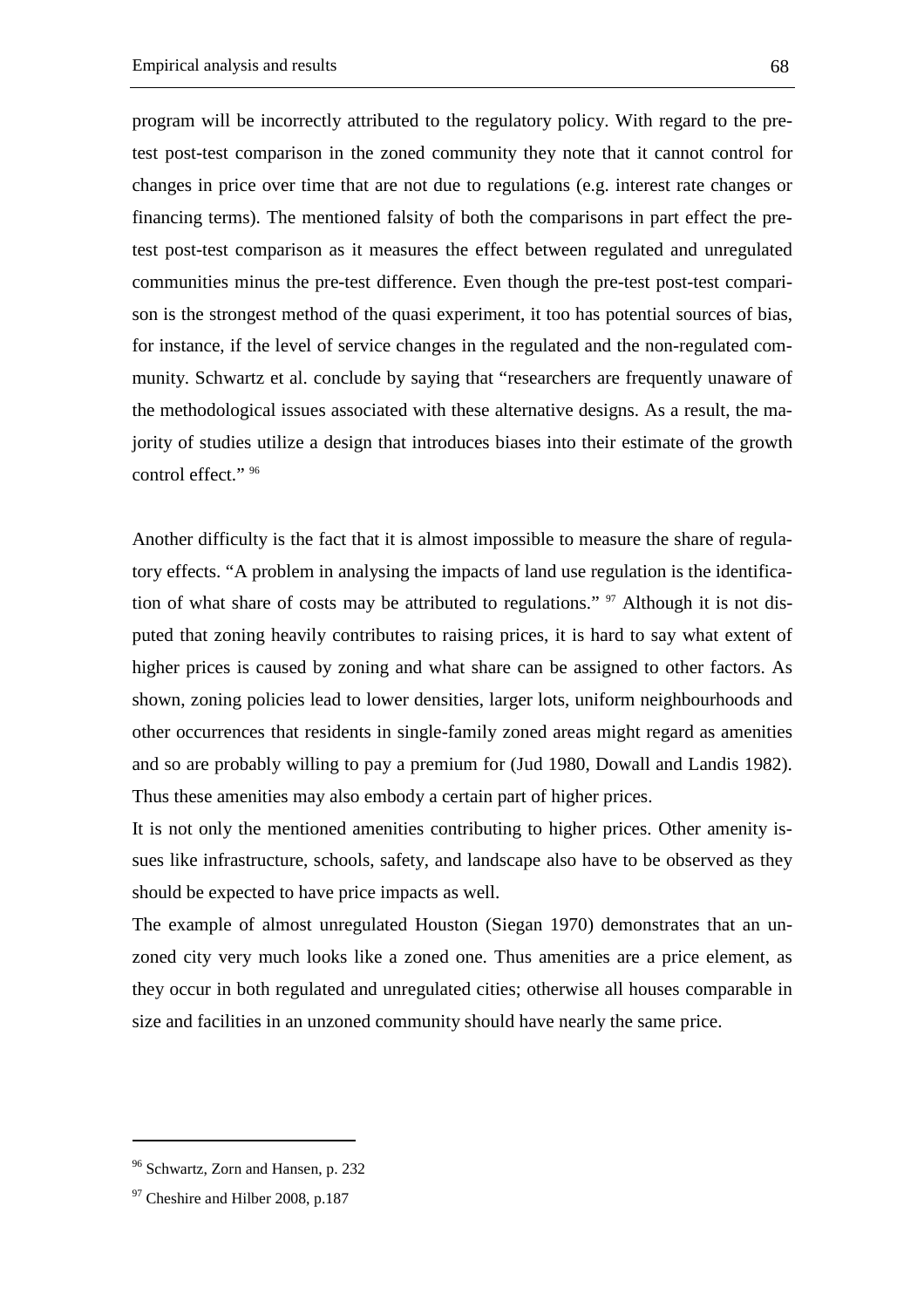The effect of zoning is measured by means of variables. The variables set differ from study to study. There are studies containing externality effects (Engle et al. 1992, Groves and Helland 2002s), whilst others do not employ them (Cheung 2009, White 1988). A difficulty in the studies containing external effects is that they cannot attribute the extent of externalities on price changes. On the other hand studies not containing externalities do not face this problem. Here, external effects are just an invisible component of price changes. It would be a challenge for future research to unambiguously clarify the share of price changes attributable to externalities and the share of zoning effects.

An important demur is that zoning is not uniform. As shown in chapter 2.5 and 2.6, practically no two zoning regulations are the same. Comparisons between communities, based on differing zoning policies are problematic. These comparisons turn out that communities are zoned, but the extent of restrictiveness may differ, thus price effects should be expected to differ as well. Assuming that a restrictively zoned and a flexible zoned community are adjacent, undoubtedly, spill over effects will arise. Those consumers not willing or unable to pay the higher prices in the restrictive community in consequence shift to the less regulated one. Thanks to increased demand in the less regulated city, the prices in short term should rise. In other words, the restrictive zoning policy of the first community affects the other community as well, even though the second one has little or even no such regulations.

Articles dealing with urban growth boundaries (Knaap 1985) face another problem. The observation that land outside the growth boundary is not far from being worthless is correct, as this land has no future option for any development. The land can only be used for agricultural uses; hence the price is remarkably lower than the value of a developable lot. It can consequently be assumed that there is no market even for unzoned land, thus making it almost impossible to state the price of unzoned land. If there is no transaction data available, government data or land owner's estimations are employed. These data are collected from a very subjective point of view making their use in studies problematic.

Most studies focus on single-family housing. Only few of them (e.g. Chakraborty 2010, Levine 1999) employ the multi-family housing market. This means that only a part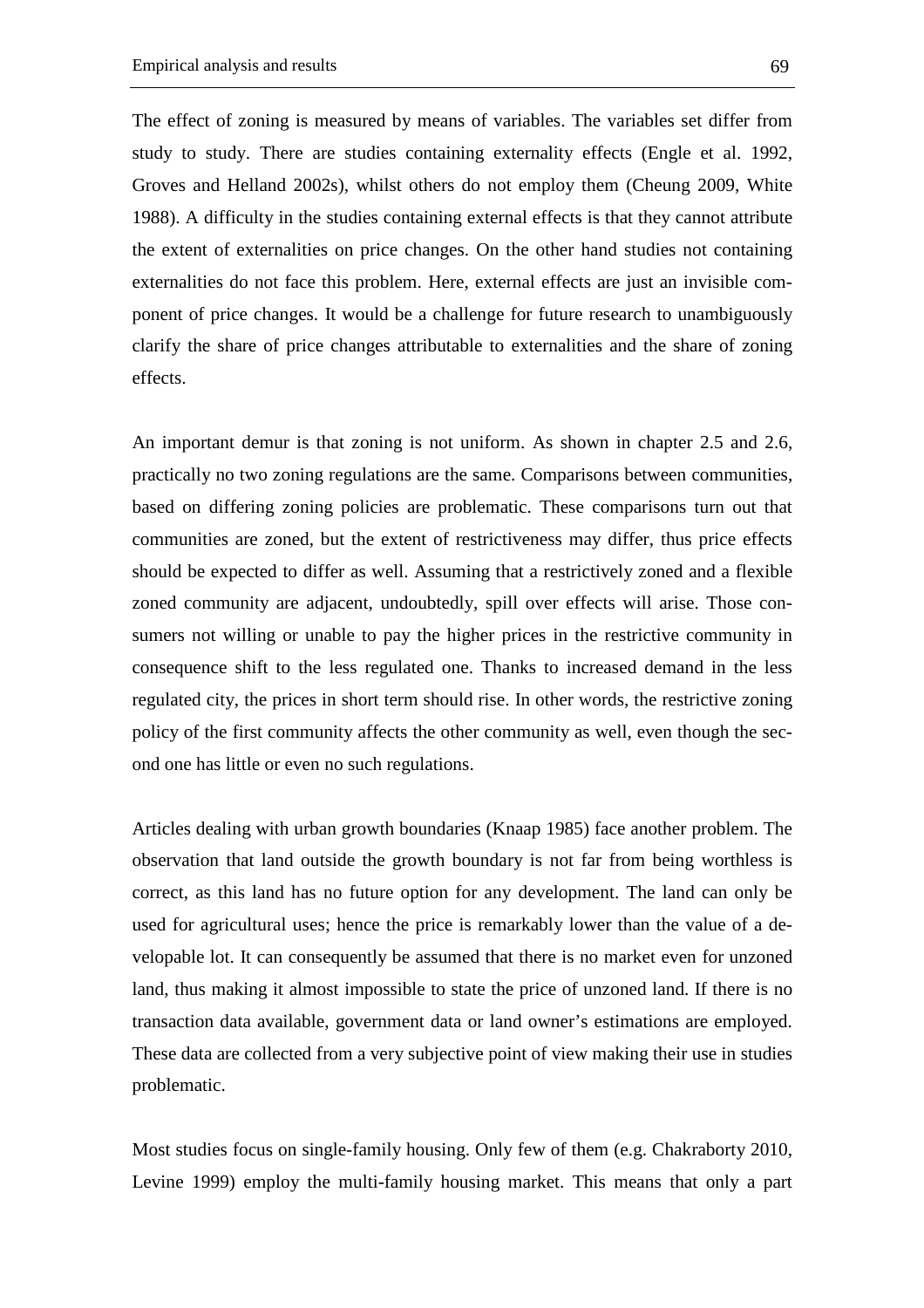(even though the larger part) of the residential market is being considered in the studies. As most communities tend to zone for single-family purposes instead of multi-family homes, it should be expected that zoning regulations have a stronger impact on multifamily housing prices although the number of possible observations is smaller.

In their 2005 study Quigley and Rosenthal claim that most studies ignore the endogeneity of regulation effects. They criticise that a statistical association may just show that wealthier, more expensive communities have stronger incentives for regulations and that research tends not to recognise the complexity of local policymaking and regulatory behaviour. Their main demur is that regulatory surveys are administered sparsely and infrequently. Hence, current studies are often forced to rely on outdated land use proxies and static observations of house price movements. Although their observations apply, this criticism strikes all articles examined. Researchers must have certain reasons not to investigate the market as thoroughly as suggested by Quigley and Rosenthal. However, even relying in older or not that complex gathered data, basic economic principles are still valid, thus the results may differ in extent but not in general.

Peculiarly, most studies examine housing markets in MSAs on the coastline. Thus metropolitan markets in Massachusetts, Florida, Oregon and California are documented well. An often used inland exception is Texas, due to its comparably lax regulations. It would be of interest to better investigate the large MSAs in Illinois, Georgia, North Carolina or Ohio. Most MSAs in these states, besides Chicago located at Lake Illinois, do not feature large bodies of water. The amount of developable land is not restricted by natural constraints thus enabling a city to expand in each direction. Furthermore, the absence of a coastline may withdraw possible biases from studies, as the amenity of proximity to the seaside just does not exist and hence this coastal price effect can be clearly sorted out. The assumption is that this coast effect corrected investigation will probably more realistically depict the share of man-made land restrictions on housing prices.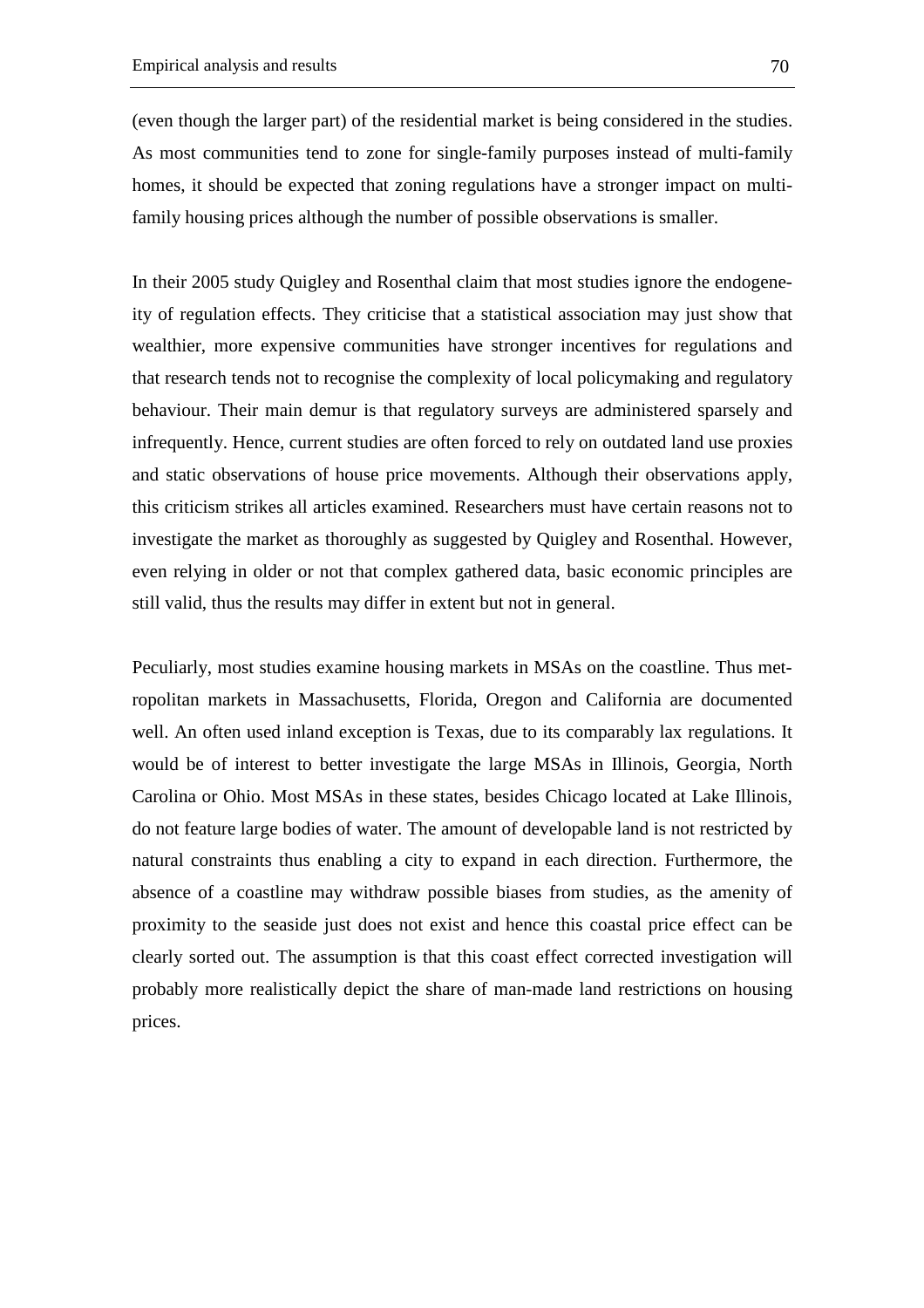### **5 Summary**

After having examined articles that investigate the price effects of land use regulations and zoning this section will assemble the theory section and the findings of the metaanalysis in order to achieve a common conclusion.

### **5.1 Review**

Zoning and land use regulations are a powerful instrument used by (local) governments in order to mitigate undesired effects like high densities, provision of additional public services or the protection of agricultural or recreational areas. Thus the land is separated into zones of certain uses. On the one side there are zones where development is possible, on the other side there are areas where the construction of a structure is outlawed. The local zoning ordinance determines what is allowed in each zone and what is permitted. "Government interventions affect land use outcomes in cities [...]. These interventions are often well-meaning, being designed to achieve ends that are thought to be socially desirable. However, [...] land use interventions often generate subsidiary effects that are unanticipated by policy makers. These effects can be undesirable, offsetting the benefits that the interventions were intended to capture. The result can then be a net social loss, so that the land use intervention leaves the urban economy in a worse position than where it started." 98

Regulatory interferences such as zoning and land use regulation are shown to affect housing prices. Amongst natural restriction these man-made regulations cause scarcity in land supply and thus limit the number of new housing production. "There are two ways scarcity can arise. First, land use restrictions may prevent developers from building enough new homes to align prices with construction costs. Second, scarcity can arise naturally." 99

Thanks to stable or growing housing demand, prices for homes are increasing in consequence. Zoning influences not only housing production, it also divides a community into "winners" and "losers". With regard to the beneficiaries of zoning, Hilber and Vermeulen (2010) in a study on communities in England revel that "(t)he stylised fact

<sup>&</sup>lt;sup>98</sup> Brueckner 2006, p.1

<sup>&</sup>lt;sup>99</sup> Davis and Heathcote 2007, p. 2618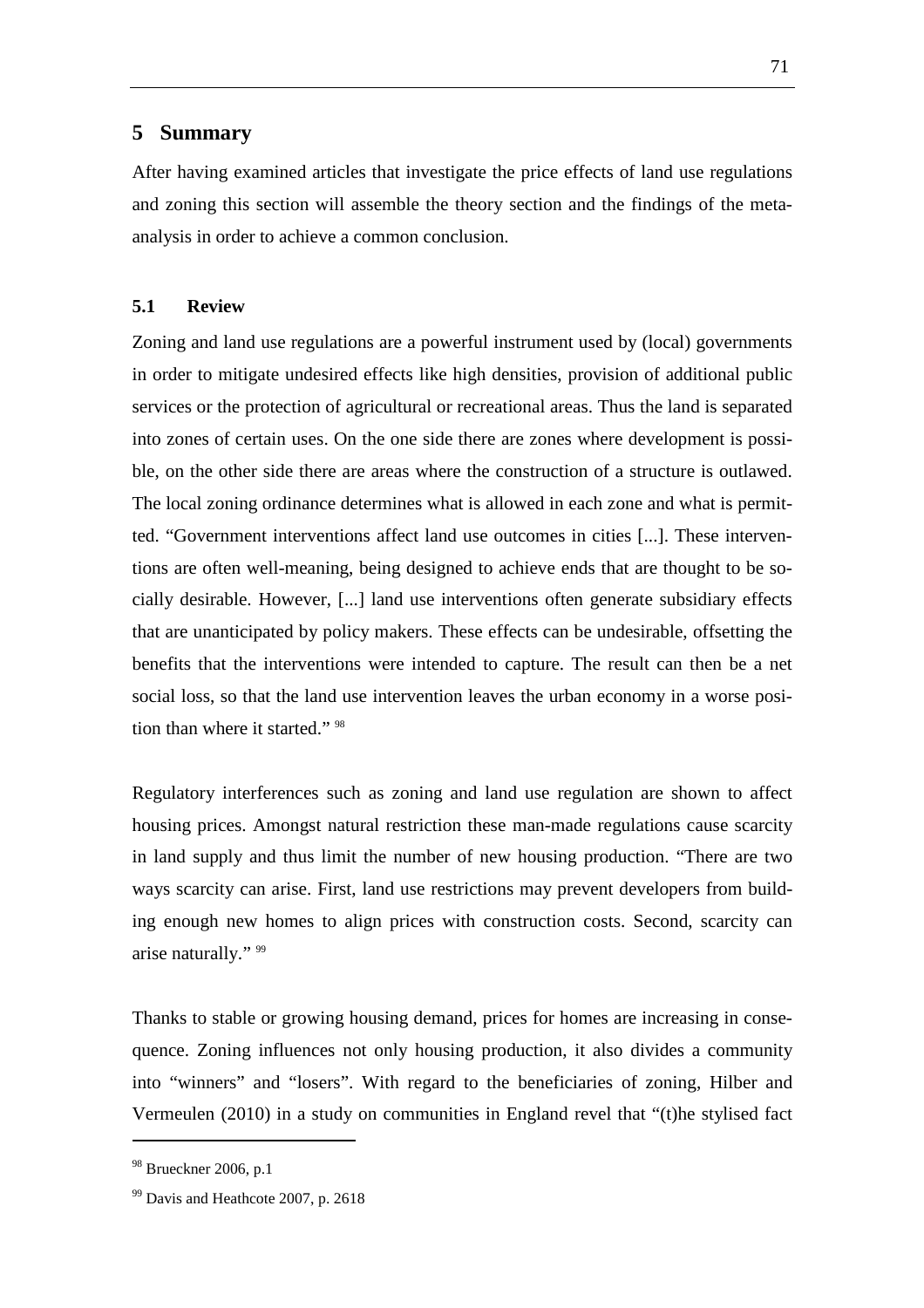that real house prices have grown stronger in England over the last 40 years than in any other European country implies that young households [...] who want to get their feet on the (owner-occupied) housing ladder are hardest hit by the affordability crisis, whereas many older households who became home owners decades ago and have now accumulated – at least on paper – significant financial wealth in their property are the seeming beneficiaries of the long-standing British house price expansion. The gains for elderly home owners are in fact smaller than one might think as they have to live somewhere and cannot realise any gains unless they sell their house and move abroad, significantly downsize their housing consumption or give up owner-occupation and rent." 100

In direct democracies like the U.S. and Switzerland, voters can influence the planning process by taking political action. By means of their vote, they have a vital interest to maintain their status quo and to keep their home values high. The possibility of taking influence on regulatory setting makes old residents rather powerful in comparison to newcomers. Thanks to restrictive zoning policies, existing homeowners experience a windfall, meaning that thanks to zoning, prices of their homes increase. This causes an asymmetric situation disadvantaging newcomers. If governments are concerned with equal opportunities they should be aware of this fact.

Today most cities enact zoning ordinances in order to control new construction. The grade of restrictiveness however differs between municipalities. The higher the competition between adjacent communities the less restrictive the regulations are, whereas in a monopoly, zoning surrounding the regulations are tighter. "Over time, more and more cities have [...] implemented policies to slow further development. Thus growth in the supply of desirable residential land has not been sufficient to accommodate growth in demand for housing, and land and house prices have risen." 101 Developers and in consequence, consumers, elude restrictions (and rising prices) regarded as too severe by moving to less regulated jurisdictions. These jurisdictions are usually to be found in the outskirts of metropolitan areas, thus zoning also contributes to urban sprawl and causes more traffic with longer commuting distances - a fact actually sought to be avoided by zoning policies.

<sup>&</sup>lt;sup>100</sup> Hilber and Vermeulen 2010, p. 61

<sup>&</sup>lt;sup>101</sup> Davis and Heathcote 2007, p. 2619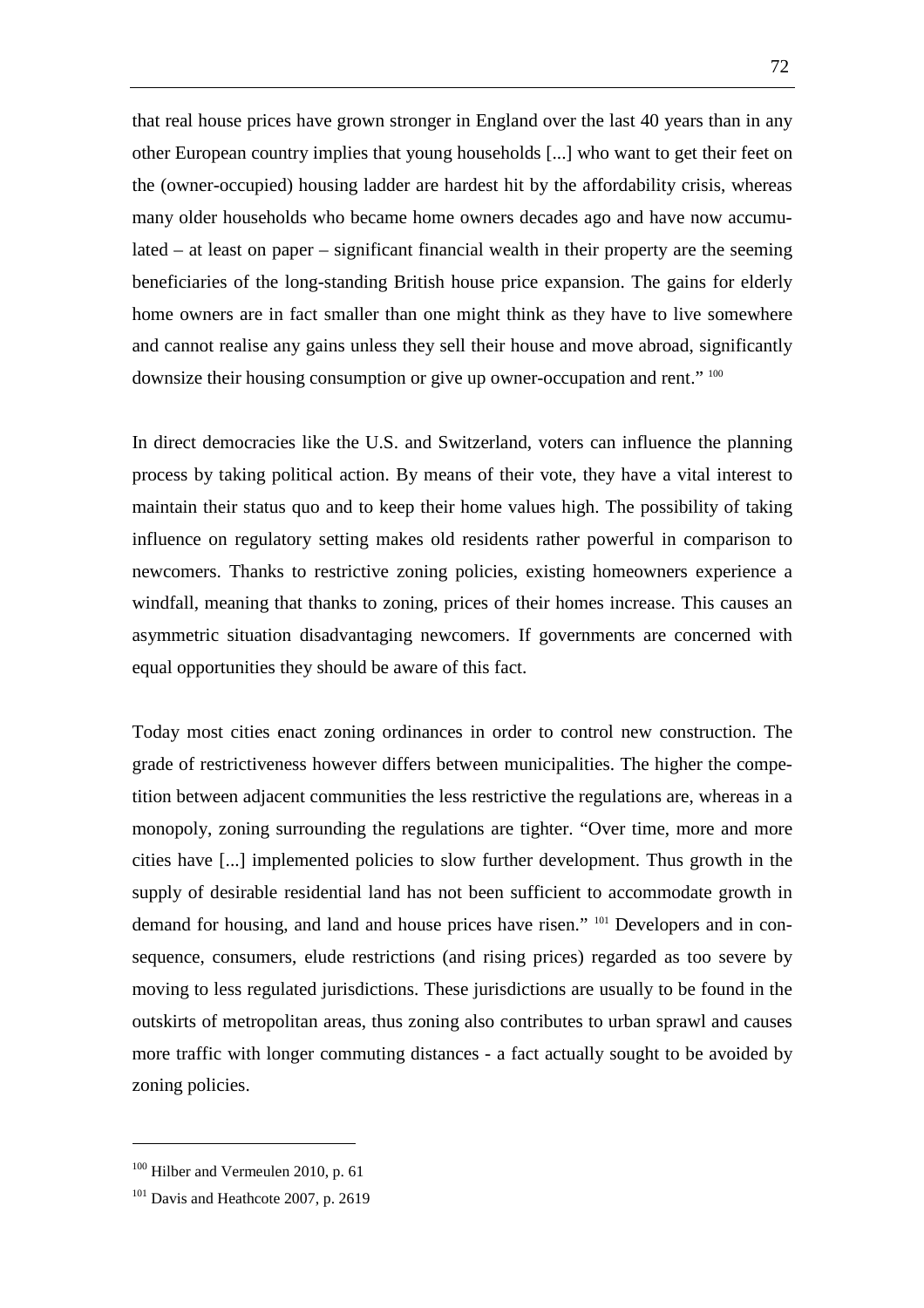The development of new housing units is thwarted by restrictive zoning policies. As land is withdrawn or other rules like floor-area-ratios or height restrictions are set, developers are hardly able to satisfy the demand for housing. "Over the last 25 years, greater Boston has seen a remarkable increase in housing prices and a decline in the number of new units. This change reflects increasingly restricted supply. The reduction in supply doesn't reflect an exogenous lack of land. [...] (T)he decline in new construction and associated increase in price reflects increasing man-made barriers to new construction." 102

As shown in chapter 2.6.2 communities enact zoning regulations when they strive for beautification or other amenities such as open space, large recreational areas or low densities. These policies are famous though costly. "Growth controls and other aggressive extensions of land use regulations probably impose costs on society that are larger than the benefits they provide. The higher housing prices associated with communities that impose growth controls are more likely the result of wasteful supply constraints than benign amenity production" <sup>103</sup> In this case, governments should again scrutinise to see if their policies are expedient as they rather seem to fulfil the original intention of their good notions. Brueckner comes to a similar result "(T)he negative effects of such interventions, identified in the economic analysis, may overwhelm any anticipated benefits, leading to a social loss. This message is reinforced by the recognition that land use interventions can hurt businesses as well as consumers." <sup>104</sup> If the costs of regulatory policies imposed on citizens and business, as Fischel and Brueckner conclude, are higher than the putative amenities they are intended to cause, society should be better off without such regulations. Amenities, of course, would still exist; they were not a product of political planning processes but of consumer's preferences.

<sup>102</sup> Glaeser and Ward 2009, p. 19/20

<sup>103</sup> Fischel 1990, p. 53

<sup>104</sup> Brueckner 2006, p. 28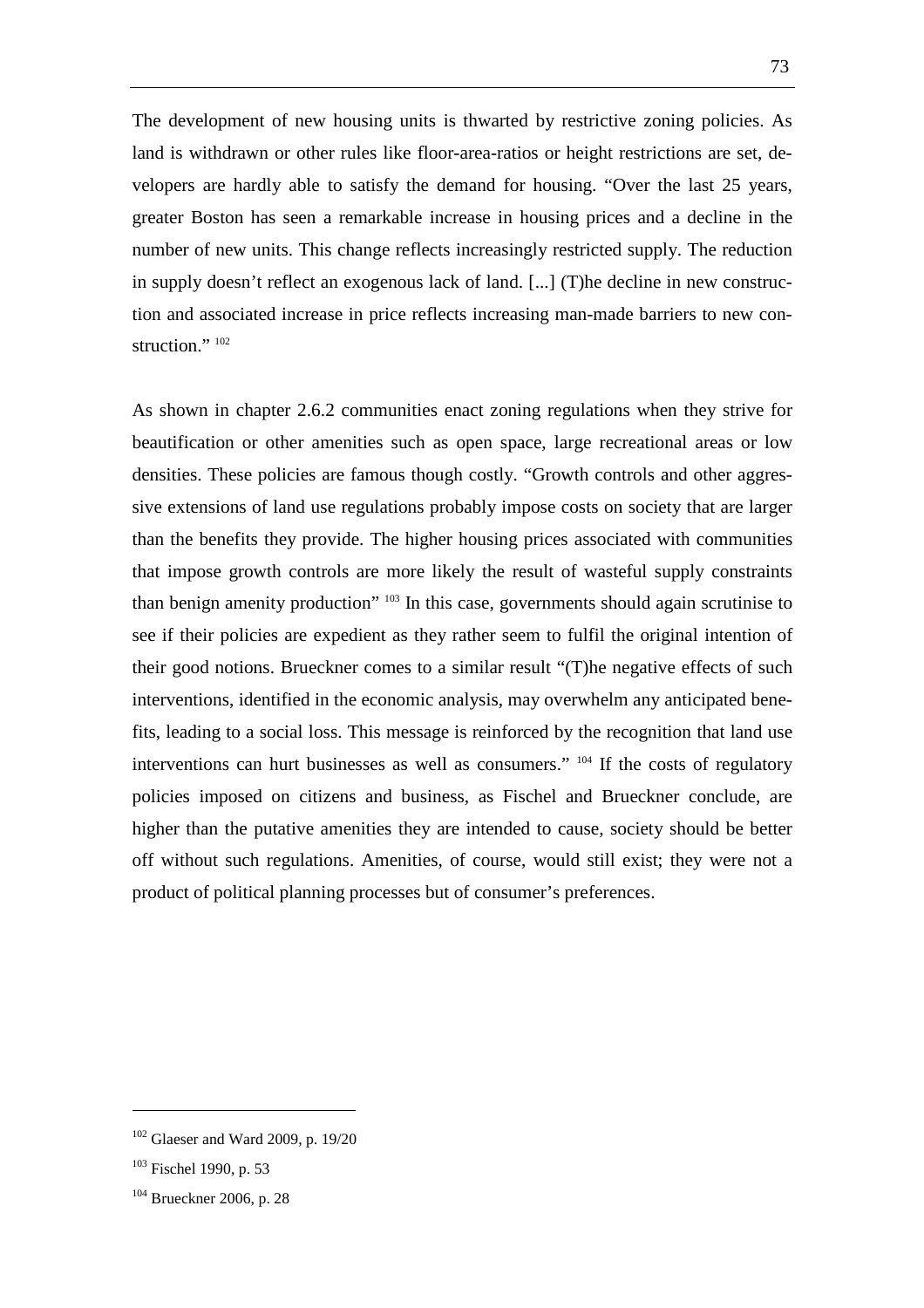#### **5.2 Application of the results to Switzerland**

The attempts of zoning made in Switzerland, even though the reason for zoning is mostly seen in protecting putative necessary agricultural or recreational land and open space from being built on, have a distinct exclusionary effect. Regulations like minimum lot size can be hardly seen in Switzerland and in comparison to U.S. the number of zones for multi-family housing or mixed uses is remarkably larger. However, the restrictive zoning policies of Swiss communities in the current situation of strong population growth heavily affect housing affordability. The high prices for buildable land are a direct outcome of zoning restricted land supply. These policies keep housing prices at very high levels, thereby ensuring that only few people can afford to build single-family homes in certain communities. "Thus, a city facing higher development costs due to various government interventions has higher housing prices, smaller dwellings, taller buildings and a smaller spatial area than a city without such interventions. Because of higher housing prices, city residents are once again worse off." <sup>105</sup> This exclusionary effect keeps low-income households away from such places, whilst good earning (taxpaying) citizens may preferably settle in these places. Thanks to these effects, many Swiss communities on the one hand reap affluent people's taxes, whilst avoiding having to subsidise low-income households. As the communities do not grow to large extents, they also save money for additional infrastructure such as roads or sewage. Unsurprisingly, higher prices do not lead to increased family settlement; hence even additional costs for schools can be avoided by these means. Finally, there even may be a prestigious incentive for keeping real estate prices high, the community appears more exclusive and thus is endued with a higher reputation.

The debate in Switzerland should not only focus the demand but also the supply side of housing. Undoubtedly, less restrictive zoning policies and thus a raised amount of developable land could contribute to reduced housing prices and rents.

<sup>74</sup>

<sup>&</sup>lt;sup>105</sup> Brueckner 2006, p.12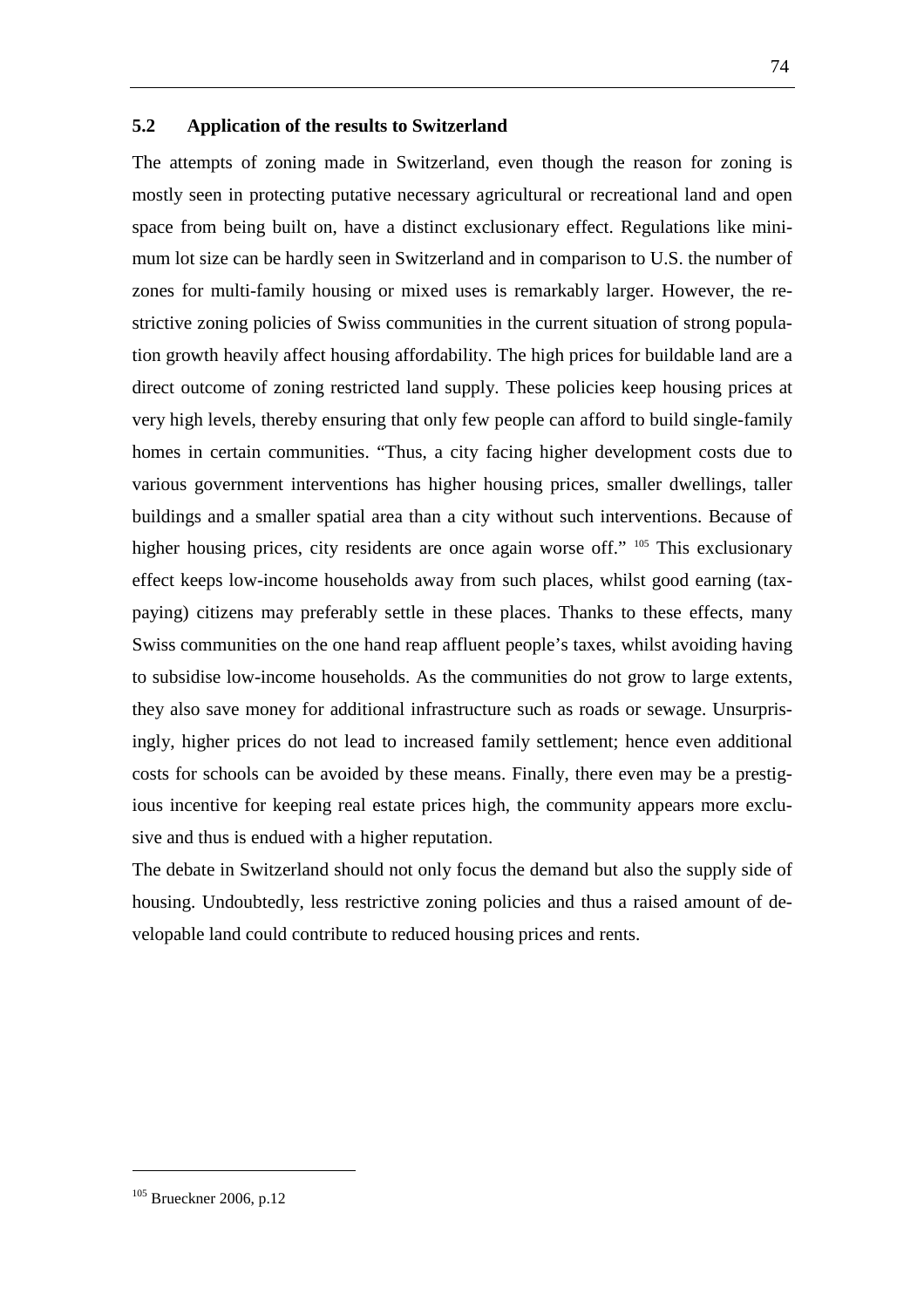#### **5.3 Conclusion**

The findings of the meta-analysis clearly point out that housing prices are being raised by zoning and land use regulations. However, studies hitherto made are not able to determine the share of price impacts caused by limited land supply or by amenities deriving from zoning policies. Nevertheless, observations between cities with different degrees of regulation indicate that the limitation of land supply factor is a main contributor to increased housing prices.

The original intention of land use regulations is to improve a cities appearance and to mitigate externalities regarded as negative. Thus a city is divided into areas of certain uses. This division has not only effects on the price but also social and demographic effects not being investigated in this thesis.

According to numerous studies, San Francisco is a city of high regulation and of high housing prices. Katz and Rosen<sup>106</sup> find that prices in regulated communities in the San Francisco MSA are 17-38% higher than in lesser regulated communities. Glaeser et al.  $107$  measure a regulatory tax in San Francisco of 53%. Due to natural constrictions, San Francisco as a peninsula (just like Boston or Manhattan) has only one major way to expand, the vertical one. Building higher houses might be a logical answer in order to satisfy demand. If height restrictions prevent developers from building higher, natural restrictions combined with artificial restrictions will be expressed in even more scarcity leading to enforced higher housing prices.

In his 1981 study Peiser<sup>108</sup> faces the unzoned city of Houston to the comparatively lax zoned city of Dallas. The comparison between Houston and Dallas is an appropriate one, as both cities are located in the same state and are similar in their city shape and economic constitution. But even in this case, it comes out, that housing prices in Houston thanks to the lack of zoning are still below the Dallas level.

<sup>106</sup> Katz and Rosen 1987

<sup>&</sup>lt;sup>107</sup> Glaeser, Gyourko and Saks 2005b

<sup>108</sup> Peiser 1981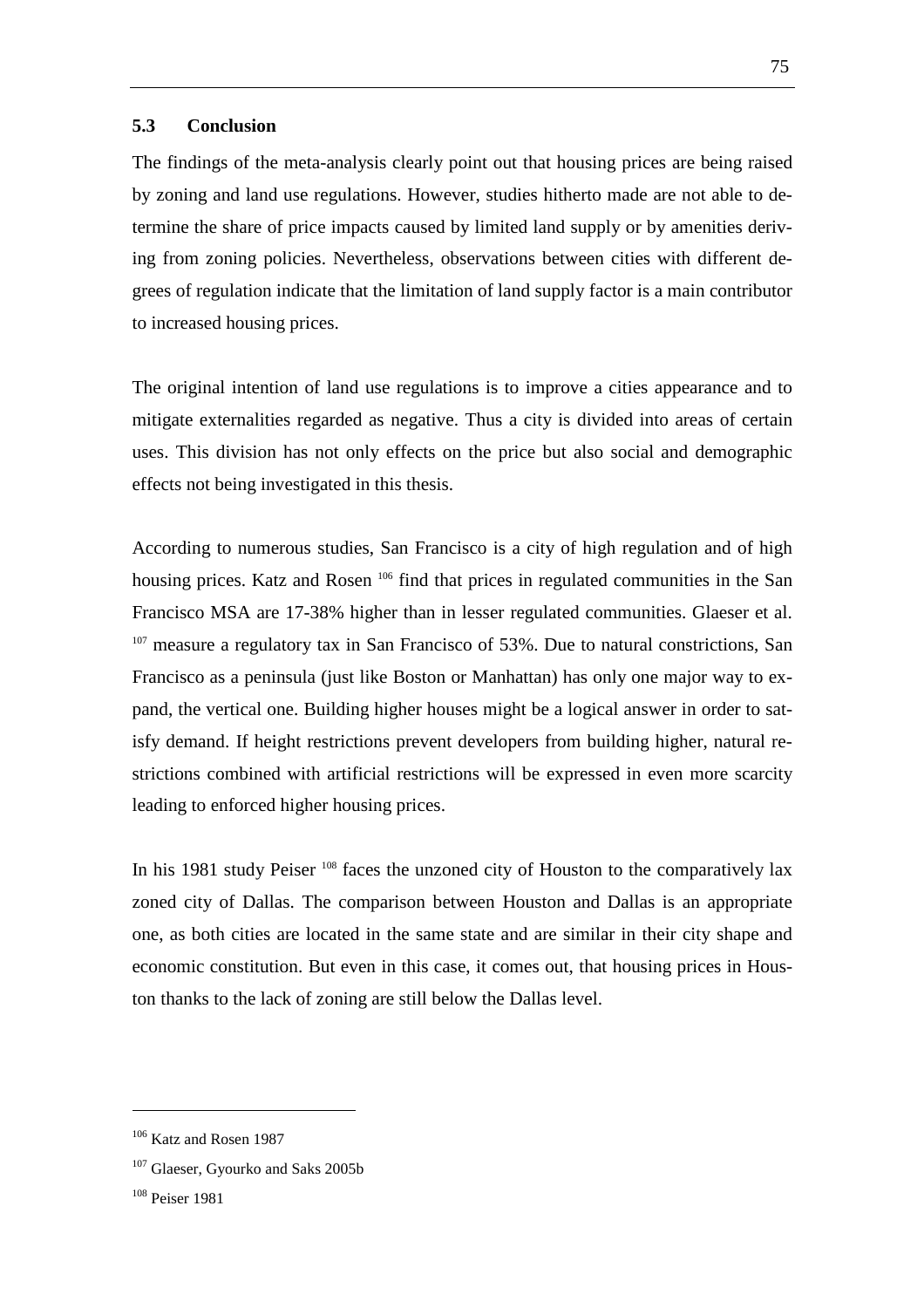Comparing Dallas or Houston to cities like Boston, New York City or San Francisco is not that easy, as both Dallas and Houston are located in flat plains, not surrounded by large bodies of water or steep mountains. The supply of developable land in cities located on a coastline is reduced due to natural restrictions; hence land prices are not only being influenced by zoning policies. However, if land would be withdrawn from development by natural restrictions only it would still be less costly than with an additional regulatory tax component. As mentioned before, one way to escape natural restrictions might be higher houses accommodating more residential units. <sup>109</sup>

Zoning and land use regulation polices drive up the cost of housing as they artificially restrict the amount of developable land. There is only one way to make more or even better housing available to the consumers demanding that: the supply of land (and therefore the production of housing) has to be extended.

### 5.3.1 What can be done to make housing more affordable?

The costs for residential real estate are often regarded as high or even too high. Hitherto in most industrial countries any employed people live on the streets as they cannot afford to live in an apartment. This suggests that housing can be costly but not totally unaffordable to a large number of people.

A comparison between the twenty largest MSAs in the U.S.  $^{110}$  shows that the average rent for a two bedroom apartment is at \$1,391, representing 32% of the U.S. gross average income. Looking at the share rent to income, out of the twenty cities, fourteen are average or below average. The six cities above average are the usual suspects such as New York (87%), Boston (47%) and San Francisco (44%). Assumed that the average rent to income share of 32% may be exceeded by one quarter, rents above 40% can be regarded as high. Yet it is a fact that income in the five remaining high rent places is higher, but not at a rate of 62% which would be the rental difference between New York City (highest) and average.

<sup>&</sup>lt;sup>109</sup> With regards to New York City, Glaeser, Gyourko and Saks 2005b reveal that people willing to live in Manhattan regard high rise buildings and a dense surrounding as an amenity.

<sup>110</sup> Table 7: Income and rents in the 20 largest U.S. MSAs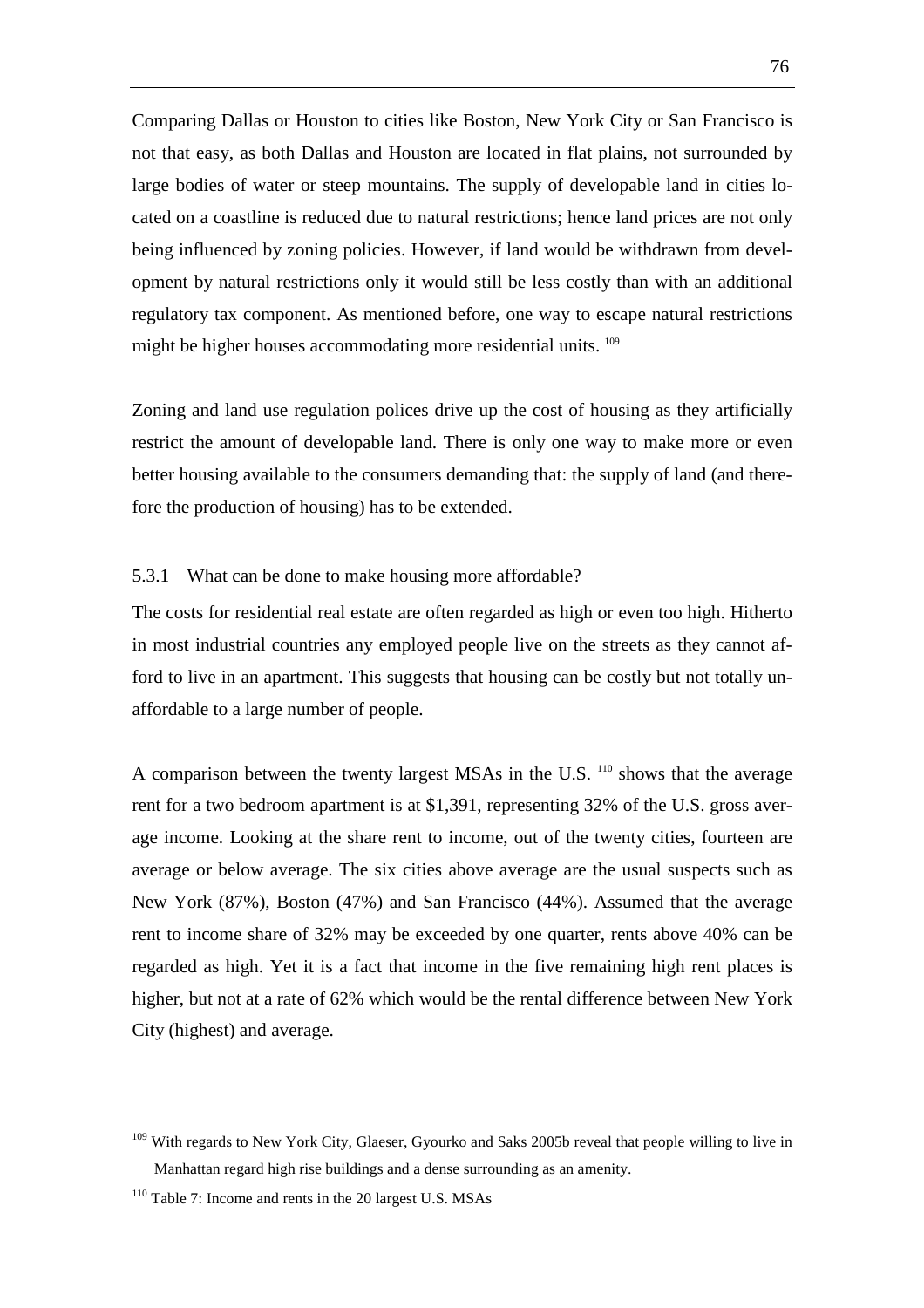If governments were concerned about the high cost of housing, they would not subsidy rents, build state run apartments, force developers with inclusionary policies or limit immigration. The simplest thing they could do would be to increase the supply of developable land. "Increasing supply is a much more natural policy response to high housing prices than reducing demand." <sup>111</sup> A deregulation in zoning policies would be a main contributor to lower costs of housing.

#### 5.3.2 Final remarks

A city is a dynamic body and has always been. Cities grow and shrink, their appearance changes every day. New structures are being built; old ones are being transformed or demolished. People move to a city as new residents, they move within the city or they leave the city in order to settle elsewhere.

It is questionable whether it is appropriate to hamper the dynamic development of a city structure by setting a static framework such as zoning and land use regulations. If a city is not entitled to develop freely, this causes disadvantages for most citizens. Separating a city into zones for different uses means that the distances from home to work, to school or to retail are longer, thus congestion is enforced. Neighbourhoods appear all the same, having little distinguishing facilities  $112$ . As no shops are allowed, people seldom meet in their neighbourhood but in the mall located on the next thoroughfare. Social interaction and control can hardly be achieved by strict separation of uses. It is obvious that many residents seek to avoid undesired occurrences like commercial uses, heavily trafficked roads or low income households but these can be avoided by other means as well. Private covenants almost cause the same effects even though they are not mandatory <sup>113</sup>.

The city of Houston best demonstrates that without binding zoning codes any chaos breaks out. The city still remains tangible by human definitions. A major difference between Houston and zoned cities is that builders in Houston are free to develop. They are just able to fulfil market demand with small time lags thus keeping the price level

<sup>&</sup>lt;sup>111</sup> Glaeser and Gyourko 2002, p. 11

<sup>112</sup> Qian 2008, p. 110

<sup>113</sup> Ellickson 1973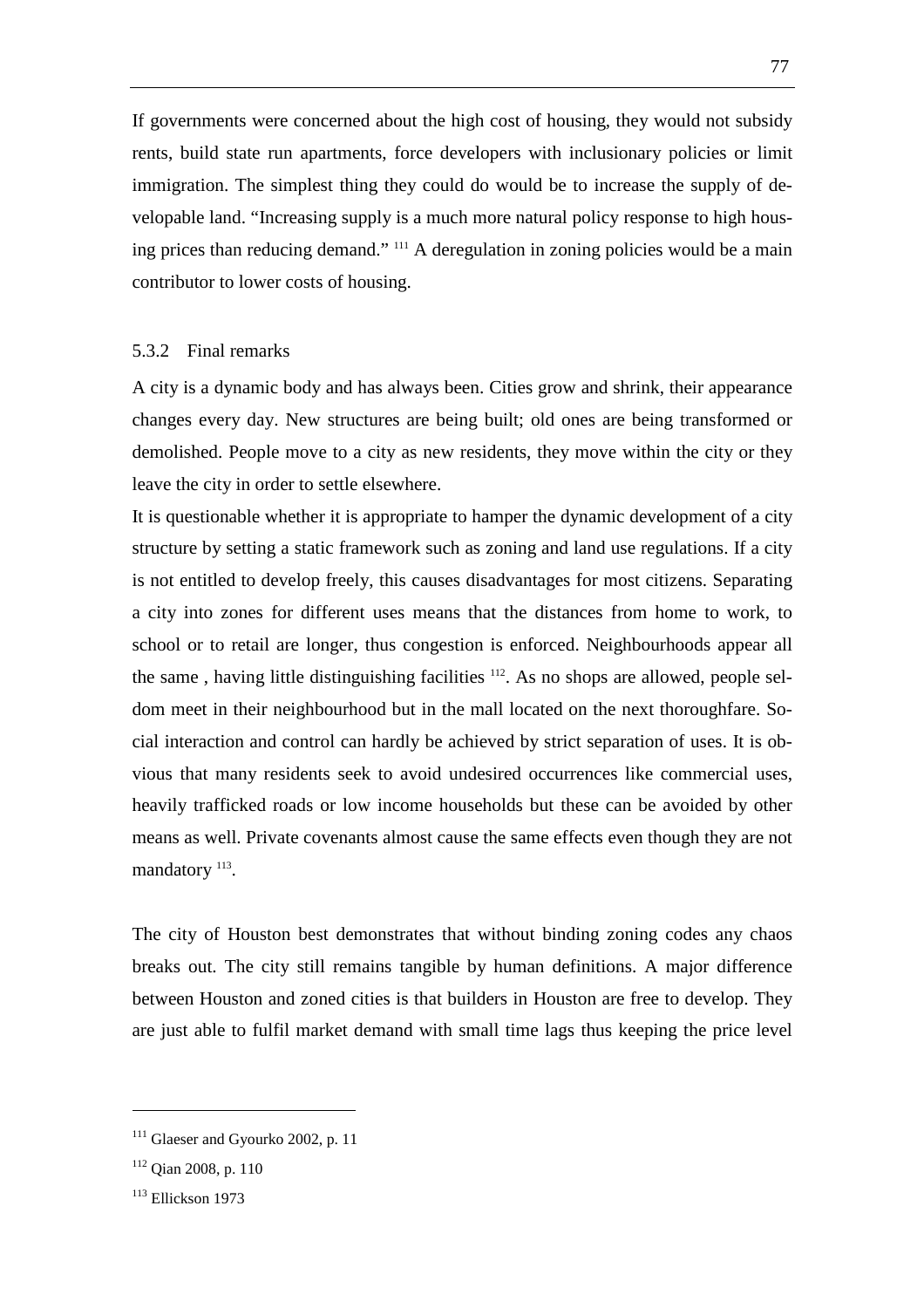comparably low <sup>114</sup>. In contrast to heavily regulated cities like Boston or San Francisco, growth and development strategies in Houston depict a free market philosophy; hence land use regulations are being regarded as a "violation of private property and personal liberty". <sup>115</sup>

In his documentation on non-zoning in Houston Siegan <sup>116</sup> points out that the market provides economic incentives for the separation of uses and produces development patterns comparable to what is found in zoned cities.

In an unzoned city, large retail stores presumably are not to be found in low dense single-family residential zones as they need to be located where plenty of potential clients are. Petrol stations will preferably settle on main thoroughfares, as these are well frequented, whilst residential use will hardly be built in such places. Industrial facilities will not occur next to single-family dwellings, the land price is just too high in these areas. High rise buildings will remain in city centres or on central intersections, lots in residential areas are too small and so are the streets.

At the beginning of the  $19<sup>th</sup>$  century most cities in Europe levelled their city walls in order to enable city growth and to enforce trade relations. By removing these brick belts cities where able to accommodate population growth and to house industrial facilities. Thanks to population growth and industrial production, citizens and cities became wealthier than in the dark days of the middle age.

Today, plenty of cities worldwide erect new city walls in appearance of land use regulations or growth boundaries, constricting their development by seeking a state of permanent stability, ignoring that a city is built of stone but not inhabited by stones.

"In the universe there is never and nowhere stability and immobility. Change and transformation are essential features of life. Each state of affairs is transient; each age is an age of transition. In human life there is never calm and repose. Life is a process, not perseverance in a status quo. Yet the human mind has always been deluded by the im-

<sup>114</sup> See Siegan 1970

<sup>115</sup> Qian 2008, p. 40

<sup>116</sup> See Siegan 1972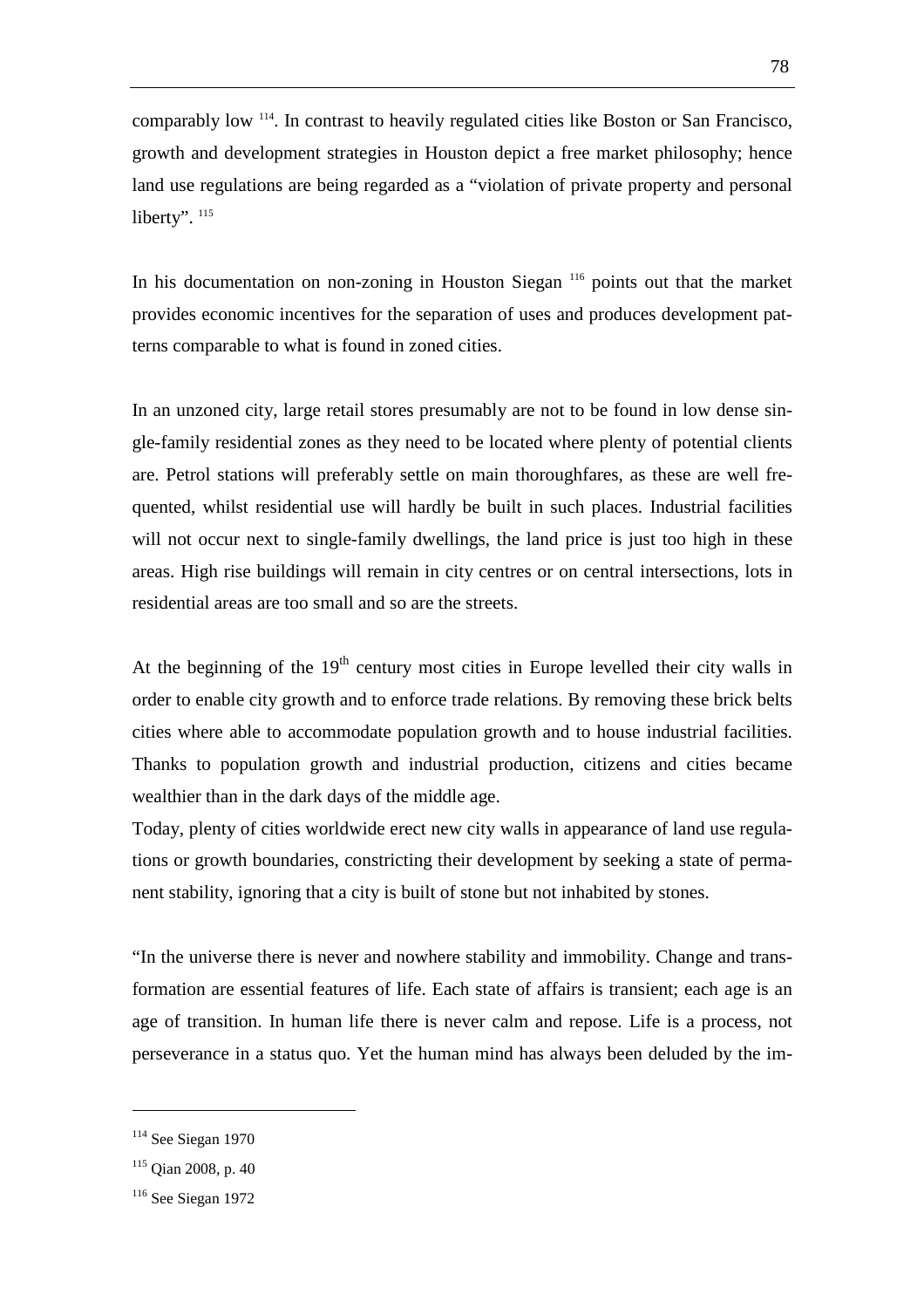age of an unchangeable existence. The avowed aim of all utopian movements is to put an end to history and to establish a final and permanent calm." <sup>117</sup>

There is no doubt, that this permanent calm sought by governments in order to control city development causes more negative outcome than the chaos actually sought to be avoided by means of a regulatory framework.

### 5.3.3 Future research

As shown in chapter 4.5, hitherto it is not clear which share of price changes can be attributed to zoning regulations and which part derives from externalities. Even if these externalities are a direct outcome of zoning policies it would be desirable to distinguish between these two factors of influence.

Another approach is the aforementioned price bias in coastal areas. If a city is free to develop without land supply restrictions due to large bodies of water, the share of manmade price effects caused by government imposed land withdrawal should be more clearly addressable.

<sup>&</sup>lt;sup>117</sup> Mises 1958, p. 106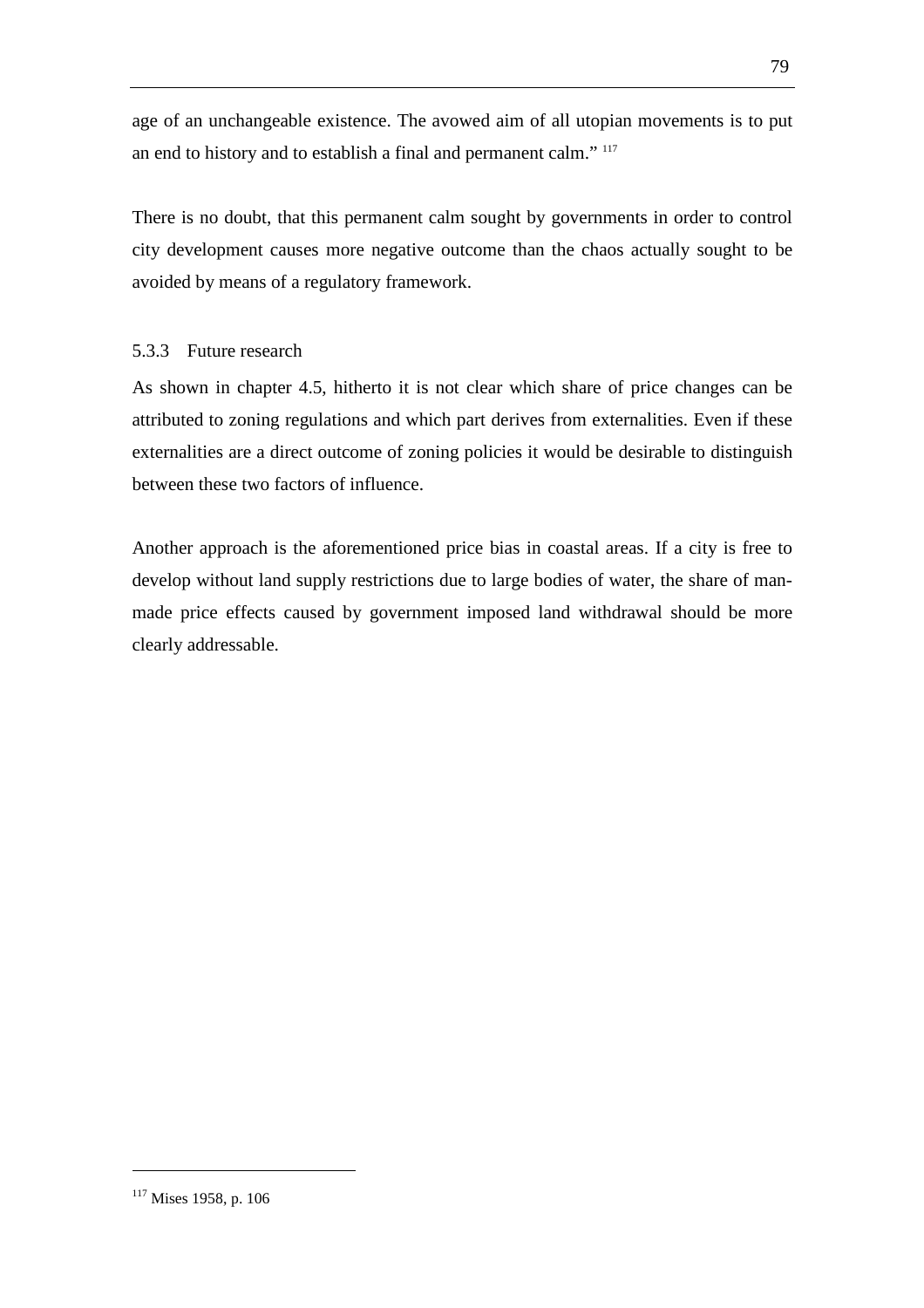# **Appendix 1 Table 1: Metropolitan Statistical Areas in the U.S**

### **The 51 largest Metropolitan Statistical Areas (more than 1 m. inhabitants) in the U.S.**

Population 2000 and 2010 with population change

| Metropolitan Statistical Area                          | 2010 Pop   | 2000 Pop   | Change   |
|--------------------------------------------------------|------------|------------|----------|
| Atlanta- Sandy Springs- Marietta; GA                   | 5'268'860  | 4'247'981  | 24.03    |
| Austin-Round Rock-San Marcos; TX                       | 1'716'289  | 1'249'763  | 37.33    |
| Baltimore-Towson; MD                                   | 2'710'489  | 2'552'994  | 6.17     |
| Birmingham-Hoover; AL                                  | 1'128'047  | 1'052'238  | 7.20     |
| Boston- Cambridge- Quincy; MA/ NH                      | 4'552'402  | 4'391'344  | 3.67     |
| Buffalo-Niagara Falls; NY                              | 1'135'509  | 1'170'111  | $-2.96$  |
| Charlotte- Gastonia- Rock Hill; NC/ SC                 | 1'758'038  | 1'330'448  | 32.14    |
| Chicago- Joliet- Naperville; IL/IN/WI                  | 9'461'105  | 9'098'316  | 3.99     |
| Cincinnati- Middletown; OH/KY/IN                       | 2'130'151  | 2'009'632  | 6.00     |
| Cleveland-Elyria-Mentor; OH                            | 2'077'240  | 2'148'143  | $-3.30$  |
| Columbus; OH                                           | 1'836'536  | 1'612'694  | 13.88    |
| Dallas-Fort Worth-Arlington; TX                        | 6'371'773  | 5'161'544  | 23.45    |
| Denver- Aurora- Broomfield; CO                         | 2'543'482  | 2'179'240  | 16.71    |
| Detroit- Warren- Livonia; MI                           | 4'296'250  | 4'452'557  | $-3.51$  |
| Hartford- West Hartford- East Hartford; CT             | 1'212'381  | 1'148'618  | 5.55     |
| Houston- Sugar Land- Baytown; TX                       | 5'946'800  | 4'715'407  | 26.11    |
| Indianapolis- Carmel; IN                               | 1'756'241  | 1'525'104  | 15.16    |
| Jacksonville; FL                                       | 1'345'596  | 1'122'750  | 19.85    |
| Kansas City; MO/KS                                     | 2'035'334  | 1'836'038  | 10.85    |
| Las Vegas-Paradise; NV                                 | 1'951'269  | 1'375'765  | 41.83    |
| Los Angeles-Long Beach-Santa Ana; CA                   | 12'828'837 | 12'365'627 | 3.75     |
| Louisville/ Jefferson County; KY/IN                    | 1'283'566  | 1'161'975  | 10.46    |
| Memphis; TN/MS/AR                                      | 1'316'100  | 1'205'204  | 9.20     |
| Miami- Fort Lauderdale- Pompano Beach; FL              | 5'564'635  | 5'007'564  | 11.12    |
| Milwaukee- Waukesha- West Allis; WI                    | 1'555'908  | 1'500'741  | 3.68     |
| Minneapolis- St. Paul- Bloomington; MN/WI              | 3'279'833  | 2'968'806  | 10.48    |
| Nashville- Davidson- Murfreesboro -Franklin; TN        | 1'589'934  | 1'311'789  | 21.20    |
| New Orleans- Metairie- Kenner; LA                      | 1'167'764  | 1'316'510  | $-11.30$ |
| New York- Northern New Jersey- Long Island; NY/ NJ/ PA | 18'897'109 | 18'323'002 | 3.13     |
| Oklahoma City; OK                                      | 1'252'987  | 1'095'421  | 14.38    |
| Orlando-Kissimmee-Sanford; FL                          | 2'134'411  | 1'644'561  | 29.79    |
| Philadelphia- Camden-Wilmington; PA/NJ/DE/MD           | 5'965'343  | 5'687'147  | 4.89     |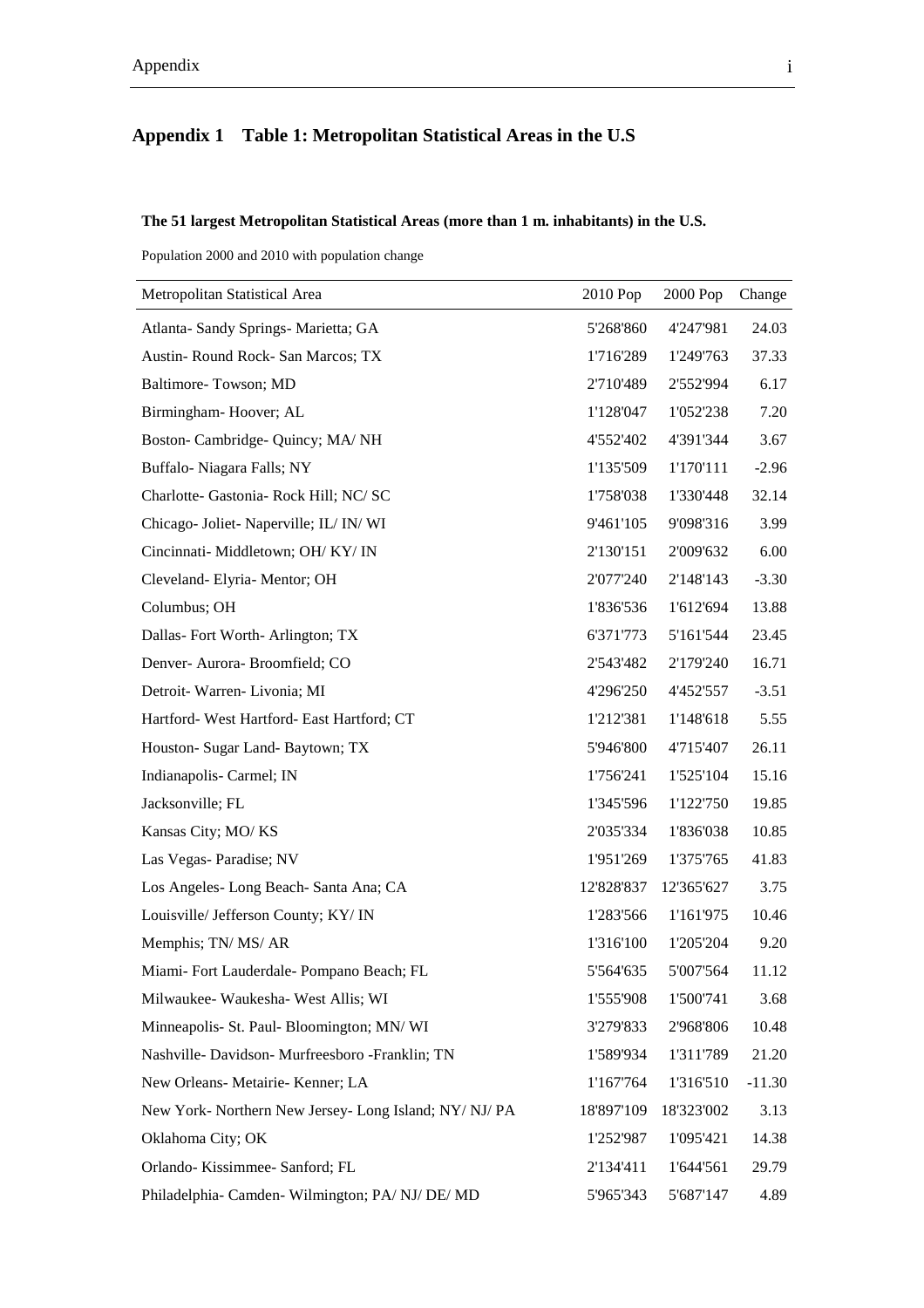# **Table 1 cont.**

| Metropolitan Statistical Area                  | 2010 Pop  | 2000 Pop  | Change  |
|------------------------------------------------|-----------|-----------|---------|
| Phoenix-Mesa-Glendale; AZ                      | 4'192'887 | 3'251'876 | 28.94   |
| Pittsburgh; PA                                 | 2'356'285 | 2'431'087 | $-3.08$ |
| Portland-Vancouver-Hillsboro; OR/WA            | 2'226'009 | 1'927'881 | 15.46   |
| Providence- New Bedford- Fall River; RI/MA     | 1'600'852 | 1'582'997 | 1.13    |
| Raleigh-Cary; NC                               | 1'130'490 | 797'071   | 41.83   |
| Richmond; VA                                   | 1'258'251 | 1'096'957 | 14.70   |
| Riverside- San Bernardino- Ontario; CA         | 4'224'851 | 3'254'821 | 29.80   |
| Rochester; NY                                  | 1'054'323 | 1'037'831 | 1.59    |
| Sacramento-Arden-Arcade-Roseville; CA          | 2'149'127 | 1'796'857 | 19.60   |
| Salt Lake City; UT                             | 1'124'197 | 968'858   | 16.03   |
| San Antonio- New Braunfels; TX                 | 2'142'508 | 1'711'703 | 25.17   |
| San Diego- Carlsbad- San Marcos; CA            | 3'095'313 | 2'813'833 | 10.00   |
| San Francisco- Oakland- Fremont; CA            | 4'335'391 | 4'123'740 | 5.13    |
| San Jose- Sunnyvale- Santa Clara; CA           | 1'836'911 | 1'735'819 | 5.82    |
| Seattle-Tacoma-Bellevue; WA                    | 3'439'809 | 3'043'878 | 13.01   |
| St. Louis; MO/IL                               | 2'812'896 | 2'698'687 | 4.23    |
| Tampa- St. Petersburg- Clearwater; FL          | 2'783'243 | 2'395'997 | 16.16   |
| Virginia Beach- Norfolk- Newport News; VA/NC   | 1'671'683 | 1'576'370 | 6.05    |
| Washington- Arlington- Alexandria; DC/VA/MD/WV | 5'582'170 | 4'796'183 | 16.39   |

Source: U.S. Census Bureau 2010 Census Washington D.C. (April 2011)

Table 1: Metropolitan Statistical Areas in the United States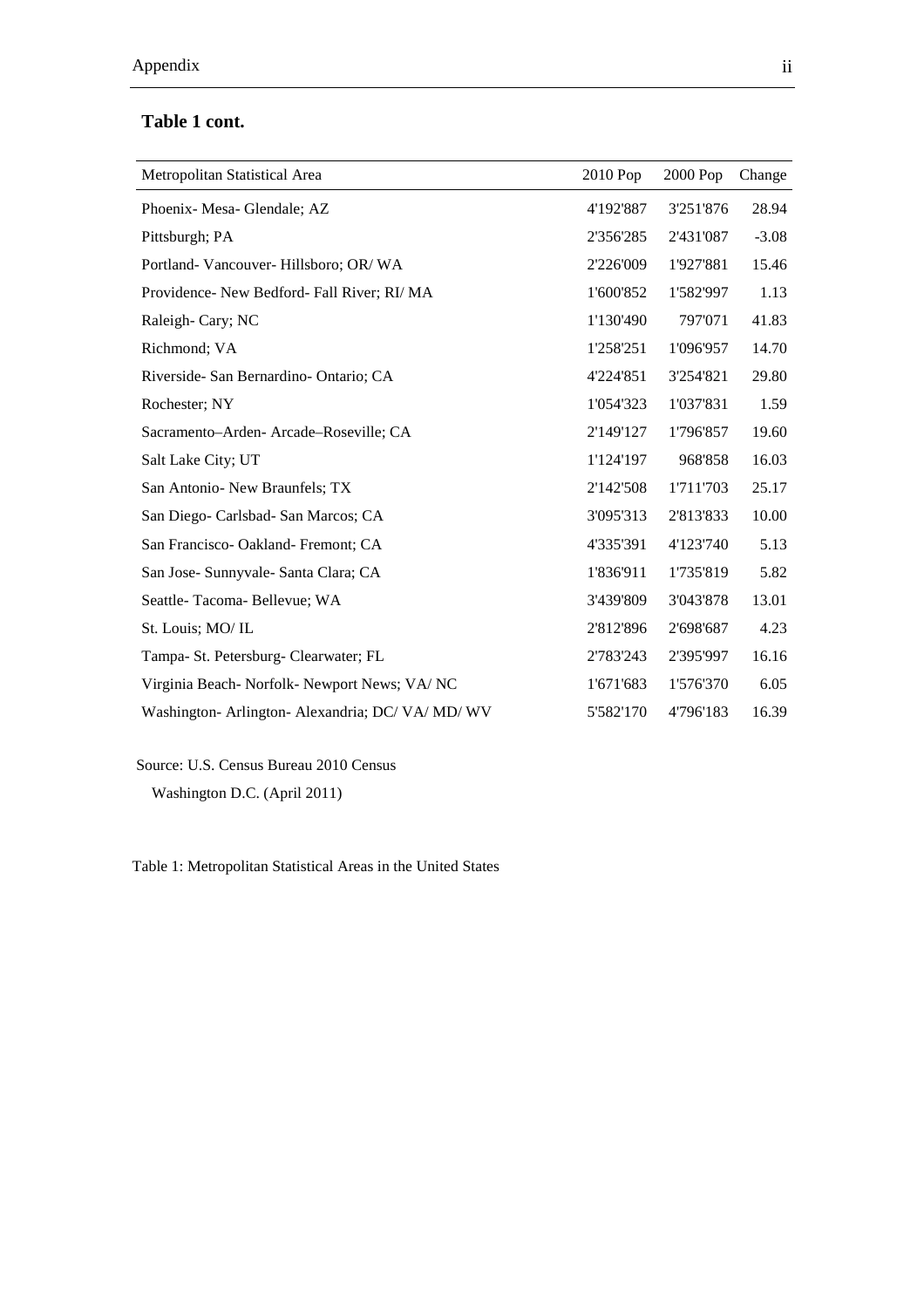| Author(s)                                                       | Journal     | Year | Geographic area Results                                                           |                                                                                                                                                                                                                                                                                                                                        | Group                           |
|-----------------------------------------------------------------|-------------|------|-----------------------------------------------------------------------------------|----------------------------------------------------------------------------------------------------------------------------------------------------------------------------------------------------------------------------------------------------------------------------------------------------------------------------------------|---------------------------------|
| Brueckner, J.                                                   | LE          | 1990 | Open city model                                                                   | Growth controls in an amenity-based model may<br>raise the value of undeveloped land in some<br>locations. Housing prices are indirectly affected<br>as quality of living is improved through limited<br>population growth. Land near the urban boundary<br>rises in value when control is imposed.                                    | Benefi-<br>ciaries              |
| Chakraborty, A./ JUS<br>Knaap, J. /<br>Nguyen, D. /<br>Shin, J. |             | 2010 | Boston, Miami,<br>Minneapolis-St.<br>Paul, Portland,<br>Sacramento,<br>Washington | Results confirm suspicions that zoning contrib-<br>utes to housing affordability. Zoning restricts<br>supply of the most affordable type of housing<br>(multi-family housing) and contributes to sprawl.                                                                                                                               | City<br>shape<br>and<br>density |
| Cheung, $R$ . /<br>Ihlanfeldt, K./<br>Mayock, T.                | JHE         | 2009 | 20 MSAs in<br>Florida                                                             | Regulation plays an important role in rising house Quanti-<br>prices. The impact of regulations grows over<br>time, as the constraint becomes more binding.<br>Increases in housing prices can be attributed to<br>extant regulation.                                                                                                  | fication                        |
| Cooley, T. /<br>La Civita, C.                                   | <b>JUE</b>  | 1982 |                                                                                   | Growth controls transfer wealth from new resi-<br>dents to original homeowners. Renters suffer<br>because of increased rents caused by higher hous-<br>ing prices.                                                                                                                                                                     | Benefi-<br>ciaries              |
| Dowall, D./<br>Landis, J.                                       | AREUEA 1982 |      | San Francisco<br>Bay Area, CA                                                     | Growth controls result in higher housing prices.<br>Policies which restrict new construction and/or<br>densities are found to be inflationary. If local<br>governments in the San Francisco Bay Area are<br>committed to reducing housing costs, they should<br>consider loosening density restriction or other<br>controls.           | City<br>shape<br>and<br>density |
| Elliott, M.                                                     | AREUEA 1981 |      | California, focus-<br>sing on the San<br>Francisco Bay<br>Area                    | 51 communities in The housing price increase in growth control<br>communities located in extensively regulated<br>housing markets is significantly above no-control<br>communities. When demand is strong and the<br>housing market is extensively regulated, policies<br>that directly limit growth drive up the price of<br>housing. | Quanti-<br>fication             |
| Engle, $R$ . /<br>Navarro, P. /<br>Carson, R.                   | JUE         | 1992 | Model city                                                                        | Prices of land and housing appear to increase<br>where growth controls are imposed. The primary<br>beneficiaries are owners of developed land, while<br>the primary losers are owners of undeveloped<br>land.                                                                                                                          | Benefi-<br>ciaries              |

# **Appendix 2 Table 5: Articles used in the meta-analysis**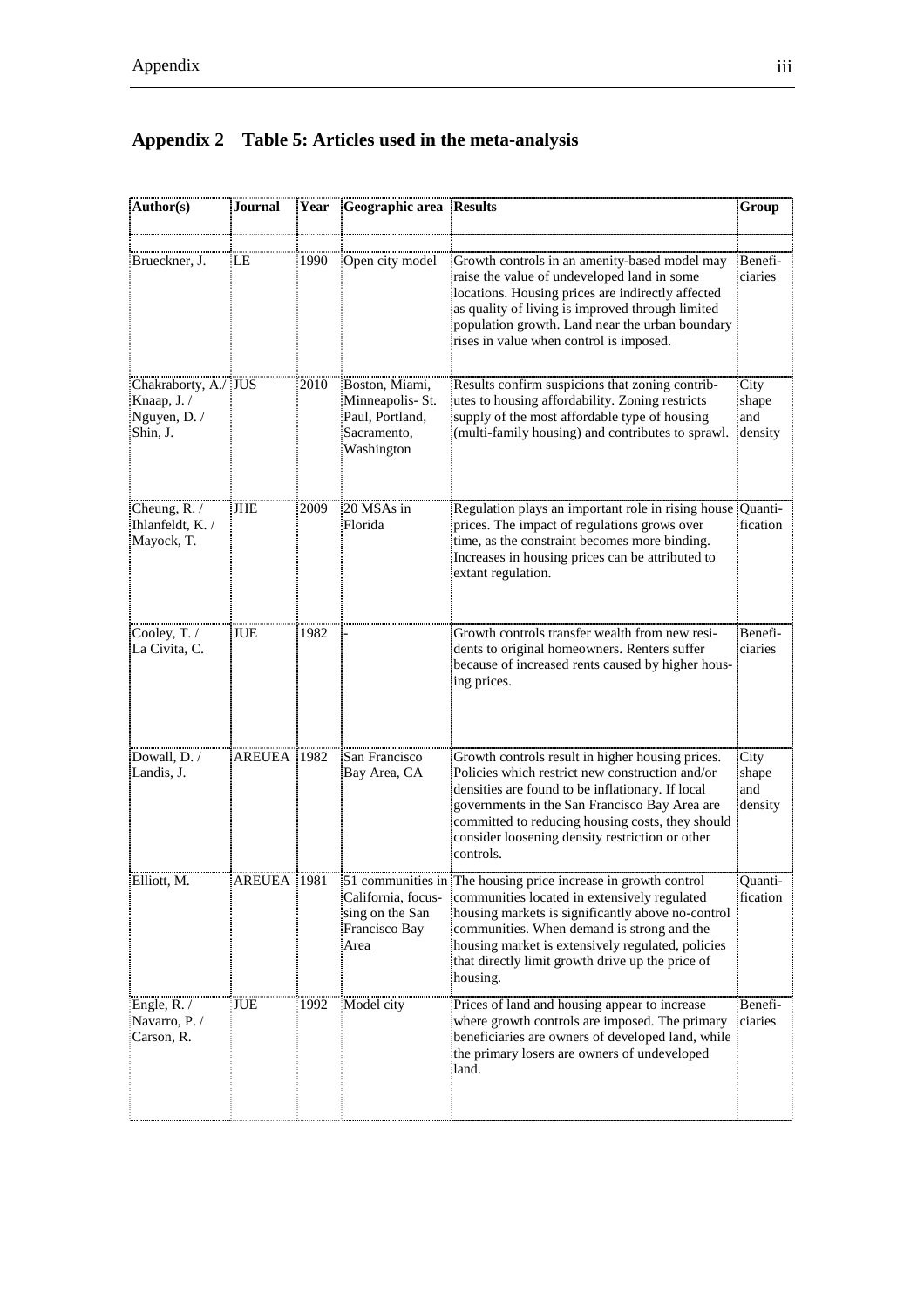| Author(s)                                  | Journal | Year      | Geographic area                                                               | <b>Results</b>                                                                                                                                                                                                                                                                                                                                                                | Group                                        |
|--------------------------------------------|---------|-----------|-------------------------------------------------------------------------------|-------------------------------------------------------------------------------------------------------------------------------------------------------------------------------------------------------------------------------------------------------------------------------------------------------------------------------------------------------------------------------|----------------------------------------------|
| Frech, H./<br>Lafferty, R.                 | JUE     | 1984      | Oxnard, Ventura,<br>Camarillo,<br>Port Hueneme;<br>CA<br>(Los Angeles<br>MSA) | Substantial increase in housing costs even distant<br>from the coastal amenities, existing residential<br>units grew in value by 8 to 13%. Estimation that<br>prices are being raised between \$990 and \$5,043<br>$(in 1975$ dollars).                                                                                                                                       | Quanti-<br>fication                          |
| Glaeser, E. /<br>Gyourko, J. /<br>Saks, R. | JLE     | 2005<br>b | New York<br>Manhattan;<br>21 MSAs                                             | There often is a substantial gap between the price<br>of housing and construction costs. This gap sug-<br>gests the power of land use controls in limiting<br>new construction. The restriction tax ranges from<br>0% (Houston, Philadelphia) to 47% (San Jose)<br>and 53% (San Francisco).                                                                                   | Quanti-<br>fication                          |
| Gleeson, M.                                | LE      | 1979      | Brooklyn Park,<br>MΝ<br>(Minneapolis<br>MSA)                                  | The mean per-acre value in the developable por-<br>tion was 200% greater than that in the undevelop-<br>able portion. More than two-thirds of this increase<br>is due to the segmenting of the market. Parcel<br>subject to growth management are affected, par-<br>cel not subject to regulation show no differences.                                                        | Ouanti-<br>fication                          |
| Groves, J. /<br>Helland, E.                | ΙE      | 2002      | (Houston MSA)                                                                 | Harris County, TX Zoning raises the value of properties best suited<br>to residential use by protecting them from the<br>treat of nearby future commercial development.                                                                                                                                                                                                       | Benefi-<br>ciaries                           |
| Hamilton, B.                               | JUE     | 1978      | 13 MSAs in the<br>North East e.g.<br>Minneapolis, MN                          | Homeowners seek to maximise their property<br>values, thus favouring stricter zoning rules. By<br>extension of zoning, the owners of vacant and<br>unzoned land, the owners face a loss.                                                                                                                                                                                      | Benefi-<br>ciaries                           |
| Ihlanfeldt, K.                             | JUE     | 2007      | 112 cities in<br>Florida                                                      | Housing affordability depends on the number of<br>competing jurisdictions. An increase in land use<br>regulation restrictiveness strongly affects devel-<br>oper's costs. Regulation tends to increase costs by<br>more than the increase in housing price.                                                                                                                   | Devel-<br>opment<br>and<br>con-<br>struction |
| Jud, G.                                    | LE      | 1980      | Charlotte, NC                                                                 | Consumers are willing to pay a premium for a<br>uniform neighbourhood. Large-lot zoning lowers<br>the cost of single-family residential housing<br>constructed on large lots. Regulators in Charlotte<br>tend to set minimum lot size above the market<br>equilibrium, thus increasing the supply and reduc-<br>ing the price.                                                | City<br>shape<br>and<br>density              |
| Kahn, M./<br>Vaughn, R. /<br>Zasloff, J.   | JHE     | 2010      | Los Angeles and<br>San Diego, CA                                              | Home prices have increased by much more inside City<br>the California coastal boundary. The average sale shape<br>in the zone is roughly double in price compared to and<br>the average home not in the zone. Population<br>density outside the zone is much higher. Entry<br>barriers will prevent neighbourhoods from un-<br>wanted structures so purchasers will bid more. | density                                      |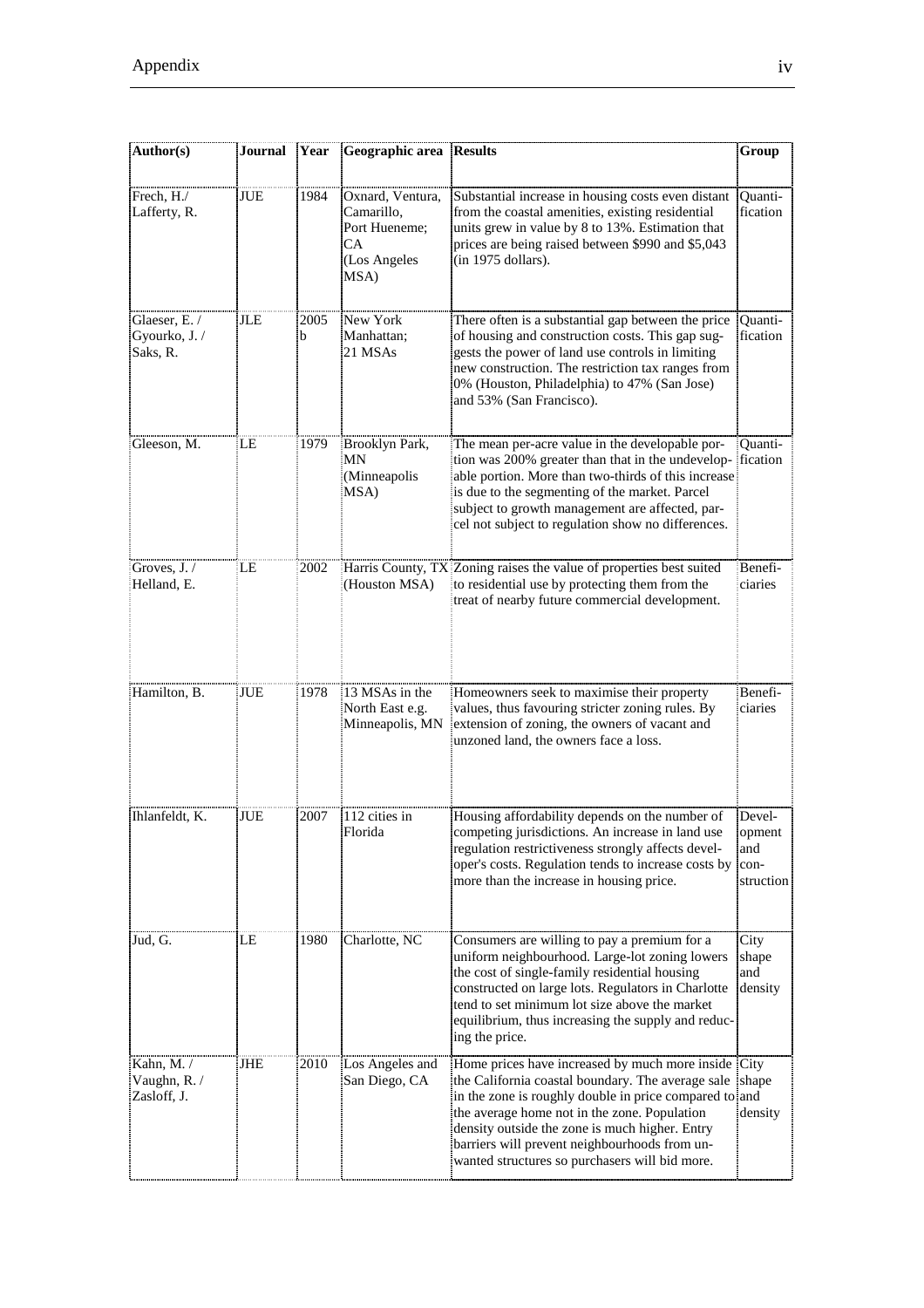| Author(s)                     | Journal     | Year | Geographic area Results                                           |                                                                                                                                                                                                                                                                                                                                                  | Group                                        |
|-------------------------------|-------------|------|-------------------------------------------------------------------|--------------------------------------------------------------------------------------------------------------------------------------------------------------------------------------------------------------------------------------------------------------------------------------------------------------------------------------------------|----------------------------------------------|
| Katz, L. /<br>Rosen, K.       | <b>JLE</b>  | 1987 | the San Francisco<br>Bay Area, CA                                 | 64 communities in Land use regulations appear to have had a sub-<br>stantial effect on house prices. Their regression<br>analysis indicates that housing prices are between<br>17 and 38% higher in communities with growth<br>control plans.                                                                                                    | Quanti-<br>fication                          |
| Knaap, G.                     | LE          | 1985 | Washington<br>County, Clacka-<br>mas County; OR<br>(Portland MSA) | The urban growth boundary was found a signifi-<br>cant influence on land values. Effects significant<br>in Washington County due to stricter rules but<br>insignificant in Clackamas County with more<br>flexible rules. After the enaction of urban growth<br>boundaries, vacant land prices were lower outside<br>the boundary than within it. | Devel-<br>opment<br>and<br>con-<br>struction |
| Levine, N.                    | JUS         | 1999 | California                                                        | Growth control measures removing land from<br>development have effects in reducing housing<br>units as consumers shift to less regulated commu-<br>nities.                                                                                                                                                                                       | Devel-<br>opment<br>and<br>con-<br>struction |
| Malpezzi, S.                  | <b>JHR</b>  | 1996 | 56 U.S. MSAs                                                      | Regulation raises housing rents and values and<br>lowers homeownership rates. The number of<br>housing starts is low due to increased prices of<br>land.                                                                                                                                                                                         | Devel-<br>opment<br>and<br>con-<br>struction |
| Mayer, C. /<br>Somerville, C. | <b>RSUE</b> | 2000 | 44 MSAs                                                           | Land use regulations have significant effects in<br>lowering the level of new construction and reduc-<br>ing the responsiveness of local supply to price<br>shocks. Metro areas with greater regulation have<br>price elasticities that are more than 20% lower<br>than in cities with less regulation.                                          | Devel-<br>opment<br>and<br>con-<br>struction |
| Moss, W.                      | JUE         | 1977 |                                                                   | Minimum lot size requirements may increase land City<br>prices and housing costs. Large lot zoning with<br>lower land supply raises land prices.                                                                                                                                                                                                 | shape<br>and<br>density                      |
| Noam, E.                      | AREUEA 1983 |      |                                                                   | The empirical results confirm that buildings codes Quanti-<br>are associated with higher housing values and as<br>such, appear to have an intended or unintended<br>exclusionary effect.                                                                                                                                                         | fication                                     |
| Peiser, R.                    | AREUEA 1981 |      | Houston and<br>Dallas, TX                                         | Development regulation in Dallas is more costly<br>than in Houston through a reduction in supply of<br>developable land. Higher housing costs in Dallas<br>(compared to Houston) can be attributed to higher con-<br>lot prices.                                                                                                                 | Devel-<br>opment<br>and<br>struction         |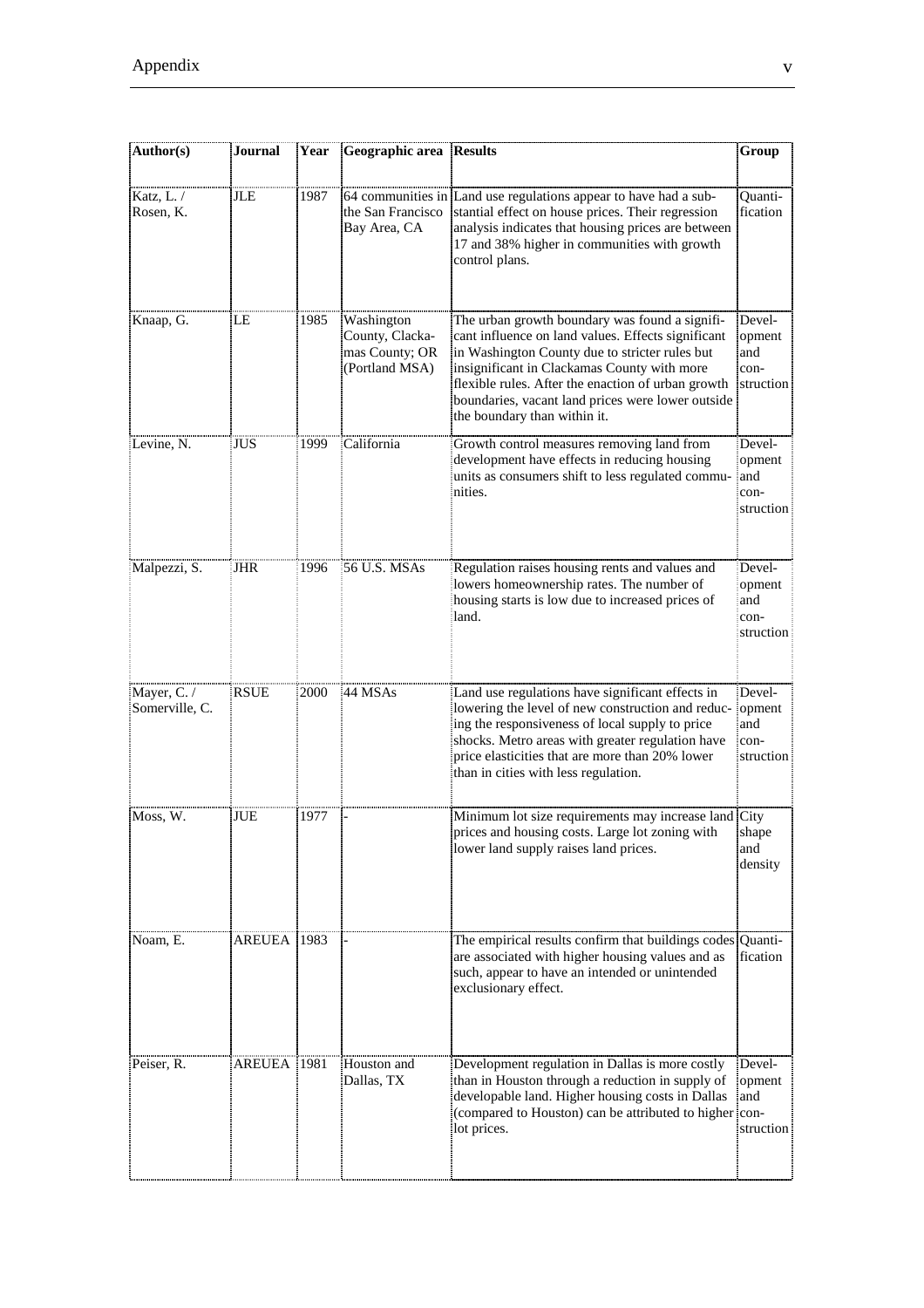| Author(s)                                  | Journal       | Year | Geographic<br>area                                                        | <b>Results</b>                                                                                                                                                                                                                                                                                                         | Group                                        |
|--------------------------------------------|---------------|------|---------------------------------------------------------------------------|------------------------------------------------------------------------------------------------------------------------------------------------------------------------------------------------------------------------------------------------------------------------------------------------------------------------|----------------------------------------------|
| Pogodzinski, J. /<br>Sass, T.              | <b>RSUE</b>   | 1994 | Santa Clara<br>County, CA<br>(San Jose MSA)                               | Zoning is consistent with externality and exclu-<br>sionary motives. Zoning tends to follow the mar-<br>ket thus producing more single-family homes.                                                                                                                                                                   | Benefi-<br>ciaries                           |
| Pollakowski, H. / LE<br>Wachter, S.        |               | 1990 | 17 communities<br>in Montgomery<br>County, MD<br>(Washington<br>D.C. MSA) | Spill over effects contribute to higher prices in<br>adjacent areas. Restriction and concentration of<br>development contributes to higher population<br>growth rates of peripheral communities.                                                                                                                       | City<br>shape<br>and<br>density              |
| Quigley, J. /<br>Raphael, S.               | <b>AER</b>    | 2005 | California cities                                                         | Land use regulation increases housing costs in<br>California cities. They find a positive relationship<br>between the degree of regulatory stringency and<br>housing completion for both owner-occupied and<br>units and residential units.                                                                            | Devel-<br>opment<br>and<br>con-<br>struction |
| Rose, L.                                   | JUE           | 1989 | 45 MSAs                                                                   | Interurban price differences of 40% of the mean<br>can be explained. About three-fourths of this<br>explanatory power is commonly due to natural<br>restriction and one-fourth to contrived restriction.                                                                                                               | Quanti-<br>fication                          |
| Rosen, K. /<br>Katz, L.                    | <b>AREUEA</b> | 1981 | San Francisco<br>Bay Area, CA                                             | Regulations had a substantial impact on the hous-<br>ing market. Regulations have diminished the<br>availability of developable land and forced build-<br>ers to costly alterations in their projects. Growth<br>management systems and restrictive zoning prac-<br>tice lead to significantly increased house prices. | Devel-<br>opment<br>and<br>con-<br>struction |
| Schuetz, J. /<br>Meltzer, R. /<br>Been, V. | JUS           | 2011 | San Francisco,<br>CA MSA;<br>Boston, MA<br>suburbs                        | The analysis of how IZ has impacted housing<br>prices and permits offers a certain amount of<br>evidence that IZ has constrained housing supply<br>and increased prices although the effect is rela-<br>tively small. IZ does not contribute to increased<br>sales prices of existing single-family homes.             | Devel-<br>opment<br>and<br>con-<br>struction |
| Sheppard, S.                               | JUE           | 1988 |                                                                           | In the absence of binding containment policies<br>rents are lower, the city is more compact, the<br>utility increases. Outward expansion leads to<br>lowered rents outwards but higher rents for less<br>centrally located units. Inward expansion leads to<br>lower rents outwards but higher rents in centres.       | City<br>shape<br>and<br>density              |
| Siegan, B.                                 | JLE           | 1970 | Houston, TX                                                               | Houston does not differ from what it would have<br>been, if it were zoned. As policies are more de-<br>veloper friendly, market demands in short term<br>can be satisfied, keeping prices at a low level.                                                                                                              | City<br>shape<br>and<br>density              |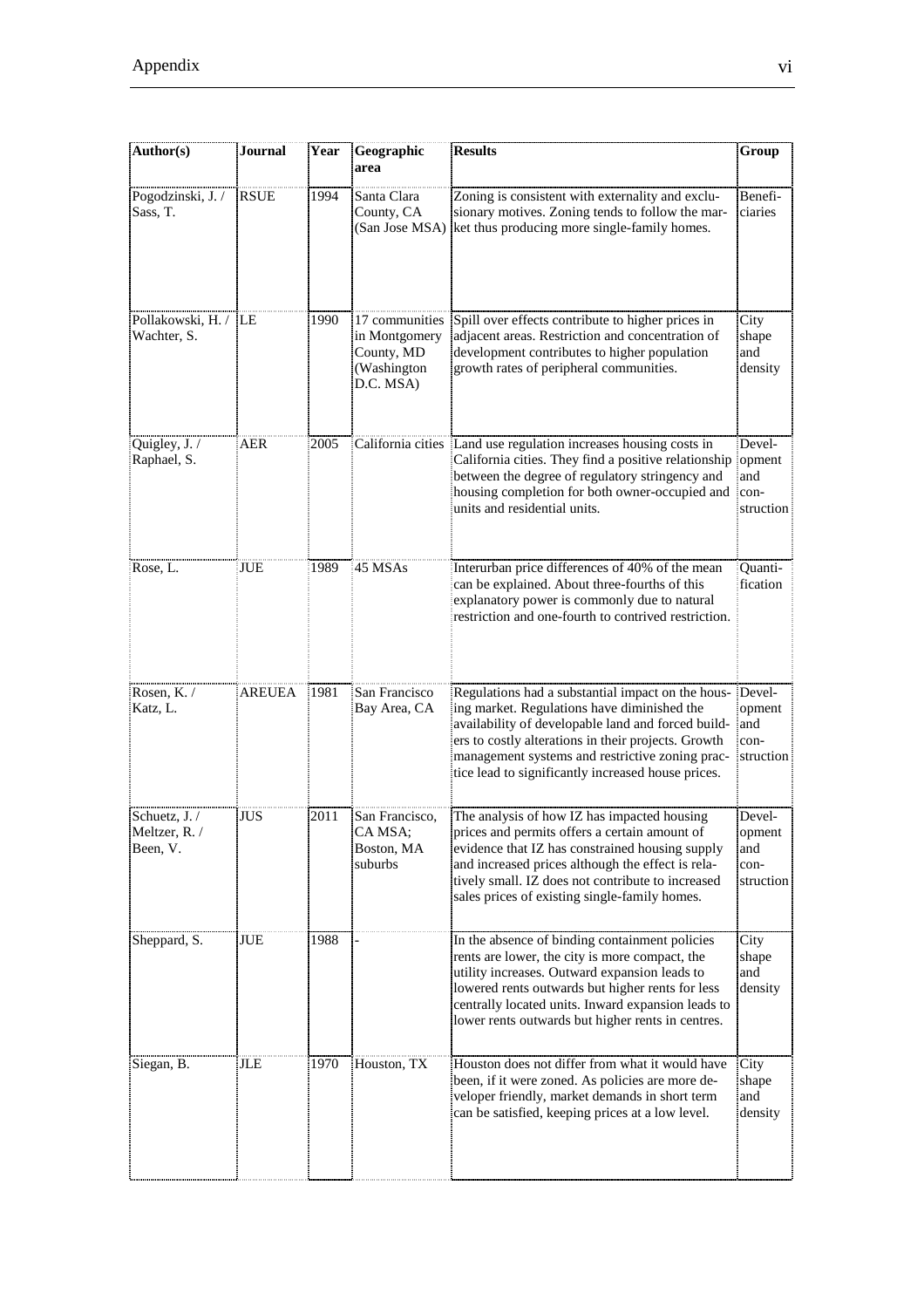| Author(s)                                    | <b>Journal</b> | Year | Geographic area                                           | <b>Results</b>                                                                                                                                                                                               | Group                                        |
|----------------------------------------------|----------------|------|-----------------------------------------------------------|--------------------------------------------------------------------------------------------------------------------------------------------------------------------------------------------------------------|----------------------------------------------|
| White, J.                                    | <b>JUE</b>     | 1988 | Ramapo, NY<br>(New York City<br>MSA)                      | Zoning is binding and lot production costs are<br>inversely related to lot size. Zoning impacts a<br>price difference depending on the lot size.<br>Smaller lots are more costly.                            | City<br>shape<br>and<br>density              |
| White, M.                                    | JUE            | 1975 | Unspecified Met-<br>ropolitan Area                        | Newcomers subsidise older residents in consump- Benefi-<br>tion of public services. Older residents can make<br>capital gains when they sell, if large-lot zoning is<br>set and their supply is fixed.       | ciaries                                      |
| Wu, J.<br>Cho, S.                            | <b>RSUE</b>    | 2007 | MSAs in the<br>Western States of<br>CA, ID, NV,<br>OR, WA | Local land use regulations reduced the total sup-<br>ply of new developed thus developable land by<br>10%.                                                                                                   | Devel-<br>opment<br>and<br>con-<br>struction |
| Xing, X./<br>Hartzell, D. /<br>Godschalk, D. | <b>JHR</b>     | 2010 | Large MSAs                                                | Development tools have a significant and positive Devel-<br>impact on subsequent housing prices. Housing<br>starts are being reduced due to regulation when<br>the population growth is faster than average. | opment<br>and<br>con-<br>struction           |

Table 5: Articles used in the meta-analysis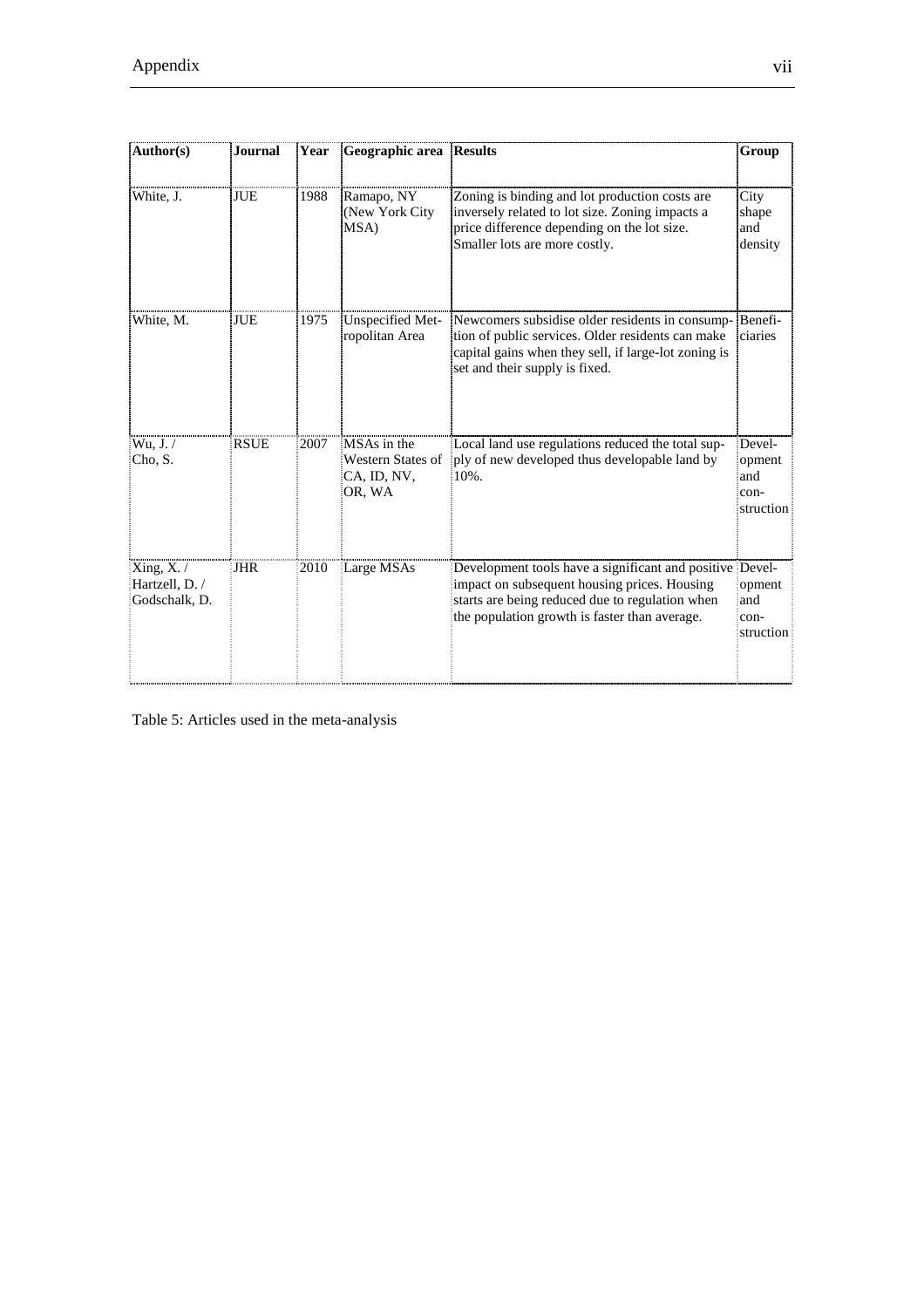# **Appendix 3 Table 6: Median house prices in the U.S.**

# **Median Sales Price of Existing Single-Family Homes for Metropolitan Areas**  (in 1,000 USD)

| Metropolitan Area           | 2008  | 2009  | 2010.I | 2011.I | %Change  |
|-----------------------------|-------|-------|--------|--------|----------|
| Atlanta                     | 149.5 | 123.5 | 110.1  | 99.8   | $-33.2%$ |
| <b>Austin</b>               | 188.6 | 187.4 | 182.5  | 188.2  | $-0.2%$  |
| <b>Baltimore</b>            | 274.1 | 251.2 | 234.9  | 212.6  | $-22.4%$ |
| <b>Birmingham</b>           | 153.9 | 146.1 | 135.1  | 132.4  | $-14.0%$ |
| <b>Boston</b>               | 361.1 | 332.6 | 321.8  | 322.1  | $-10.8%$ |
| <b>Buffalo</b>              | 105.4 | 113.6 | 106.6  | 118.1  | 12.0%    |
| <b>Charlotte</b>            | 197.8 | 189.1 | 173.9  | 195.1  | $-1.3%$  |
| Chicago                     | 245.6 | 199.2 | 175.5  | 155.0  | $-36.9%$ |
| Cincinnati                  | 131.8 | 125.8 | 121.9  | 112.8  | $-14.4%$ |
| <b>Cleveland</b>            | 108.5 | 106.8 | 108.3  | 87.0   | $-19.8%$ |
| <b>Columbus</b>             | 139.3 | 134.9 | 125.8  | 114.4  | $-17.9%$ |
| <b>Dallas-Fort Worth</b>    | 145.8 | 140.5 | 141.1  | 143.1  | $-1.9%$  |
| <b>Denver</b>               | 219.3 | 219.9 | 224.8  | 223.8  | 2.1%     |
| <b>Hartford</b>             | 246.2 | 232.0 | 225.9  | 213.6  | $-13.2%$ |
| Houston                     | 151.6 | 153.1 | 150.1  | 148.5  | $-2.0%$  |
| Indianapolis                | 111.2 | 114.2 | 115.0  | 109.9  | $-1.2%$  |
| <b>Jacksonville</b>         | 174.6 | 145.9 | 140.7  | 127.4  | $-27.0%$ |
| <b>Kansas City</b>          | 144.3 | 140.7 | 130.7  | 125.3  | $-13.2%$ |
| <b>Las Vegas</b>            | 220.5 | 142.9 | 137.0  | 128.3  | $-41.8%$ |
| <b>Los Angeles</b>          | 402.1 | 333.9 | 298.7  | 292.7  | $-27.2%$ |
| Louisville                  | 132.2 | 131.1 | 127.7  | 125.0  | $-5.4\%$ |
| <b>Memphis</b>              | 119.3 | 119.2 | 113.9  | 104.2  | $-12.7%$ |
| <b>Miami</b>                | 285.1 | 211.2 | 191.2  | 153.6  | $-46.1%$ |
| <b>Milwaukee</b>            | 212.3 | 193.4 | 203.8  | 181.4  | $-14.6%$ |
| <b>Minneapolis-St. Paul</b> | 202.0 | 177.7 | 162.0  | 140.6  | $-30.4%$ |
| <b>New Orleans</b>          | 160.5 | 160.1 | 154.6  | 147.9  | -7.9%    |
| <b>New York</b>             | 437.9 | 381.4 | 380.4  | 375.9  | $-14.2%$ |
| <b>Oklahoma City</b>        | 128.1 | 140.5 | 140.7  | 129.3  | 0.9%     |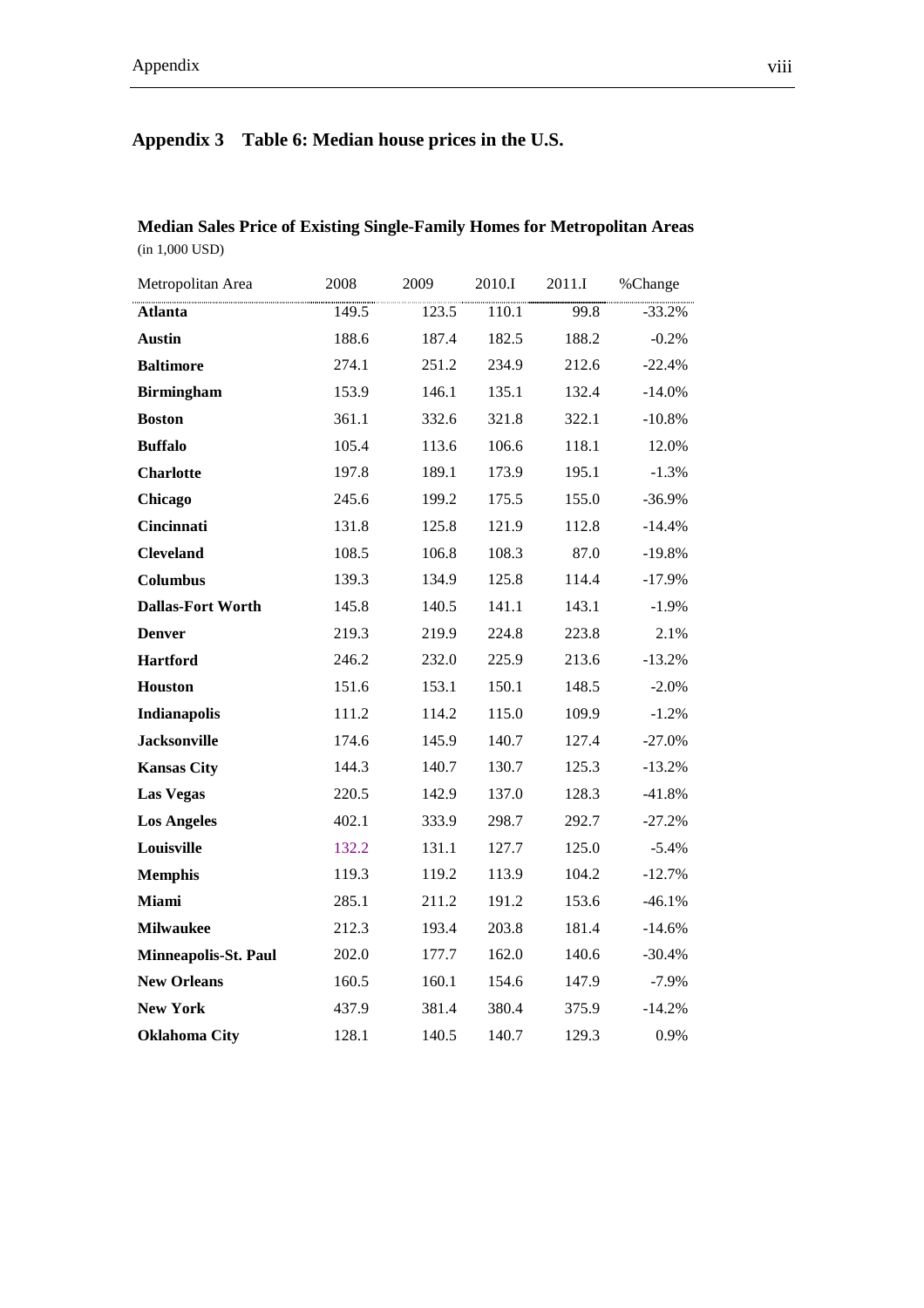Appendix ix

| Metropolitan Area     | 2008  | 2009  | 2010.I | 2011.I | %Change   |
|-----------------------|-------|-------|--------|--------|-----------|
| Orlando               | 208.9 | 147.4 | 129.5  | 119.7  | $-42.7%$  |
| Philadelphia          | 231.4 | 215.9 | 209.8  | 199.1  | $-14.0%$  |
| <b>Phoenix</b>        | 191.3 | 137.0 | 140.9  | 126.7  | $-33.8%$  |
| <b>Portland</b>       | 280.1 | 244.1 | 237.4  | 213.4  | $-23.8%$  |
| Providence            | 250.6 | 218.5 | 211.9  | 208.5  | $-16.8%$  |
| Raleigh               | 223.4 | 215.4 | 219.9  | 229.9  | 2.9%      |
| <b>Riverside</b>      | 234.2 | 169.7 | 174.0  | 173.4  | $-26.0\%$ |
| Rochester             | 117.0 | 116.4 | 112.2  | 114.1  | $-2.5%$   |
| <b>Sacramento</b>     | 216.7 | 180.5 | 179.4  | 169.4  | $-21.8%$  |
| <b>Saint Louis</b>    | 133.2 | 127.1 | 116.1  | 107.4  | $-19.4%$  |
| <b>Salt Lake City</b> | 229.6 | 217.0 | 203.8  | 190.5  | $-17.0%$  |
| San Antonio           | 152.8 | 149.3 | 142.2  | 148.5  | $-2.8%$   |
| San Diego             | 385.6 | 359.5 | 379.0  | 374.8  | $-2.8%$   |
| <b>San Francisco</b>  | 622.0 | 493.3 | 483.1  | 465.9  | $-25.1%$  |
| <b>San Jose</b>       | 668.0 | 530.0 | 560.0  | 545.0  | $-18.4%$  |
| <b>Seattle</b>        | 357.2 | 306.2 | 302.6  | 287.1  | $-19.6%$  |
| Tampa                 | 173.0 | 140.7 | 133.9  | 113.6  | $-34.3%$  |
| Virginia Beach        | 220.0 | 210.0 | 195.0  | 178.0  | $-19.1%$  |
| Washington            | 343.4 | 308.6 | 292.6  | 294.8  | $-14.2%$  |
| U.S.                  | 196.6 | 172.1 | 166.4  | 158.7  | $-19.3%$  |

All areas are metropolitan statistical areas (MSA) as defined by the US Office of Management and Budget as of 2004. They include the named central city and surrounding areas.

Price changes from 2008 to 2011 in 1,000 USD.

Note: MSAs where there was no data available have been removed from this table.

Source: 2011 National Association of REALTORS®

Table 6: Median house prices in the United States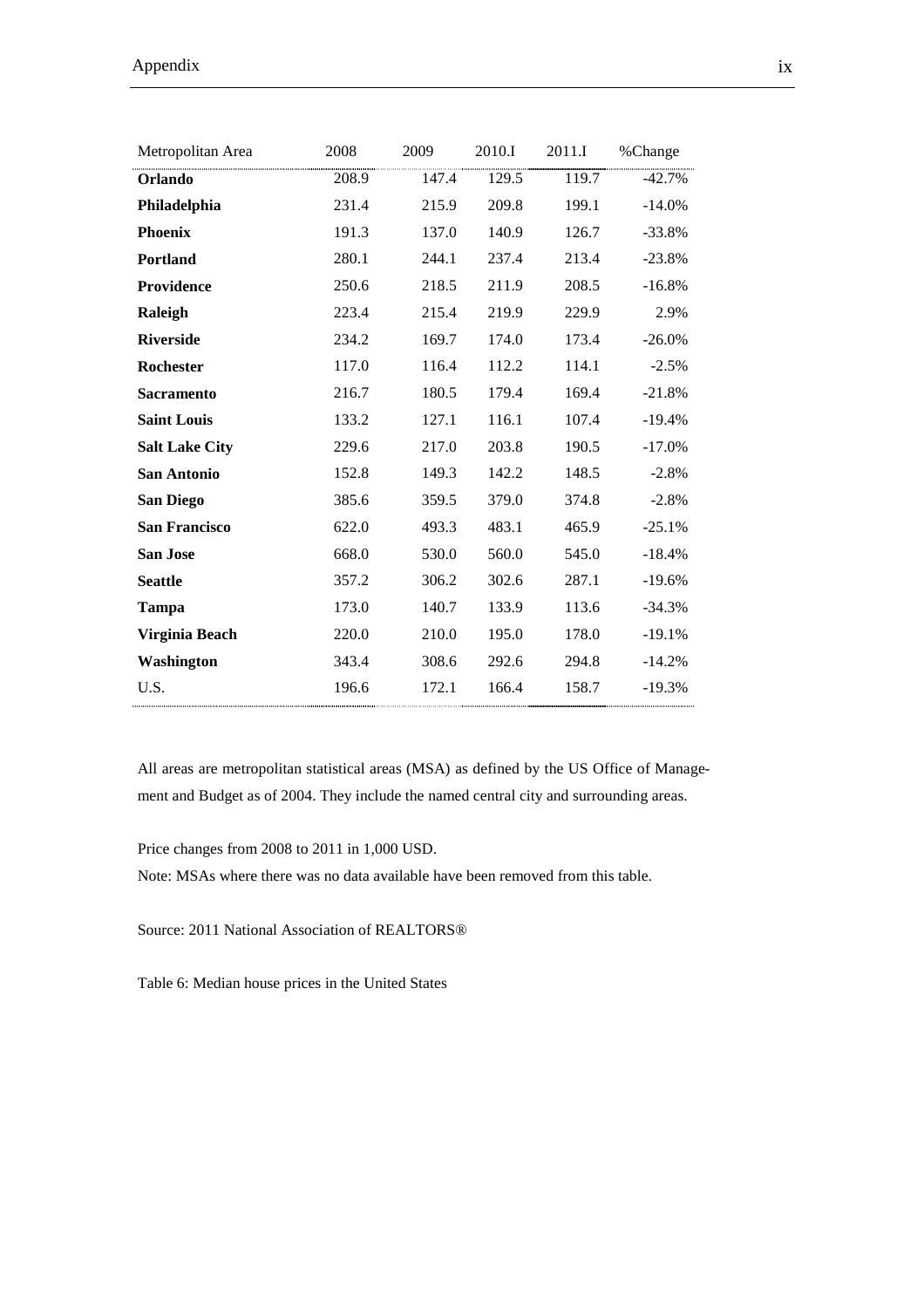# **Appendix 4 Table 7: Income and rents in the 20 largest U.S. MSAs**

| Gross U.S. Income annually $\frac{1}{2}$ | \$51.495 |
|------------------------------------------|----------|
| Gross U.S. Income monthly                | \$4.791  |

| <b>City</b>               | Rent $2$  | <b>Share rent</b> | Rent $20$ | <b>Share rent</b> |
|---------------------------|-----------|-------------------|-----------|-------------------|
|                           | 2 bedroom | income            | 3 bedroom | income            |
|                           | \$        | $\frac{0}{0}$     | \$        | $\frac{0}{0}$     |
| New York                  | 3,735     | 87                | 4,663     | 109               |
| Washington                | 3,077     | 72                | 3,931     | 92                |
| Boston                    | 2,011     | 47                | 2,795     | 65                |
| San Francisco-Oakland     | 1,876     | 44                | 2,660     | 62                |
| Los Angeles-Long Beach    | 1,780     | 41                | 3,294     | 77                |
| San Diego                 | 1,416     | 33                | 2,008     | 47                |
| Chicago                   | 1,360     | 32                | 1,820     | 42                |
| Miami-Fort Lauderdale     | 1,353     | 32                | 1,671     | 39                |
| <b>Baltimore</b>          | 1,187     | 28                | 1,478     | 34                |
| Philadelphia              | 1,155     | 27                | 1,706     | 40                |
| Riverside- San Bernardino | 1,082     | 25                | 1,376     | 32                |
| Minneapolis- St. Paul     | 989       | 23                | 1320      | 31                |
| Dallas-Fort Worth         | 980       | 23                | 1347      | 31                |
| Houston                   | 876       | 20                | 1274      | 30                |
| Seattle                   | 860       | 20                | 1313      | 31                |
| Atlanta                   | 846       | 20                | 1085      | 25                |
| Tampa                     | 832       | 19                | 1122      | 26                |
| St. Louis                 | 813       | 19                | 1336      | 31                |
| Phoenix                   | 800       | 19                | 1150      | 27                |
| Detroit                   | 792       | 18                | 1043      | 24                |
| Average                   | 1,391     | 32                | 1,920     | 45                |

<sup>1)</sup> OECD Employment outlook, Paris 2009

<sup>2)</sup> 3D Listing LLC, Superior CO (2009 figures)

Table 7 Income and rents in the 20 largest U.S. MSAs (2009)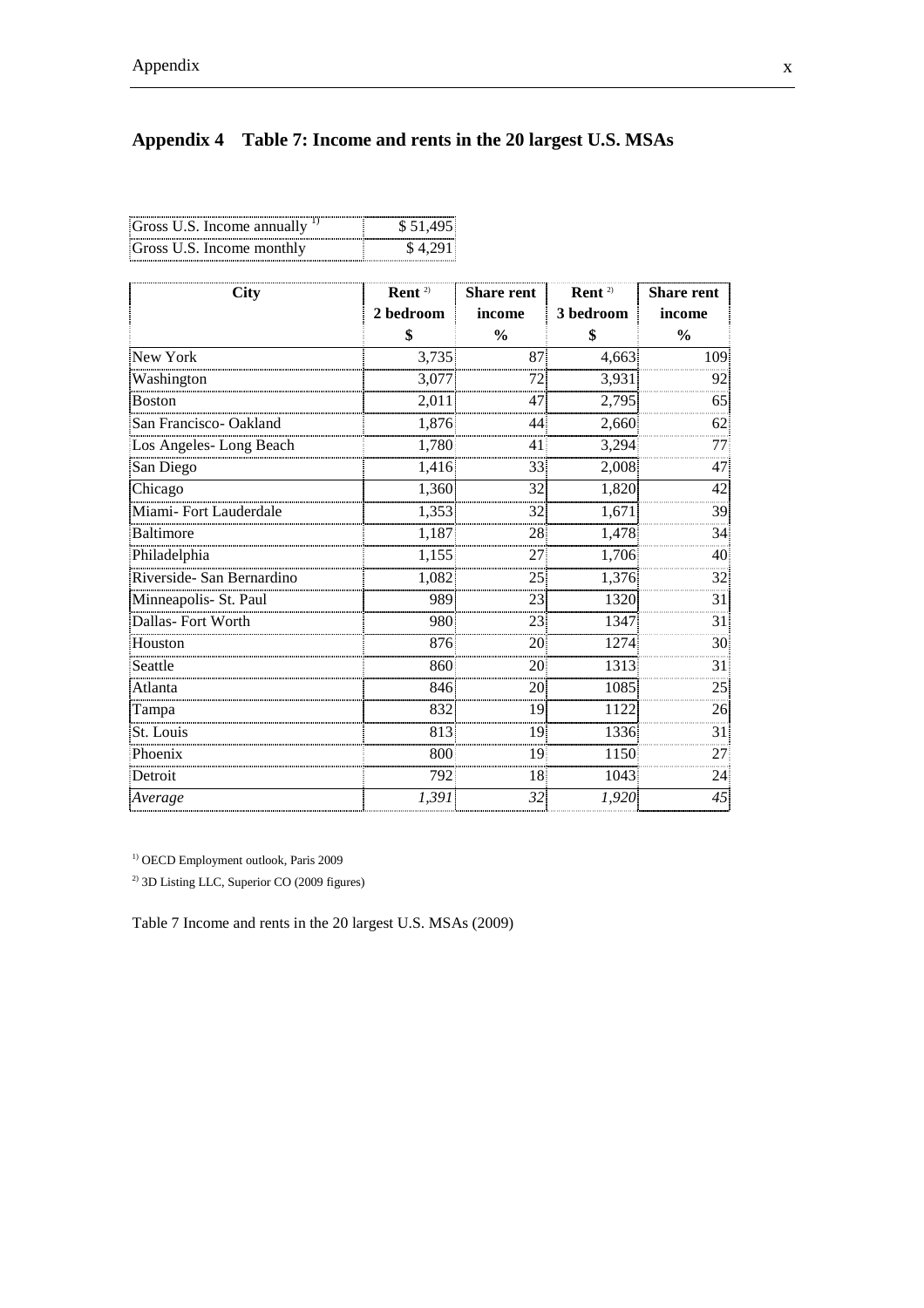#### **List of references**

- Atash, F. (1990): Local land use regulations in the USA*; Land use policy,* 1990, pp. 231-242
- Bertaud, A. / Brueckner, J. (2005): Analyzing building-height restrictions: predicted impacts and welfare costs; *Regional Science and Urban Economics,* Vol. 35 (2005), pp. 109– 125
- Brueckner, J. (1990): Growth Controls and Land Values in an Open City; *Land Economics,* Vol. 66 (1990), No. 3, pp. 237-248
- Brueckner, J. / Lai, F. (1996): Urban growth controls with resident landowners; *Regional Science and Urban Economics,* Vol. 26 (1996), pp. 125-143
- Brueckner, J. (2006): Government Land use Interventions: An Economic Analysis; Irvine 2006
- Carruthers, J. (2002): The Impacts of State Growth Management Programmes: A Comparative Analysis, *Urban Studies*, Vol. 39 (2002), No. 11, pp. 1959–1982
- Chakraborty, A. / Knaap, J. / Nguyen, D. / Shin, J. (2010): The Effects of High-density Zoning on Multifamily Housing Construction in the Suburbs of Six US Metropolitan Areas, *Urban Studies*, Vol. 47 (2010), pp. 437-451
- Cheshire, P. / Hilber, C. (2008): Office space supply restrictions in Britain: The political economy of market revenge; *The Economic Journal*, 118 (2008), pp. 185-221
- Cheshire, P. / Sheppard, S. (2002): The welfare economics of land use planning: progress towards understanding; *Journal of Urban Economics*, Vol. 52 (2002), pp. 242–269
- Cheung, R. / Ihlanfeldt, K. / Mayock, T. (2009): The regulatory tax and house price appreciation in Florida, *Journal of Housing Economics*, Vol. 18 (2009), pp. 34–48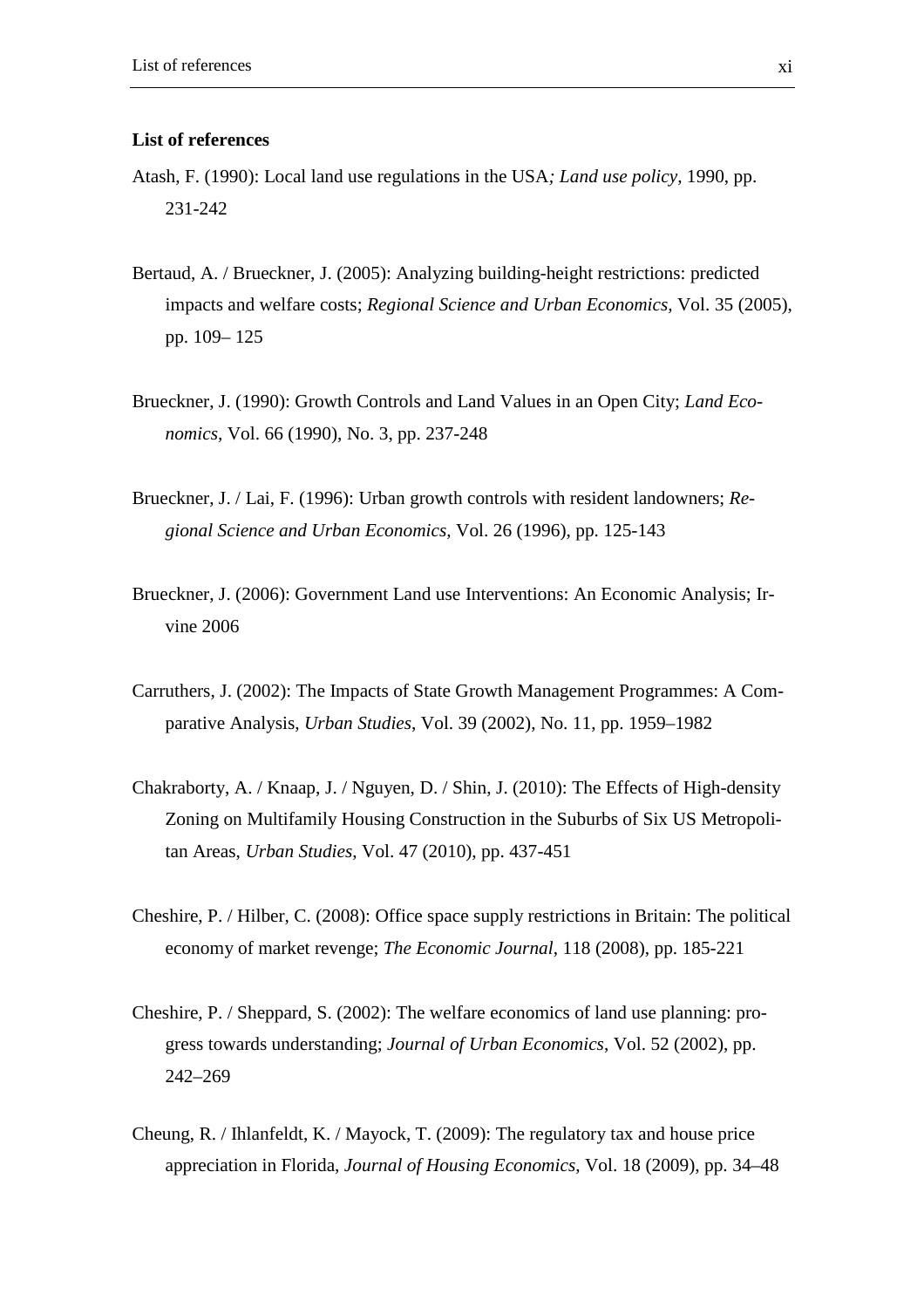- Cooley, T. / La Civita, C. (1982): A Theory of Growth Controls; *Journal of Urban Economics*, Vol. 12 (1982) pp. 129- 145
- Dain, A. (2005): Residential Land use Regulation in Eastern Massachusetts A Study of 187 Communities; Cambridge 2005
- Davis, M. / Heathcote, J. (2007): The price and quantity of residential land in the United States; *Journal of Monetary Economics*, Vol. 54 (2007), pp. 2595-2620
- Davis, M. / Palumbo, M. (2008): The price of residential land in large US cities; *Journal of Urban Economics,* Vol. 63 (2008), pp. 352–384
- Dowall, D. / Landis, J. (1982): Land Use Controls and Housing Costs: An Examination of San Francisco Bay Area Communities; *Journal of the American Real Estate and Urban Economics Association*, Vol. 10 (1982), No. 1, pp. 67–93
- Ellickson, R. (1973): Alternatives to Zoning: Covenants, Nuisance Rules, and Fines as Land Use Controls; Scholarship Series Paper 471; Chicago 1973
- Elliott, M. (1981): The Impact of Growth Control Regulations on Housing Prices in California; *Journal of the American Real Estate and Urban Economics Association,* Vol. 9 (1981), No. 2, pp. 115–133
- Engle, R. / Navarro, P. / Carson, R. (1992): On the Theory of Growth Controls; *Journal of Urban Economics,* Vol. 32 (1992), pp. 269-283

Federal Register (2010): Vol. 75 (2010), No. 123, p. 37252; Washington D.C.

Federal Reserve Bank of Dallas, Houston Branch (2008): Houston Business, A Perspective on the Houston Economy; Houston 2008

Finanz und Wirtschaft (2010): Nr. 90 (2010), p. 1

Fischel, W. (1978): A Property Rights Approach to Municipal Zoning; *Land Economics*, Vol. 54 (1978), No. 1, pp. 64-81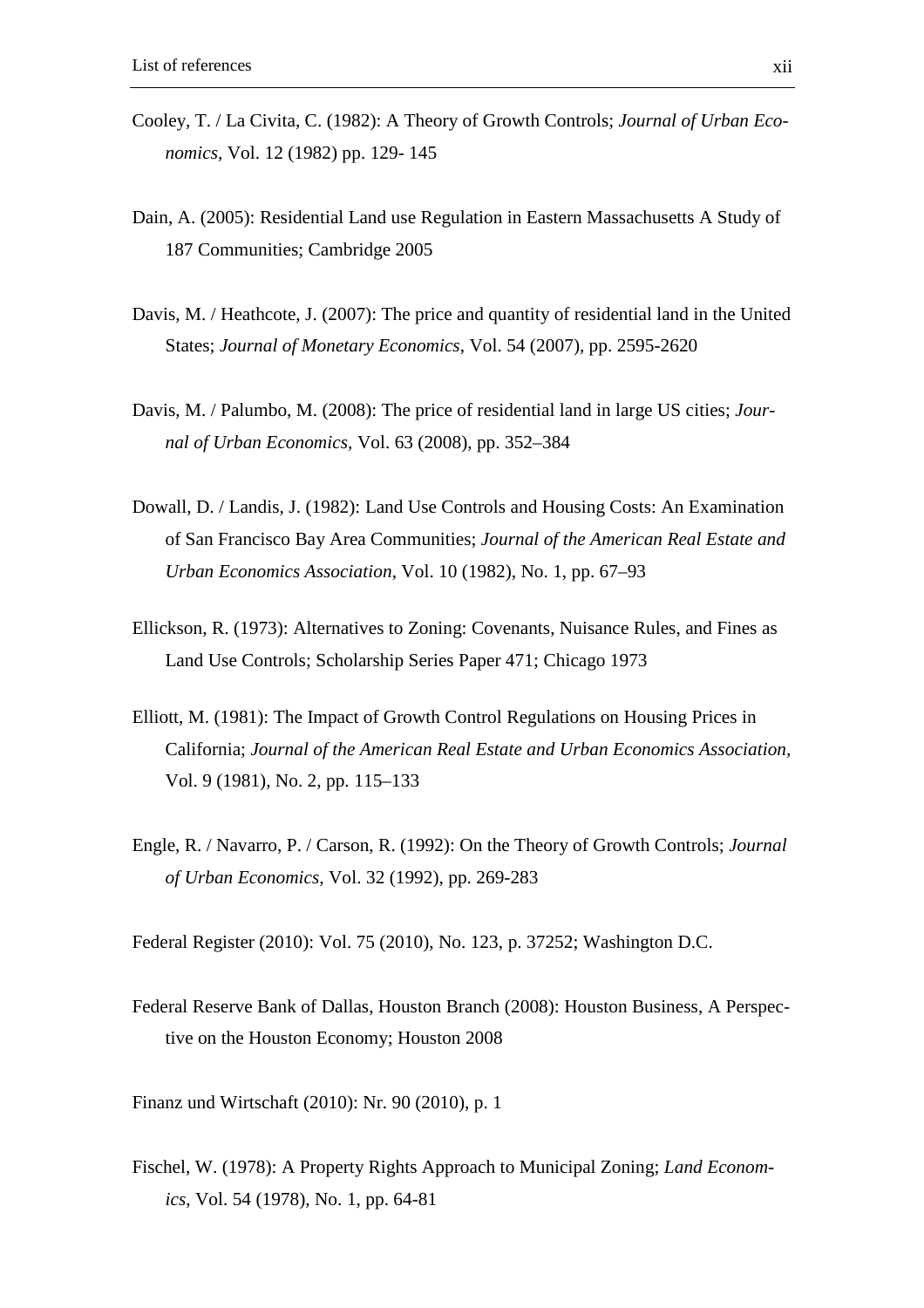Fischel, W. (1990): Do growth controls matter? ; Cambridge 1990

- Fisher, E. (1942): Economic Aspects of Zoning, Blighted Areas, and Rehabilitation Laws; *The American Economic Review,* Vol. 32 (1942), No. 1, pp. 331-340
- Frech, H. III / Lafferty, R. (1984): The Effect of the California Coastal Commission on Housing Prices, *Journal of Urban Economics,* Vol. 16 (1984), pp. 105-123
- Glaeser, E. (2011): The Triumph of the City, First Edition; London 2011
- Glaeser, E. / Gyourko, J. (2002): The Impact of Zoning on Housing Affordability; Cambridge 2002
- Glaeser, E. / Gyourko, J./ Saks, R. (2005a): Why Have Housing Prices Gone Up?; *The American Economic Review,* Vol. 95 (2005), No. 2, pp. 329-333
- Glaeser, E. / Gyourko, J./ Saks, R. (2005b): Why Is Manhattan So Expensive? Regulation and the Rise in Housing Prices; *Journal of Law and Economics,* Vol. 48 (2005), No. 2, pp. 331-369
- Glaeser, E. / Ward, B. (2009): The causes and consequences of land use regulation: Evidence from Greater Boston, *Journal of Urban Economics,* Vol. 65 (2009), pp. 265–278
- Gleeson, M. (1979): Effects of an Urban Growth Management System on Land Values; *Land Economics,* Vol. 55 (1979), No. 3, pp. 350-365
- Green, R. / Malpezzi, S. / Mayo, S. (2005): Metropolitan-Specific Estimates of the Price Elasticity of Supply of Housing, and Their Sources; *The American Economic Review,* Vol. 95 (2005), No. 2, pp. 334-339
- Grieson, R. / White, J. (1981): The Effects of Zoning on Structure and Land Markets; *Journal of Urban Economics*, pp. 271-285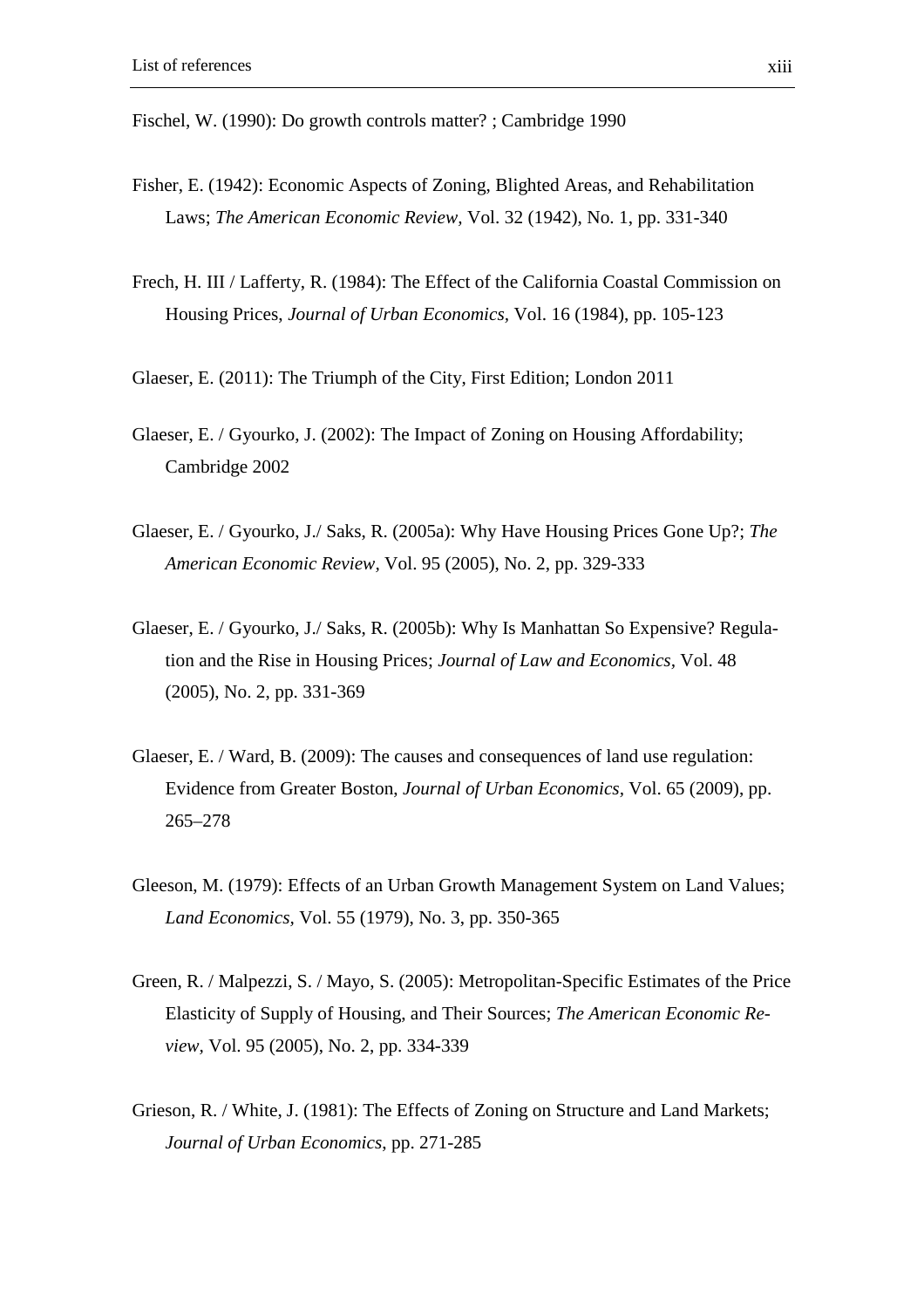Groves, J. / Helland, E. (2002): Zoning and the Distribution of Location Rents: An Empirical Analysis of Harris County, Texas; *Land Economics*, Vol. 78 (2002), No. 1, pp. 28-44

Gyourko, J. (2008): Housing Supply; Annals of Economics; Philadelphia 2008

- Hamilton, B. (1978): Zoning and the Exercise of Monopoly Power*; Journal of Urban Economics*, Vol. 5 (1978), pp. 116-130
- Hanushek, E. / Quigley, J. (1980): What is the Price Elasticity of Housing Demand? ; *The Review of Economics and Statistics*, Vol. 62 (1980), No. 3, pp. 449-454
- Harney, B. (2009): The economics of exclusionary zoning and affordable housing; Gulfport 2009
- Hilber, C. / Robert-Nicoud, F. (2006): Owners of Developed Land Versus Owners of Undeveloped Land: Why Land Use is More Constrained in the Bay Area than in Pittsburgh; London 2006
- Hilber, C. / Robert-Nicoud, F. (2009): On the origins of land use regulations: The 'influential landowner' hypothesis; London 2009
- Hilber, C. / Vermeulen, W. (2010): The impact of restricting housing supply on house prices and affordability; London 2010
- Ihlanfeldt, K. (2007): The effect of land use regulation on housing and land prices; *Journal of Urban Economics*, Vol. 61 (2007), pp. 420–435
- Jud, D. (1980): The Effects of Zoning on Single-Family Residential Property Values: Charlotte, North Carolina; *Land Economics*, Vol. 56 (1980), No. 2, pp. 142-154
- Kahn, M. / Vaughn, R. / Zasloff, J. (2010): The housing market effects of discrete land use regulations: Evidence from the California coastal boundary zone; *Journal of Housing Economics*, Vol. 19 (2010), pp. 269–279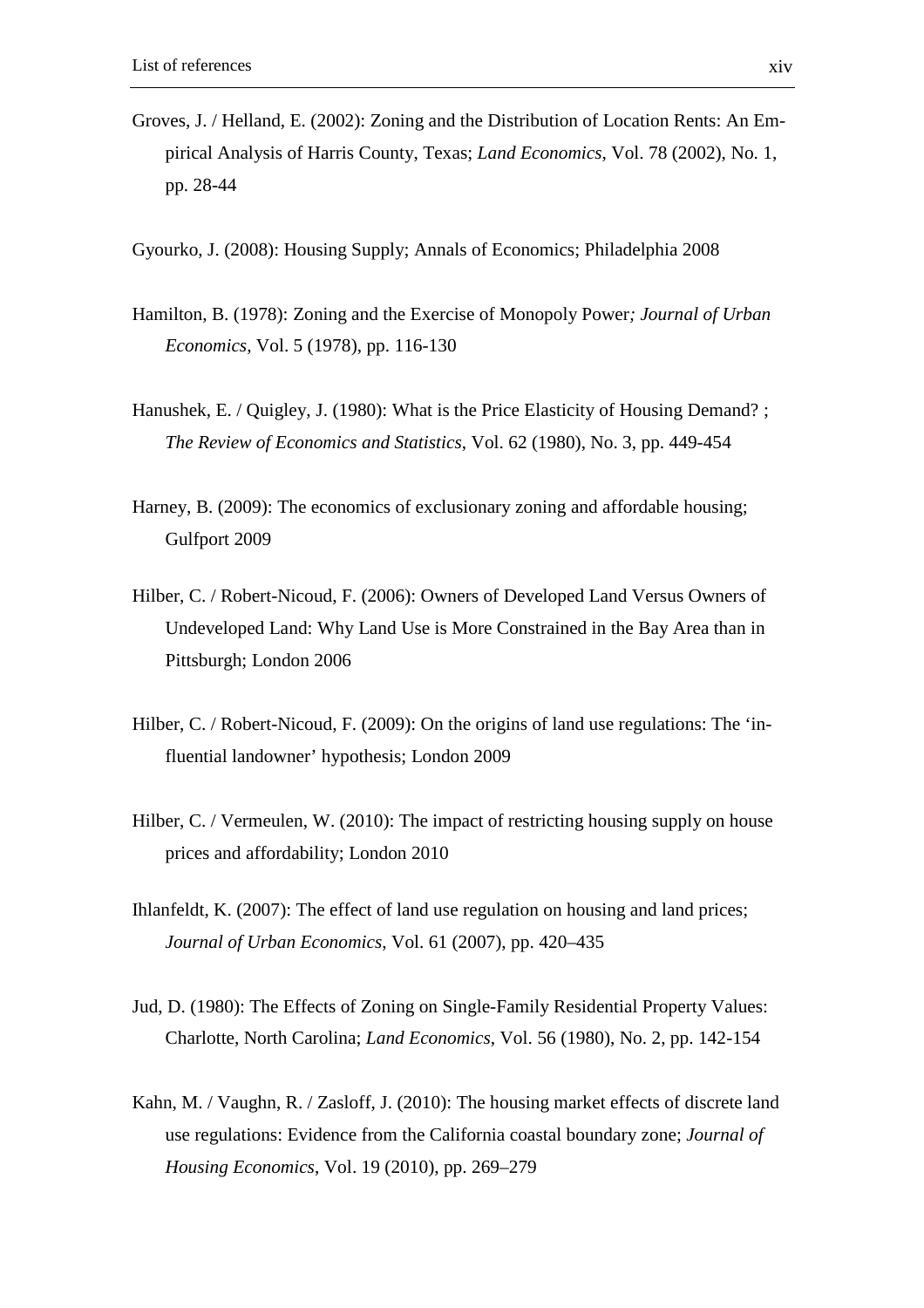- Katz, L. / Rosen, K. (1987): The inter-jurisdictional effects of growth controls on housing prices; *Journal of Law and Economics*, Vol. 30 (1987), No. 1, pp. 149-160
- Knaap, G. (1985): The Price Effects of Urban Growth Boundaries in Metropolitan Portland, Oregon; *Land Economics*, Vol. 61 (1985), No. 1, pp. 26-35
- Levine, N. (1999): The effects of local growth controls on regional housing production and population redistribution in California, *Urban Studies,* Vol. 36 (1999), No. 12, pp. 2047-2068
- Liebmann, George (1996): Modernization of zoning A means to reform; Regulation No. 2 (1996) pp. 71-77
- Malpezzi, S. (1996): Housing Prices, Externalities, and Regulation in U.S: Metropolitan Areas; *Journal of Housing Research*, Vol. 7 (1996), No. 2, pp. 209-241
- Mayer, C. / Somerville, C. (2000): Land use regulation and new construction; *Regional Science and Urban Economics,* Vol. 30 (2000), pp. 639–662
- Mills, E. / Hamilton, B. (1997): Urban Economics ( $5<sup>th</sup>$  Edition); New York City 1997

Mises, L. v. (1958): The anti-capitalistic mentality; Auburn 2008

- Moss, W. (1977): Large Lot Zoning, Property Taxes, and Metropolitan Area; *Journal of Urban Economics*, Vol. 4 (1977), pp. 408–427
- National Association of REALTORS (2011): Median Sales Price of Existing Single-Family Homes for Metropolitan Areas; Chicago 2011
- Noam, E. (1983): The Interaction of Building Codes and Housing Prices; *Journal of the American Real Estate and Urban Economics Association*, Vol. 10 (1983), pp. 394- 404

OECD (2005): Economic Outlook No. 78, p. 136-137; Paris 2005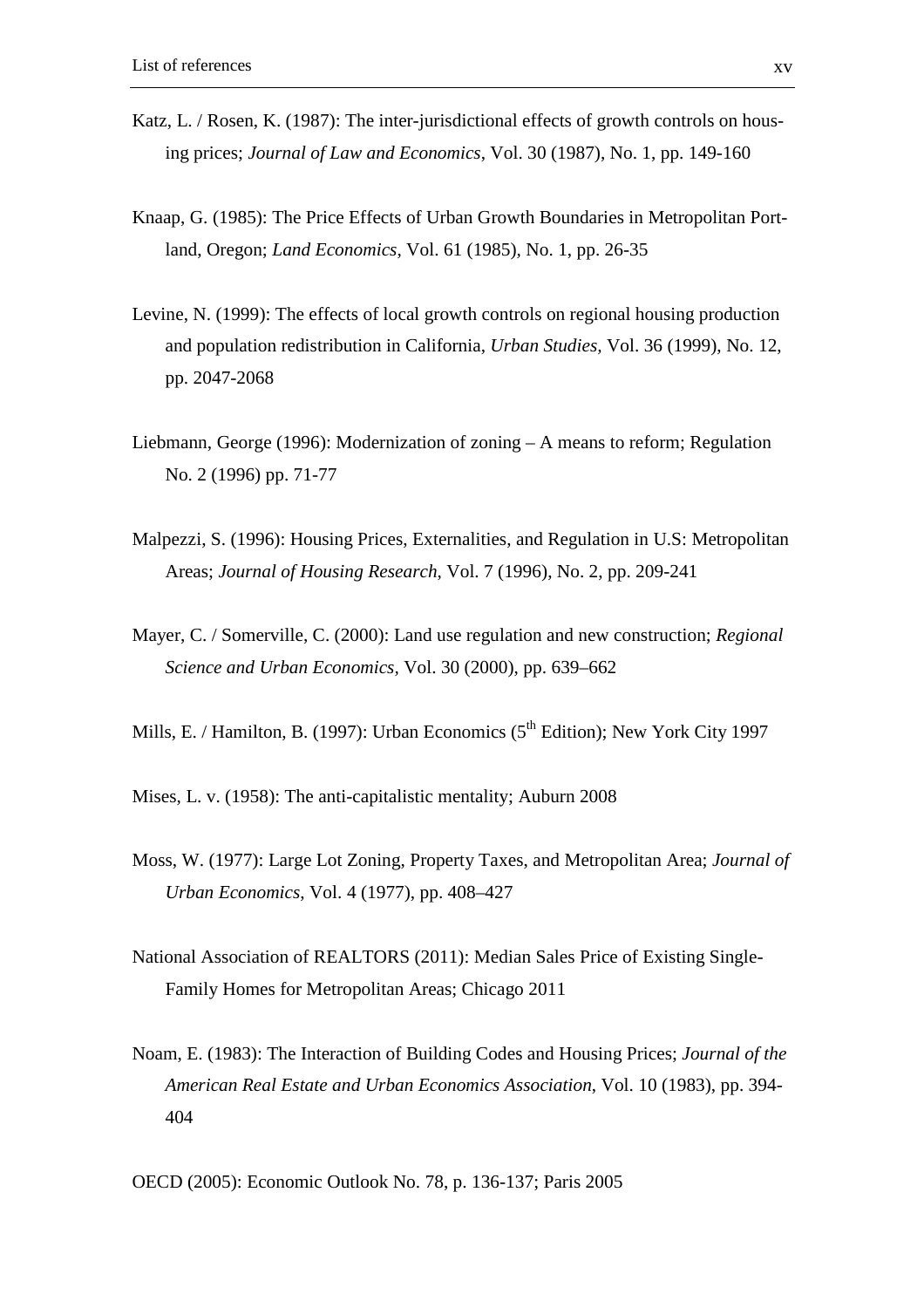- Peiser, R. (1981): Land Development Regulation: A Case Study of Dallas and Houston, Texas; *Journal of the American Real Estate and Urban Economics Association,* Vol. 9 (1981), pp. 397-417
- Pendall, R. / Puentes, R. / Martin, J. (2006): From Traditional to Reformed: A Review of the Land Use Regulations in the Nation's 50 largest Metropolitan Areas; Washington D.C. 2006
- Pogodzinski, J. / Sass, T. (1990): The Economic Theory of Zoning: A Critical Review; *Land Economics*, Vol. 66, No. 3, pp. 294-314
- Pogodzinski, J. / Sass, T. (1994): The theory and estimation of endogenous zoning; *Regional Science and Urban Economics*, Vol. 24 (1994), pp. 601-630
- Pollakowski, H. / Wachter, S. (1990): The Effects of Land use Constraints on Housing; *Land Economics*, Vol. 66 (1990), No. 3, pp. 315-324
- Qian, Z. (2008): Shaping urban form without zoning: A case study of Houston; Dissertation Texas A&M University; College Station 2008
- Quigley, J. / Raphael, S. (2005): Regulation and the High Cost of Housing in California; *The American Economic Review*, Vol. 95 (2005), No. 2, pp. 323-328
- Quigley, J. / Rosenthal, L. (2005): The Effects of Land Use Regulation on the Price of Housing: What Do We Know? What Can We Learn? *Cityscape*, Vol. 8 (2005), No. 1, pp. 69-137
- Rolleston, B. (1987) Determinants of Restrictive Suburban Zoning: An Empirical Analysis; *Journal of Urban Economics*, Vol. 21 (1987), No. 1, pp. 1–21
- Rose, L. (1989): Urban Land Supply: Natural and Contrived Restrictions; *Journal of Urban Economics*, No. 25 (1989), pp. 325-345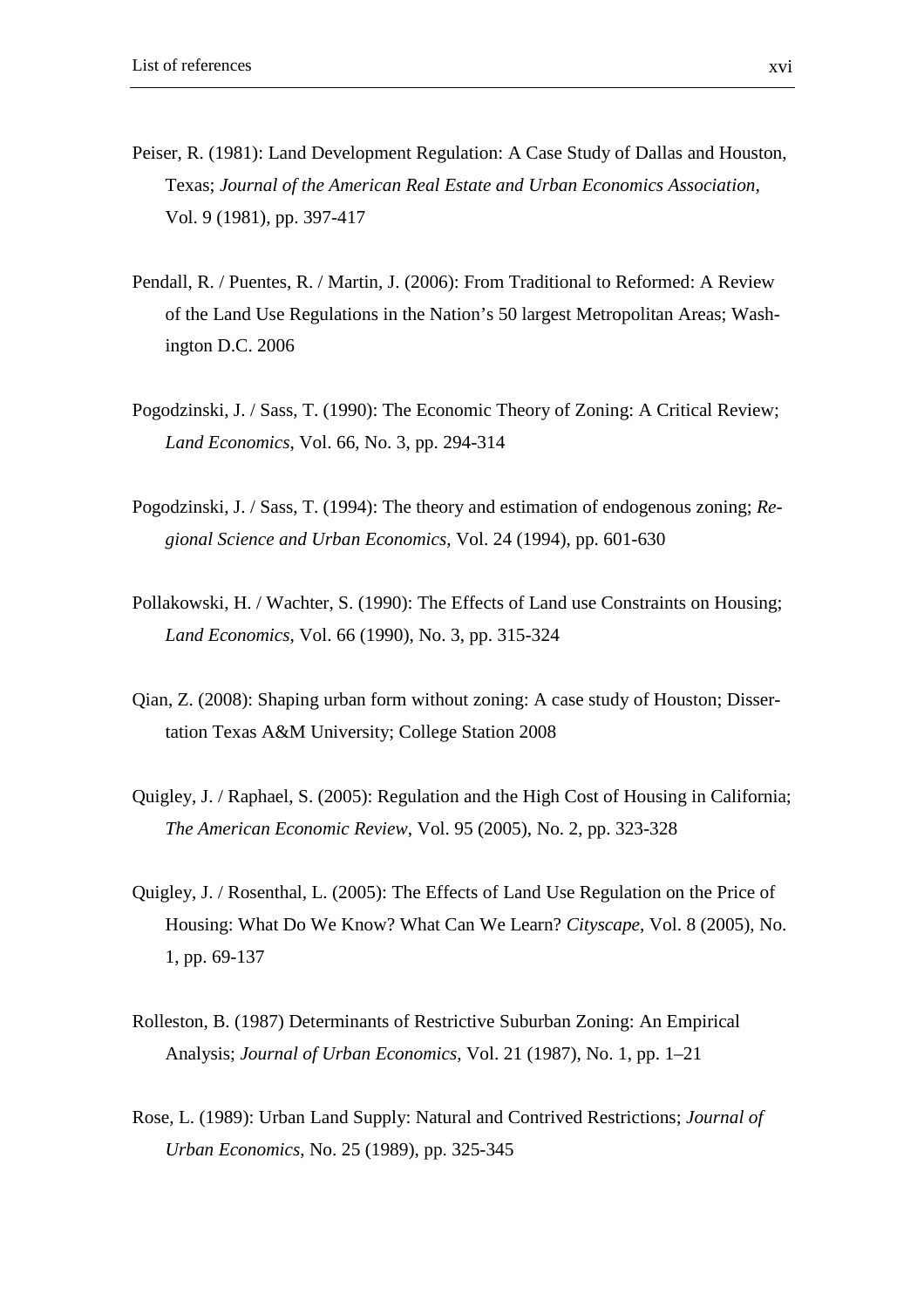- Rosen, K. / Katz, L. (1981): Growth Management and Land Use Controls: The San Francisco Bay Area Experience; *Journal of the American Real Estate and Urban Economics Association*, Vol.9 (1981), pp. 321-344
- Schill, M. (2004): Regulations and Housing Development: What We Know and What We Need to Know; New York City 2004
- Schuetz, J. (2007) Land Use Regulation and the Rental Housing Market: A Case Study of Massachusetts Communities; Cambridge 2007
- Schuetz, J. / Meltzer, R. / Been, V. (2011): Silver Bullet or Trojan Horse? The Effects of Inclusionary Zoning on Local Housing Markets in the United States; *Urban Studies*, Vol. 48 (2011), pp. 297-329
- Schwartz, S. / Zorn, P. / Hansen, D. (1986): Research Design Issues and Pitfalls in Growth Control Studies; Land Economics, Vol. 62, No. 3 (1986), pp. 223-233
- Sheppard, S. (1988): The Qualitative Economics of Development Control; *Journal of Urban Economics*, Vol. 24 (1998), pp. 310-330
- Siegan, B. (1970): Non-Zoning in Houston; *Journal of Law and Economics*, Vol. 13, No. 1 (1970), pp. 71-147
- Siegan, B. (1972): Land use without zoning; Lexington 1972
- Stanley, T. / Jarrel, S. (1989): Meta-regression analysis: a quantitative method of literature surveys; *Journal of Economic Surveys,* Vol. 3 (1989), No. 2, pp.161-170
- The City of New York, Department of City Planning (2011): About Zoning; New York City (2011)
- The City of Boston Zoning (1989): Code and Enabling Act, Boston Redevelopment Authority; Boston 1989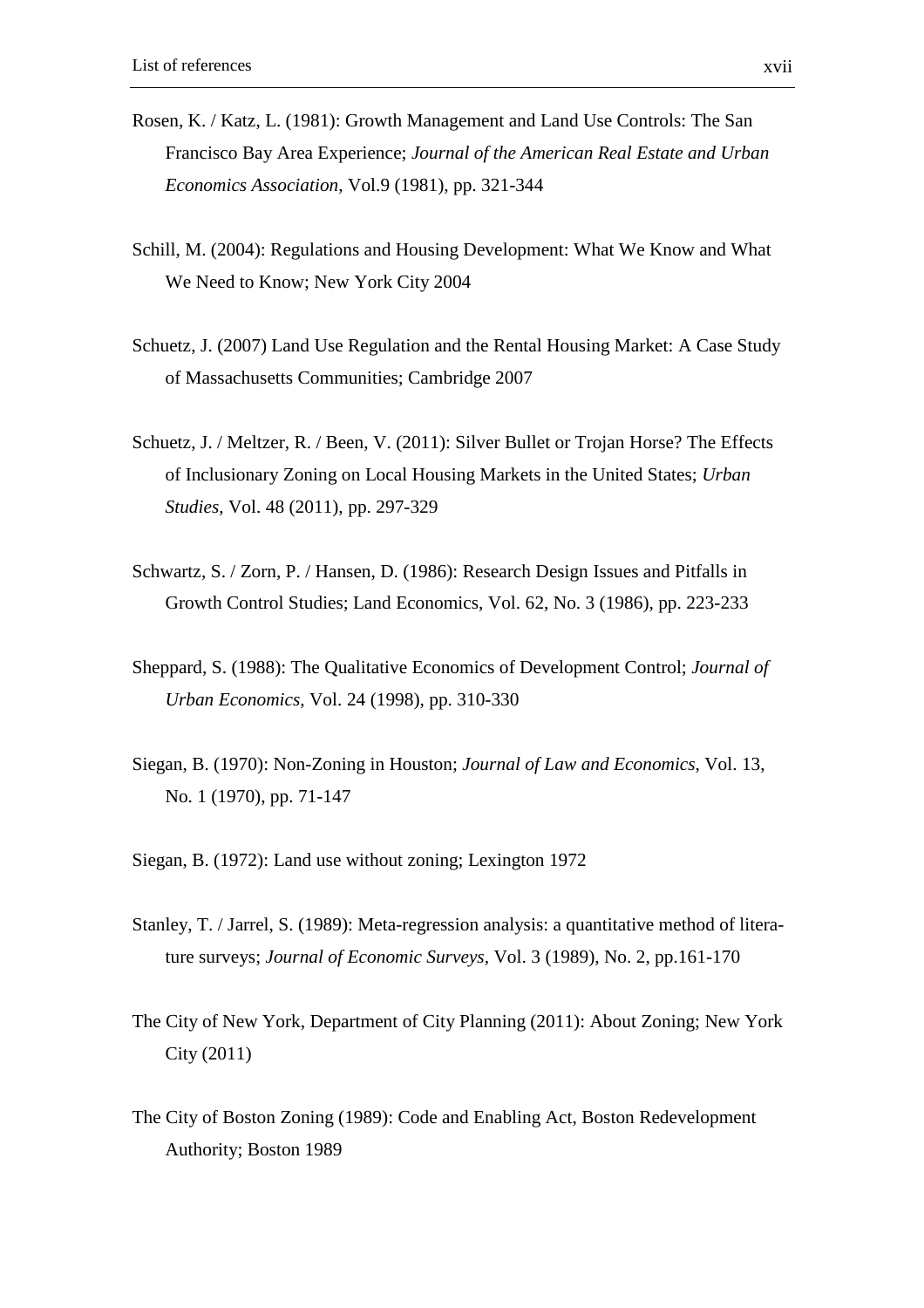- The Commonwealth of Massachusetts (2011): General Law 2011; Boston 2011
- The Report of the President's Commission on Housing (1982); Washington D.C. 1982
- The State of California (2000): The Planning and Zoning Law (California Government Code); Sacramento 2000
- The Town of Los Altos Hills (2005): Municipal Code; Seattle 2005
- The United States Supreme Court (1926): Village of Euclid v. Ambler Realty Co., 272 U.S. 365; Washington D.C. 1926
- U.S. Census Bureau, 2010 Census; Suitland 2010
- Weltwoche (2010): Nr. 37 (2010), pp. 56-58
- Wheaton. W. (1993): Land Capitalization, Tiebout Mobility, and the Role of Zoning Regulations; *Journal of Urban Economics* 34, pp. 102-117
- White, J. (1988): Large Lot Zoning and Subdivision Costs: A Test; *Journal of Urban Economics*, Vol. 23 (1988), pp. 370-384
- White, M. (1975): The Effect of Zoning on the Size of Metropolitan Areas; *Journal of Urban Economics*, Vol. 2 (1975), pp. 279-290
- Wu, J. / Cho, S. (2007): The effect of local land use regulations on urban development in the Western United States; *Regional Science and Urban Economics*, Vol. 37 (2007), pp. 69–86
- Xing, X. / Hartzell, D. / Godschalk, D. (2010): Land Use Regulations and Housing Markets in Large Metropolitan Areas; *Journal of housing research*, Vol. 15 (2010), No. 1, pp. 55-79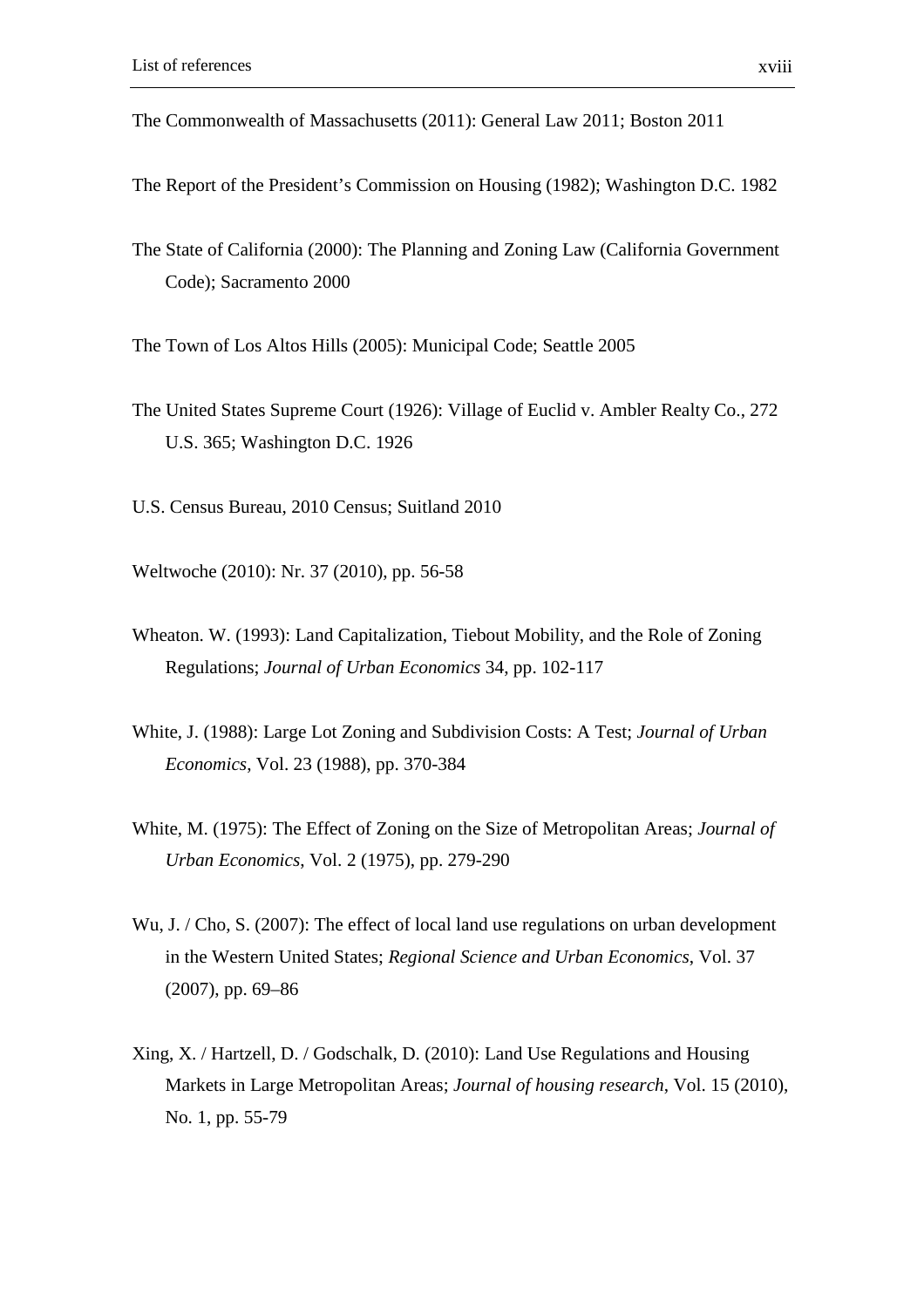### Internet sources

### Citation linker:

http://sfx.metabib.ch:9003/sfx\_uzh/cgi/core/citation-linker.cgi

Hauptbibliothek der Universität Zürich: http://www.hbz.uzh.ch

National Association of Realtors (2009 MLS survey) http://www.realtor.org

Last accessed: July,  $5^{\text{th}}$  2011